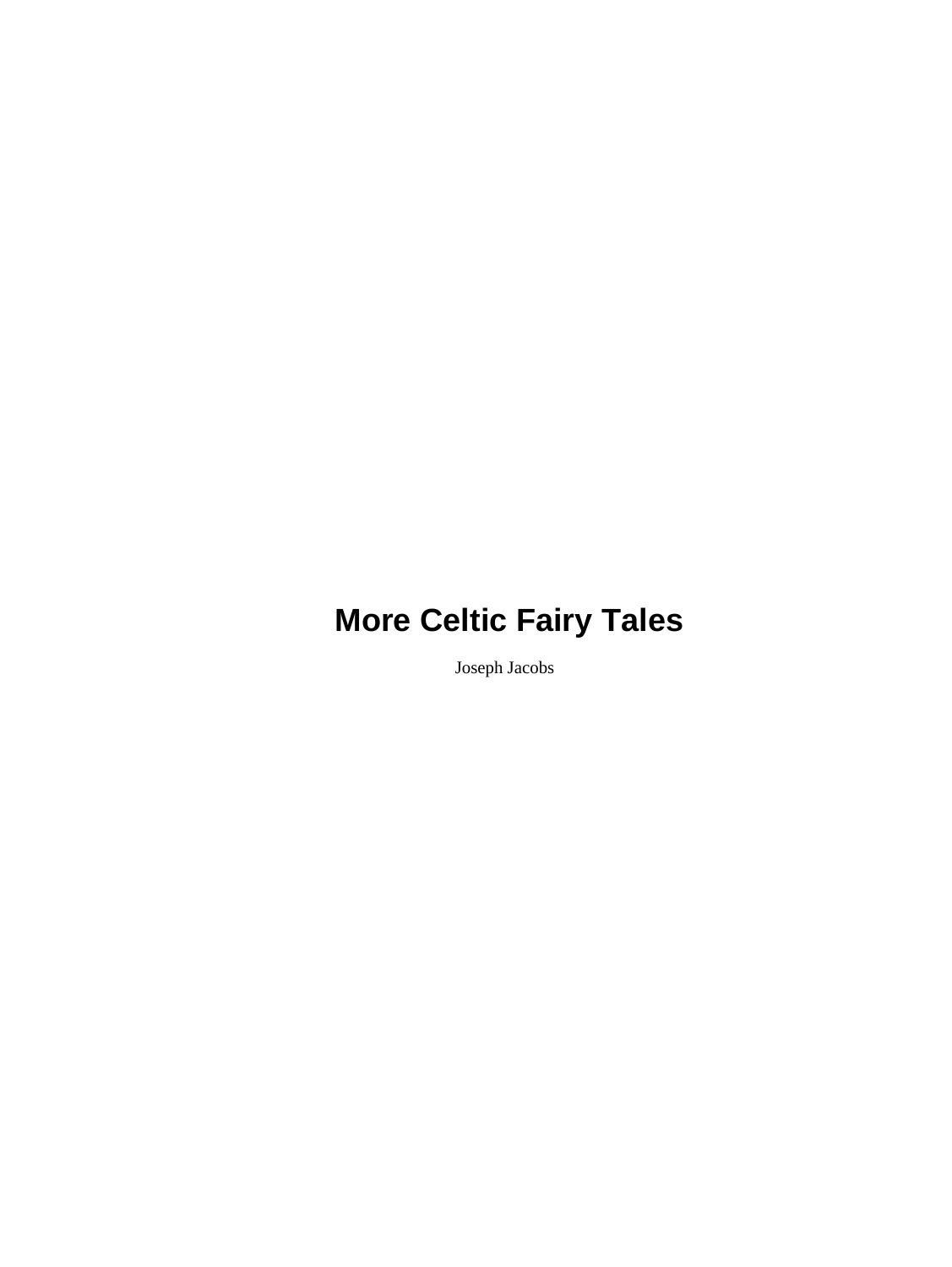# **Table of Contents**

| Elidore |  |
|---------|--|
|         |  |
|         |  |
|         |  |
|         |  |
|         |  |
|         |  |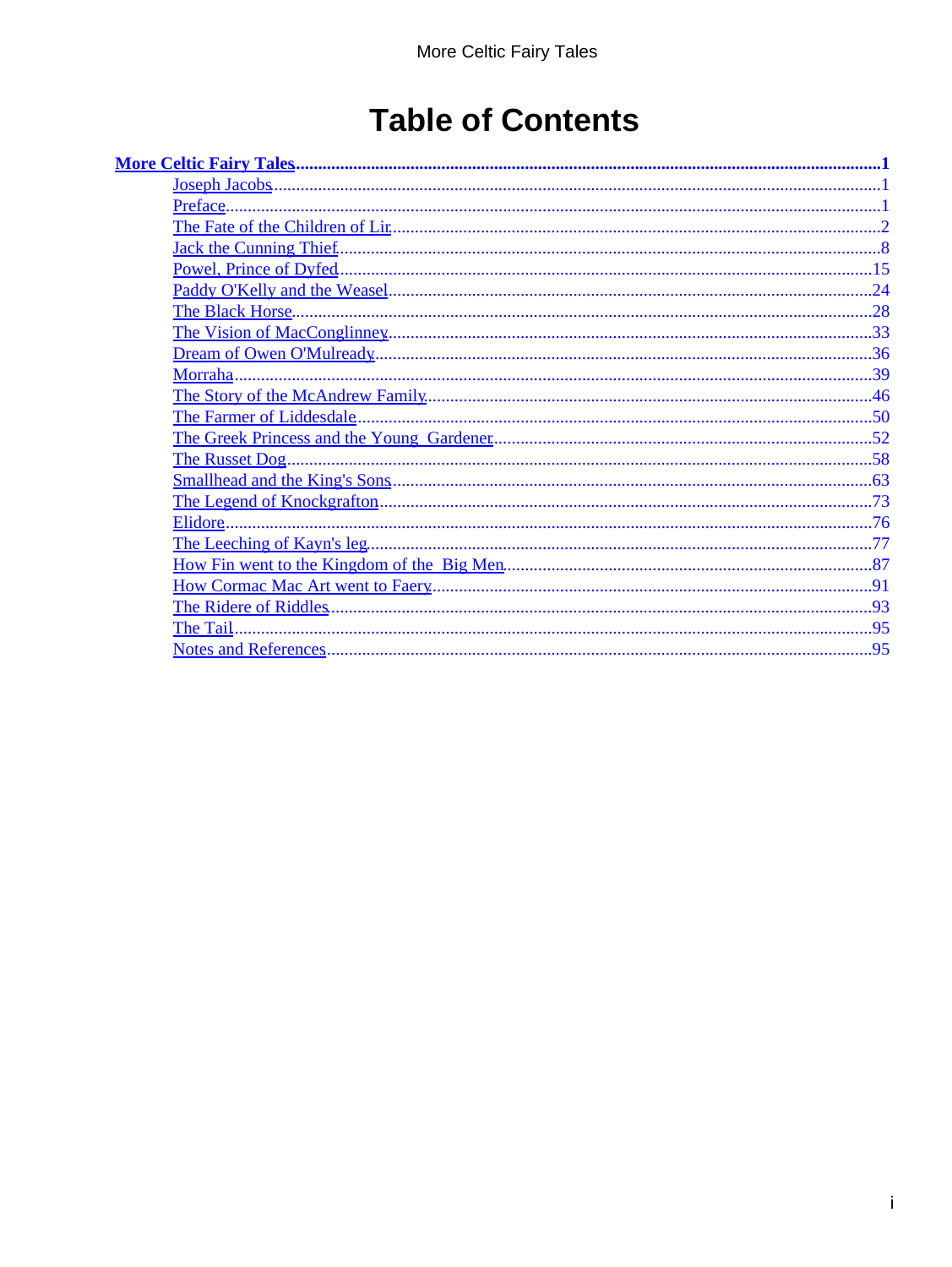### **Joseph Jacobs**

<span id="page-2-0"></span>This page copyright © 2001 Blackmask Online.

http://www.blackmask.com

- Preface
- [The Fate of the Children of Lir](#page-3-0)
- [Jack the Cunning Thief](#page-9-0)
- [Powel, Prince of Dyfed](#page-16-0)
- [Paddy O'Kelly and the Weasel](#page-25-0)
- [The Black Horse](#page-29-0)
- [The Vision of MacConglinney](#page-34-0)
- [Dream of Owen O'Mulready](#page-37-0)
- [Morraha](#page-40-0)
- [The Story of the McAndrew Family](#page-47-0)
- [The Farmer of Liddesdale](#page-51-0)
- [The Greek Princess and the Young Gardener](#page-53-0)
- [The Russet Dog](#page-59-0)
- [Smallhead and the King's Sons](#page-64-0)
- [The Legend of Knockgrafton](#page-74-0)
- [Elidore](#page-77-0)
- [The Leeching of Kayn's leg](#page-78-0)
- [How Fin went to the Kingdom of the Big Men](#page-88-0)
- [How Cormac Mac Art went to Faery](#page-92-0)
- [The Ridere of Riddles](#page-94-0)
- [The Tail](#page-96-0)
- [Notes and References](#page-96-0)

### **Preface**

FOR the last time, for the present, I give the children of the British Isles a selection of Fairy Tales once or still existing among them. The story store of Great Britain and Ireland is, I hope, now adequately represented in the four volumes which have won me so many little friends, and of which this is the last.

My collections have dealt with the two folk−lore regions of these Isles on different scales. The "English" region, including Lowland Scotland and running up to the Highland line, is, I fancy, as fully represented in " English" and "More English Fairy Tales" as it is ever likely to be. But the Celtic district, including the whole of Ireland and the Gaelic−speaking part of Scotland, still offers a rich harvest to the collector, and will not be exhausted for many a long day. The materials already collected are far richer than those which the "English" region afford, and it has accordingly been my aim in the two volumes devoted to the Celts, rather to offer specimens of the crop than to exhaust the field.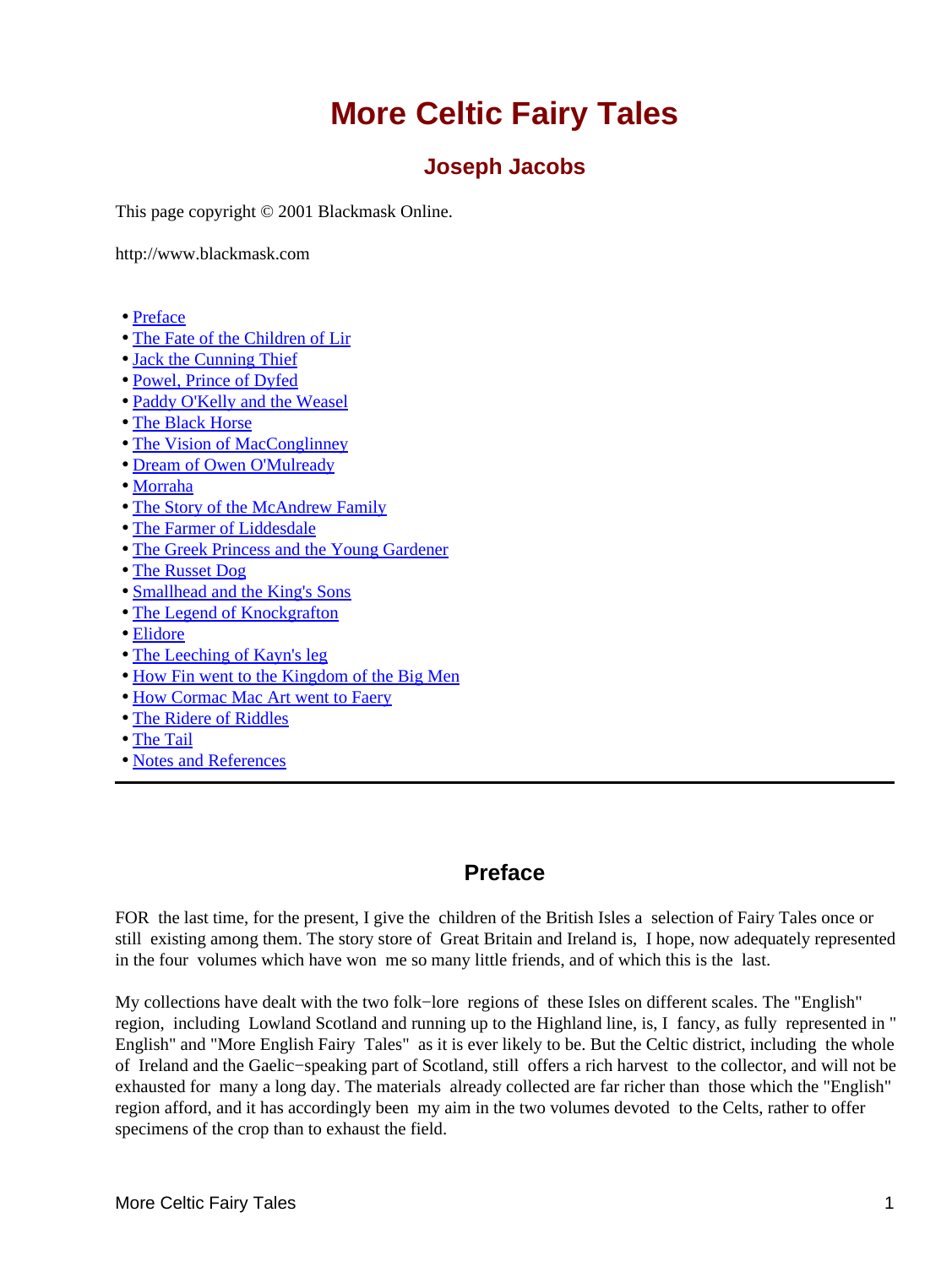<span id="page-3-0"></span>In the present volume I have proceeded on much the same lines as those which I laid down for myself in compiling its predecessor. In making my selection I have attempted to select the tales common both to Erin and Alba. I have included, as specimen of the Irish medieval hero tales, one of the three sorrowful tales of Erin: "The Tale of the Children of Lir." For the "drolls" or 'comic relief" of the volume, I have again drawn upon the inexhaustible Kennedy, while the great J. F. Campbell still stands out as the most prominent figure in the history of the Celtic Fairy Tale.

In my method of telling I have continued the practice which I adopted in the previous volume: where I considered the language too complicated for children, I have simplified; where an incident from another parallel version seemed to add force to the narrative I have inserted it; and in each case mentioned the fact in the corresponding notes. As former statements of mine on this point have somewhat misled my folk−lore friends, I should, perhaps, add that the alterations on this score have been much slighter than they have seemed, and have not affected anything of value to the science of folk−lore.

I fear I am somewhat of a heretic with regard to the evidential value of folk−tales regarded as *capita mortua* of anthropology. The ready transit of a folk−tale from one district to another of the same linguistic area, robs it to my mind of any anthropological or ethnographical value; but on this high topic I have discoursed elsewhere.

This book, like the others of this series, has only been rendered possible by the courtesy and complaisance of the various collectors from whom I have culled my treasures. In particular, I have to thank Mr. Larminie and Mr. Eliot Stock for permission to include that fine tale "Morraha" from the former's "West Irish Folk−tales," the chief addition to the Celtic store since the appearance of my last volume. I have again to thank Dr. Hyde for per−mission to use another tale from his delightful collection. Mr. Curtin has been good enough to place at my disposal another of the tales collected by him in Connaught, and my colleague, Mr. Duncan, has translated for me a droll from the Erse. Above all, I have to thank Mr. Alfred Nutt for constant supervision over my selection and over my comments upon it. Mr. Nutt, by his own researches, and by the encouragement and aid he has given to the researches of others on Celtic folk−lore, has done much to replace the otherwise irreparable loss of Campbell.

With this volume I part, at any rate for a time, from the pleasant task which has engaged my attention for the last four years. For the "English" folk−lore district I have attempted to do what the brothers Grimm did for Germany, so far as that was possible at this late day. But for the Celtic area I can claim no such high function; here the materials are so rich that it would tax the resources of a whole clan of Grimms to exhaust the field, and those Celtic Grimms must be Celts themselves, or at any rate fully familiar with the Gaelic. Here then is a task for the newly revived local patriotism of Ireland and the Highlands. I have done little more than spy the land, and bring back some specimen bunches from the Celtic vine. It must be for others, Celts themselves, to enter in and possess the promised land.

1892 JOSEPH JACOBS.

## **The Fate of the Children of Lir**

IT happened that the five Kings of Ireland met to determine who should have the head kingship over them,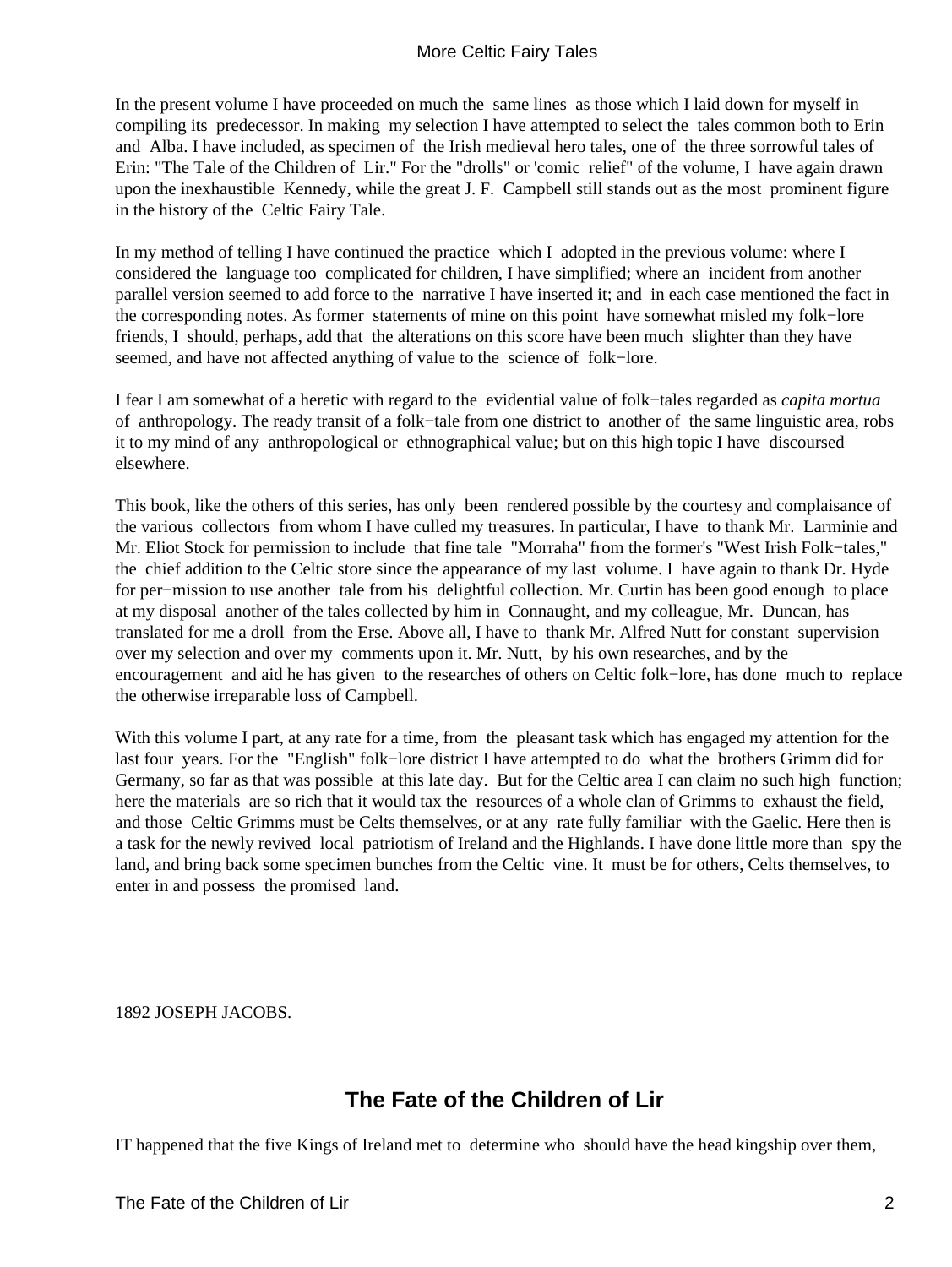and King Lir of the Hill of the White Field expected surely he would be elected. When the nobles went into council together they chose for head king, Dearg, son of Daghda, because his father had been so great a Druid and he was the eldest of his father's sons. But Lir left the Assembly of the Kings and went home to the Hill of the White Field. The other kings would have followed after Lir to give him wounds of spear and wounds of sword for not yielding obedience to the man to whom they had given the over−lordship. But Dearg the king would not hear of it and said: "Rather let us bind him to us by the bonds of kinship, so that peace may dwell in the land. Send over to him for wife the choice of the three maidens of the fairest form and best repute in Erin, the three daughters of Oilell of Aran, my own three bosom−nurslings."

So the messengers brought word to Lir that Dearg the king would give him a foster−child of his foster−children. Lir thought well of it, and set out next day with fifty chariots from the Hill of the White Field. And he came to the Lake of the Red Eye near Killaloe. And when Lir saw the three daughters of Oilell, Dearg the king said to him:

"Take thy choice of the maidens, Lir." '' I know not," said Lir, "which is the choicest of them all ; but the eldest of them is the noblest, it is she I had best take." " If so," said Dearg the king, "Ove is the eldest, and she shall be given to thee, if thou willest." So Lir and Ove were married and went back to the Hill of the White Field.

And after this there came to them twins, a son and a daughter, and they gave them for names Fingula and Aod. And two more sons came to them, Fiachra and Conn. When they came Ove died, and Lir mourned bitterly for her, and but for his great love for his children he would have died of his grief. And Dearg the king grieved for Lir and sent to him and said: "We grieve for Ove for thy sake; but, that our friendship may not be rent asunder, I will give unto thee her sister, Oifa, for a wife." So Lir agreed, and they were united, and he took her with him to his own house. And at first Oifa felt affection and honour for the children of Lir and her sister, and indeed every one who saw the four children could not help giving them the love of his soul. Lir doted upon the children, and they always slept in beds in front of their father, who used to rise at early dawn every morning and lie down among his children. But thereupon the dart of jealousy passed into Oifa on account of this and she came to regard the children with hatred and enmity. One day her chariot was yoked for her and she took with her the four children of Lir in it. Fingula was not willing to go with her on the journey, for she had dreamed a dream in the night warning her against Oifa : but she was not to avoid her fate. And when the chariot came to the Lake of the Oaks, Oifa said to the people : "Kill the four children of Lir and I will give you your own reward of every kind in the world." But they refused and told her it was an evil thought she had. Then she would have raised a sword herself to kill and destroy the children, but her own womanhood and her weakness prevented her; so she drove the children of Lir into the lake to bathe, and they did as Oifa told them. As soon as they were upon the lake she struck them with a Druid's wand of spells and wizardry and put them into the forms of four beautiful, perfectly white swans, and she sang this song over them:

"Out with you upon the wild waves, children of the king! Henceforth your cries shall be with the flocks of birds."

And Fingula answered:

"Thou witch ! we know thee by thy right name ! Thou mayest drive us from wave to wave, But sometimes we shall rest on the headlands We shall receive relief, but thou punishment. Though our bodies may be upon the lake, Our minds at least shall fly homewards."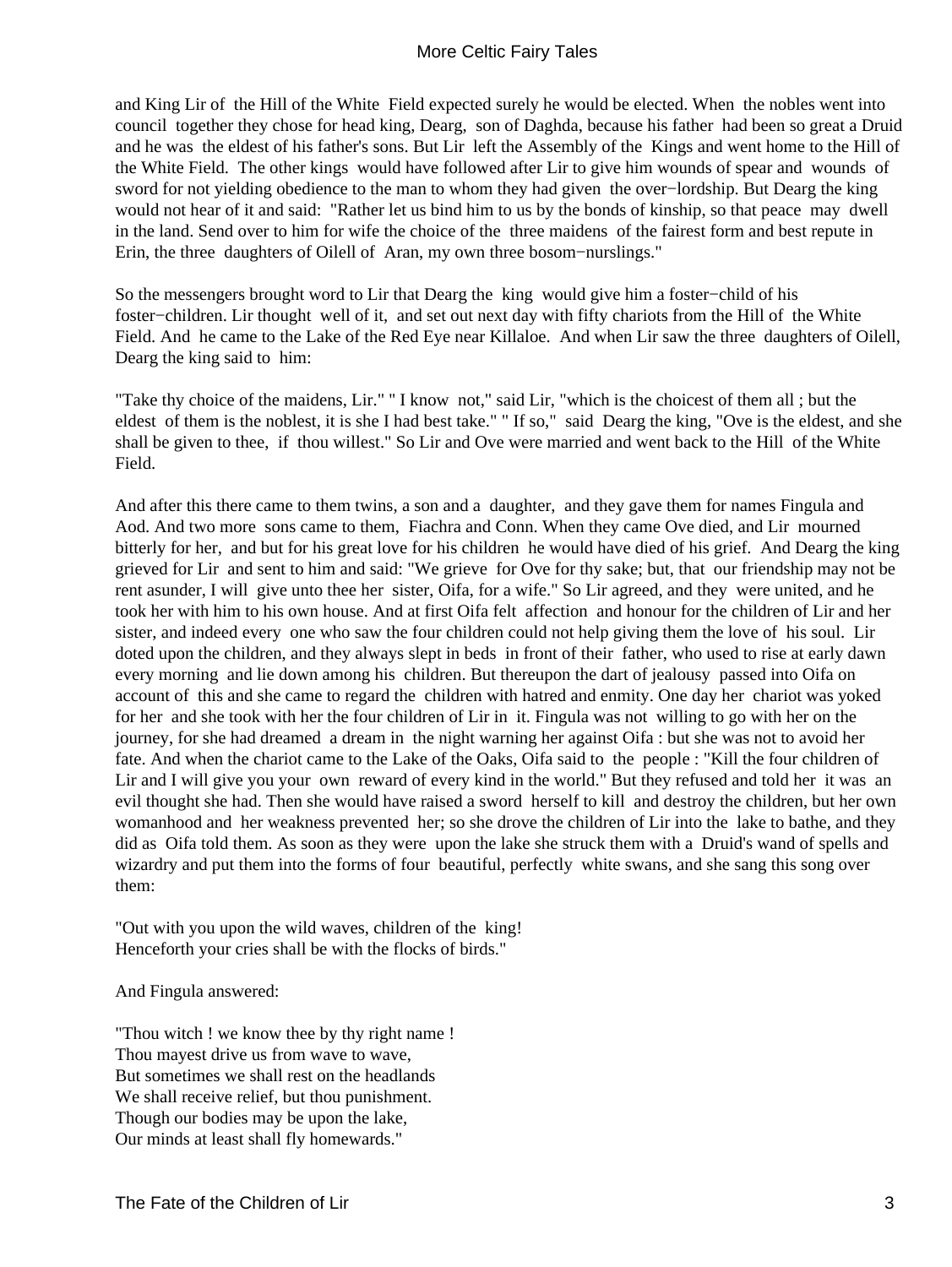And again she spoke : "Assign an end for the ruin and woe which thou hast brought upon us."

Oifa laughed and said " Never shall ye be free until the woman from the south be united to the man from the north, until Lairgnen of Connaught wed Deoch of Munster; nor shall any have power to bring you out of these forms.

Nine hundred years shall you wander over the lakes and streams of Erin. This only I will grant unto you: that you retain your own speech, and there shall be no music in the world equal to yours, the plaintive music you shall sing." This she said because repentance seized her for the evil she had done.

And then she spake this lay

"Away from me, ye children of Lir, Henceforth the sport of the wild winds Until Lairgnen and Deoch come together, Until ye are on the north−west of Red Erin.

"A sword of treachery is through the heart of Lir, Of Lir the mighty champion, Yet though I have driven a sword. My victory cuts me to the heart."

Then she turned her steeds and went on to the Hall of Dearg the king. The nobles of the court asked her where were the children of Lir, and Oifa said : " Lir will not trust them to Dearg the king." But Dearg thought in his own mind that the woman had played some treachery upon them, and he accordingly sent messengers to the Hall of the White Field.

Lir asked the messengers "Wherefore are ye come? "

"To fetch thy children, Lir," said they.

"Have they not reached you with Oifa ?" said Lir.

They have not," said the messengers; "and Oifa said it was you would not let the children go with her."

Then was Lir melancholy and sad at heart, hearing these things, for he knew that Oifa had done wrong upon his children, and he set out towards the Lake of the Red Eye. And when the children of Lir saw him coming Fingula sang the lay :

"Welcome the cavalcade of steeds Approaching 'the Lake of the Red Eye, A company dread and magical Surely seek after us.

"Let us move to the shore, O Aod, Fiachra and comely Conn, No host under heaven can those horsemen be But King Lir with his mighty household."

Now as she said this King Lir had come to the shores of the lake and heard the swans speaking with human voices. And he spake to the swans and asked them who they were. Fingula answered and said : "We are thy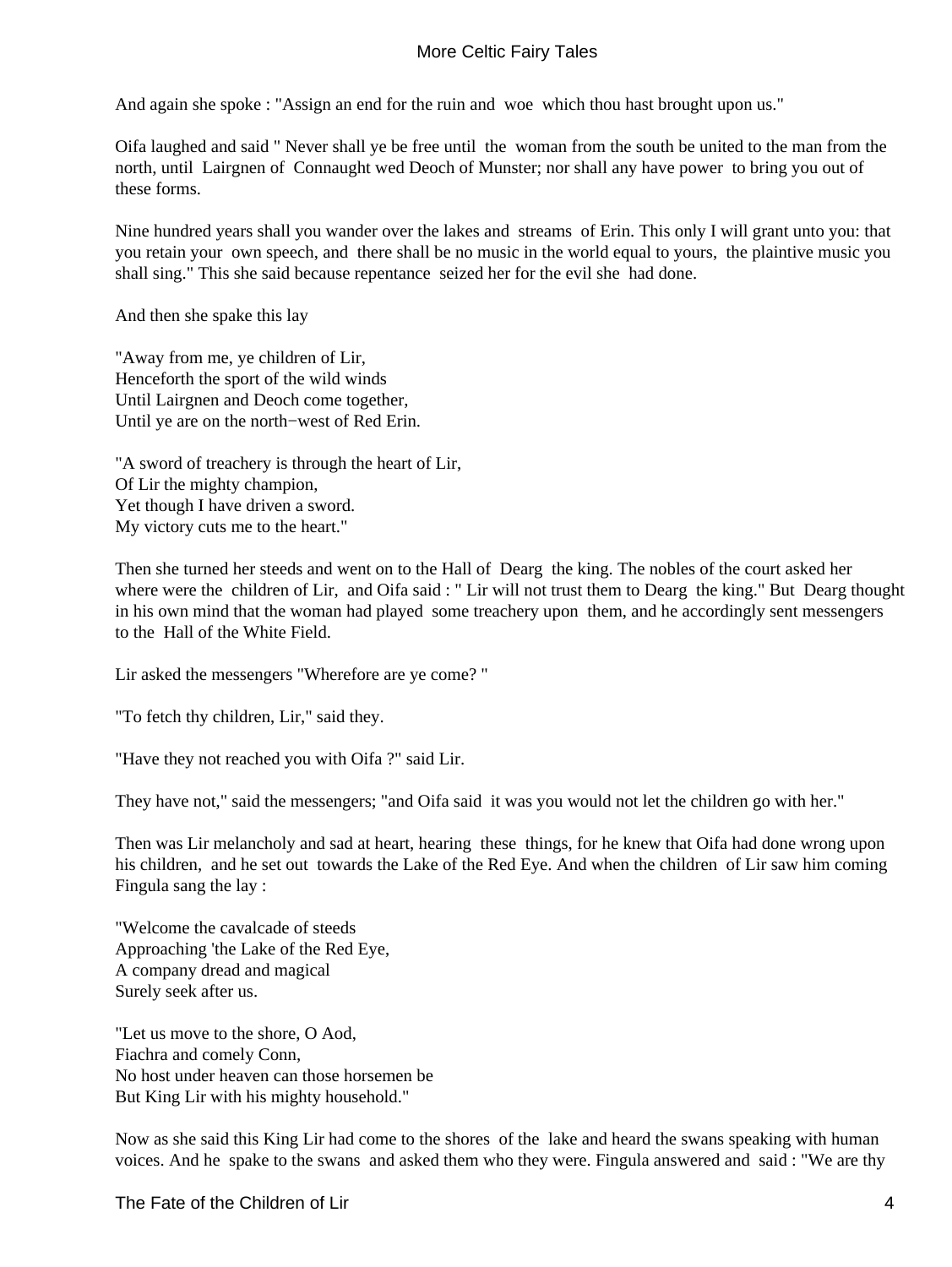own children, ruined by thy wife, sister of our own mother, through her ill mind and her jealousy." "For how long is the spell to be upon you?" said Lir. "None can relieve us till the woman from the south and the man from the north come together, till Lairgnen of Connaught wed Deoch of Munster."

Then Lir and his people raised their shouts of grief, crying, and lamentation, and they stayed by the shore of the lake listening to the wild music of the swans until the swans flew away, and King Lir went on to the Hall of Dearg the king. He told Dearg the king what Oifa had done to his children. And Dearg put his power upon Oifa and bade her say what shape on earth she would think the worst of all. She said it would be in the form of an air−demon. "It is into that form I shall put you," said Dearg the king, and he struck her with a Druid's wand of spells and wizardry and put her into the form of an air−demon. And she flew away at once, and she is still an air−demon, and shall be so for ever.

But the children of Lir continued to delight the Milesian clans with the very sweet fairy music of their songs, so that no delight was ever heard in Erin to compare with their music until the time came appointed for the leaving the Lake of the Red Eye.

Then Fingula sang this parting lay

"Farewell to thee, Dearg the king, Master of all Druids lore Farewell to thee, our father dear, Lir of the Hill of the White Field

"We go to pass the appointed time Away and apart from the haunts of men In the current of the Moyle, Our garb shall be bitter and briny,

"Until Deoch come to Lairgnen. So come, ye brothers of once ruddy cheeks Let us depart from this Lake of the Red Eye, Let us separate in sorrow from the tribe that has loved us."

And after they took to flight, flying highly, lightly, aerially till they reached the Moyle, between Erin and Albain.

The men of Erin were grieved at their leaving, and it was proclaimed throughout Erin that henceforth no swan should be killed. Then they stayed all solitary, all alone, filled with cold and grief and regret, until a thick tempest came upon them and Fingula said: "Brothers, let us appoint a place to meet again if the power of the winds separate us." And they said : " Let us appoint to meet, O sister, at the Rock of the Seals." Then the waves rose up and the thunder roared, the lightning's flashed, the sweeping tempest passed over the sea, so that the children of Lir were scattered from each other over the great sea. There came, however, a placid calm after the great tempest and Fingula found herself alone, and she said this lay:

"Woe upon me that I am alive My wings are frozen to my sides. O beloved three, O beloved three, Who hid under the shelter of my feathers, Until the dead come back to the living I and the three shall never meet again ! "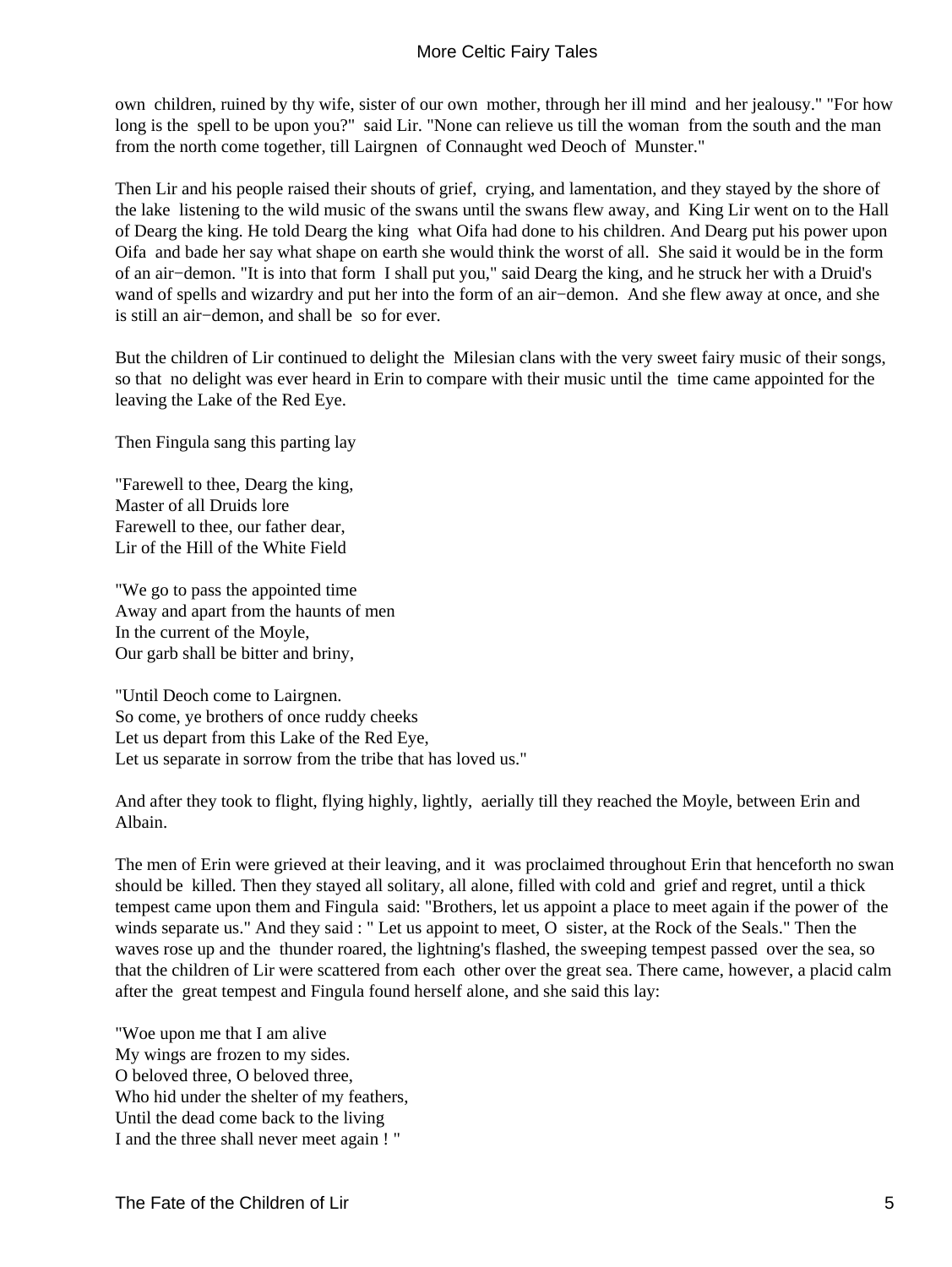And she flew to the Lake of the Seals and soon saw Conn coming towards her with heavy step and drenched feathers, and Fiachra also, cold and wet and faint, and no word could they tell, so cold and faint were they: but she nestled them under her wings and said: "If Aod could come to us now our happiness would be complete" But soon they saw Aod coming towards them with dry head and preened feathers : Fingula put him under the feathers of her breast, and Fiachra under her right wing, and Conn under her left: and they made this lay:

"Bad was our stepmother with us, She played her magic on us, Sending us north on the sea In the shapes of magical swans.

"Our bath upon the shore's ridge Is the foam of the brine−crested tide, Our share of the ale feast Is the brine of the blue−crested sea."

One day they saw a splendid cavalcade of pure white steeds coming towards them, and when they came near they were the two sons of Dearg the king who had been seeking for them to give them news of Dearg the king and Lir their father. "They are well," they said, "and live together happy in all except that ye are not with them, and for not knowing where ye have gone since the day ye left the Lake of the Red Eye." "Happy are not we," said Fingula, and she sang this song:

"Happy this night the household of Lir, Abundant their meat and their wine. But the children of Lir − what is their lot? For bed−clothes we have our feathers, And as for our food and our wine − The white sand and the bitter brine, Fiachra's bed and Conn's place Under the cover of my wings on the Moyle, Aod has the shelter of my breast, And so side by side we rest."

So the sons of Dearg the king came to the Hall of Lir and told the king the condition of his children.

Then the time came for the children of Lir to fulfil their lot, and they flew in the current of the Moyle to the Bay of Erris, and remained there till the time of their fate, and then they flew to the Hill of the White Field and found all desolate and empty, with nothing but unroofed green raths and forests of nettles−no house, no fire, no dwelling−place. The four came close together, and they raised three shouts of lamentation aloud, and Fingula sang this lay:

Uchone ! it is bitterness to my heart To see my father's place forlorn − No hounds, no packs of dogs, No women, and no valiant kings

"No drinking−horns, no cups of wood, No drinking in its lightsome halls. Uchone ! I see the state of this house That its lord our father lives no more.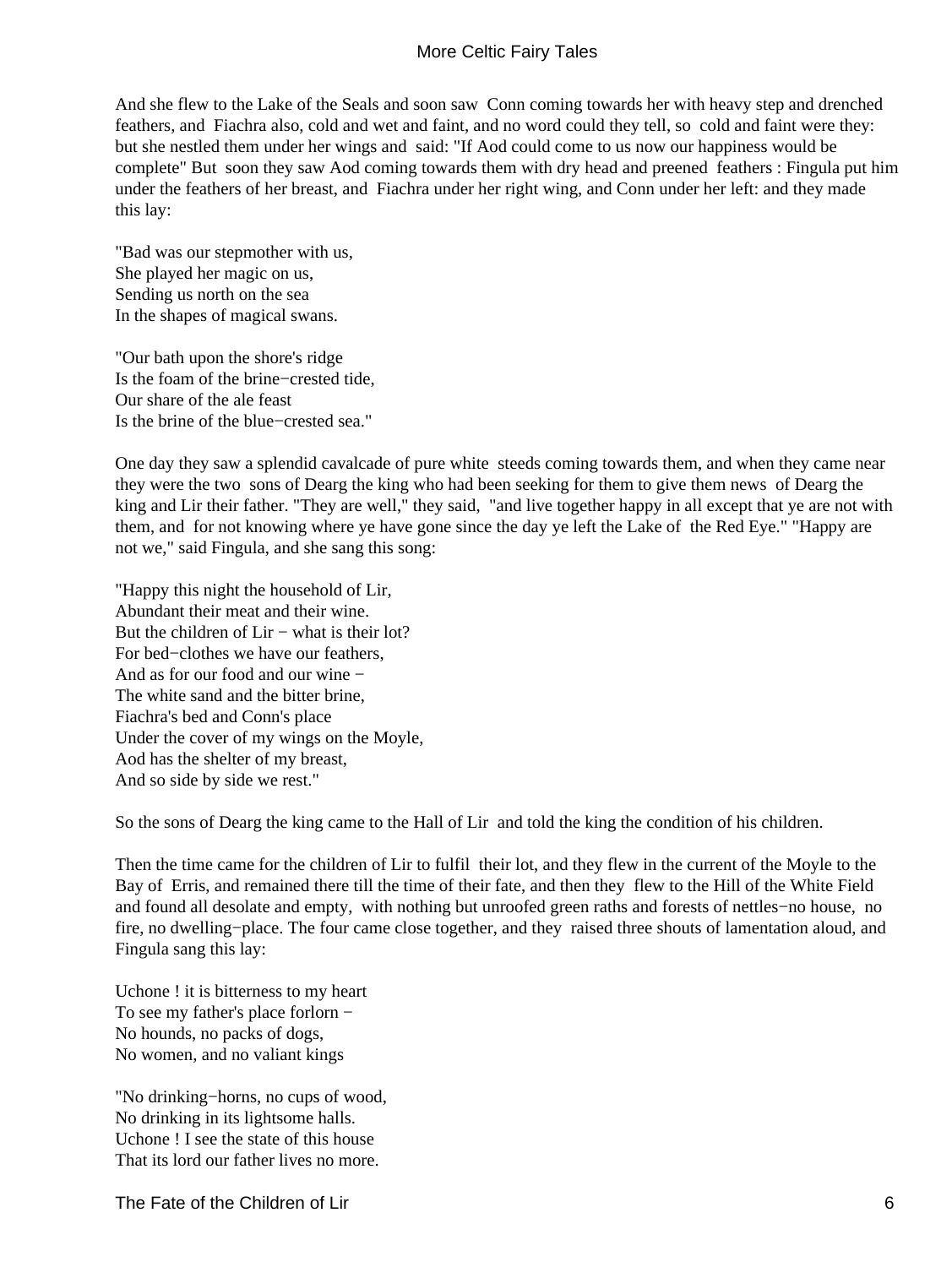"Much have we suffered in our wandering years, By winds buffeted, by cold frozen; Now has come the greatest of our pain − There lives no man who knoweth us in the house where we were born."

So the children of Lir flew away to the Glory Isle of Brandan the saint, and they settled upon the Lake of the Birds until the holy Patrick came to Erin and the holy Mac Howg came to Glory Isle.

And the first night he came to the island the children of Lir heard the voice of his bell ringing for matins, so that they started and leaped about in terror at hearing it; and her brothers left Fingula alone. "What is it, beloved brothers?" said she. "We know not what faint, fearful voice it is we have heard." Then Fingula recited this lay:

Listen to the Cleric's bell, Poise your wings and raise Thanks to God for his coming, Be grateful that you hear him,

"He shall free you from pain, And bring you from the rocks and stones. Ye comely children of Lir Listen to the bell of the Cleric."

And Mac Howg came down to the brink of the shore and said to them "Are ye the children of Lir?" "We are indeed," said they. "Thanks be to God!" said the saint; "it is for your sakes I have come to this Isle beyond every other island in Erin. Come ye to land now and put your trust in me." So they came to land, and he made for them chains of bright white silver, and put a chain between Aod and Fingula and a chain between Conn and Fiachra.

It happened at this time that Lairgnen was prince of Connaught and he was to wed Deoch the daughter of the king of Munster. She had heard the account of the birds and she became filled with love and affection for them, and she said she would not wed till she had the wondrous birds of Glory Isle. Lairgnen sent for them to the Saint Mac Howg. But the Saint would not give them, and both Lairguen and Deoch went to Glory Isle. And Lairgnen went to seize the birds from the altar: but as soon as he had laid hands on them their feathery coats fell off, and the three sons of Lir became three withered bony old men, and Fingula, a lean withered old woman without blood or flesh. Lairguen started at this and left the place hastily, but Fingula chanted this lay:

Come and baptise us, O Cleric, Clear away our stains This day I see our grave − Fiachra and Conn on each side, And in my lap, between my two arms, Place Aod, my beauteous brother."

After this lay, the children of Lir were baptised. And they died, and were buried as Fingula had said, Fiachra and Conn on either side, and Aod before her face. A cairn was raised for them, and on it their names were written in runes. And that is the fate of the children of Lir.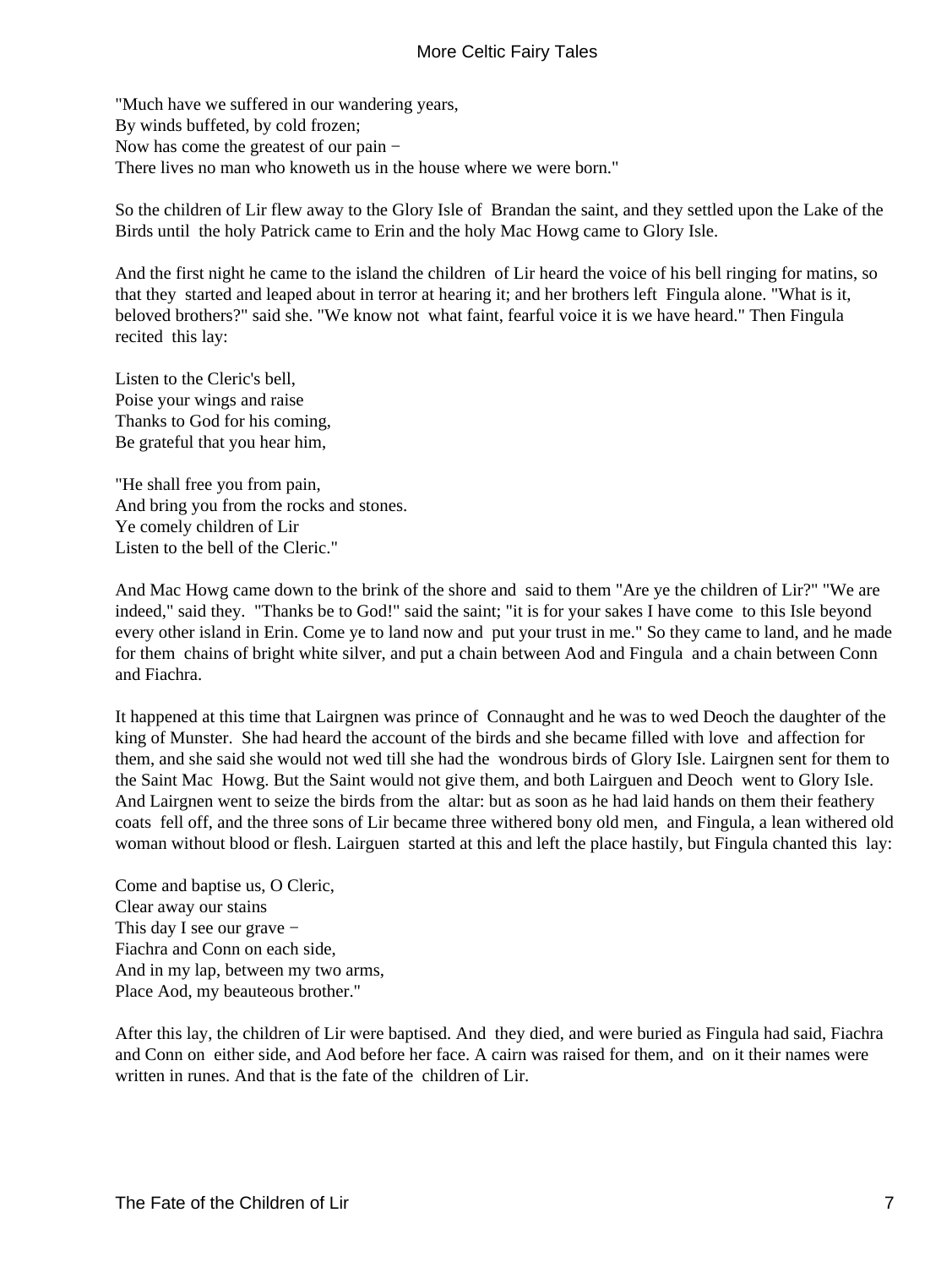# **Jack the Cunning Thief**

<span id="page-9-0"></span>THERE was a poor farmer who had three sons, and on the same day the three boys went to seek their fortune. The eldest two were sensible, industrious young men ; the youngest never did much at home that was any use. He loved to be setting snares for rabbits. And tracing hares in the snow, and inventing all sorts of funny tricks to annoy people at first and then set them laughing.

The three parted at cross−roads, and Jack took the lonesomest. The day turned out rainy, and he was wet and weary, you may depend, at nightfall, when he came to a lonesome house a little off the road.

"What do you want?" said a blear−eyed old woman, that was sitting at the fire.

"My supper and a bed to be sure," said he.

"You can't get it," said she.

"What's to hinder me ?" said he.

"The owners of the house is," said she, "six honest men that does be out mostly till three or four o'clock in the morning, and if they find you here they'll skin you alive at the very least."

"Well, I think," said Jack, "that their very most couldn't be much worse. Come, give me something out of the cupboard, for here I'll stay. Skinning is not much worse than catching your death of cold in a ditch or under a tree such a night as this."

#### Begonins

she got afraid, and gave him a good supper; and when he was going to bed he said if she let any of the six honest men disturb him when they came home she'd sup sorrow for it. When he awoke in the morning, there were six ugly−looking spalpeens standing round his bed. He leaned on his elbow, and looked at them with great contempt.

"Who are you," said the chief "and what's your business ?"

"My name," says he, "is Master Thief, and my business just now is to find apprentices and workmen. If I find you any good, maybe I'll give you a few lessons."

Bedad they were a little cowed, and says the head man, "Well, get up, and after breakfast, we'll see who is to be the master, and who the journeyman."

They were just done breakfast, when what should they see but a farmer driving a fine large goat to market. "Will any of you," says Jack," undertake to steal that goat from the owner before he gets out of the wood, and that without the smallest violence?"

"I couldn't do it," says one; and "I couldn't do it," says another.

"I'm your master," says Jack, " and I'll do it."

He slipped out went through the trees where there was a bend in the road, and laid down his right brogue in the very middle of it. Then he ran on to another bend, and laid down his left brogue and went and hid himself.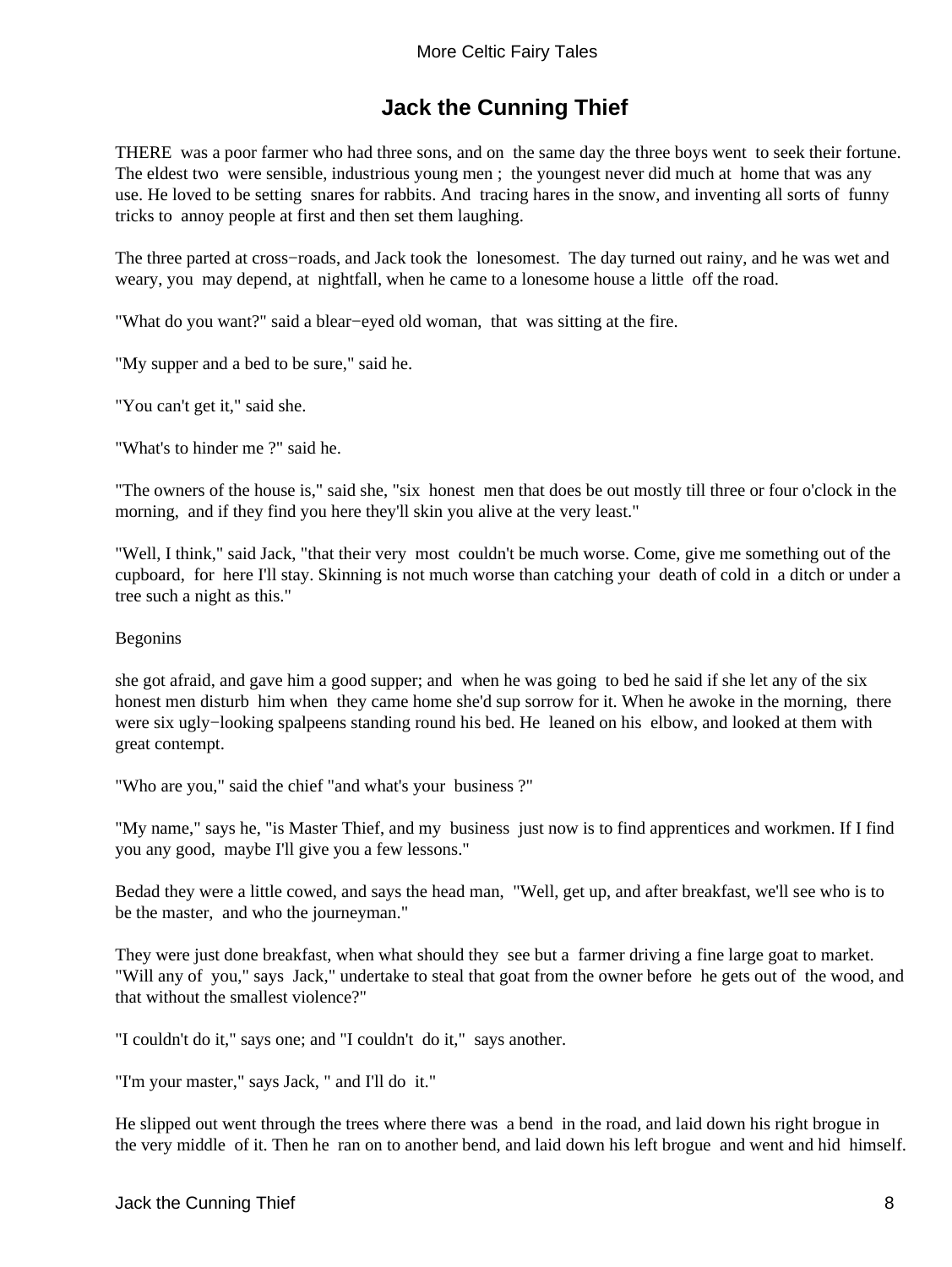When the farmer sees the first brogue, he says to himself, " That would be worth something if it had the fellow, but it is worth nothing by itself."

He goes on till he comes to the second brogue.

"What a fool I was," says he, "not to pick up the other ! I'll go back for it."

So he tied the goat to a sapling in the hedge, and returned for the brogue. But Jack, who was behind a tree had it already on his foot, and when the man was beyond the bend he picked up the other and loosened the goat, and led him off through the wood.

Ochone ! the poor man couldn't find the first brogue, and when he came back he couldn't find the second, nor neither his goat.

"Mule mollacht !

" says he, "what will I do after promising Johanna to buy her a shawl. I must only go and drive another beast to the market unknownst. I'd never hear the last of it if Joan found out what a fool I made of myself."

The thieves were in great admiration at Jack, and wanted him to tell them how he had done the farmer, but he wouldn't tell them.

By−and−by, they see the poor man driving a fine fat wether the same way.

"Who'll steal that wether," says Jack, "before it's out of the wood, and no roughness used?"

"I couldn't," says one; and " I couldn't," says another.

"I'll try," says Jack. " Give me a good rope."

The poor farmer was jogging along and thinking of his misfortune, when he sees a man hanging from the bough of a tree. " Lord save us ! " says he, "the corpse wasn't there an hour ago." He went on about half a quarter of a mile, and there was another corpse again hanging over the road. " God between us and harm," said he, " am I in my right senses ? " There was another turn about the same distance, and just beyond it the third corpse was hanging. '' Oh, murder !" said he ; "I'm beside myself. What would bring three hung men so near one another? I must be mad. I'll go back and see if the others are there still."

He tied the wether to a sapling, and back he went. But when he was round the bend, down came the corpse, and loosened the wether, and drove it home through the wood to the robbers' house. You all may think how the poor farmer felt when he could find no one dead or alive going or coming, nor his wether, nor the rope that fastened him.

"Oh, misfortunate day! " cried he, "what'll Joan say to me now? My morning gone, and the goat and wether lost I must sell something to make the price of the shawl. Well, the fat bullock is in the nearest field. She won't see me taking it."

Well, if the robbers were not surprised when Jack came into the bawn with the wether ! "If you do another trick like this," said the captain, "I'll resign the command to you."

They soon saw the farmer going by again, driving a fat bullock this time.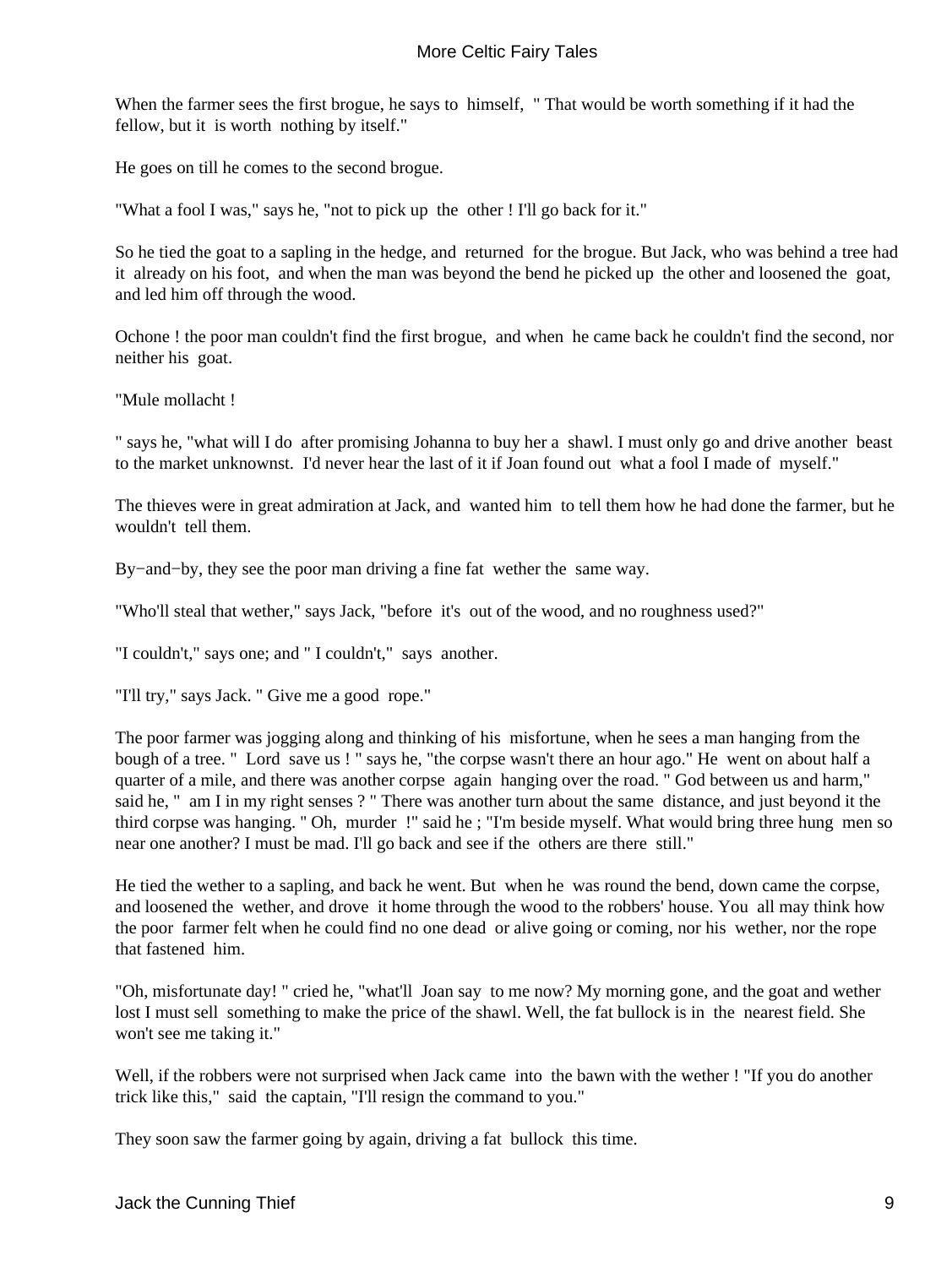"Who'll bring that fat bullock here," says Jack, "and use no violence?"

"I couldn't," says one; and " I couldn't," says another.

"I'll try," says Jack, and away he went into the wood.

The farmer was about the spot where he saw the first brogue, when he heard the bleating of a goat off at his right in the wood.

He cocked his ears, and the next thing he heard was the maaing of a sheep.

"Blood alive !" says he, "maybe these are my own that I lost." There was more bleating and more maaing.

"There they are as sure as a gun," says be, and he tied his bullock to a sapling that grew in the hedge, and away he went into the wood. When he got near the place where the cries came from, he heard them a little before him, and on he followed them. At last, when he was about half a mile from the spot where he tied the beast, the cries stopped altogether. After searching and searching till he was tired, he returned for his bullock; but there wasn't the ghost of a bullock there, nor any where else that he searched.

This time, when the thieves saw Jack and his prize coming into the bawn, they couldn't help shouting out, "Jack must be our chief." So there was nothing but feasting and drinking hand to fist the rest of the day. Before they went to bed, they showed Jack the cave where their money was hid, and all their disguises in another cave, and swore obedience to him.

One morning, when they were at breakfast, about a week after, said they to Jack, "Will you mind the house for us to−day while we are at the fair of Mochurry? We hadn't a spree for ever so long you must get your turn whenever you like."

"Never say't twice," says Jack, and off they went.

After they were gone says Jack to the wicked housekeeper, "Do these fellows ever make you a present?"

"Ah, catch them at it ! indeed, and they don't, purshuin to 'em."

"Well, come along with me, and I'll make you a rich woman.

He took her to the treasure cave; and while she was in raptures, gazing at the heaps of gold and silver, Jack filled his pockets as full as they could hold, put more into a little bag, and walked out, locking the door on the old hag, and leaving the key in the lock. He then put on a rich suit of clothes, took the goat, and the wether, and the bullock, and drove them before him to the farmer's house.

Joan and her husband were at the door; and when they saw the animals, they clapped their hands and laughed for joy.

"Do you know who owns them bastes, neighbours?"

"Maybe we don't ! sure they're ours."

"I found them straying in the wood. Is that bag with ten guineas in it that's hung round the goat's neck yours ?"

"Faith, it isn't."

Jack the Cunning Thief 10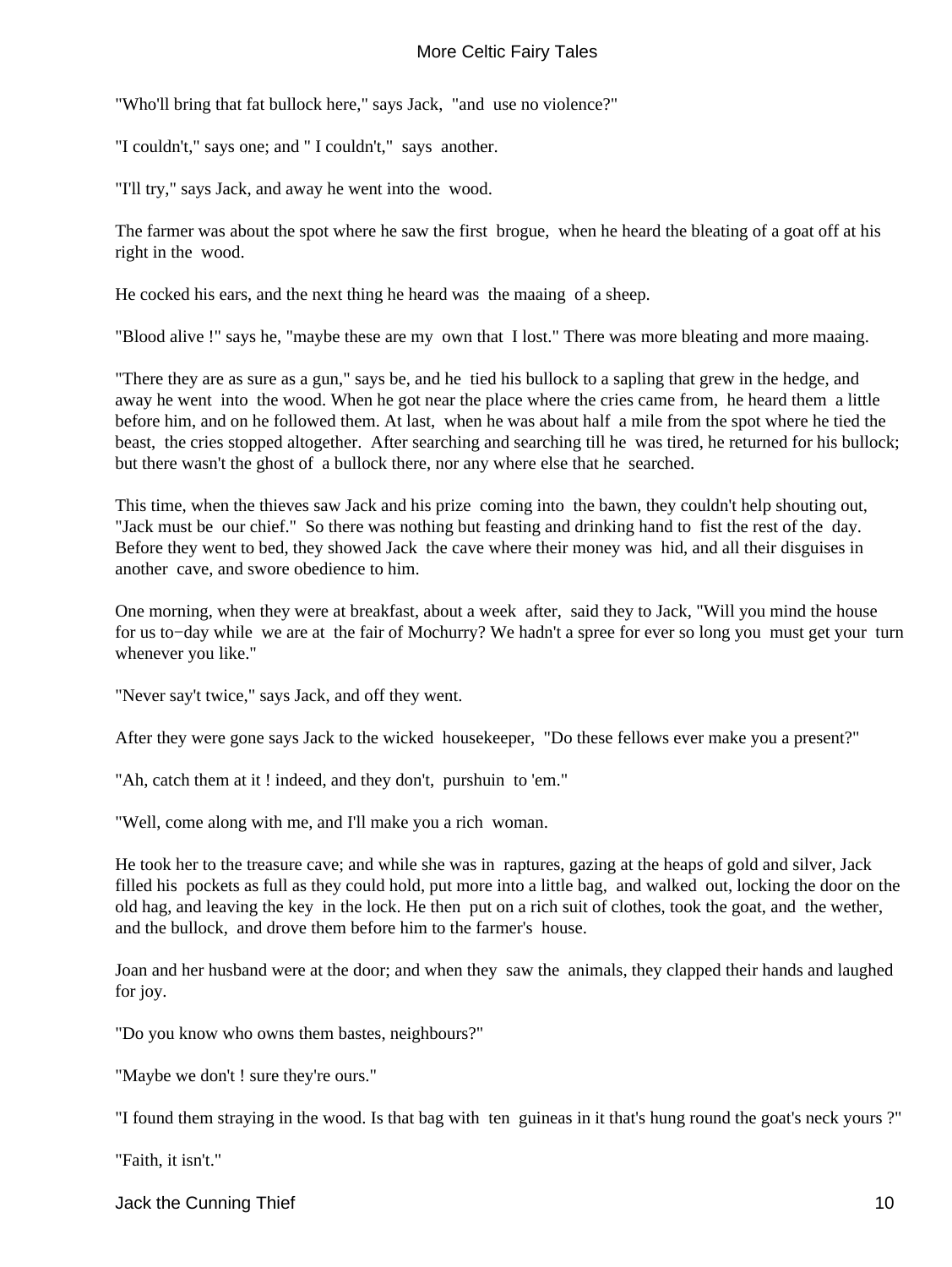"Well, you may as well keep it for a Godsend; I don't want it.',

"Heaven be in your road, good gentleman !"

Jack travelled on till he came to his father's house in the dusk of the evening. He went in. " God save all here !"

"God save you kindly, sir !"

"Could I have a night's lodging here?"

"Oh, sir, our place isn't fit for the likes of a gentleman such as yon."

"Oh, *musha,* don't you know your own son ?"

Well, they opened their eyes, and it was only a strife to see who'd have him in their arms first.

"But, Jack asthore, where did you get the fine clothes ?"

"Oh, you may as well ask me where I got all that money?" said he, emptying his pockets on the table.

Well, they got in a great fright, but when he told them his adventures, they were easier in mind, and all went to bed in great content.

"Father," says Jack, next morning, "go over to the landlord, and tell him I wish to be married to his daughter."

"Faith, I'm afraid he'd only set the dogs at me. If he asks me how you made your money, what'll I say ?"

"Tell him I am a master thief, and that there is no one equal to me in the three kingdoms; that I am worth a thousand pounds, and all taken from the biggest rogues unhanged. Speak to him when the young lady is by."

"It's a droll message you're sending me on : I'm afraid it won't end well."

The old man came back in two hours.

"Well, what news ? "

"Droll news, enough. The lady didn't seem a bit unwilling I suppose it's not the first time you spoke to her; and the squire laughed, and said you would have to steal the goose off o' the spit in his kitchen next Sunday, and he'd see about it."

"O ! that won't be hard, any way."

Next Sunday, after the people came from early Mass, the squire and all his people were in the kitchen, and the goose turning before the fire. The kitchen door opened, and a miserable old beggar man with a big wallet on his back put in his head.

"Would the mistress have anything for me when dinner is over, your honour?"

"To be sure. We have no room here for you just now; sit in the porch for a while."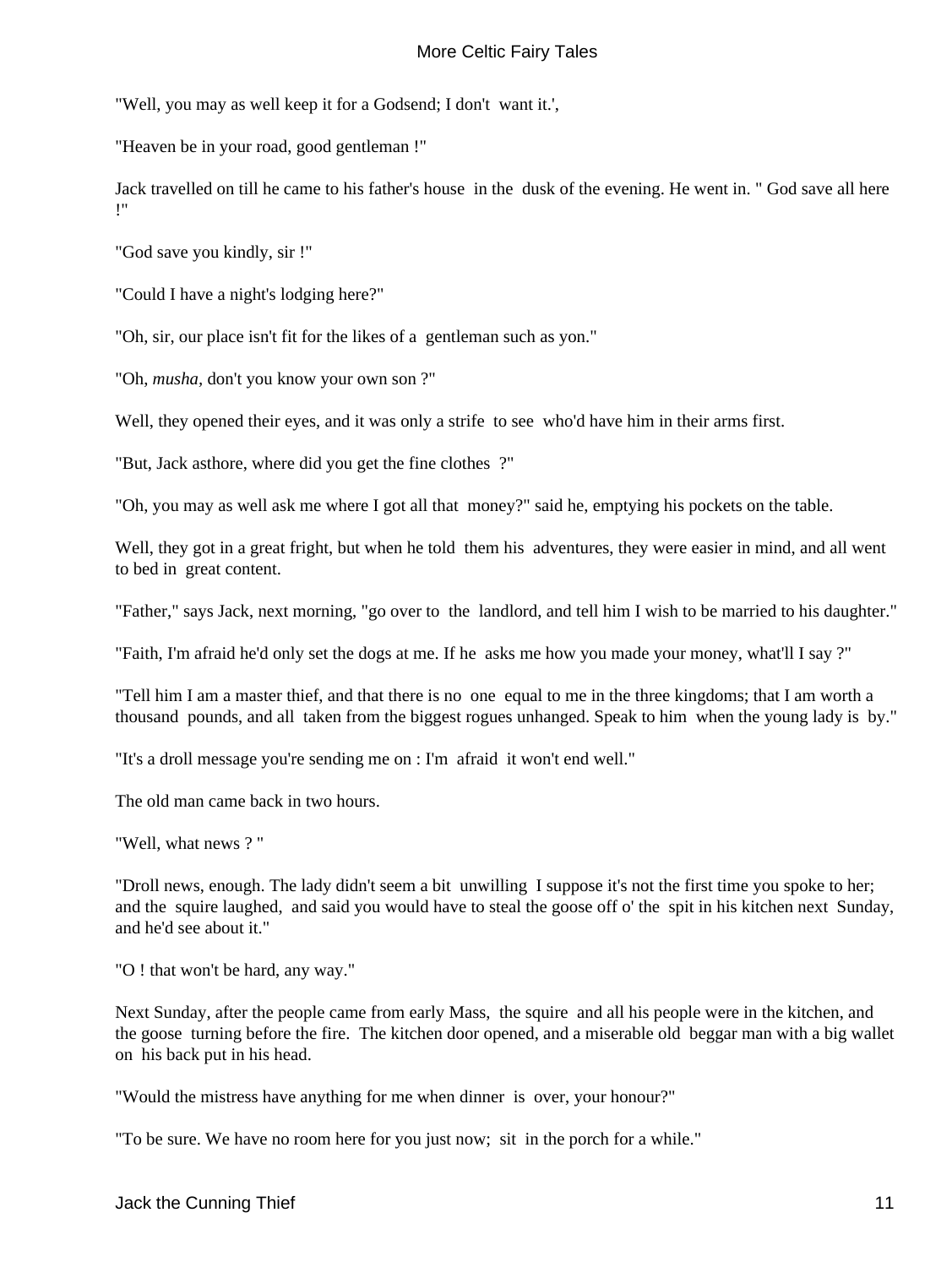"God bless your honour's family, and yourself !"

Soon some one that was sitting near the window cried out, " Oh, sir, there's a big hare scampering like the divil round the bawn. Will we run out and pin him?"

"Pin a hare indeed ! much chance you'd have; sit where you are."

That hare made his escape into the garden, but Jack that was in the beggar's clothes soon let another out of the bag.

"Oh, master, there he is still pegging round. He can't make his escape: let us have a chase. The hall door is locked on the inside, and Mr. Jack can't get in."

"Stay quiet, I tell you."

In a few minutes he shouted out again that the hare was there still, but it was the third that Jack was just after giving its liberty. Well, by the laws, they couldn't be kept in any longer. Out pegged every mother's son of them, and the squire after them.

"Will I turn the spit, your honour, while they're catching the *hareyeen* ?" says the beggar.

"Do, and don't let any one in for your life."

"Faith, an' I won't, you may depend on it."

The third hare got away after the others, and when they all came back from the hunt, there was neither beggar nor goose in the kitchen.

"Purshuin' to you, Jack," says the landlord, " you've come over me this time."

Well, while they were thinking of making out another dinner, a messenger came from Jack's father to beg that the squire, and the mistress, and the young lady would step across the fields, and take share of what God sent.

There was no dirty mean pride about the family, and they walked over, and got a dinner with roast turkey, and roast beef, and their own roast goose ; and the squire had like to burst his waistcoat with laughing at the trick, and Jack's good clothes and good manners did not take away any liking the young lady had for him already.

While they were taking their punch at the old oak table in the nice clean little parlour with the sanded floor, says the squire, " You can't be sure of my daughter, Jack, unless you steal away my six horses from under the six men that will be watching them to−morrow night in the stable."

"I'll do more than that," says Jack, "for a pleasant look from the young lady" ; and the young lady's cheeks turned as red as fire.

Monday night the six horses were in their stalls, and a man on every horse, and a good glass of whisky under every man's waistcoat, and the door was left wide open for Jack. They were merry enough for a long time, and joked and sung, and were pitying the poor fellow. But the small hours crept on, and the whisky lost its power, and they began to shiver and wish it was morning. A miserable old colliach, with half a dozen bags round her, and a beard half an inch long on her chin came to the door.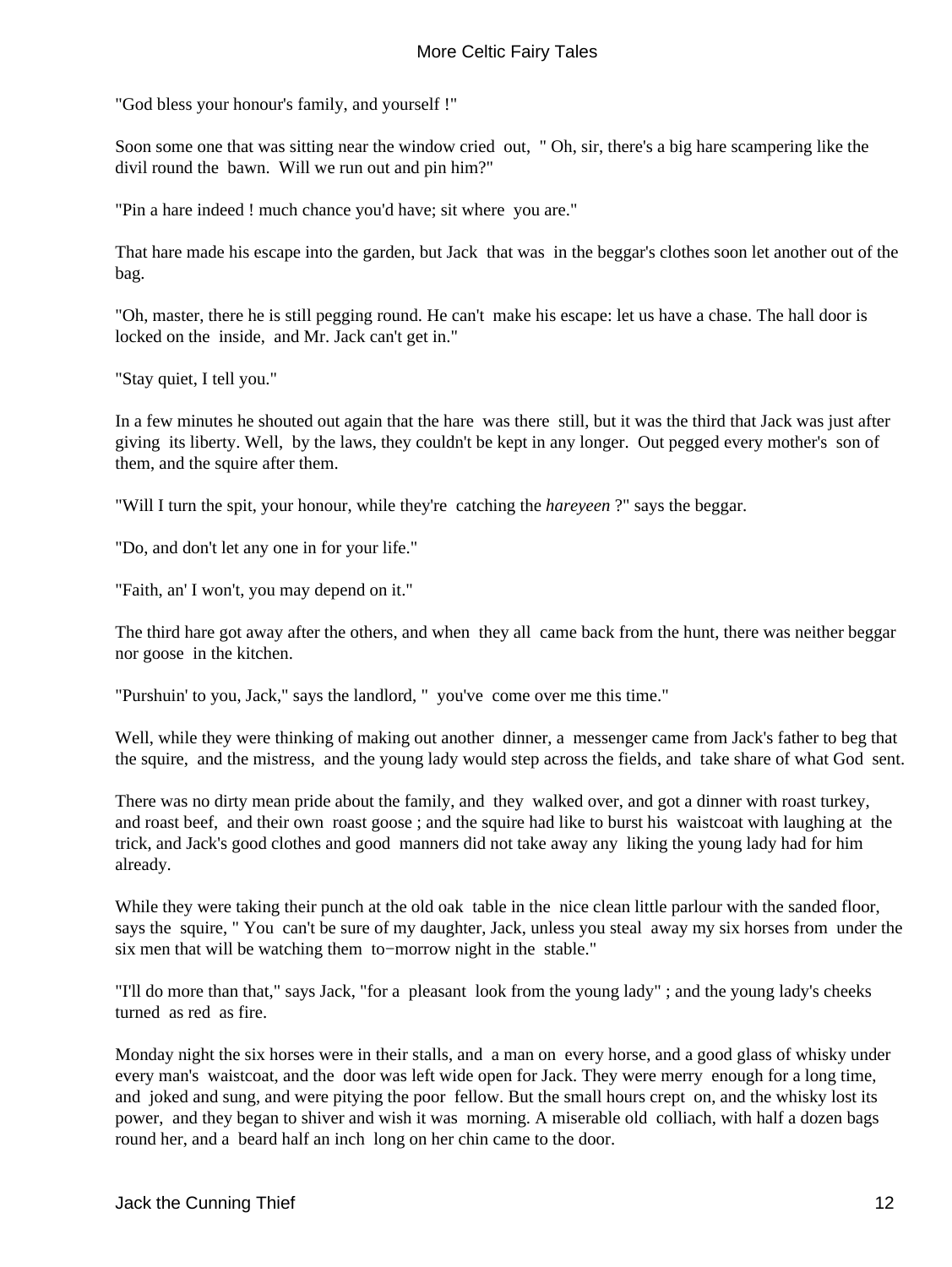Ah, then, tendher−hearted Christians," says she, would you let me in, and allow me a wisp of straw in the corner ; the life will be froze Out of me, if you don't give me shelter."

Well, they didn't see any harm in that, and she made herself as snug as she could, and they soon saw her pull Out a big black bottle, and take a sup. She coughed and smacked her lips, and seemed a little more comfortable, and the men couldn't take their eyes off her.

"Gorsoon," says she, "I'd offer you a drop of this, only you might think it too free−making."

"Oh, hang all impedent pride," says one, "we'll take it, and thankee."

So she gave them the bottle, and they passed it round, and the last man had the manners to leave half a glass in the bottom for the old woman. They all thanked her, and said it was the best drop ever passed their tongue.

"In throth, agras," said she, "it's myself that's glad to show how I value your kindness in giving me shelter; I'm not without another *buideal* and you may pass it round while myself finishes what the dasent man left me."

Well, what they drank out of the other bottle only gave them a relish for more, and by the time the last man got to the bottom, the first man was dead asleep in the saddle, for the second bottle had a sleepy posset mixed with the whisky. The beggar woman lifted each man down, and laid him in the manger, or under the manger, snug and sausty, drew a stocking over every horse's hoof, and led them away without any noise to one of Jack's father's out−houses. The first thing the squire saw next morning was Jack riding up the avenue, and five horses stepping after the one he rode.

"Confound you, Jack !" says he, "and confound the numskulls that let you outwit them!"

He went out to the stable, and didn't the poor fellows look very lewd o' themselves, when they could be woke up in earnest !

After all," says the squire, when they were sitting at breakfast, "it was no great thing to outwit such ninny−hammers. I'll be riding out on the common from one to three today, and if you can outwit me of the beast I'll be riding, I'll say you deserve to be my son−in−law."

"I'd do more than that," says Jack, "for the honour, if there was no love at all in the matter," and the young lady held up her saucer before her face.

Well, the squire kept riding about and riding about till he was tired, and no sign of Jack. He was thinking of going home at last, when what should he see but one of his servants running from the house as if he was mad.

"Oh masther, masther," says he, as far as he could be heard, " fly home if you wish to see the poor mistress alive ! I'm running for the surgeon. She fell down two flights of stairs, and her neck, or her hips, or both her arms are broke, and she's speechless, and it's a mercy if you find the breath in her. Fly as fast as the baste will carry you."

"But hadn't you better take the horse? It's a mile and a half to the surgeon's."

"Oh, anything you like, master. Oh, *Vuya, Vuya !* misthress *alanna,* that I should ever see the day ! and your purty body disfigured as it is !"

"Here, stop your noise, and be off like wildfire ! Oh, my darling, my darling, isn't this a trial ?"

Jack the Cunning Thief 13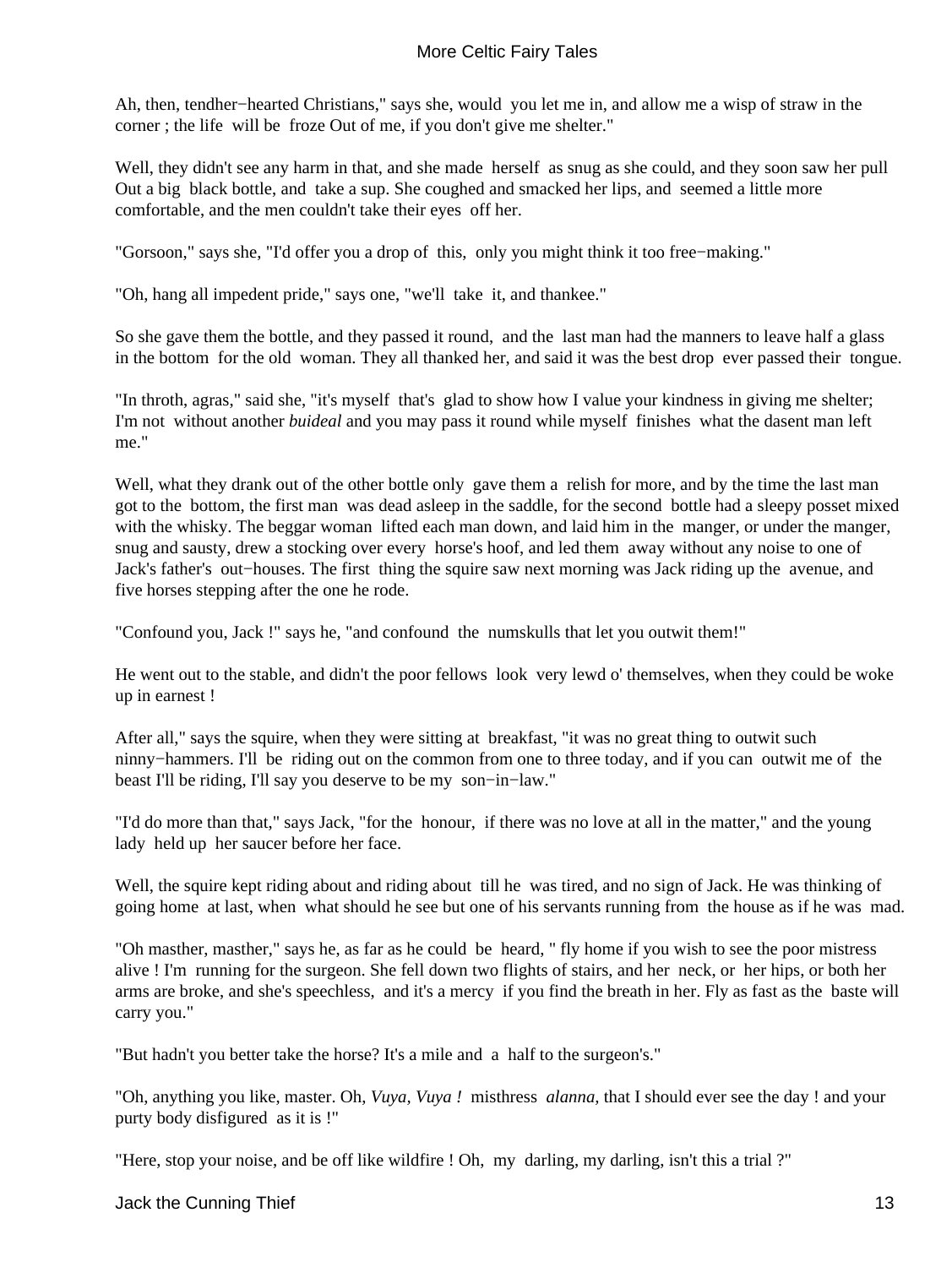He tore home like a fury, and wondered to see no stir outside, and when he flew into the hall, and from that to the parlour, his wife and daughter that were sewing at the table screeched out at the rush he made, and the wild look that was on his face.

"Oh, my darling !" said he, when he could speak, "how's this? Are you hurt? Didn't you fall down the stairs ? What happened at all ? Tell me !"

"Why, nothing at all happened, thank God, since you rode out ; where did you leave the horse ?"

Well, no one could describe the state he was in for about a quarter of an hour, between joy for his wife and anger with Jack, and *sharoose* for being tricked. He saw the beast coming up the avenue, and a little gorsoon in the saddle with his feet in the stirrup leathers. The servant didn't make his appearance for a week ; but what did he care with Jack's ten golden guineas in his pocket.

Jack didn't show his nose till next morning, and it was a queer reception he met.

"That was all foul play you gave," says the squire. I'll never forgive you for the shock you gave me. But then I am so happy ever since, that I think I'll give you only one trial more. If you will take away the sheet from under my wife and myself to−night, the marriage may take place to−morrow."

"We'll try," says Jack, "but if you keep my bride from me any longer, I'll steal her away if she was minded by fiery dragons."

When the squire and his wife were in bed, and the moon shining in through the window, he saw a head rising over the sill to have a peep, and then bobbing down again.

"That's Jack," says the squire ; "I'll astonish him a bit," says the squire, pointing a gun at the lower pane.

"Oh Lord, my dear!" says the wife, "sure, you wouldn't shoot the brave fellow ?"

"Indeed, an' I wouldn't for a kingdom; there's nothing but powder in it."

Up went the head, bang went the gun, down dropped the body, and a great souse was heard on the gravel walk.

"Oh, Lord," says the lady, "poor Jack is killed or disabled for life."

"I hope not," says the squire, and down the stairs he ran. He never minded to shut the door, but opened the gate and ran into the garden. His wife heard his voice at the room door, before he could be under the window and back, as she thought.

"Wife, wife," says he from the door, "the sheet, the sheet ! He is not killed, I hope, but he is bleeding like a pig. I must wipe it away as well as I can, and get some one to carry him in with me." She pulled it off the bed, and threw it to him. Down he ran like lightning, and he had hardly time to be in the garden, when he was back, and this time he came back in his shirt, as he went out.

"High hanging to you, Jack," says he, "for an arrant rogue !"

"Arrant rogue?" says she, "isn't the poor fellow all cut and bruised ?"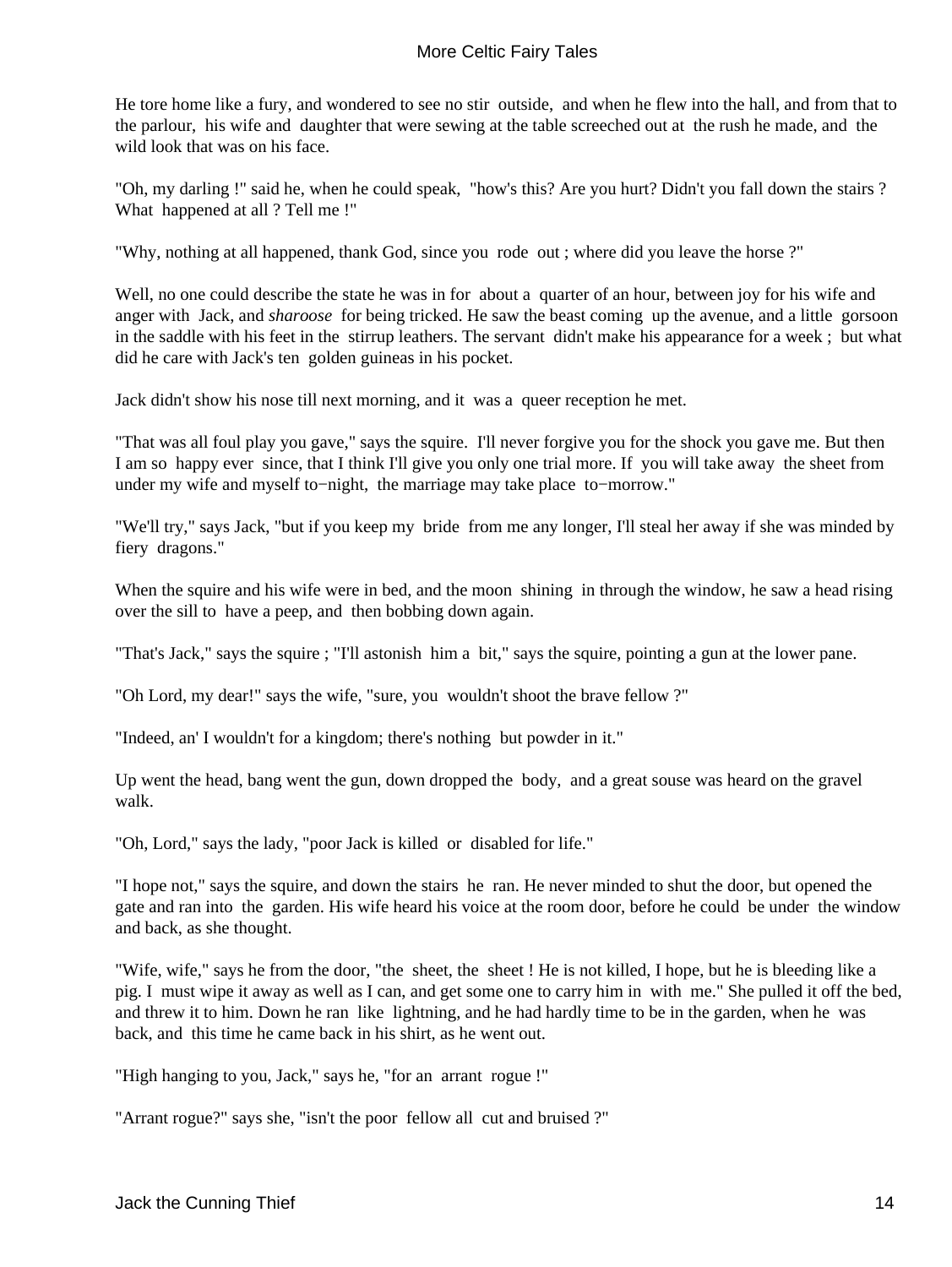<span id="page-16-0"></span>"I didn't much care if he was. What do you think was bobbing up and down at the window, and sossed down so heavy on the walk? A man's clothes stuffed with straw, and a couple of stones."

"And what did you want with the sheet just now, to wipe his blood if he was only a man of straw?"

"Sheet, woman ! I wanted no sheet."

"Well, whether you wanted it or not, I threw it to you, and you standing outside o' the door."

"Oh, Jack, Jack, you terrible tinker !" says the squire, "there's no use in striving with you. We must do without the sheet for one night. We'll have the marriage tomorrow to get ourselves out of trouble."

So married they were, and Jack turned out a real good husband. And the squire and his lady were never tired of praising their son−in−law, "Jack the Cunning Thief."

## **Powel, Prince of Dyfed**

POWEL, Prince of Dyfed, was lord of the seven Cantrevs of Dyfed; and once upon a time Powel was at Narberth, his chief palace, where a feast had been prepared for him, and with him was a great host of men. And after the first meal, Powel arose to walk, and he went to the top of a mound that was above the palace, and was called Gorseth Arberth.

" Lord," said one of the court, "it is peculiar to the mound that whosoever sits upon it cannot go thence without either receiving wounds or blows, or else seeing a wonder."

"I fear not to receive wounds and blows in the midst of such a host as this; but as to the wonder, gladly would I see it. I will go, therefore, and sit upon the mound."

And upon the mound he sat. And while he sat there, they saw a lady, on a pure white horse of large size, with a garment of shining gold around her, coming along the highway that led from the mound; and the horse seemed to move at a slow and even pace, and to be coming up towards the mound.

"My men," said Powel, " is there any among you who knows yonder lady?"

"There is not, lord," said they.

"Go one of you and meet her, that we may know who she is."

And one of them arose ; and as he came upon the road to meet her she passed by, and he followed as fast as he could, being on foot; and the greater was his speed, the farther was she from him. And when he saw that it profited him nothing to follow her, he returned to Pwyll, and said unto him, "Lord, it is idle for any one in the world to follow her on foot."

"Verily," said Powel, "go unto the palace, and take the fleetest horse that thou seest, and go after her."

And he took a horse and went forward. And he came to an open level plain, and put spurs to his horse; and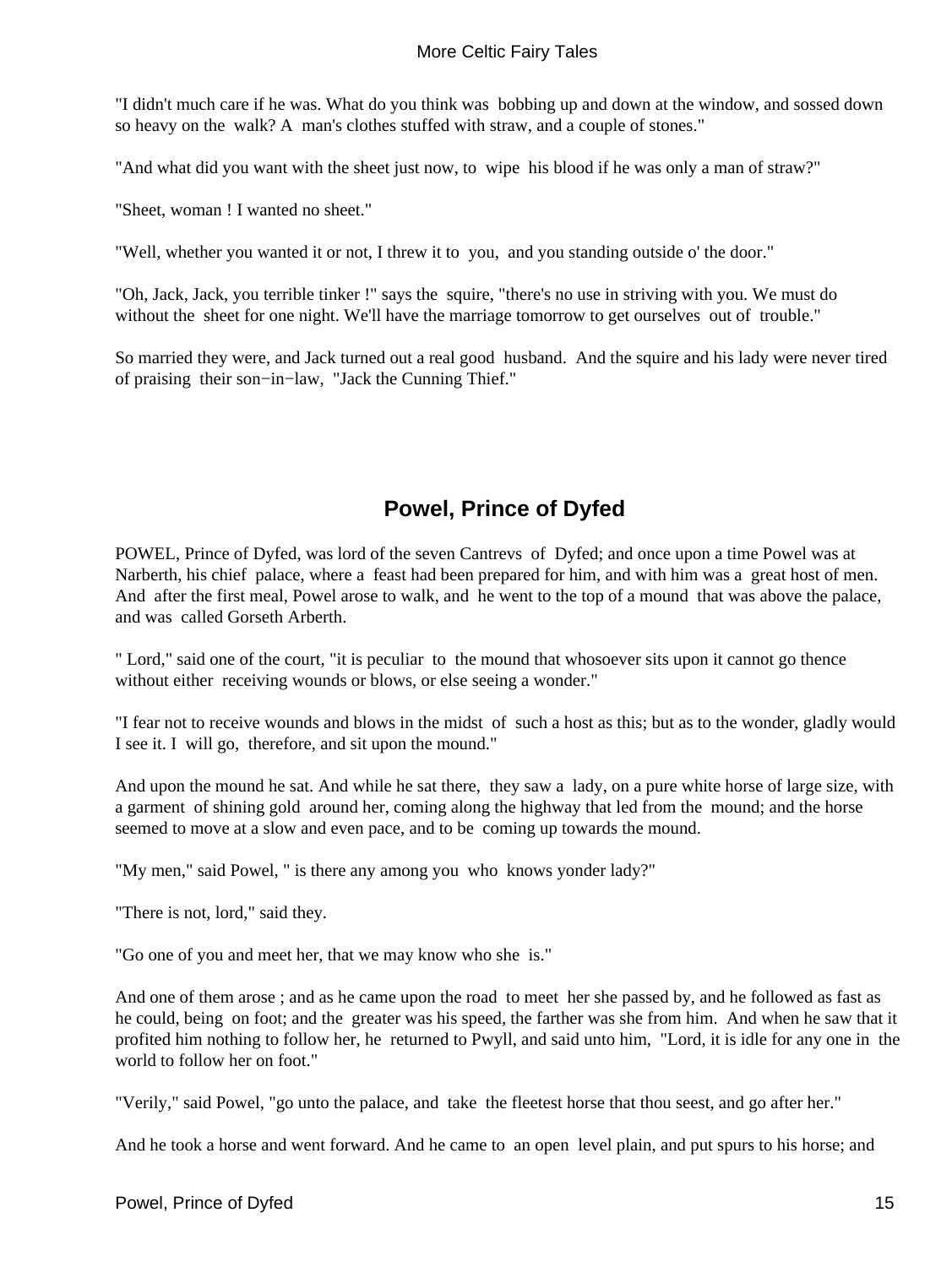the more he urged his horse, the farther was she from him. Yet she held the same pace as at first. And his horse began to fail; and when his horse's feet failed him, he ye−turned to the place where Powel was.

"Lord," said he, " it will avail nothing for any one to follow yonder lady. I know of no horse in these realms swifter than this, and it availed me not to pursue her."

"Of a truth," said Powel, "there must be some illusion here. Let us go towards the palace." So to the palace they went, and they spent that day. And the next day they arose, and that also they spent until it was time to go to meat. And after the first meal, "Verily," said Powel, "we will go, the same party as yesterday, to the top of the mound. Do thou," said he to one of his young men, "take the swiftest horse that thou knowest in the field. And thus did the young man. They went towards the mound, taking the horse with them. And as they were sitting down they beheld the lady on the same horse, and in the same apparel, coming along the same road. "Behold," said Powel, "here is the lady of yesterday. Make ready, youth, to learn who she is."

My lord," said he "that will I gladly do." And thereupon the lady came opposite to them. So the youth mounted his horse ; and before he had settled himself in his saddle, she passed by, and there was a clear space between them. But her speed was no greater than it had been the day before. Then he put his horse into an amble, and thought, that, notwithstanding the gentle pace at which his horse went, he should soon overtake her. But this availed him not: so he gave his horse the reins. And still he came no nearer to her than when he went at a foot's pace. The more he urged his horse, the farther was she from him. Yet she rode not faster than before. When he saw that it availed not to follow her, he returned to the place where Powel was. " Lord," said he, "the horse can no more than thou hast seen."

"I see indeed that it avails not that any one should follow her. And by Heaven," said he, "she must needs have an errand to some one in this plain, if her haste would allow her to declare it. Let us go back to the palace." And to the palace they went, and they spent that night in songs and feasting, as it pleased them.

The next day they amused themselves until it was time to go to meat. And when meat was ended, Powel said, "Where are the hosts that went yesterday and the day before to the top of the mound ?"

"Behold, lord, we are here," said they.

"Let us go," said he, "to the mound to sit there. And do thou," said he to the page who tended his horse, "saddle my horse well, and hasten with him to the road, and bring also my spurs with thee." And the youth did thus, They went and Sat upon the mound. And ere they had been there but a short time, they beheld the lady coming by the same road, and in the same manner, and at the same pace. "Young man, said Powel, "I see the lady coming give me my horse." And no sooner had he mounted his horse than she passed him. And he turned after her, and followed her. And he let his horse go bounding playfully, and thought that at the second step or the third he should come up with her. But he came no nearer to her than at first. Then he urged his horse to his utmost speed, yet he found that it availed nothing to follow her. Then said Powel, "O maiden, " for the sake of him who thou best lovest, stay for me."

"I will stay gladly," said she, "and it were better for thy horse hadst thou asked it long since." So the maiden stopped, and she threw back that part of her head−dress which covered her face. And she fixed her eyes upon him, and began to talk with him,

"Lady," asked he, "whence comest thou, and whereunto dost thou journey ?"

"I journey on mine own errand," said she, "and right glad am I to see thee."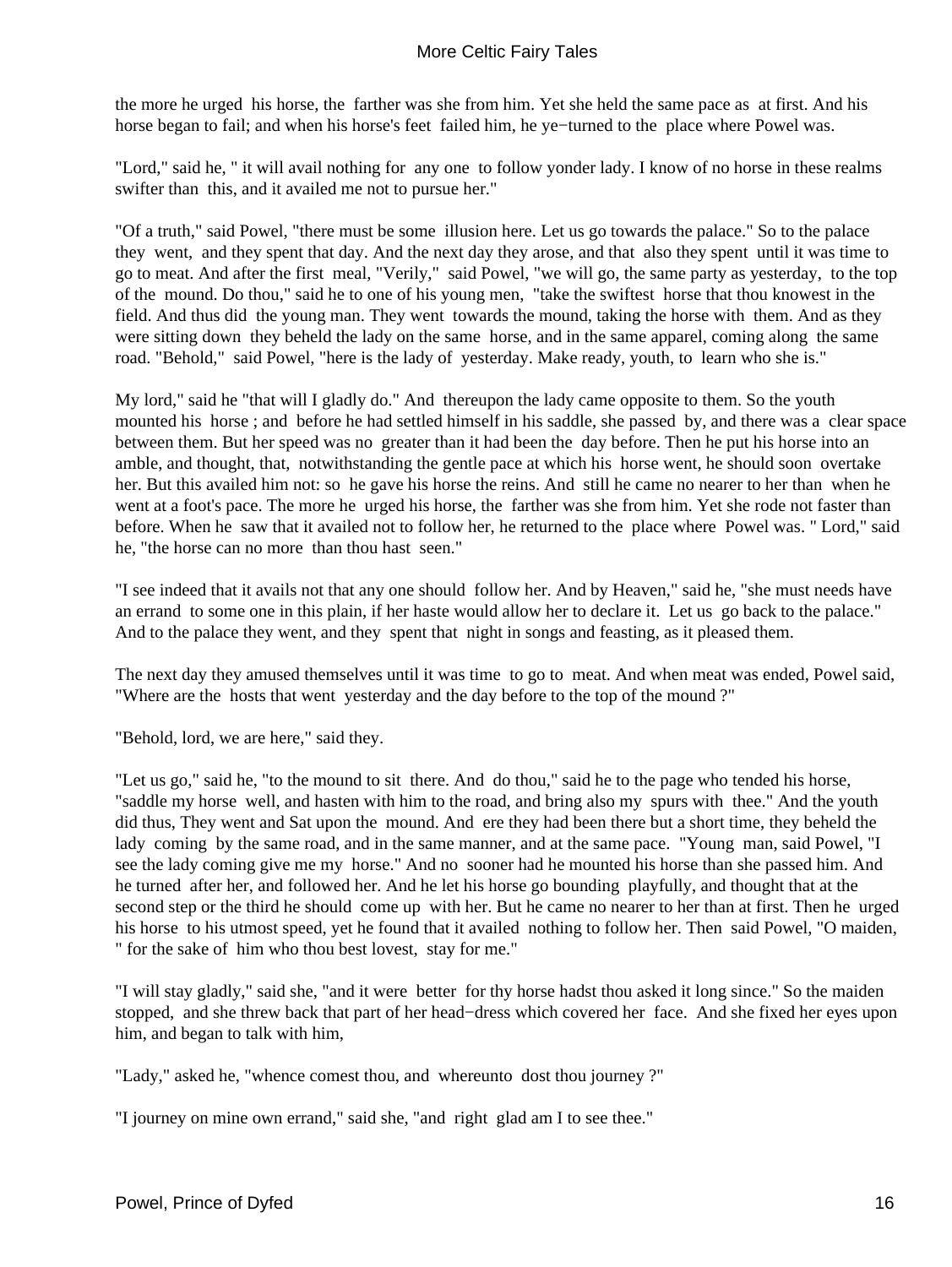"My greeting be unto thee," said he. Then he thought that the beauty of all the maidens, and all the ladies that he had ever seen, was as nothing compared to her beauty.

"Lady," he said, "wilt thou tell me aught concerning thy purpose?"

"I will tell thee," said she. " My chief quest was to seek thee."

"Behold," said Powel, "this is to me the most pleasing quest on which thou couldst have come. And wilt thou tell me who thou art ?"

"I will tell thee, lord," said she. "I am Rhiannon, the daughter of Heveyth Hn, and they sought to give me to a husband against my will. But no husband would I have, and that because of my love for thee, neither will I yet have one unless thou reject me. And hither have I come to hear thy answer."

"By Heaven," said Powel, "behold this is my answer. If I might choose among all the ladies and damsels in the world, thee would I choose."

"Verily," said she, "if thou art thus minded, make a pledge to meet me ere I am given to another."

"The sooner I may do so, the more pleasing will it be unto me," said Powel, "and wheresoever thou wilt, there will I meet with thee."

"I will that thou meet me this day twelvemonth, at the palace of Heveyth. And I will cause a feast to be prepared, so that it be ready against thou come."

"Gladly," said he, " will I keep this tryst."

"Lord," said she, "remain in health, and be mindful that thou keep thy promise And now I will go hence."

So they parted, and he went back to his hosts and to them of his household. And whatsoever questions they asked him respecting the damsel, he always turned the discourse upon other matters. And when a year from that time was gone, he caused a hundred knights to equip themselves, and to go with him to the palace of Heveyth H n. And he came to the palace, and there was great joy concerning him, with much concourse of people, and great rejoicing, and vast preparations for his coming. And the whole court was placed under his orders.

And the hall was garnished, and they went to meat, and thus did they sit; Heveyth H n was on one side of Powel, and Rhiannon on the other. And all the rest according to their rank. And they ate and feasted and talked, one with another; and at the beginning of the carousal after the meat, there entered a tall auburn−haired youth, of royal bearing, clothed in a garment of satin. And when he came into the hall he saluted Powel and his companions.

"The greeting of Heaven be unto thee, my soul," said Powel. "Come thou and sit down."

"Nay," said he, "a suitor am I; and I will do mine errand."

"Do so willingly," said Powel.

"Lord," said he, "my errand is unto thee ; and it is to crave a boon of thee that I come."

"What boon soever thou mayest ask of me, as far as I am able, thou shalt have."

Powel, Prince of Dyfed 17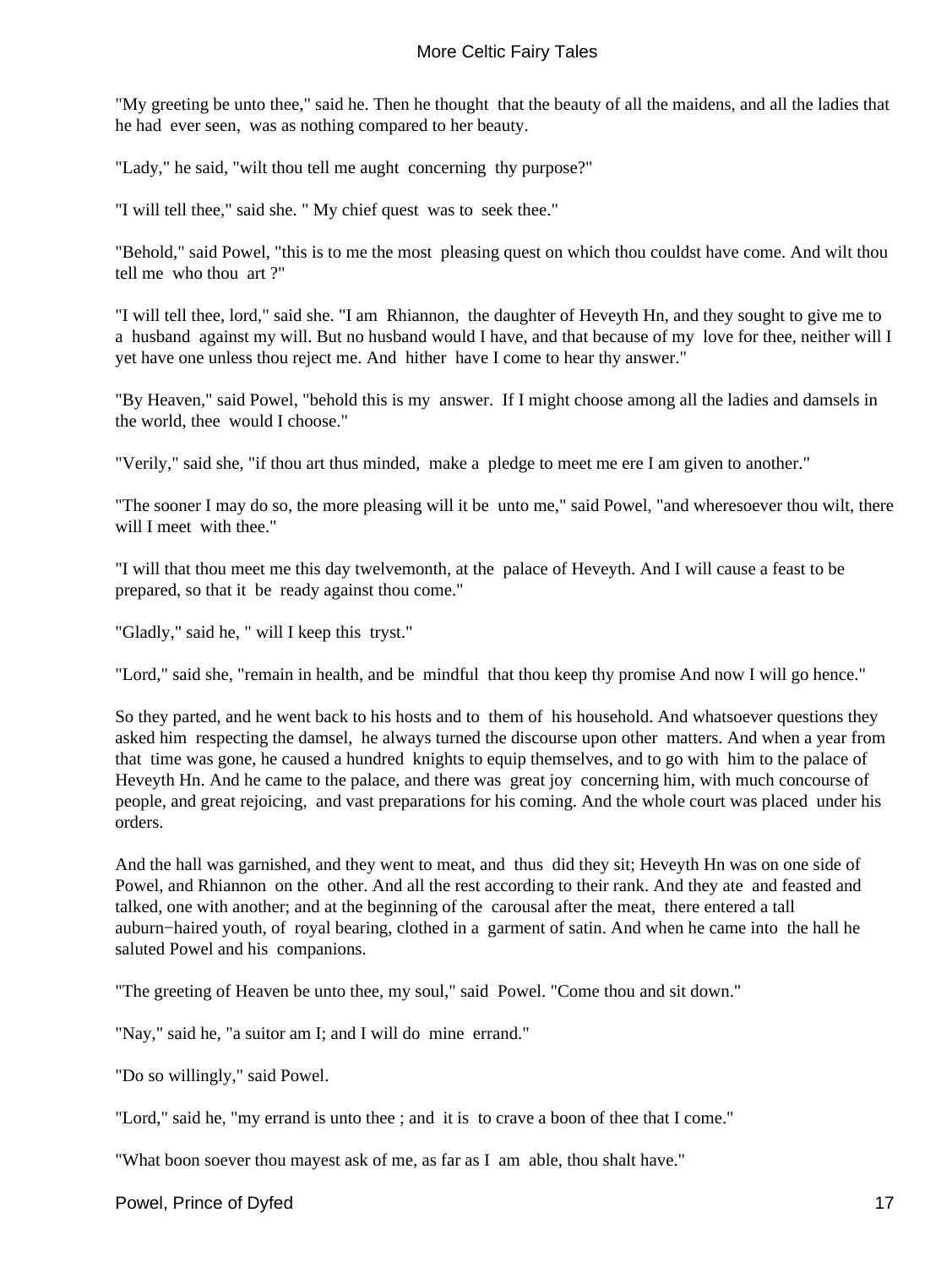"Ah," said Rhiannon, "wherefore didst thou give that answer ?"

"Has he not given it before the presence of these nobles?" asked the youth.

"My soul," said Powel, "what is the boon thou askest?"

"The lady whom best I love is to be thy bride this night I come to ask her of thee, with the feast and the banquet that are in this place."

And Powel was silent because of the answer which he had given.

"Be silent as long as thou wilt," said Rhiannon. "Never did man make worse use of his wits than thou hast done."

"Lady," said he, "I knew not who he was."

"Behold, this is the man to whom they would have given me against my will," said she.

"And he is Gwawl the son of Clud, a man of great power and wealth; and because of the word thou hast spoken, bestow me upon him, lest shame befall thee."

"Lady," said he, "I understand not thine answer. Never can I do as thou sayest."

"Bestow me upon him," said she, "and I will cause that I shall never be his."

"By what means will that be?" said Powel.

"In thy hand will I give thee a small bag," said she. See that thou keep it well, and he will ask of thee the banquet and the feast, and the preparations, which are not in thy power. Unto the hosts and the household will I give the feast. And such will be thy answer respecting this. And as concerns myself, I will engage to become his bride this night twelvemonth. And at the end of the year be thou here," said she, "and bring this hag with thee and let thy hundred knights be in the orchard up yonder. And when he is in the midst of joy and feasting, come thou in by thyself, clad in ragged garments, and holding thy bag in thy hand, and ask nothing but a bagful of food and I will cause that if all the meat and liquor that are in these seven cantrevs were put into it, it would be no fuller than before. And after a great deal has been put therein, he will ask thee whether thy bag will ever be full. Say thou then that it never will, until a man of noble birth and of great wealth arise and press the food in the bag with both his feet, saying, 'Enough has been put therein.' And I will cause him to go and tread down the food in the bag, and when he does so, turn thou the bag, so that he shall be up over his head in it' and then slip a knot upon the thongs of the bag. Let there be also a good bugle−horn about thy neck, and as soon as thou hast bound him in the bag, wind thy horn, and let it be a signal between thee and thy knights. And when they hear the sound of the horn,. let them come down upon the palace."

"Lord," said Gwawl, "it is meet that I have an answer to my request."

"As much of that thou hast asked as it is in my power to give, thou shalt have," replied Powel.

"My soul," said Rhiannon unto him, "as for the feast and the banquet that are here, I have bestowed them upon the men of Dyved, and the household, and the warriors that are with us. These can I not suffer to be given to any. In a year from to−night a banquet shall be prepared for thee in this palace, that I may become thy bride."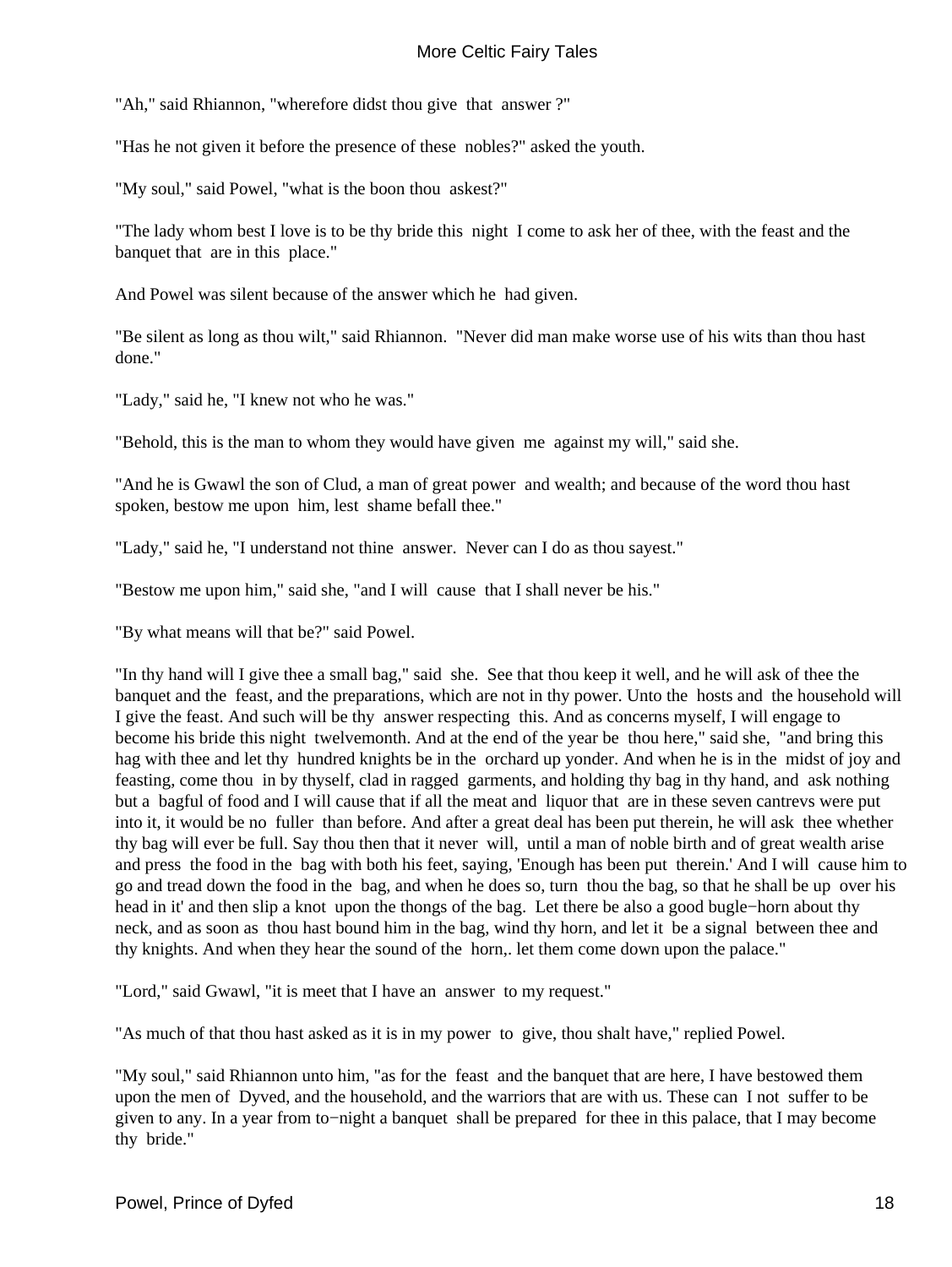So Gwawl went forth to his possessions, and Powel went also back to Dyved. And they both spent that year until it was the time for the feast at the palace of Heveyth Hn. Then Gwawl the son of Clud set out to the feast that was prepared for him, and he came to the palace and was received there with rejoicing. Powel also, the chief of Annuvyn, came to the orchard with his hundred knights, as Rhiannon had commanded him, having the bag with him. And Powel was clad in coarse and ragged garments, and wore large clumsy old shoes upon his feet. And when he knew that the carousal after the meat had begun, he went towards the hall, and when he came into the hall, he saluted Gwawl the son of Clud, and his company, both men and women.

"Heaven prosper thee " said Gwawl, "and the greeting of Heaven be unto thee!"

"Lord," said he, "may Heaven reward thee !" I have an errand unto thee."

"Welcome be thine errand, and, if thou ask of me that which is just, thou shalt have it gladly."

"It is fitting," answered he. "I crave but from want and the boon that I ask is to have this small bag that thou seest filled with meat."

"A request within reason is this," said he, " and gladly shalt thou have it. Bring him food."

A great number of attendants arose, and began to fill the bag; but for all that they put into it, it was no fuller than at first.

"My soul," said Gwawi, "will thy bag be ever full ?"

"It will not, I declare to Heaven," said he, "for all that may be put into it, unless one possessed of lands and domains and treasure shall arise, and tread down with both his feet the food which is within the bag, and shall say, 'Enough has been put herein.' "

Then said Rhiannon unto Gwawl the son of Clud, "Rise up quickly."

"I will willingly arise," said he. So he rose up, and put his two feet into the bag. And Powel turned up the sides of the bag, so that Gwawl was over his head in it. And he shut it up quickly, and slipped a knot upon the thongs, and blew his horn. And thereupon behold his household came down upon the palace. And they seized all the host that had come with Gwawl, and cast them into his own prison. And Powel threw off his rags, and his old shoes, and his tattered array. And as they came in, every one of Powel's knights struck a blow upon the bag, and asked, " What is here ?"

"A badger," said they. And in this manner they played, each of them striking the bag, either with his foot or with a staff. And thus played they with the bag. Every one as he came in asked, "What game are you playing at thus?"

"The game of Badger in the Bag," said they. And then was the game of Badger in the Bag first played.

"Lord," said the man in the bag, "if thou wouldest but hear me, I merit not to be slain in a bag."

Said Heveyth Hn, "Lord, he speaks truth. It were fitting that thou listen to him ; for he deserves not this."

"Verily," said Powel, "I will do thy counsel concerning him."

"Behold, this is my counsel then," said Rhiannon "Thou art now in a position in which it behoves thee to satisfy suitors and minstrels let him give unto them in thy stead, and take a pledge from him that he will never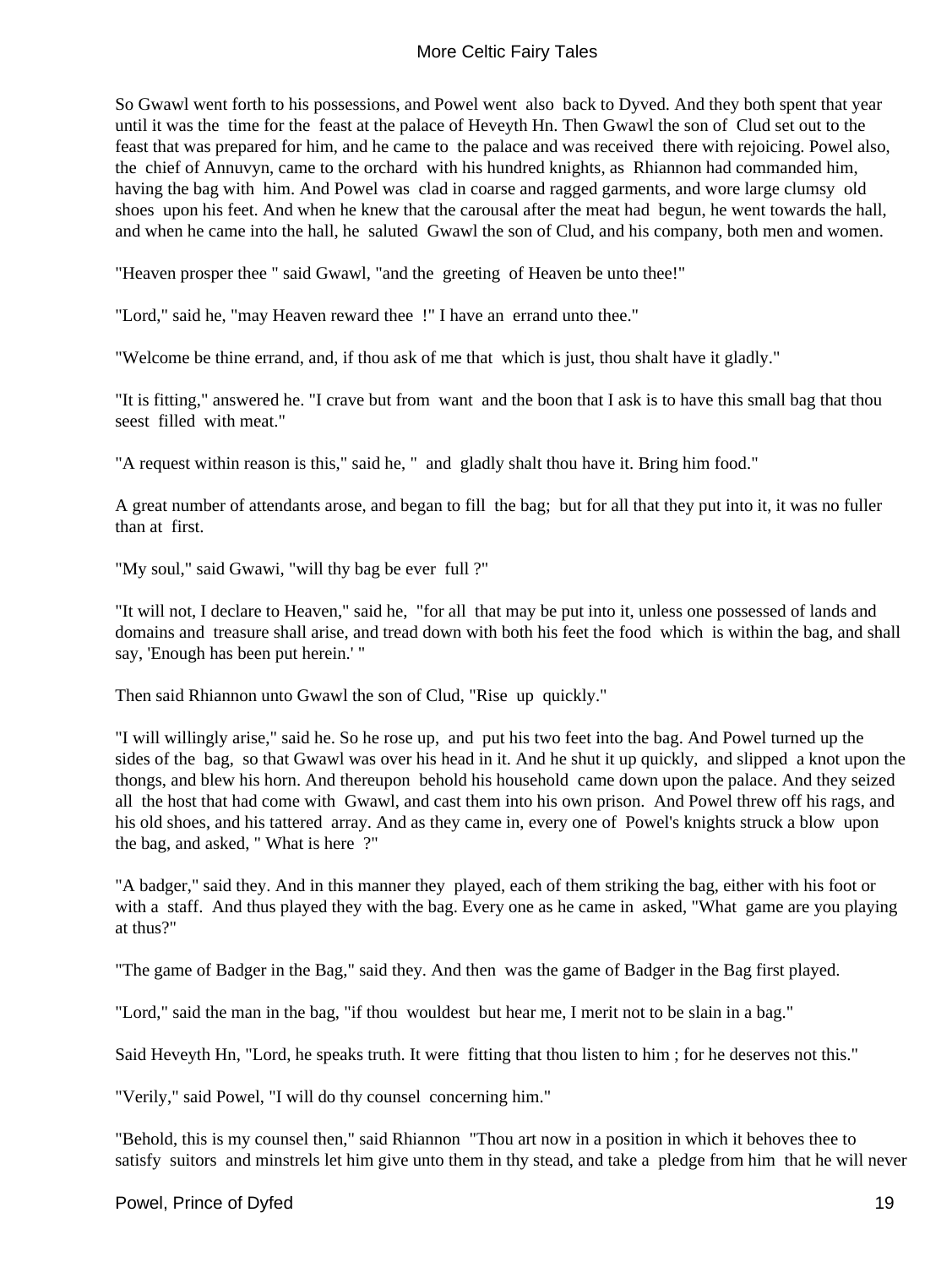seek to revenge that which has been done to him. And this will he punishment enough."

"I will do this gladly," said the man in the bag.

"And gladly will I accept it,'' said Powel, '' since it is the counsel of Heveyth and Rhiannon."

"Such, then, is our counsel," answered they.

"I accept it," said Powel.

"Seek thyself sureties."

"We will be for him," said Heveyth, until his men be free to answer for him." And upon this he was let out of the bag, and his liege−men were liberated. Demand now of Gwawl his sureties," said Heveyth : "we know which should be taken for him." And Heveyth numbered the sureties.

Said Gwawl, " Do thou thyself draw up the covenant."

"It will suffice me that it be as Rhiannon said," answered Powel. So unto that covenant were all the sureties pledged.

"Verily, lord," said Gwawl "I am greatly hurt, and I have many bruises. I have need to be anointed ; with thy leave I will go forth. I will leave nobles in my stead to answer for me in all that thou shalt require."

"Willingly," said Powel, " mayest thou do thus." So Gwawl went towards his own possessions.

And the hall was set in order for Powel and the men of his host, and for them also of the palace, and they went to the tables and sat down. And as they had sat that time twelvemonth, so sat they that night. And they ate and feasted, and spent the night in mirth and tranquillity.

And next morning, at the break of day, "My lord," said Rhiannon, "arise and begin to give thy gifts unto the minstrels. Refuse no one to−day that may claim thy bounty."

"Thus shall it be, gladly," said Powel, "both to−day and every day while the feast shall last." So Powel arose, and he caused silence to be proclaimed, and desired all the suitors and the minstrels to show and to point out what gifts were to their wish and desire. And this being done, the feast went on, and he denied no one while it lasted. And when the feast was ended, Powel said unto Heveyth, *"*My lord, with thy permission, I will set out for Dyved to−morrow."

"Certainly," said Heveyth. "May Heaven prosper thee! Fix also a time when Rhiannon may follow thee."

Said Powel, " We will go hence together."

"Willest thou this, lord ?" said Heveyth.

"Yes," answered Powel.

And the next day they set forward towards Dyved, and journeyed to the palace of Narberth, where a feast was made ready for them. And there came to them great numbers of the chief men and the most noble ladies of the land, and of these there was none to whom Rhiannon did not give some rich gift, either a bracelet, or a ring, or a precious stone. And they ruled the land prosperously both that year and the next.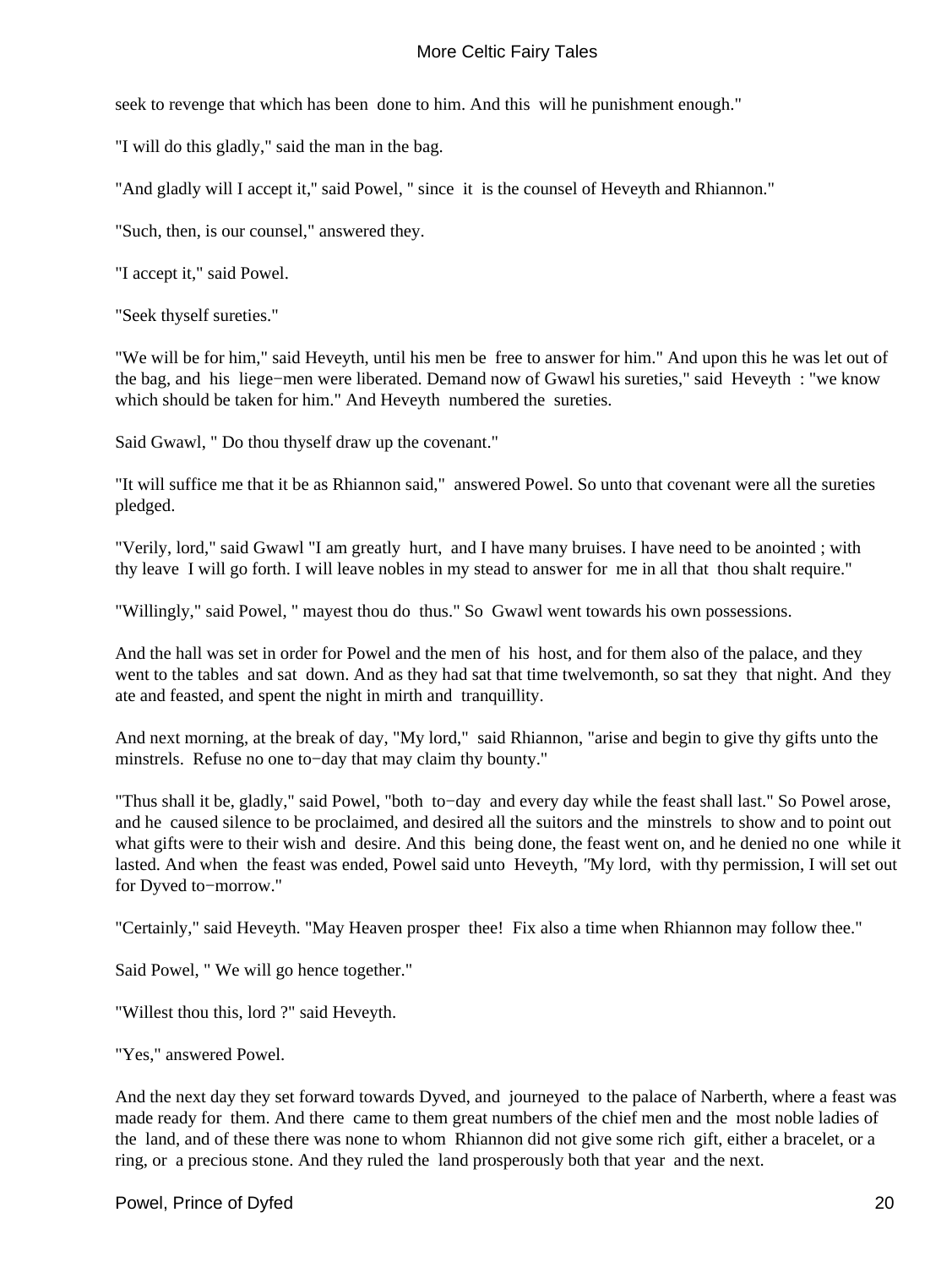And in the fourth year a son was born to them, and women were brought to watch the babe at night. And the women slept, as did also Rhiannon. And when they awoke they looked where they had put the boy, and behold he was not there. And the women were frightened ; and, having plotted together, they accused Rhiannon of having murdered her child before their eyes.

"For pity's sake," said Rhiannon, "the Lord God knows all things. Charge me not falsely. If you tell me this from fear, I assert before Heaven that I will defend you."

"Truly," said they, "we would not bring evil on ourselves for any one in the world."

"For pity's sake," said Rhiannon, "you will receive no evil by telling the truth." But for all her words, whether fair or harsh, she received but the same answer from the women.

And Powel the chief of Annuvyn arose, and his household and his hosts. And this occurrence could not be concealed; but the story went forth throughout the land, and all the nobles heard it. Then the nobles came to Powel, and besought him to put away his wife because of the great crime which she had done. But Powel answered them that they had no cause wherefore they might ask him to put away his wife.

So Rhiannon sent for the teachers and the wise men, and as she preferred doing penance to contending with the women, she took upon her a penance. And the penance that was imposed upon her was that she should remain in that palace of Narberth until the end of seven years, and that she should sit every day near unto a horse−block that was without the gate ; and that she should relate the story to all who should come there whom she might suppose not to know it already; and that she should offer the guests and strangers, if they would permit her, to carry them upon her back into the palace. But it rarely happened that any would permit. And thus did she spend part of the year.

Now at that time Teirnyon Twryv Vliant was lord of Gwent Is Coed, and he was the best man in the world. And unto his house there belonged a mare than which neither mare nor horse in the kingdom was more beautiful. And on the night of every first of May she foaled, and no one ever knew what became of the colt. And one night Teirnyon talked with his wife: "Wife," said he, "it is very simple of us that our mare should foal every year, and that we should have none of her colts."

"What can be done in the matter?" said she.

"This is the night of the first of May," said he. "The vengeance of Heaven be upon me, if I learn not what it is that takes away the colts." So he armed himself, and began to watch that night. Teirnyon heard a great tumult, and after the tumult behold a claw came through the window into the house, and it seized the colt by the mane. Then Teirnyon drew his sword, and struck off the arm at the elbow: so that portion of the arm, together with the colt, was in the house with him. And then did he hear a tumult and wailing both at once. And he opened the door, and rushed out in the direction of the noise, and he could not see the cause of the tumult because of the darkness of the night; but he rushed after it and followed it. Then he remembered that he had left the door open, and he returned. And at the door behold there was an infant−boy in swaddling clothes, wrapped around in a mantle of satin. And he took up the boy, and behold he was very strong for the age that he was of.

Then he shut the door, and went into the chamber where his wife was. " Lady," said he, "art thou sleeping ?"

"No, lord," said she: "I was asleep, but as thou camest in I did awake."

"Behold, here is a boy for thee, if thou wilt," said he, "since thou hast never had one."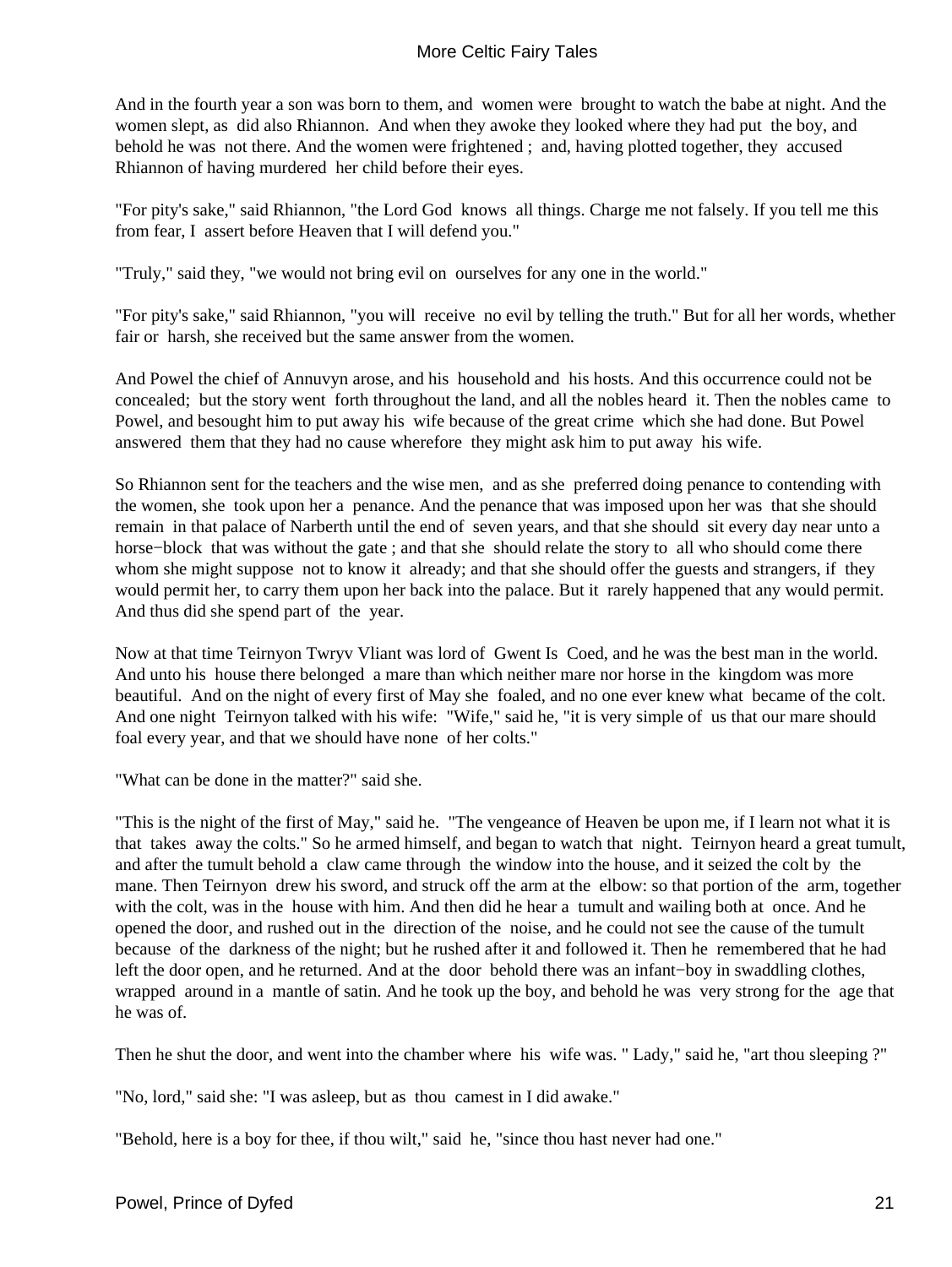"My lord," said she, "what adventure is this ?"

"It was thus," said Teirnyon. And he told her how it all befell.

"Verily, lord," said she, " what sort of garments are there upon the boy?"

"A mantle of satin," said he.

"He is then a boy of gentle lineage," she replied. And they caused the boy to be baptised, and the ceremony was performed there. And the name which they gave unto him was Goldenlocks, because what hair was upon his head was as yellow as gold. And they had the boy nursed in the court until he was a year old. And before the year was over he could walk stoutly ; and he was larger than a boy of three years old, even one of great growth and size. And the boy was nursed the second year, and then he was as large as a child six years old. And before the end of the fourth year, he would bribe the grooms to allow him to take the horses to water.

"My lord," said his wife unto Tiernyon, " where is the colt which thou didst save on the night that thou didst find the boy ?"

"I have commanded the grooms of the horses," said he, "that they take care of him."

"Would it not be well, lord," said she, "if thou wert to cause him to be broken in, and given to the boy, seeing that on the same night that thou didst find the boy, the colt was foaled, and thou didst save him?"

"I will not oppose thee in this matter," said Tiernyon. "I will allow thee to give him the colt."

"Lord," said she, "may Heaven reward thee ! I will give it him." So the horse was given to the boy. Then she went to the grooms and those who tended the horses, and commanded them to be careful of the horse, so that he might be broken ii' by the time that the boy could ride him.

And while these things were going forward, they heard tidings of Rhiannon and her punishment. And Teirnyon Twryv Vliant, by reason of the pity that he felt on hearing this story of Rhiannon and her punishment, inquired closely concerning it, until he had heard from many of those who came to his court. Then did Teirnyon, often lamenting the sad history, ponder with himself; and he looked steadfastly on the boy, and as he looked upon him, it seemed to him that he had never beheld so great a likeness between father and son as between the boy and Powel the chief of Annuvyn. Now the semblance of Powel was well known to him, for he had of yore been one of his followers. And thereupon he became grieved for the wrong that he did in keeping with him a boy whom he knew to be the son of another man. And the first time that he was alone with his wife he told her that it was not right that they should keep the boy with them, and suffer so excellent a lady as Rhiannon to be punished so greatly on his account, whereas the boy was the son of Powel the chief of Annuvyn. And Teirnyon's wife agreed with him that they should send the boy to Powel. "And three things, lord," said she, "shall we gain thereby − thanks and gifts for releasing Rhiannon from her punishment, and thanks from Powel for nursing his son and restoring him unto him ; and, thirdly, if the boy is of gentle nature, he will be our foster−son, and he will do for us all the good in his power." So it was settled according to this counsel.

And no later than the next day was Teirnyon equipped and two other knights with him. And the boy, as a fourth in their company, went with them upon the horse which Teirnyon had given him. And they journeyed towards Narberth, and it was not long before they reached that place. And as they drew near to the palace, they beheld Rhiannon sitting beside the horse−block. And when they were opposite to her, " Chieftain," said she, " go not farther thus "I will bear every one of you into the palace. And this is my penance for slaying my own son, and devouring him."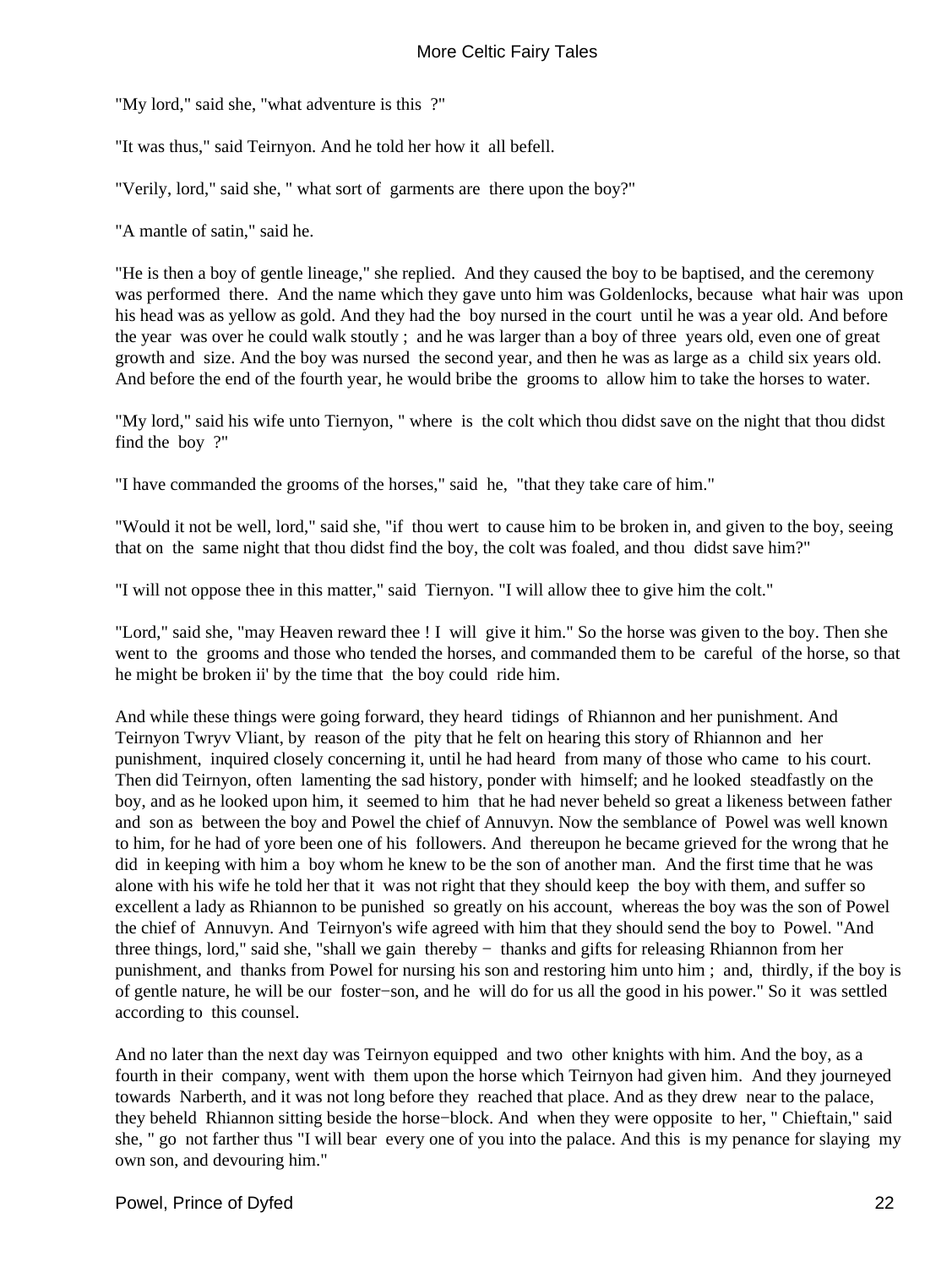"Oh, fair lady," said Teirnyon, "think not that I will be one to be carried upon thy back."

"Neither will I," said the boy.

"Truly, my soul," said Teirnyon, " we will not go." So they went forward to the palace, and there was great joy at their coming. And at the palace a feast was prepared because Powel was come back from the confines of Dyfed And they went into the hall and washed, and Powel rejoiced to see Teirnyon. And in this order they sat Teirnyon between Powel and Rhiannon, and Teirnyon's two companions on the other side of Powel, with the boy between them. And after meat they began to carouse and discourse. And Teirnyon's discourse was concerning the adventure of the mare and the boy, and how he and his wife had nursed and reared the child as their own. "Behold here is thy son, lady," said Teirnyon. "And whosoever told that lie concerning thee has done wrong. When I heard of thy sorrow, I was troubled and grieved. And I believe that there is none of this host who will not perceive that the boy is the son of Powel," said Teirnyon.

"There is none," said they all, " who is not certain thereof."

"I declare to Heaven," said Rhiannon, "that if this be true, there is indeed an end to my trouble."

"Lady," said Pendaran Dyfed, "well hast thou named thy son Pryderi (end of trouble), and well becomes him the name of Pryderi son of Powel chief of Annuvyn."

"Look you," said Rhiannon "will not his own name become him better?"

"What name has he ?" asked Pendaran Dyfed.

"Goldenlocks is the name that we gave him."

"Pryderi," said Pendaran, "shall his name be."

"It were more proper," said Powel, "that the boy should take his name from the word his mother spoke when she received the joyful tidings of him." And thus was it arranged.

"Teirnyon," said Powel, "Heaven reward thee that thou hast reared the boy up to this time, and, being of gentle lineage, it were fitting that he repay thee for it."

"My lord," said Teirnyon, "it was my wife who nursed him, and there is no one in the world so afflicted as she at parting with him. It were well that he should bear in mind what I and my wife have done for him."

"I call Heaven to witness," said Powel, "that while I live I will support thee and thy possessions as long as I am able to preserve my own. And when he shall have power, he will more fitly maintain them than I. And if this counsel be pleasing unto thee and to my nobles, it shall be, that, as thou hast reared him up to the present time, I will give him to be brought up by Pendaran Dyfed from henceforth. And you shall be companions, and shall both be foster−fathers unto him."

"This is good counsel," said they all. So the boy was given to Pendaran Dyfed, and the nobles of the land were sent with him. And Teirnyon Twryv VIant and his companions set out for his country and his possessions, with love and gladness. And he went not without being offered the fairest jewels, and the fairest horses, and the choicest dogs; but he would take none of them.

Thereupon they all remained in their own dominions. And Pryderi the son of Powel the chief of Annuvyn was brought up carefully, as was fit, so that he became the fairest youth, and the most comely, and the best skilled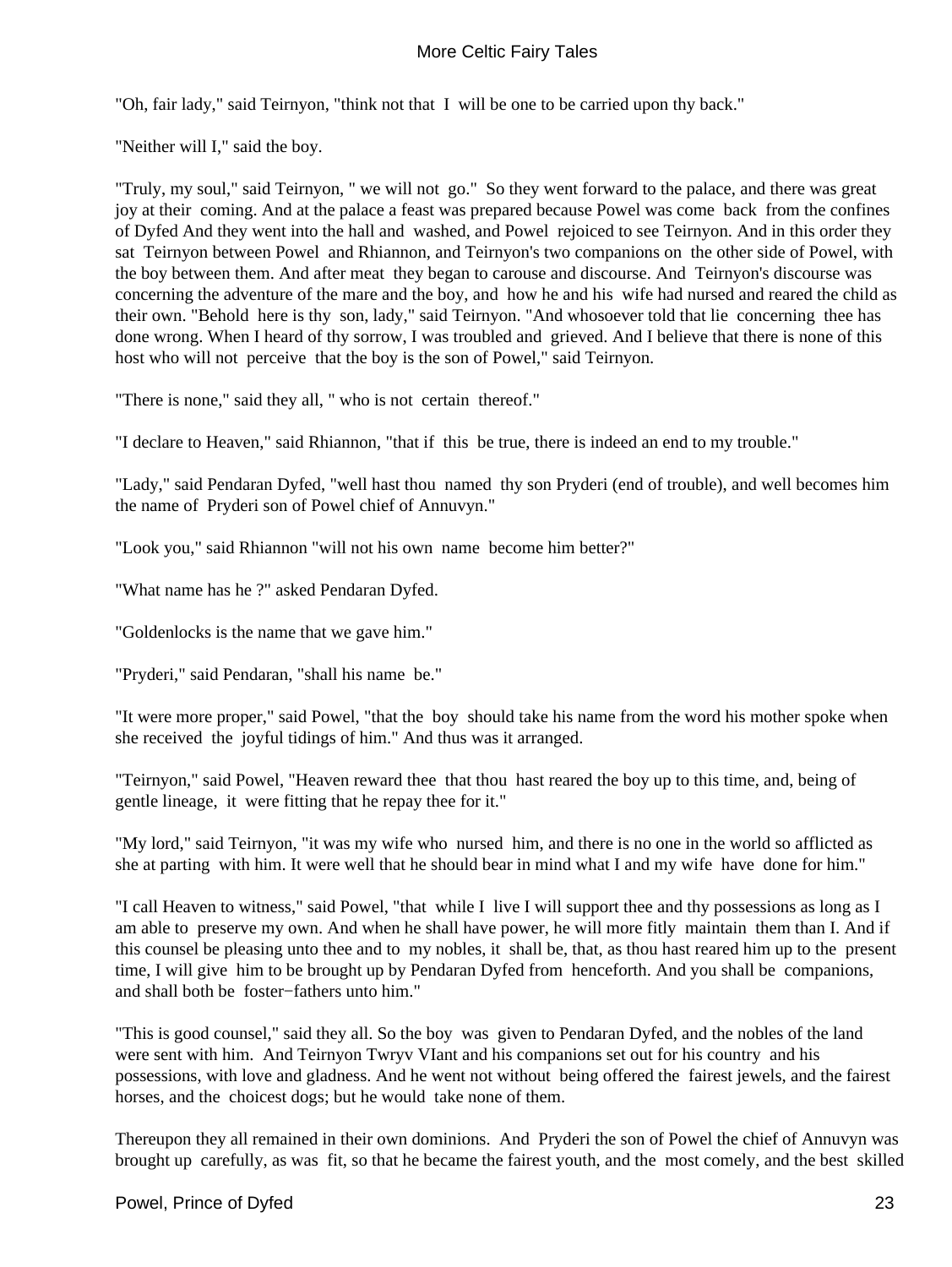<span id="page-25-0"></span>in all good games, of any in the kingdom. And thus passed years and years until the end of Powel the chief of Annuvyn's life came, and he died.

# **Paddy O'Kelly and the Weasel**

A LONG time ago there was once a man of the name of Paddy O'Kelly, living near Tuam, in the county Galway. He rose up one morning early, and he did not know what time of day it was, for there was fine light coming from the moon. He wanted to go to the fair of Cauher−na−mart to sell a *sturk* of an ass that he had.

He had not gone more than three miles of the road when a great darkness came on, and a shower began falling. He saw a large house among trees about five hundred yards in from the road, and he said to himself that he would go to that house till the shower would be over. When he got to the house he found the door open before him, and in with him. He saw a large room to his left, and a fine fire in the grate. He sat down on a stool that was beside the wall, and began falling asleep, when he saw a big weasel coming to the fire with something yellow in his mouth, which it dropped on the hearth−stone, and then it went away. She soon came back again with the same thing in her mouth, and he saw that it was a guinea she had. She dropped it on the hearth−stone, and went away again. She was coming and going, until there was a great heap of guineas on the hearth. But at last, when she got her gone, Paddy rose up, thrust all the gold she had gathered into his pockets, and out with him.

He had not gone far till he heard the weasel coming after him, and she screeching as loud as a bag−pipes. She went before Paddy and got on the road, and she was twisting herself back and forwards, and trying to get a hold of his throat. Paddy had a good oak stick, and he kept her from him, until two men came up who were going to the same fair, and one of them had a good dog, and it routed the weasel into a hole in the wall.

Paddy went to the fair, and instead of coming home with the money he got for his old ass, as he thought would be the way with him in the morning, he went and bought a horse with some of the money he took from the weasel, and he came home riding. When he came to the place where the dog had routed the weasel into the hole in the wall, she came out before him, gave a leap, and caught the horse by the throat. The horse made off; and Paddy could not stop him, till at last he gave a leap into a big drain that was full up of water and black mud, and he was drowning and choking as fast as he could, until men who were coming from Galway came up and drove away the weasel.

Paddy brought the horse home with him, and put him into the cow's byre and fell asleep. Next morning, the day on the morrow, Paddy rose up early, and went out to give his horse hay and oats. When he got to the door he saw the weasel coming out of the byre and she covered with blood.

"My seven thousand curses on you," said Paddy, "but I'm afraid you've done harm."

He went in and found the horse, a pair of milch cows, and two calves dead. He came out and set a dog he had after the weasel. The dog got a hold of her, and she got a hold of the dog. The dog was a good one, but he was forced to loose his hold of her before Paddy could come up. He kept his eye on her, however, all through, until he saw her creeping into a little hovel that was on the brink of a lake. Paddy came running, and when he got to the little hut he gave the dog a shake to rouse him up and put anger on him, and then he sent him in. When the dog went in he began barking. Paddy went in after him, and saw an old hag in the corner. He asked her if she saw a weasel coming in there.

"I did not," said she; "I'm all destroyed with a plague of sickness, and if you don't go out quick, you'll catch it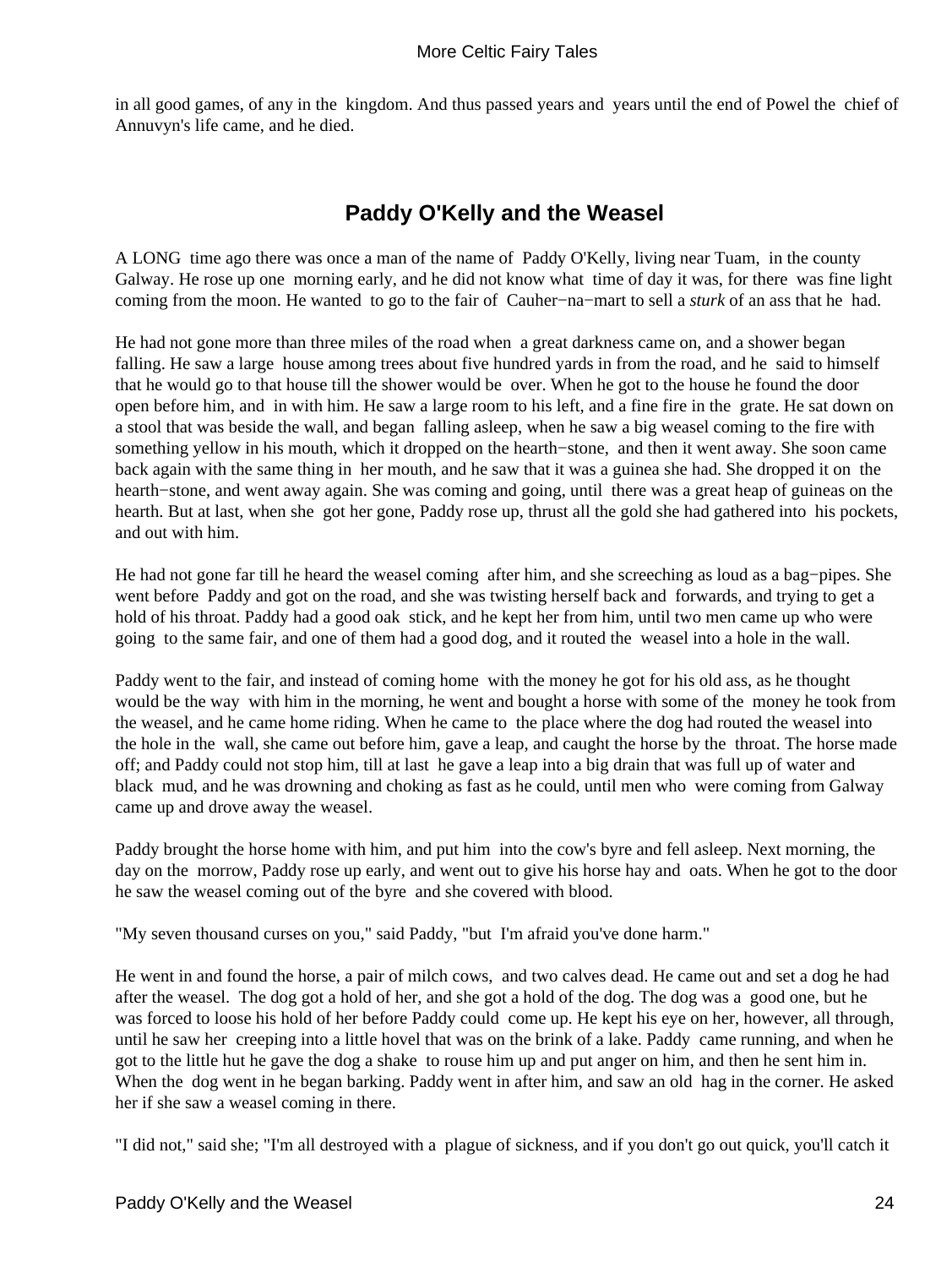from me."

While Paddy and the hag were talking, the dog kept moving in all the time, till at last he gave a leap and caught the hag by the throat. She screeched and said: "Paddy Kelly, take off your dog, and I'll make you a rich man."

Paddy made the dog loose his hold, and said: "Tell me who you are, or why did you kill my horse and my cows ?"

"And why did you bring away my gold that I was gathering for five hundred years throughout the hills and hollows of the world ?"

"I thought you were a weasel," said Paddy, " or I wouldn't touch your gold ; and another thing," says he, "if you're for five hundred years in this world, it's time for you to go to rest now."

"I committed a great crime in my youth," said the hag, and now I am to be released from my sufferings if you can pay twenty pounds for a hundred and three−score masses for me."

"Where's the money ?" said Paddy.

"Go and dig under a bush that's over a little well in the corner of that field there without, and you'll get a pot filled with gold. Pay the twenty pounds for the masses, and yourself shall have the rest. When you'll lift the flag off the pot, you'll see a big black dog coming out ; but don't be afraid before him ; he is a son of mine. When you get the gold, buy the house in which you saw me at first. You'll get it cheap, for it has the name of there being a ghost in it. My son will be down in the cellar. He'll do you no harm, but he'll be a good friend to you. I shall be dead a month from this day, and when you get me dead, put a coal under this little hut and burn it. Don't tell a living soul anything about me − and the luck will be on you."

"What is your name ?" said Paddy.

"Mary Kerwan," said the hag.

Paddy went home, and when the darkness of the night came on, he took with him a spade and went to the bush that was in the corner of the field, and began digging. It was not long till he found the pot, and when he took the flag off of it a big black dog leaped out, and off and away with him and Paddy's dog after him.

Paddy brought home the gold, and hid it in the cow−house. About a month after that he went to the fair of Galway, and bought a pair of cows, a horse, and a dozen sheep. The neighbours did not know where he had got all the money; they said that he had a share with the good people.

One day Paddy dressed himself, and went to the gentleman who owned the large house where he first saw the weasel, and asked to buy the house of him, and the land that was round about.

"You can have the house without paying any rent at all; but there is a ghost in it, and I wouldn't like you to go to live in it without my telling you, but I couldn't part with the land without getting a hundred pounds more than you have to offer me."

"Perhaps I have as much as you have yourself;" said Paddy. "I'll be here to−morrow with the money, if you're ready to give me possession."

"I'll be ready," said the gentleman.

Paddy O'Kelly and the Weasel 25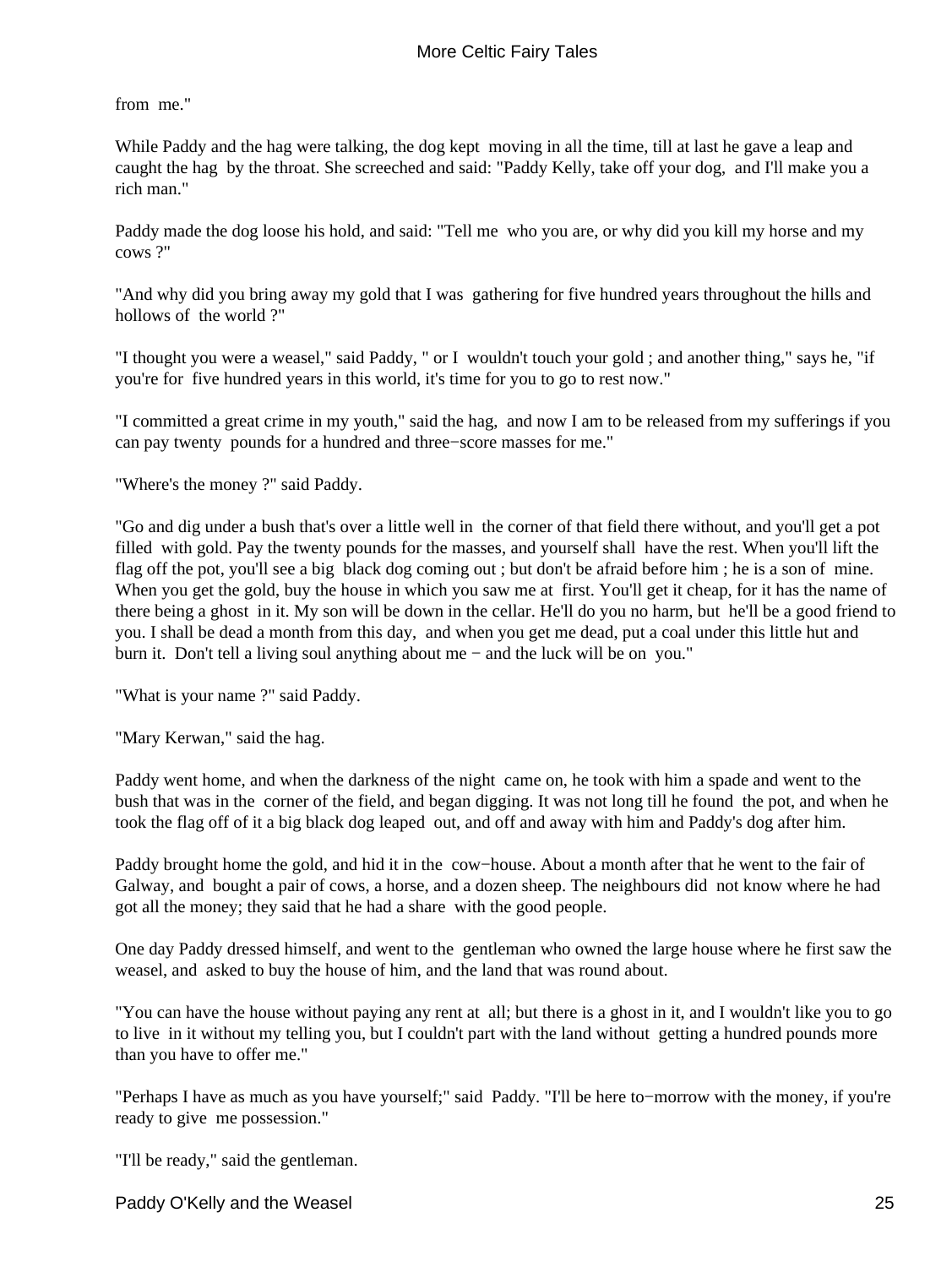Paddy went home and told his wife that he had bought a large house and a holding of land. "Where did you get the *money* ?"says the wife.

"Isn't it all one to you where I got it?" says Paddy.

The day on the morrow Paddy went to the gentleman, gave him the money, and got possession of the house and land ; and the gentleman left him the furniture and everything that was in the house, into the bargain.

Paddy remained in the house that night, and when darkness came he went down to the cellar, and he saw a little man with his two legs spread on a barrel.

"God save you, honest man," says he to Paddy.

"The same to you," says Paddy.

"Don't be afraid of me, at all," says the little man. " I'll be a friend to you, if you are able to keep a secret."

"I am able, indeed ; I kept your mother's secret, and I'll keep yours as well."

"Maybe you're thirsty?" said the little man.

"I'm not free from it," said Paddy.

The little man put a hand in his bosom and drew out a gold goblet. He gave it to Paddy, and said: "Draw wine out of that barrel under me."

Paddy drew the full up of the goblet, and handed it to the little man.

"Drink yourself first," says he.

Paddy drank, drew another goblet, and handed it to the little man, and he drank it.

"Fill up and drink again," said the little man. "I have a mind to be merry to−night."

The pair of them sat there drinking until they were half drunk. Then the little man gave a leap down to the floor, and said to Paddy

"Don't you like music ?"

"I do, surely," said Paddy, "and I'm a good dancer, too."

"Lift up the big flag over there in the corner, and you'll get my pipes under it."

Paddy lifted the flag, got the pipes, and gave them to the little man. He squeezed the pipes on him, and began playing melodious music. Paddy began dancing till he was tired. Then they had another drink, and the little man said:

"Do as my mother told you, and I'll show you great riches. You can bring your wife in here, but don't tell her that I'm there, and she won't see me. Any time at all that ale or wine are wanting, come here and draw. Farewell, now; go to sleep, and come again to me to−morrow night."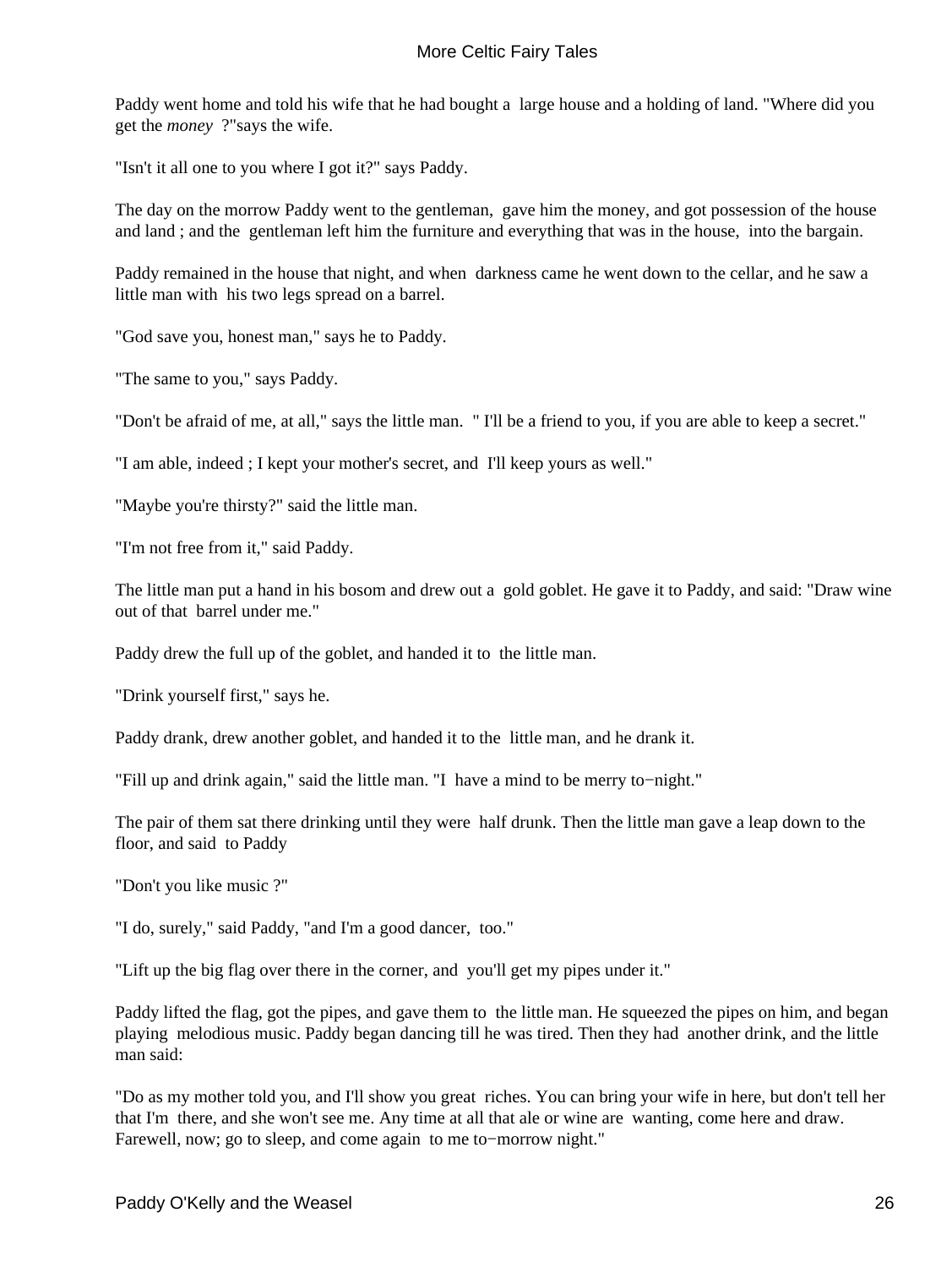Paddy went to bed, and it wasn't long till he fell asleep.

On the morning of the day on the morrow, Paddy went home, and brought his wife and children to the big house, and they were very comfortable. That night Paddy went down to the cellar ; the little man welcomed him and asked him did he wish to dance ?"

"Not till I get a drink," said Paddy.

"Drink your fill," said the little man ; "that barrel will never be empty as long as you live."

Paddy drank the full of the goblet, and gave a drink to the little man. Then the little man said to him:

"I am going to the Fortress of the Fairies to−night, to play music for the good people, and if you come with me you'll see fine fun. I'll give you a horse that you never saw the like of him before."

"I'll go with you, and welcome," said Paddy ; "but what excuse will I make to my wife?"

"I'll bring you away from her side without her knowing it, when you are both asleep together, and I'll bring you back to her the same way," said the little man.

"I'm obedient," says Paddy; "we'll have another drink before I leave you."

He drank drink after drink, till he was half drunk, and he went to bed with his wife.

When he awoke he found himself riding on a broom near Doon−na−shee, and the little man riding on another besom by his side. When they came as far as the green hill of the Doon, the little man said a couple of words that Paddy did not understand. The green hill opened, and the pair went into a fine chamber.

Paddy never saw before a gathering like that which was in the Doon. The whole place was full up of little people, men and women, young and old. They all welcomed little Donal – that was the name of the piper – and Paddy O'Kelly. The king and queen of the fairies came up to them, and said:

"We are all going on a visit to−night to Cnoc Matha, to the high king and queen of our people."

They all rose up then and went out. There were horses ready for each one of them, and the *coash−t'ya−bower* for the king and queen. The king and queen got into the coach, each man leaped on his own horse, and be certain that Paddy was not behind. The piper went out before them, and began playing them music, and then off and away with them. It was not long till they came to Cnoc Matha. The hill opened, and the king of the fairy host passed in.

Finvara and Nuala were there, the arch−king and queen of the fairy host of Connacht, and thousands of little persons. Finvara came up and said:

"We are going to play a hurling match to−night against the fairy host of Munster, and unless we beat them our fame is gone for ever. The match is to be fought out on Moytura, under Slieve Belgadaun."

The Connacht host cried out:

"We are all ready, and we have no doubt but we'll beat them."

"Out with ye all," cried the high king; "the men of the hill of Nephin will be on the ground before us."

Paddy O'Kelly and the Weasel 27 and the Weasel 27 and 27 and 27 and 27 and 27 and 27 and 27 and 27 and 27 and 27 and 27 and 27 and 27 and 27 and 27 and 27 and 27 and 27 and 27 and 27 and 27 and 27 and 27 and 27 and 27 and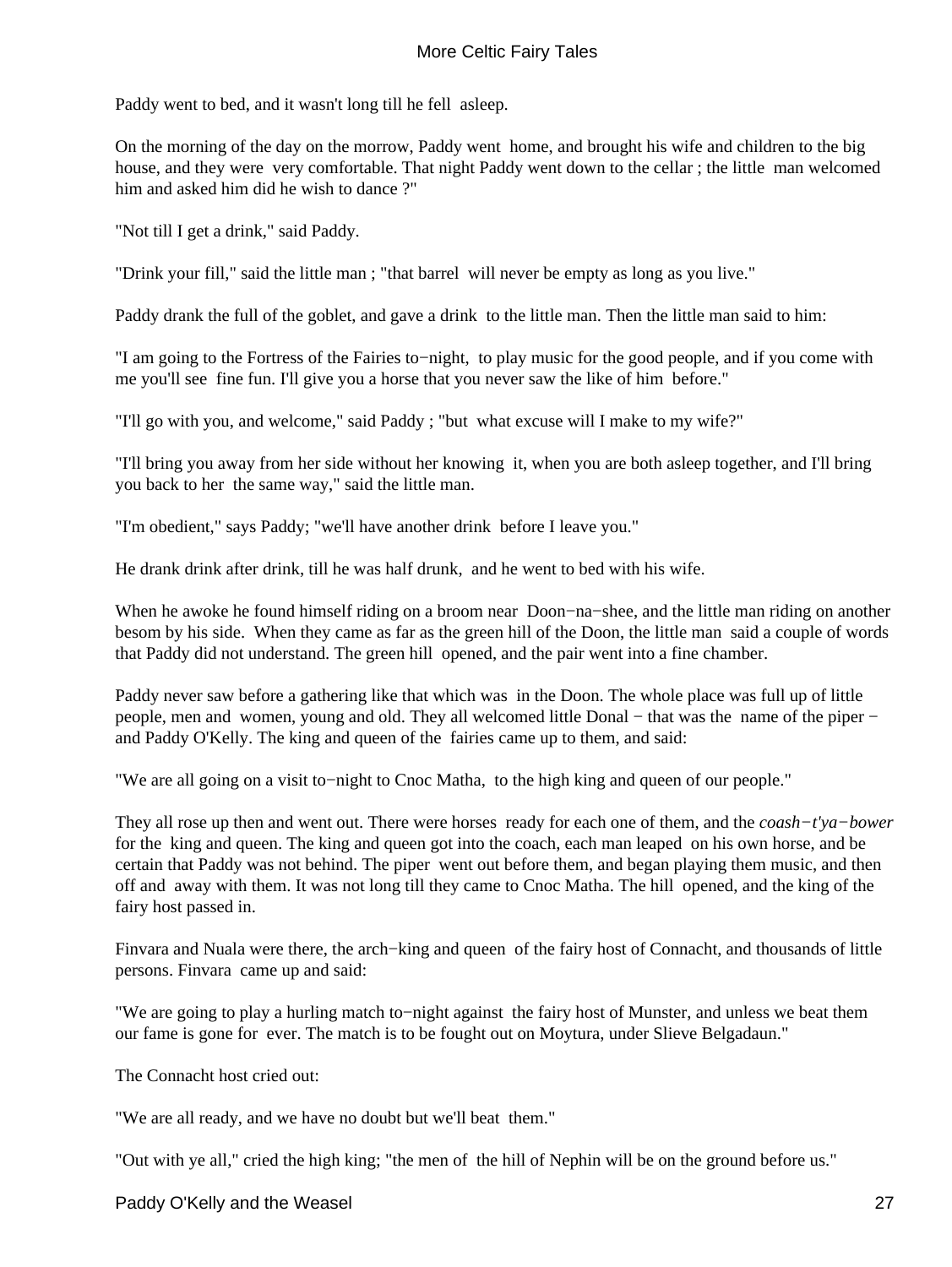<span id="page-29-0"></span>They all went out, and little Donal and twelve pipers more before them, playing melodious music. When they came to Moytura, the fairy host of Munster and the fairy men of the hill of Nephin were there before them.

Now it is necessary for the fairy host to have two live men beside them when they are fighting or at a hurling match, and that was the reason that little Donal took Paddy O'Kelly with him. There was a man they called the "*Yellow Stongirya"* with the fairy host of Munster, from Ennis, in the County Clare.

It was not long till the two hosts took sides ; the ball was thrown up between them, and the fun began in earnest.

They were hurling away, and the pipers playing until Paddy O'Kelly saw the host of Munster getting the strong hand, and he began helping the fairy host of Connacht.

The *Stongirya* came up and he made at Paddy O'Kelly, but Paddy turned him head over heels. From hurling the two hosts began at fighting, but it was not long until the host of Connacht beat the other host.

Then the host of Munster made flying beetles of themselves, and they began eating every green thing that they came up to. They were destroying the country before them until they came as far as Cong. Then there rose up thousands of doves out of the hole, and they swallowed down the beetles.

That hole has no other name until this day but Pull−na−gullam, the dove's hole.

When the fairy host of Connacht won their battle, they came back to Cnoc Matha joyous enough, and the king Finvara gave Paddy O'Kelly a purse of gold, and the little piper brought him home, and put him into bed beside his wife, and left him sleeping there.

A month went by after that without anything worth mentioning, until one night Paddy went down to the cellar, and the little man said to him: " My mother is dead; burn the house over her."

"It is true for you," said Paddy. "She told me that she hadn't but a month to be in the world, and the month was up yesterday."

On the next morning of the next day Paddy went to the hut and he found the hag dead. He put a coal under the hut and burned it. He came home and told the little man that the hag was burnt. The little man gave him a purse and said to him : "This purse will never be empty as long as you are alive. Now, you will never see me more ; but have a loving remembrance of the weasel. She was the beginning and the prime cause of your riches." Then he went away and Paddy never saw him again.

Paddy O'Kelly and his wife lived for years after this in the large house, and when he died he left great wealth behind him, and a large family to spend it.

There now is the story for you, from the first word to the last, as I heard it from my grandmother.

## **The Black Horse**

ONCE there was a king and he had three sons, and when the king died, they did not give a shade of anything to the youngest son, but an old white limping garron.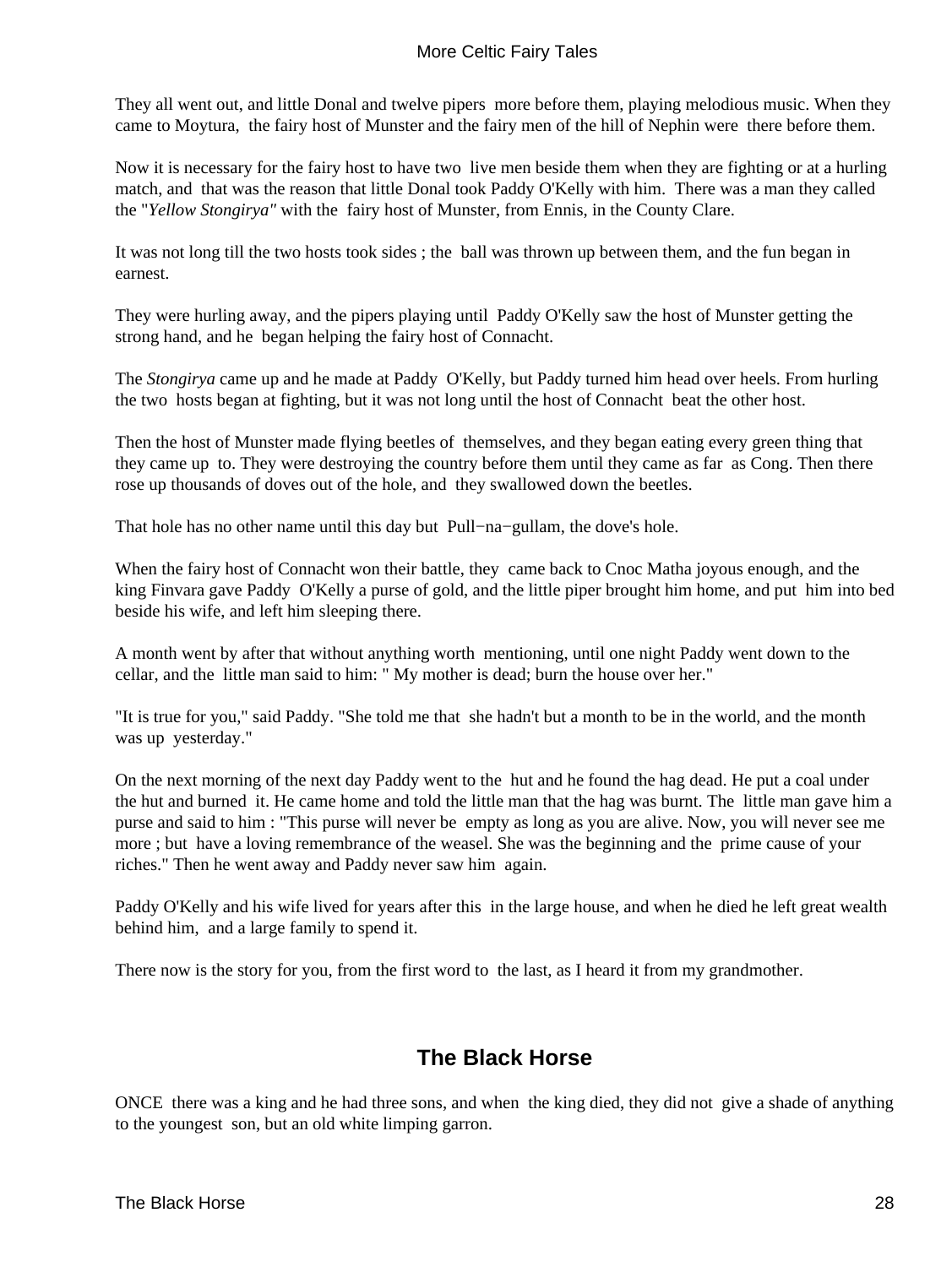"If I get but this," quoth he, "it seems that I had best go with this same.

He was going with it right before him, sometimes walking, sometimes riding. When he had been riding a good while he thought that the garron would need a while of eating, so he came down to earth, and what should he see coming out of the heart of the western airt towards him but a rider riding high, well, and right well.

"AllI hail, my lad," said he.

"Hail, king's son," said the other.

"What's your news?" said the king's son.

"I have got that," said the lad who came. "I am after breaking my heart riding this ass of a horse ; but will you give me the limping white garron for him?"

"No," said the prince; "it would be a bad business for me*.*"

"You need not fear," said the man that came, "there is no saying but that you might make better use of him than I. He has one value, there is no single place that you can think of in the four parts of the wheel of the world that the black horse will not take you there."

So the king's son got the black horse, and he gave the limping white garron.

Where should he think of being when he mounted but in the Realm Underwaves. He went, and before sunrise on the morrow he was there. What should he find when he got there but the son of the King Underwaves holding a Court, and the people of the realm gathered to see if there was any one who would undertake to go to seek the daughter of the King of the Greeks to be the prince's wife. No one came forward, when who should come up but the rider of the black horse.

"You, rider of the black horse," said the prince, "I lay you under crosses and under spells to have the daughter of the King of the Greeks here before the sun rises to−morrow."

He went out and he reached the black horse and leaned his elbow on his mane, and he heaved a sigh.

"Sigh of a king's son under spells I". said the horse; but have no care; we shall do the thing that was set before you." And so off they went.

"Now," said the horse, "when we get near the great town of the Greeks, you will notice that the four feet of a horse never went to the town before. The king's daughter will see me from the top of the castle looking out of a window, and she will not be content without a turn of a ride upon me. Say that she may have that, but the horse will suffer no man but you to ride before a woman on him."

They came near the big town, and he fell to horsemanship; and the princess was looking out of the windows, and noticed the horse. The horsemanship pleased her, and she came out just as the horse had come.

"Give me a ride on the horse," said she.

"You shall have that," said he, "but the horse will let no man ride him before a woman but me."

"I have a horseman of my own," said she.

The Black Horse 29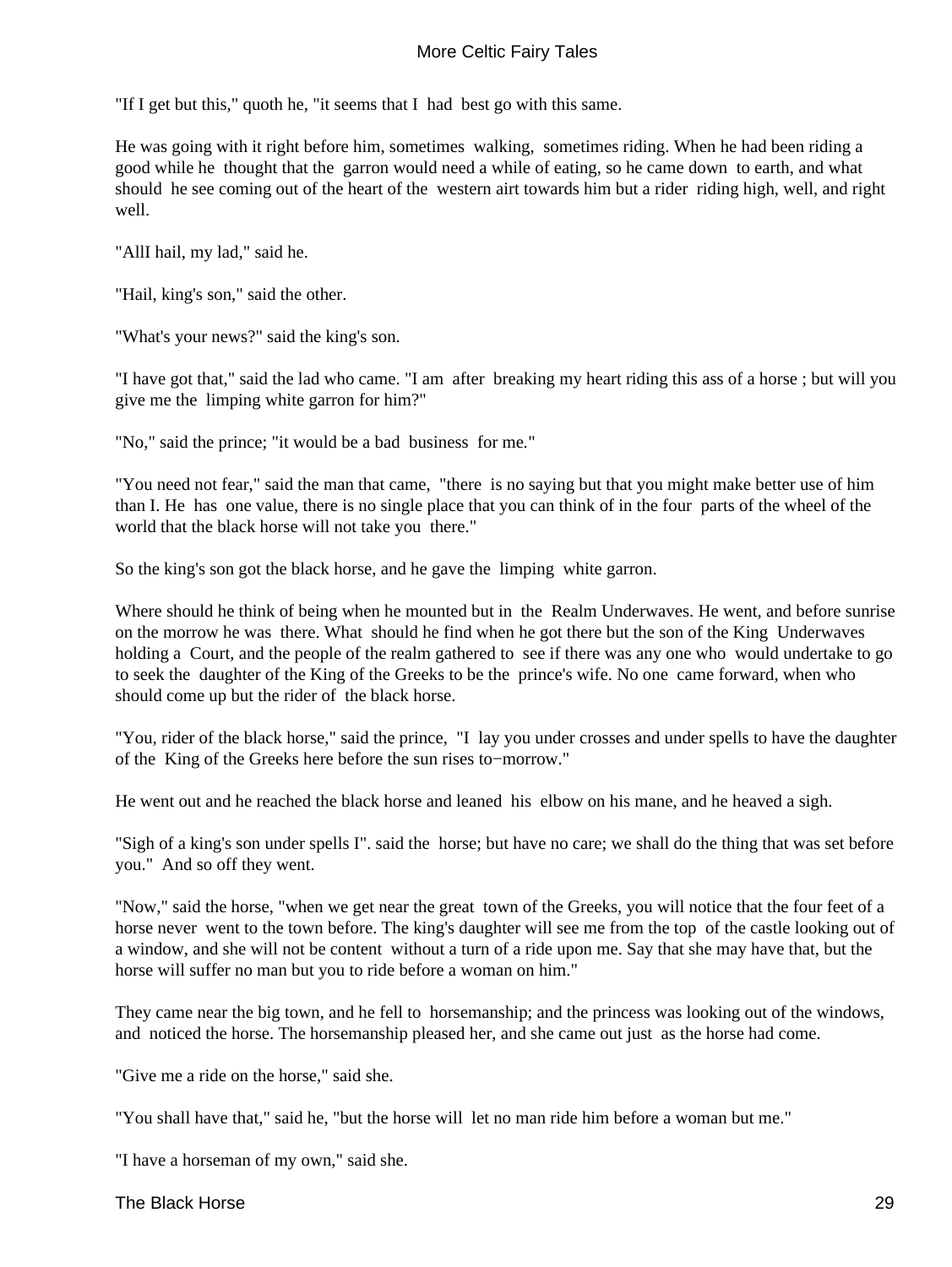"If so, set him in front," said he.

Before the horseman mounted at all, when he tried to get up, the horse lifted his legs and kicked him off.

"Come then yourself and mount before me," said she; "I won't leave the matter so."

He mounted the horse and she behind him, and before she glanced from her she was nearer sky than earth. He was in Realm Underwaves with her before sunrise.

"You are come," said Prince Underwaves.

"I am come," said he.

"There you are, my hero," said the prince. "You are the son of a king, but I am a son of success. Anyhow, we shall have no delay or neglect now, but a wedding."

"Just gently," said the princess; "your wedding is not so short a way off as you suppose. Till I get the silver cup that my grandmother had at her wedding, and that my mother had as well, I will not marry, for I need to have it at my own wedding."

"You, rider of the black horse," said the Prince Underwaves, "I set you under spells and under crosses unless the silver cup is here before dawn to−morrow."

Out he went and reached the horse and leaned his elbow on his mane, and he heaved a sigh.

"Sigh of a king's son under spells !" said the horse; "mount and you shall get the silver cup. The people of the realm are gathered about the king tonight, for he has missed his daughter, and when you get to the palace go in and leave me without; they will have the cup there going round the company. Go in and sit in their midst. Say nothing, and seem to be as one of the people of the place. But when the cup comes round to you, take it under your oxter, and come out to me with it, and we'll go."

Away they went and they got to Greece, and he went in to the palace and did as the black horse bade. He took the cup and came out and mounted, and before sunrise he was in the Realm Underwaves.

"You are come," said Prince Underwaves.

"I am come," said he.

"We had better get married now," said the prince to the Greek princess.

"Slowly and softly," said she. "I will not marry till I get the silver ring that my grandmother and my mother wore when they were wedded."

"You, rider of the black horse," said the Prince Underwaves, "do that. Let's have that ring here to−morrow at sunrise."

The lad went to the black horse and put his elbow on his crest and told him how it was.

"There never was a matter set before me harder than this matter which has now been set in front of me," said the horse, " but there is no help for it at any rate. Mount me. There is a snow mountain and an ice mountain and a mountain of fire between us and the winning of that ring. It is right hard for us to pass them."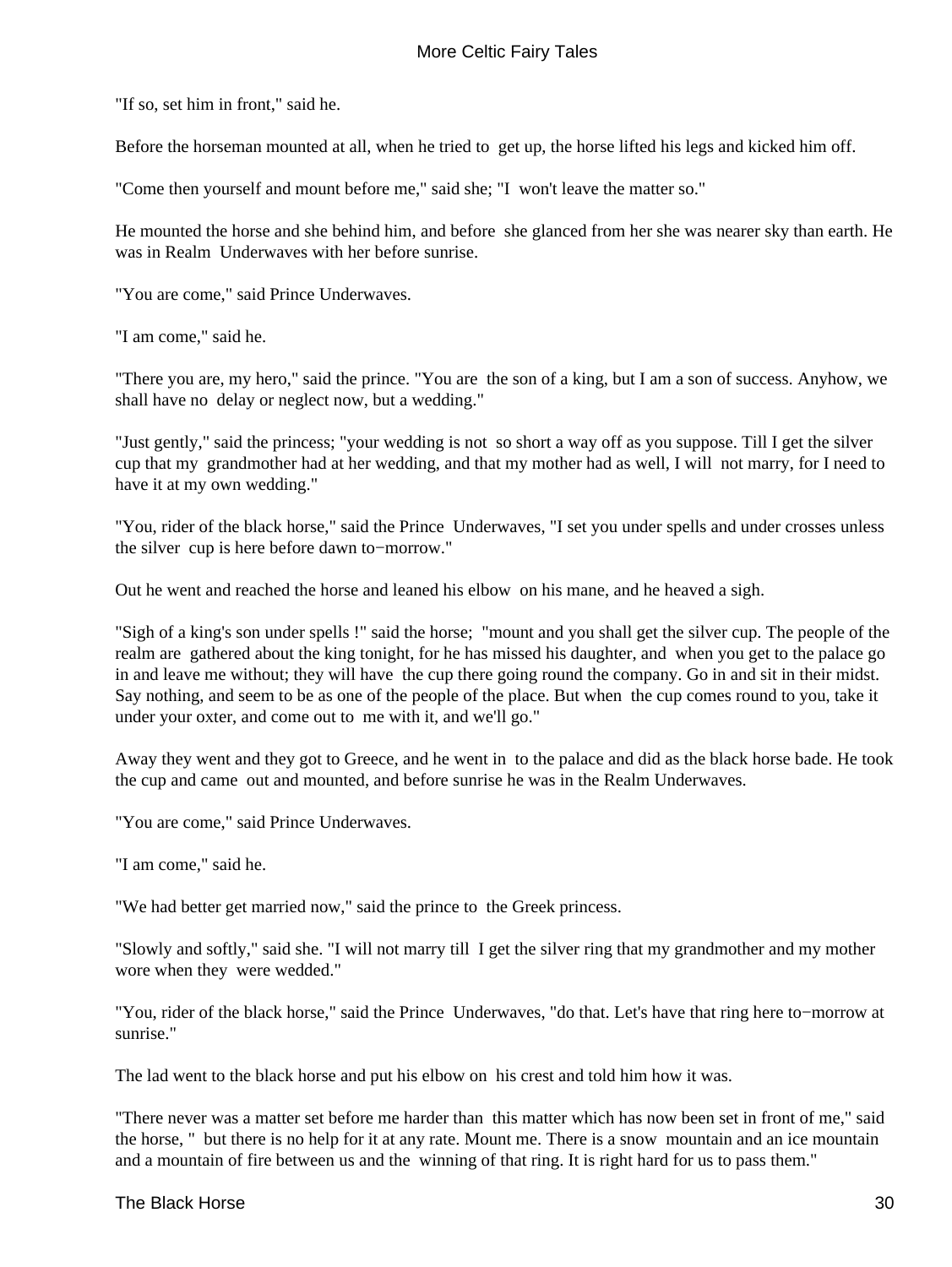Thus they went as they were, and about a mile from the snow mountain they were in a bad case with cold. As they came near it he struck the horse, and with the bound he gave the black horse was on the top of the snow mountain ; at the next bound he was on the top of the ice mountain; at the third bound he went through the mountain of fire. When he had passed the mountains he was dragging at the horse's neck, as though he were about to lose himself. He went on before him down to a town below.

"Go down,'' said the black horse, ''to a smithy; make an iron spike for every bone end in me."

Down he went as the horse desired, and he got the spikes made, and back he came with them.

"Stick them into me," said the horse, "every spike of them in every bone end that I have."

That he did ; he stuck the spikes into the horse.

"There is a loch here," said the horse, "four miles long and four miles wide, and when I go out into it the loch will take fire and blaze. If you see the Loch of Fire going out before the sun rises, expect me, and if not, go your way."

Out went the black horse into the lake, and the lake became flame. Long was he stretched about the lake, beating his palms and roaring. Day came, and the loch did not go out.

But at the hour when the sun was rising out of the water the lake went out.

And the black horse rose in the middle of the water with one single spike in him, and the ring upon its end.

He came on shore, and down he fell beside the loch.

Then down went the rider. He got the ring, and he dragged the horse down to the side of a hill. He fell to sheltering him with his arms about him, and as the sun was rising he got better and better, till about. midday, when he rose on his feet.

"Mount," said the horse, "and let us begone."

He mounted on the black horse, and away they went. He reached the mountains, and he leaped the horse at the fire mountain and was on the top. From the mountain of fire he leaped to the mountain of ice, and from the mountain of ice to the mountain of snow. He put the mountains past him, and by morning he was in realm under the waves.

"You are come," said the prince.

"I am," said he.

"That's true," said Prince Underwaves. "A king's son are you, but a son of success am I. We shall have no more mistakes and delays, but a wedding this time."

"Go easy," said the Princess of the Greeks. "Your wedding is not so near as you think yet. Till you make a castle, I won't marry you. Not to your father's castle nor to your mother's will I go to dwell; but make me a castle for which your father's castle will not make washing water."

"You, rider of the black horse, make that," said Prince Underwaves, "before the morrow's sun rises."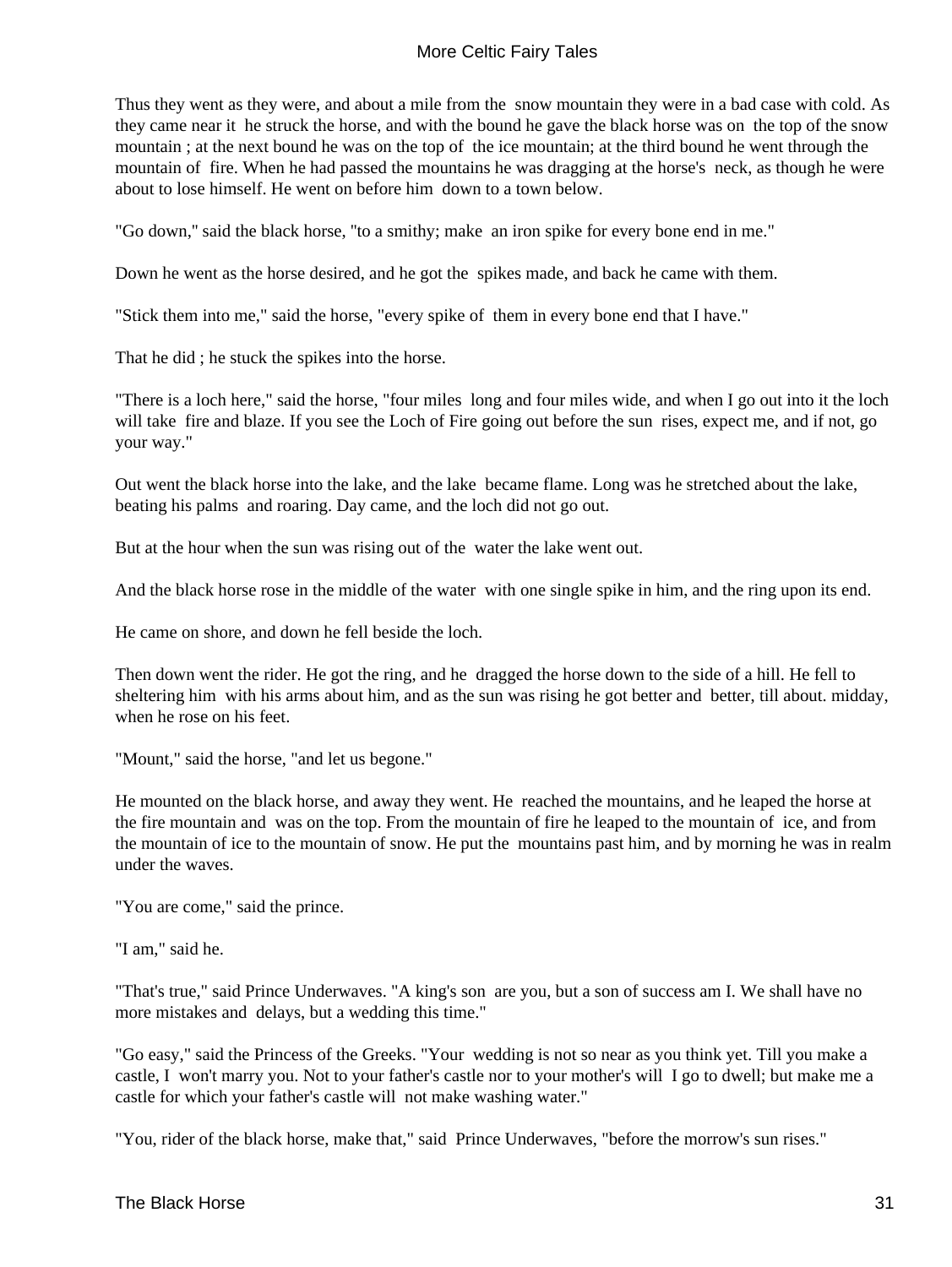The lad went out to the horse and leaned his elbow on his neck and sighed, thinking that this castle never could be made for ever.

"There never came a turn in my road yet that is easier for me to pass than this," said the black horse.

Glance that the lad gave from him he saw all that there were, and ever so many wrights and stone masons at work, and the castle was ready before the sun rose.

He shouted at the Prince Underwaves, and he saw the castle. He tried to pluck out his eye, thinking that it was a false sight.

"Son of King Underwaves," said the rider of the black horse, "don't think that you have a false sight ; this is a true sight."

"That's true," said the prince. "You are a son of success, but I am a son of success too. There will be no more mistakes and delays, but a wedding now."

"No," said she. The time is come. Should we not go to look at the castle ? There's time enough to get married before the night comes."

They went to the castle and the castle was without a " but " −−−−

"I see one," said the prince. "One want at least to be made good. A well to be made inside, so that water may not be far to fetch when there is a feast or a wedding in the castle."

"That won't be long undone," said the rider of the black horse.

The well was made, and it was seven fathoms deep and two or three fathoms wide, and they looked at the well on the way to the wedding.

"It is very well made," said she, "but for one little fault yonder."

"Where is it?" said Prince Underwaves.

"There," said she.

He bent him down to look. She came out, and she put her two hands at his back, and cast him in.

"Be thou there," said she. "If I go to be married, thou art not the man; but the man who did each exploit that has been done, and, if he chooses, him will I have."

Away she went with the rider of the little black horse to the wedding.

And at the end of three years after that so it was that he first remembered the black horse or where be left him.

He got up and went out, and he was very sorry for his neglect of the black horse. He found him just where he left him.

"Good luck to you, gentleman," said the horse. "You seem as if you had got something that you like better than me."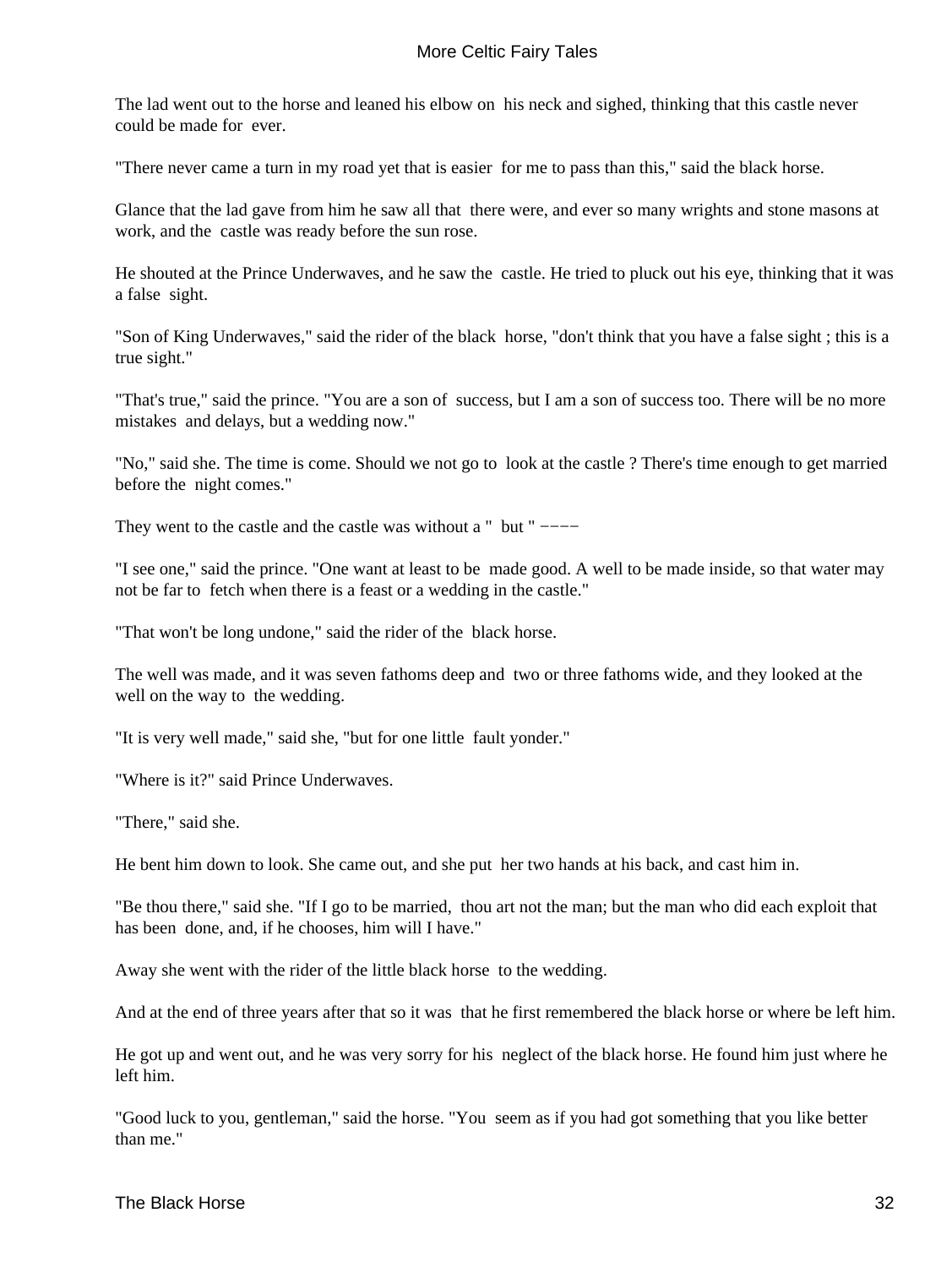<span id="page-34-0"></span>"I have not got that, and I won't; but it came over me to forget you," said he.

"I don't mind," said the horse, "it will make no difference. Raise your sword and smite off my head."

"Fortune will now allow that I should do that," said he.

"Do it instantly, or I will do it to you," said the horse.

So the lad drew his sword and smote off the horse's head ; then he lifted his two palms and uttered a doleful cry.

What should he hear behind him but " All hail, my brother−in−law."

He looked behind him, and there was the finest man he ever set eyes upon.

"What set you weeping for the black horse?" said he.

"This," said the lad, "that there never was born of man or beast a creature in this world that I was fonder of."

"Would you take me for him ?" said the stranger.

"If I could think you the horse, I would ; but if not, I would rather the horse," said the rider.

"I am the black horse," said the lad, "and if I were not, how should you have all these things that you went to seek in my father's house. Since I went under spells, many a man have I ran at before you met me. They had but one word amongst them : they could not keep me, nor manage me, and they never kept me a couple of days. But when I fell in with you, you kept me till the time ran out that was to come from the spells. And now you shall go home with me, and we will make a wedding in my father's house."

## **The Vision of MacConglinney**

CATHAL, King of Munster, was a good king and a great warrior. But there came to dwell within him a lawless evil beast, that afflicted him with hunger that ceased not, and might not be satisfied, so that he would devour a pig, a cow, and a bull calf and three−score cakes of pure wheat, and a vat of new ale, for his breakfast, whilst as for his great feast, what he ate there passes account or reckoning. He was like this for three half−years, and during that time it was the ruin of Munster he was, and it is likely he would have ruined all Ireland in another half−year.

Now there lived in Armagh a famous young scholar and his name was Anier MacConglinney. He heard of the strange disease of King Cathal, and of the abundance of food and drink, of whitemeats, ale and mead, there were always to be found at the king's court. Thither then was he minded to go to try his own fortune, and to see of what help he could be to the king.

He arose early in the morning and tucked up his shirt and wrapped him in the folds of his white cloak. In his right hand he grasped his even−poised knotty staff, and going right−hand−wise round his home, he bade farewell to his tutors and started off.

He journeyed across all Ireland till he came to the house of Pichan. And there he stayed and told tales, and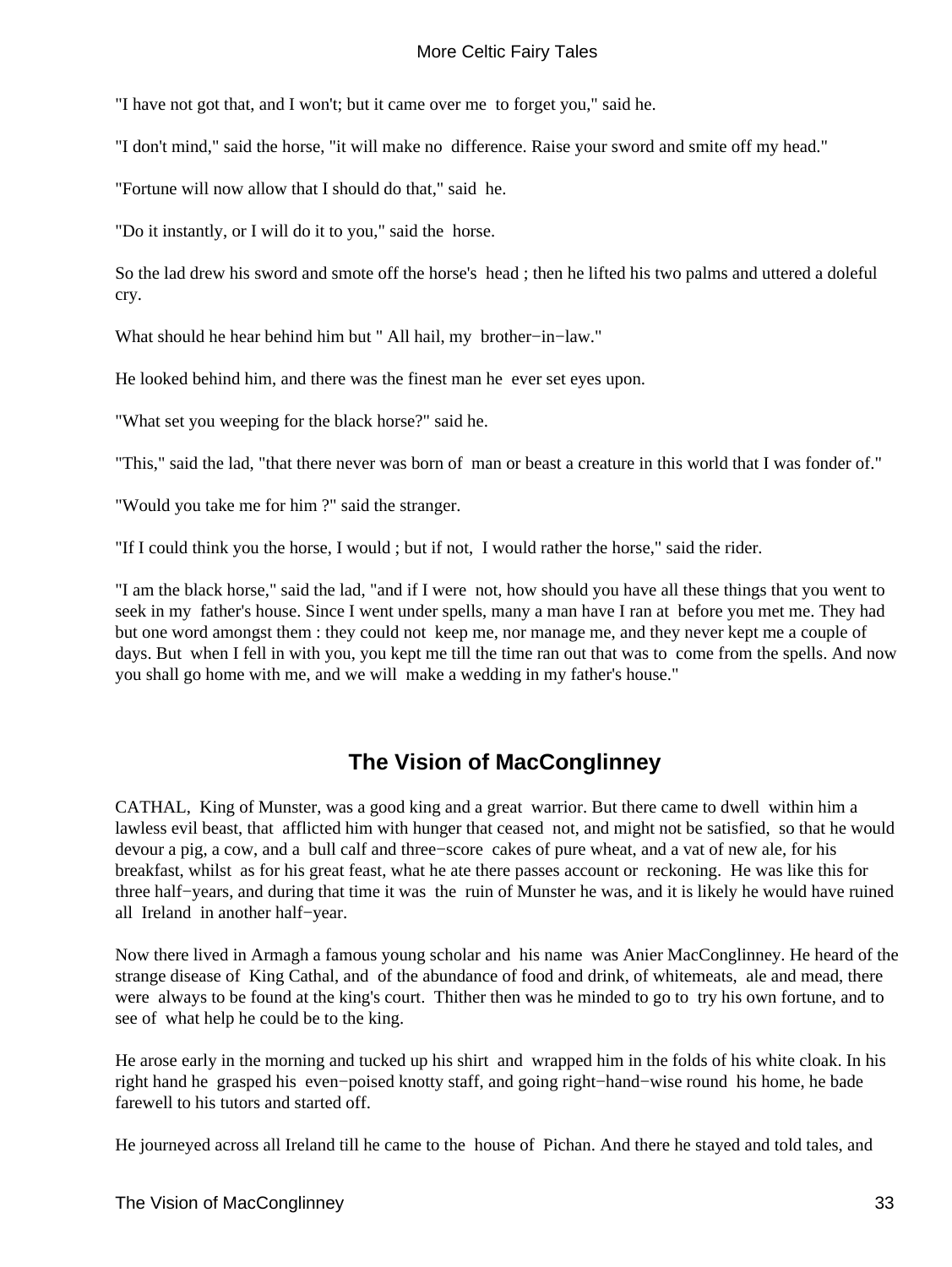made all merry. But Pichan said:

"Though great thy mirth, son of learning, it does not make me glad."

"And why ?" asked MacConglinney.

"Knowest thou not, scholar, that Cathal is coming here to−night with all his host. And if the great host is trouble−some, the king's first meal is more troublesome still ; and troublesome though the first be, most troublesome of all is the great feast. Three things are wanted for this last: a bushel of oats, and a bushel of wild apples, and a bushel of flour cakes."

"What reward would you give me if I shield you from the king from this hour to the same hour to−tnorrow ?"

"A white sheep from every fold between Cam and Cork."

"I will take that," said MacConglinney.

Cathal, the king, came with the companies, and a host of horse of the Munster men. But Cathal did not let the thong of his shoe be half loosed before he began supplying his mouth with both hands from the apples round about him. Pichan and all the men of Munster looked on sadly and sorrowfully. Then rose Macconglinney, hastily and impatiently, and seized a stone, against which swords were used to be sharpened ; this he thrust into his mouth and began grinding his teeth against the stone.

"What makes thee mad, son of learning?" asked Cathal.

"I grieve to see you eating alone," said the scholar.

Then the king was ashamed and flung him the apples, and it is said that for three half−years he had not performed such an act of humanity.

"Grant me a further boon," said MacConglinney.

"It is granted, on my troth," said the king.

"Fast with me the whole night," said the scholar.

And grievous though it was to the king, he did so, for he had passed his princely troth, and no King of Munster might transgress that.

In the morning MacConglinney called for juicy old bacon, and tender corned beef, honey in the comb, and English salt on a beautiful polished dish of white silver. A fire he lighted of oak wood without smoke, without fumes, without sparks.

And sticking spits into the portion of meat, he set to work to roast them. Then he shouted, "Ropes and cords here."

Ropes and cords were given to him, and the strongest of the warriors.

And they seized the king and bound him securely, and made him fast with knots and hooks and staples. When the king was thus fastened, MacConglinney sat himself down before him, and taking his knife out of his girdle, he carved the portion of meat that was on the spits, and every morsel he dipped in the honey, and,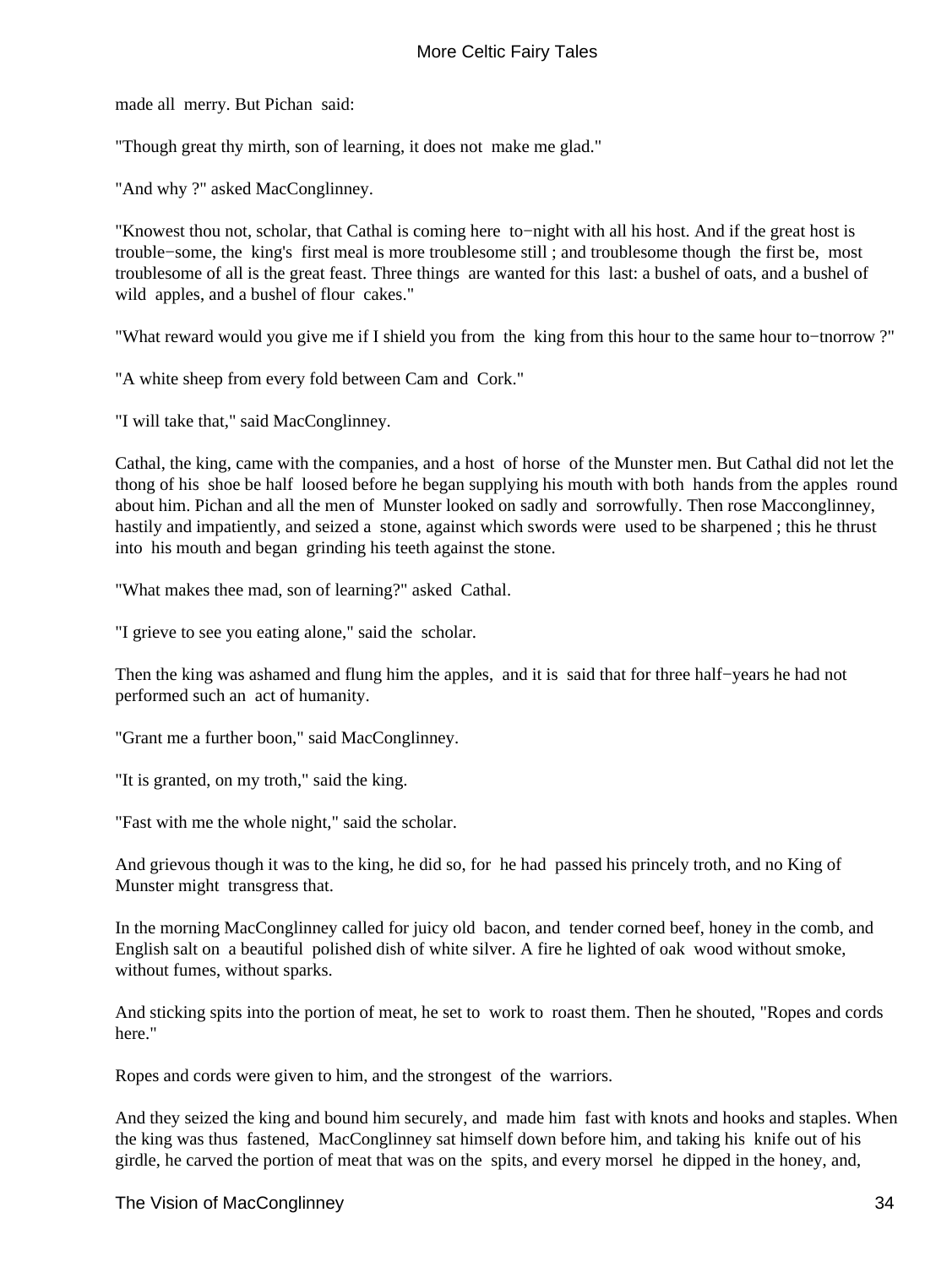passing it in front of the king's mouth, put it in his own.

When the king saw that he was getting nothing, and he had been fasting for twenty−four hours, he roared and bellowed, and commanded the killing of the scholar. But that was not done for him.

Listen, King of Munster," said MacConglinney, "a vision appeared to me last night, and I will relate it to you."

He then began his vision, and as he related it he put morsel after morsel past Cathal's mouth into his own.

"A lake of new milk I beheld In the midst of a fair plain, Therein a well−appointed house, Thatched with butter. Puddings fresh boiled, Such were its thatch−rods, Its two soft door posts of custard, Its beds of glorious bacon. Cheeses were the palisades, Sausages the rafters. Truly 'twas a rich filled house, In which was great store of good feed.

Such was the vision I beheld, and a voice sounded into my ears. 'Go now, thither, MacConglinney, for you have no power of eating in you.' ' What must I do,' said I, for the sight of that had made me greedy. Then the voice bade me go to the hermitage of the Wizard Doctor, and there I should find appetite for all kinds of savoury tender sweet food, acceptable to the body.

"There in the harbour of the lake before me I saw a juicy little coracle of beef; its thwarts were of curds, its prow of lard ; its stern of butter ; its oars were flitches of venison. Then I rowed across the wide expanse of the New Milk Lake, through seas of broth, past river mouths of meat, over swelling boisterous waves of butter milk, by perpetual pools of savoury lard, by islands of cheese, by headlands of old curds, until I reached the firm level land between Butter Mount and Milk Lake, in the land of O'Early−eating, in front of the hermitage of the Wizard Doctor.

"Marvellous, indeed, was the hermitage. Around it were seven−score hundred smooth stakes of old bacon, and instead of thorns above the top of every stake was fixed juicy lard. There was a gate of cream, whereon was a bolt of sausage. And there I saw the doorkeeper, Bacon Lad, son of Butterkins, son of Lardipole, with his smooth sandals of old bacon, his legging of pot−meat round his shins, his tunic of corned beef, his girdle of salmon skin round him, his hood of flummery about him, his steed of bacon under him, with its four legs of custard, its four hoofs of oaten bread, its ears of curds, its two eyes of honey in its head ; in his hand a whip, the cords whereof were four−and−twenty fair white puddings, and every juicy drop that fell from each of these puddings would have made a meal for an ordinary man.

"On going in I beheld the Wizard Doctor with his two gloves of rump steak on his hands, setting in order the house, which was hung all round with tripe, from roof to floor.

"I went into the kitchen, and there I saw the Wizard Doctor's son, with his fishing hook of lard in his hand, and the line was made of marrow, and he was angling in a lake of whey. Now he would bring up a flitch of ham, and now a fillet of corned beef. And as he was angling, he fell in, and was drowned.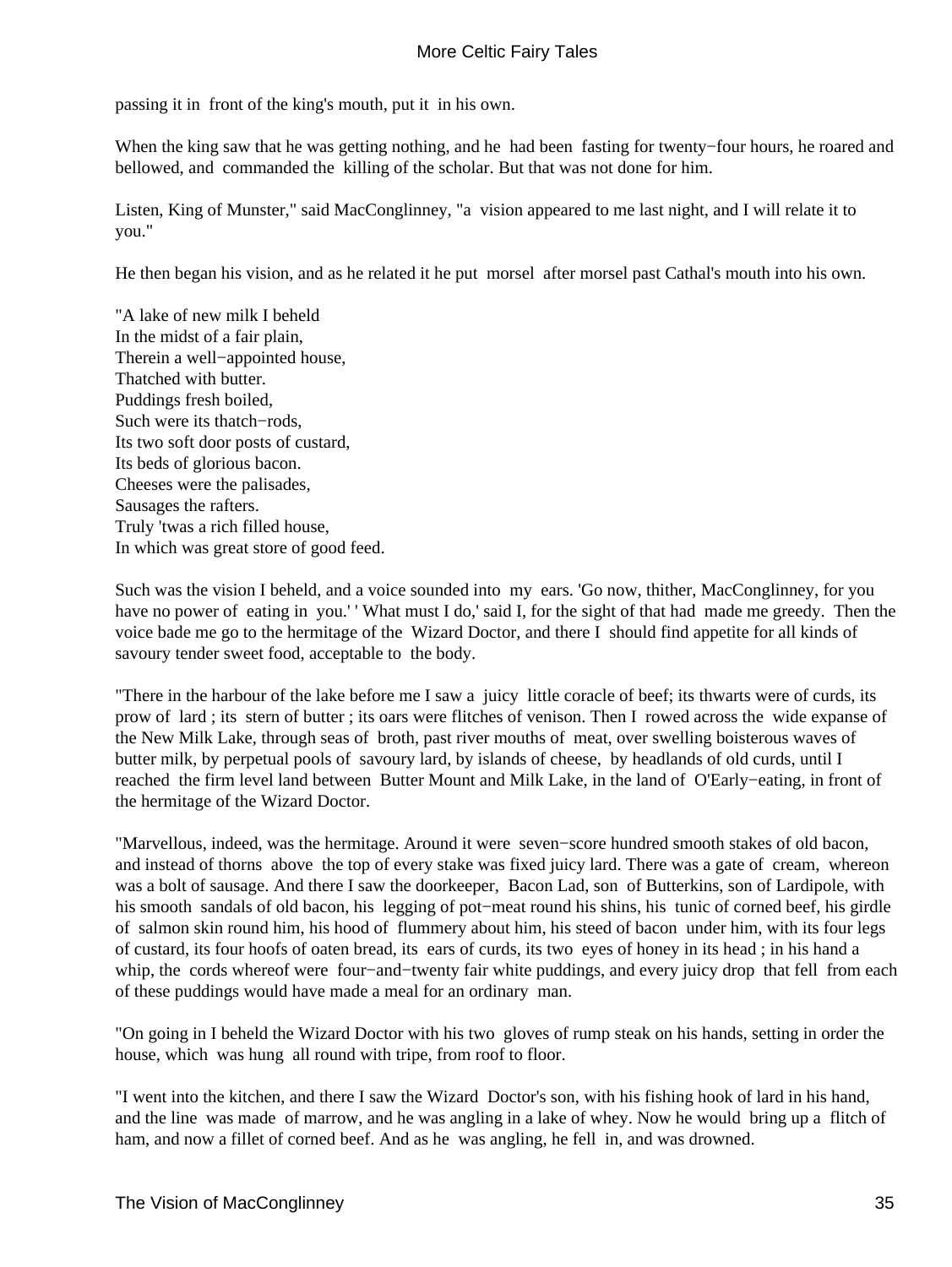"As I set my foot across the threshold into the house, I saw a pure white bed of butter, on which I sat down, but I sank down into it up to the tips of my hair. Hard work had the eight strongest men in the house to pull me out by the top of the crown of my head.

"Then I was taken in to the Wizard Doctor. 'What aileth thee ?' said he.

"My wish would be, that all the many wonderful viands of the world were before me, that I might eat my fill and satisfy my greed. But alas ! great is the misfortune to me, who cannot obtain any of these.

"'On my word,' said the Doctor, 'the disease is grievous. But thou shall take home with thee a medicine to cure thy disease, and shalt be for ever healed therefrom.'

" 'What is that ?' asked I.

When thou goest home to−night, warm thyself before a glowing red fire of oak, made up on a dry hearth, so that its embers may warm thee, its blaze may not burn thee, its smoke may not touch thee. And make for thyself thrice nine morsels, and every morsel as big as an heath fowl's egg, and in each morsel eight kinds of grain, wheat and barley, oats and rye, and therewith eight condiments, and to every condiment eight sauces. And when thou hast prepared thy food, take a drop of drink, a tiny drop, only as much as twenty men will drink, and let it be of thick milk, of yellow bubbling milk, of milk that will gurgle as it rushes down thy throat.'

" 'And when thou hast done this, whatever disease thou hast, shall be removed. Go now,' said he, 'in the name of cheese, and may the smooth juicy bacon protect thee, may yellow curdy cream protect, may the cauldron full of pottage protect thee.' "

Now, as MacConglinney recited his vision, what with the pleasure of the recital and the recounting of these many pleasant viands, and the sweet savour of the honeyed morsels roasting on the spits, the lawless beast that dwelt within the king, came forth until it was licking its lips outside its head.

Then MacConglinney bent his hand with the two spits of food, and put them to the lips of the king, who longed to swallow them, wood, food, and all. So he took them an arm's length away from the king, and the lawless beast jumped from the throat of Cathal on to the spit. MacConglinney put the spit into the embers, and upset the cauldron of the royal house over the spit. The house was emptied, so that not the value of a cockchafer's leg was left in it, and four huge fires were kindled here and there in it. When the house was a tower of red flame and a huge blaze, the lawless beast sprang to the rooftree of the palace, and from thence he vanished, and was seen no more.

As for the king, a bed was prepared for him on a downy quilt, and musicians and singers entertained him going from noon till twilight. And when he awoke, this is what he bestowed upon the scholar − a cow from every farm, and a sheep from every house in Munster. Moreover, that so long as he lived, he should carve the king's food, and sit at his right hand.

Thus was Cathal, King of Munster, cured of his craving, and MacConglinney honoured.

### **Dream of Owen O'Mulready**

THERE was a man long ago living near Ballaghadereen named Owen O'Mulready, who was a workman for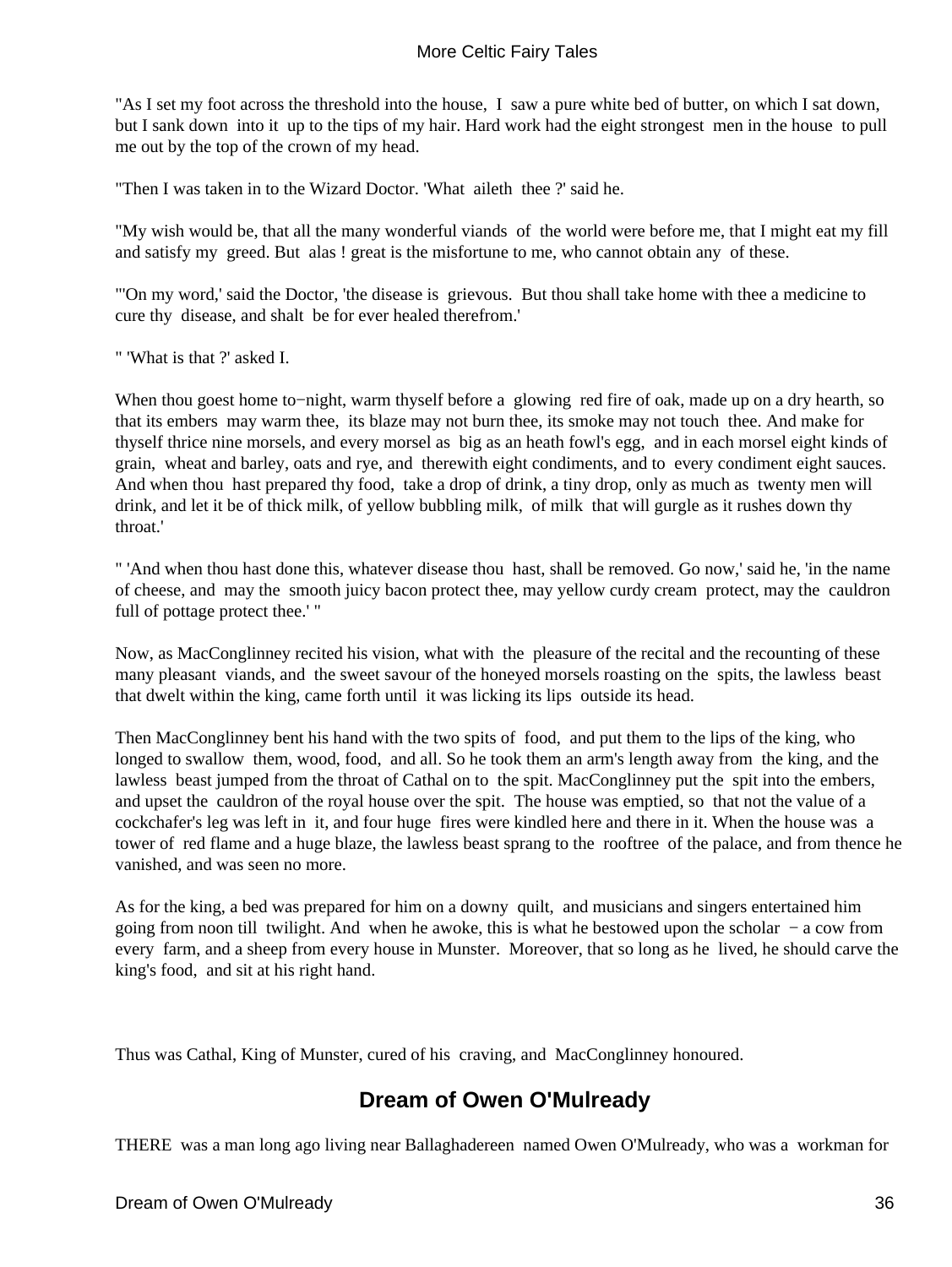the gentleman of the place, and was a prosperous, quiet, contented man. There was no one but himself and his wife Margaret, and they had a nice little house and enough potatoes in the year, in addition to their share of wages, from their master. There wasn't a want or anxiety on Owen, except one desire, and that was to have a dream − for he had never had one.

One day when he was digging potatoes, his master − James Taafe − came out to his ridge, and they began talking, as was the custom with them. The talk fell on dreams, and said Owen that he would like better than any−thing if he could only have one.

"You'll have one to−night," says his master, "if you do as I tell you."

"Musha, I'll do it, and welcome," says Owen.

"Now," says his master, "when you go home to−night, draw the fire from the hearth, put it out, make your bed in its place and sleep there to−night, and you'll get your enough of dreaming before the morning."

Owen promised to do this. When, however, he began to draw the fire out, Margaret thought that he had lost his senses, so he explained everything James Taafe had said to him, had his own way, and they went to lie down together on the hearth.

Not long was Owen asleep when there came a knock at the door.

"Get up, Owen O'Mulready, and go with a letter from the master to America"

Owen got up, and put his feet into his boots, saying to himself, "It's late you come, messenger."

He took the letter, and he went forward and never tarried till he came to the foot of Sliabh Charn, where he met a cow−boy, and he herding cows.

"The blessing of God be with you, Owen O'Mulready," says the boy."

"The blessing of God and Mary be with you, my boy says Owen. "Every one knows me, and I don't know any one at all."

"Where are you going this time of night ?" says the boy.

"I'm going to America, with a letter from the master; is this the right road ? " says Owen.

"It is ; keep straight to the west; but how are you going to get over the water?" says the boy.

"Time enough to think of that when I get to it," replied Owen.

He went on the road again, till he came to the brink of the sea; there he saw a crane standing on one foot on the shore.

"The blessing of God be with you, Owen O'Mulready," says the crane.

"The blessing of God and Mary be with you, Mrs. Crane," says Owen. " Everybody knows me, and I don't know any one."

"What are you doing here ?"

Dream of Owen O'Mulready 37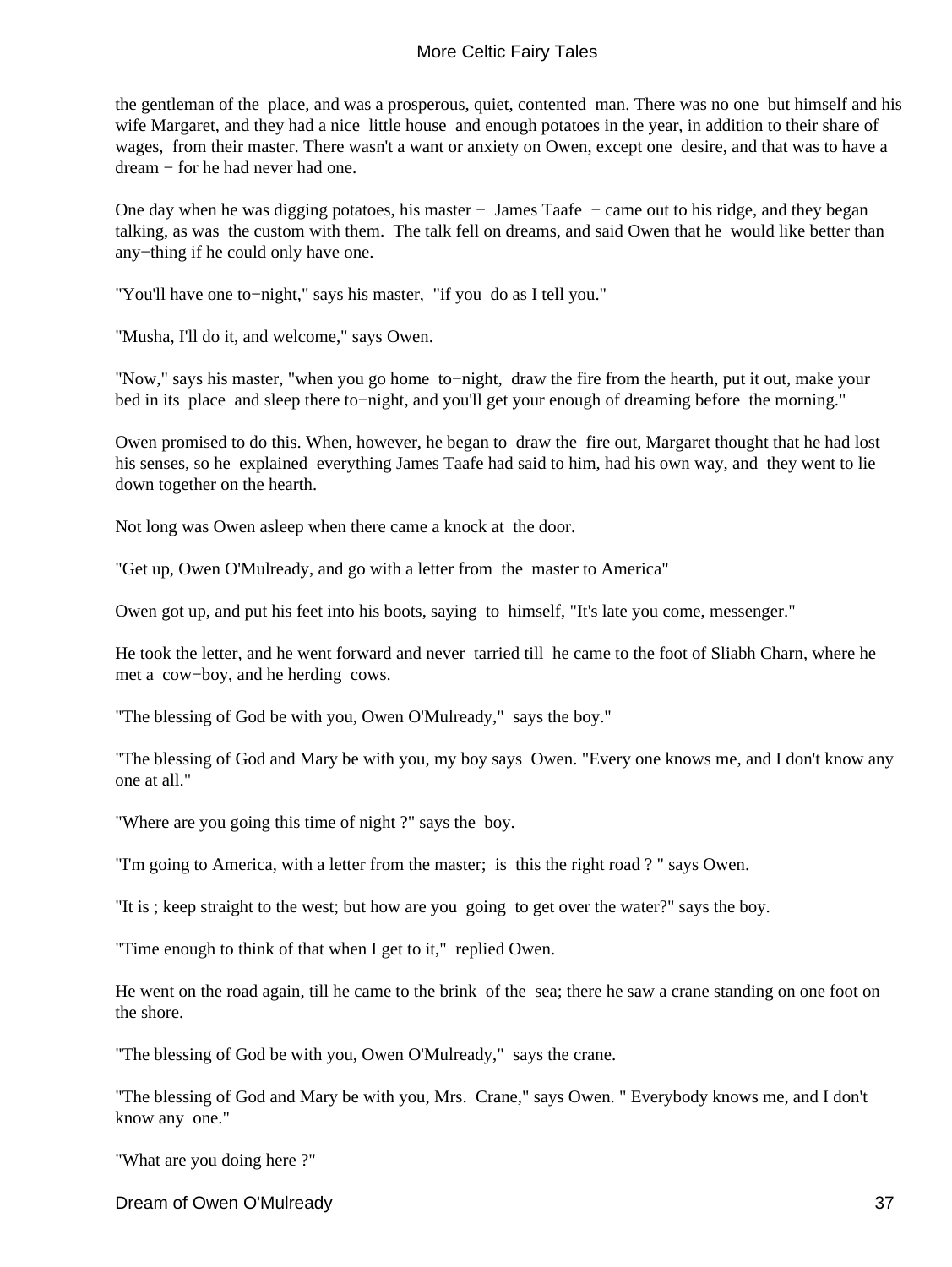Owen told her his business, and that he didn't know how he'd get over the water.

"Leave your two feet on my two wings, and sit on my back, and I'll take you to the other side," says the crane.

"What would I do if tiredness should come on you before we got over?" says Owen.

"Don't be afraid, I won't be tired or wearied till I fly over."

Then Owen went on the back of the crane, and she arose over the sea and went forward, but she hadn't flown more than half−way, when she cried out:

"Owen O'Mulready get off me; I'm tired."

"That you may be seven times worse this day twelve−months, you rogue of a crane," says Owen ; "I can't get off you now, so don't ask me."

"I don't care," replied the crane, "if you'll rise off me a while till I'll take a rest."

With that they saw threshers over their heads, and Owen shouted:

"Och ! thresher, thresher, leave down your flail at me, that I may give the crane a rest!"

The thresher left down the flail, but when Owen took a hold with his two hands, the crane went from him laughing and mocking.

"My share of misfortunes go with you !" said Owen,

"It's you've left me in a fix hanging between the heavens and the water in the middle of the great sea."

It wasn't long till the thresher shouted to him to leave go the flail.

" I won't let it go," said Owen ; " shan't I be drowned ?"

"If you don't let it go, I'll cut the whang."

"I don't care," says Owen ; " I have the flail;" and with that he looked away from him, and what should he see but a boat a long way off.

"O sailor dear, sailor, come, come ; perhaps you'll take my lot of bones," said Owen.

"Are we under you now ? " says the sailor.

"Not yet, not yet," says Owen.

"Fling down one of your shoes, till we see the way it falls," says the captain.

Owen shook one foot, and down fell the shoe.

"Uill, uill, puil, uil, liu − who is killing me ? " came a scream from Margaret in the bed. " Where are you, Owen ?"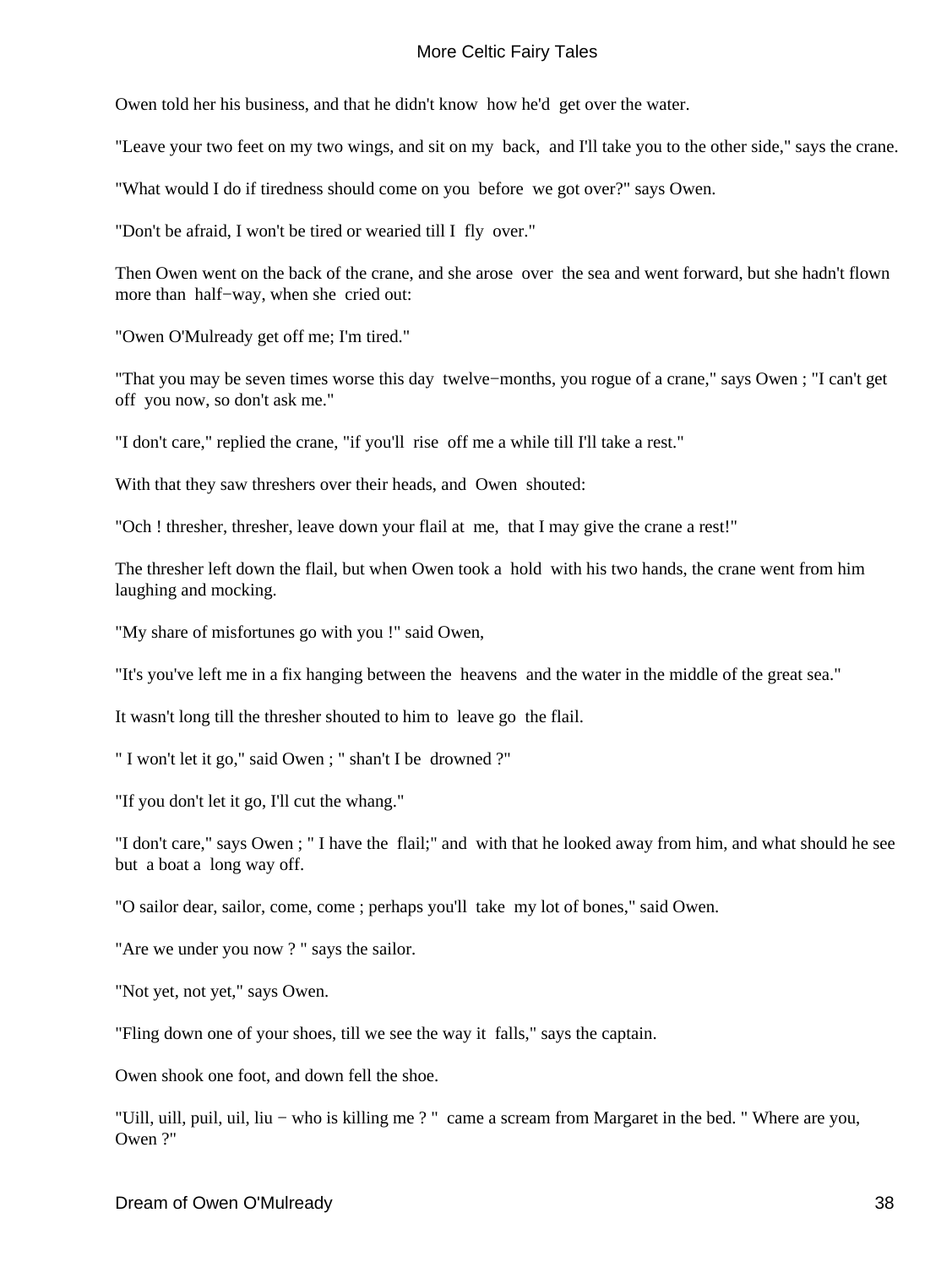"I didn't know whether 'twas you were in it, Margaret."

"Indeed, then it is," says she, "who else would it be?"

She got up and lit the candle. She found Owen halfway up the chimney, climbing by the hands on the crook, and he black with soot ! He had one shoe on, but the point of the other struck Margaret, and 'twas that which awoke her.

Owen came down off the crook and washed himself and from that out there was no envy on him ever to have a dream again.

### **Morraha**

MORRAHA rose in the morning and washed his hands and face, and said his prayers, and ate his food; and he asked God to prosper the day for him. So he went down to the brink of the sea, and he saw a currach, short and green, coming towards him; and in it there was but one youthful champion, and he was playing hurly from prow to stern of the currach. He had a hurl of gold and a ball of silver; and he stopped not till the currach was in on the shore; and he drew her up on the green grass, and put fastenings on her for a year and a day, whether he should be there all that time or should only be on land for an hour by the clock. And Morraha saluted the young man courteously; and the other saluted him in the same fashion, and asked him would he play a game of cards with him; and Morraha said that he had not the wherewithal; and the other answered that he was never without a candle or the making of it; and he put his hand in his pocket and drew out a table and two chairs and a pack of cards, and they sat down on the chairs and went to card−playing. The first game Morraha won, and the Slender Red Champion bade him make his claim; and he asked that the land above him should be filled with stock of sheep in the morning. It was well; and he played no second game, but home he went.

The next day Morraha went to the brink of the sea, and the young man came in the currach and asked him would he play cards; they played, and Morraha won. The young man bade him make his claim; and he asked that the land above should be filled with cattle in the morning. It was well; and he played no other game, but went home.

On the third morning Morraha went to the brink of the sea, and he saw the young man coming. He drew up his boat on the shore and asked him would he play cards. They played, and Morraha won the game; and the young man bade him give his claim. And he said he would have a castle and a wife, the finest and fairest in the world; and they were his. It was well; and the Red Champion went away.

On the fourth day his wife asked him how he had found her. And he told her. "And I am going out," said he, "to play again today."

"I forbid you to go again to him. If you have won so much, you will lose more; have no more to do with him."

But he went against her will, and he saw the currach coming; and the Red Champion was driving his balls from end to end of the currach; he had bails of silver and a hurl of gold, and he stopped not till he drew his boat on the shore, and made her fast for a year and a day. Morraha and he saluted each other; and he asked Morraha if he would play a game of cards, and they played, and he won. Morraha said to him, "Give your claim now."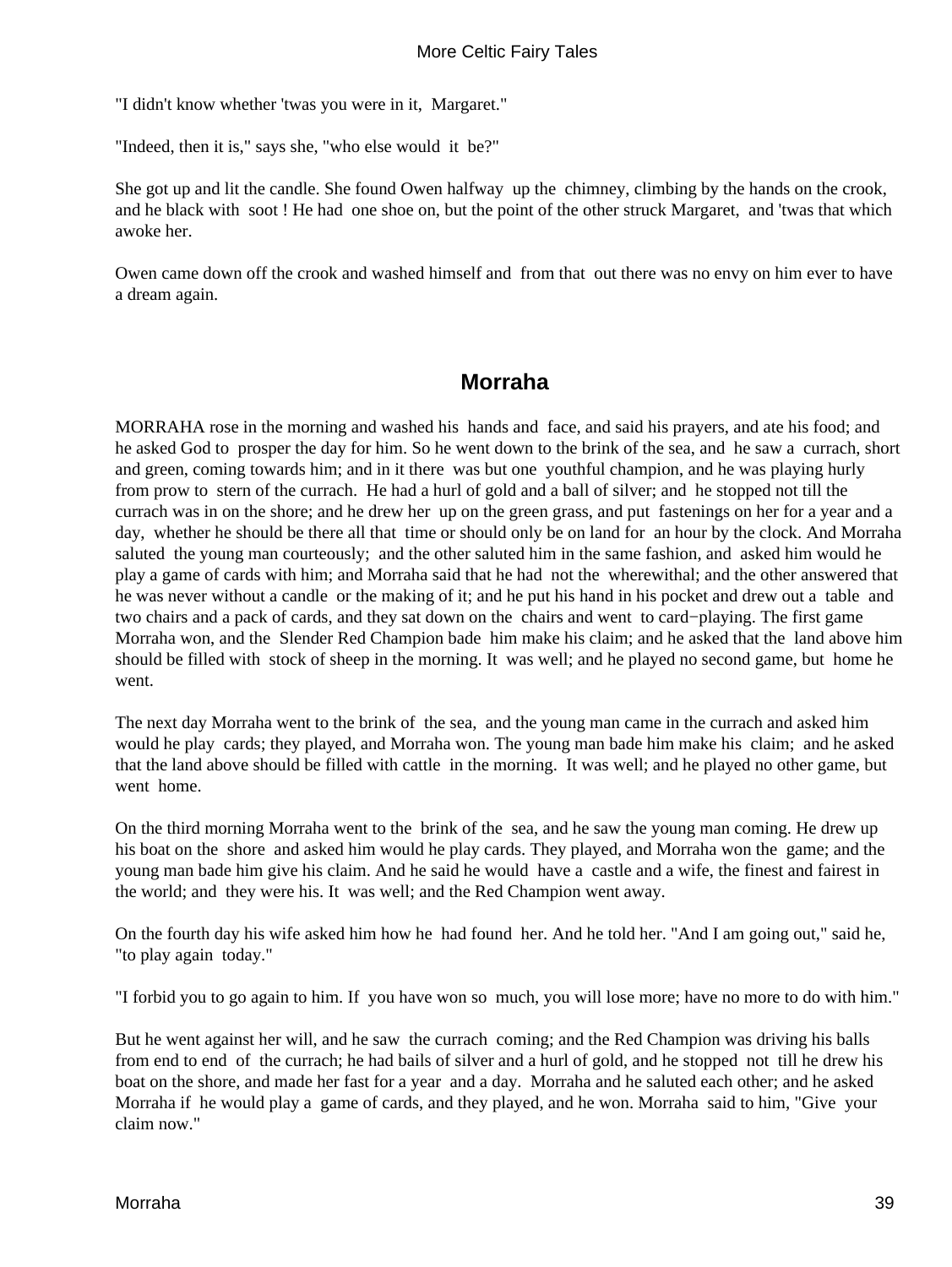Said he, "You will hear it too soon. I lay on you bonds of the art of the Druid, not to sleep two nights in one house, nor finish a second meal at the one table, till you bring me the sword of light and news of the death of Anshgayliacht."

He went home to his wife and sat down in a chair, and gave a groan, and the chair broke in pieces.

"That is the groan of the son of a king under spells," said his wife; "and you had better have taken my counsel than that the spells should be on you."

He told her he had to bring news of the death of Anshgayliacht and the sword of light to the Slender Red Champion.

"Go out," said she, "in the morning of the morrow, and take the bridle in the window. and shake it; and whatever beast, handsome or ugly, puts its head in it, take that one with you. Do not speak a word to her till she speaks to you ; and take with you three pint bottles of ale and three sixpenny loaves, and do the thing she tells you; and when she runs to my father's land, on a height above the castle, she will shake herself, and the bells will ring, and my father will say, ' Brown Allree is in the land. And if the son of a king or queen is there, bring him to me on your shoulders; but if it is the son of a poor man, let him come no further.' "

He rose in the morning, and took the bridle that was in the window, and went out and shook it; and Brown Allree came and put her head in it. He took the three loaves and three bottles of ale, and went riding; and when he was riding she bent her head down to take hold of her feet with her mouth, in hopes he would speak in ignorance; but he spoke not a word during the time, and the mare at last spoke to him, and told him to dismount and give her her dinner. He gave her the sixpenny loaf toasted, and a bottle of ale to drink.

"Sit up now riding, and take good heed of yourself: there are three miles of fire I have to clear at a leap."

She cleared the three miles of fire at a leap, and asked if he were still riding, and he said he was. Then they went on, and she told him to dismount and give her a meal; and he did so, and gave her a sixpenny loaf and a bottle ; she consumed them and said to him there were before them three miles of hill covered with steel thistles, and that she must clear it. She cleared the hill with a leap, and she asked him if he were still riding, and he said he was. They went on, and she went not far before she told him to give her a meal, and he gave her the bread and the bottleful. She went over three miles of sea with a leap, and she came then to the land of the King of France; she went up on a height above the castle, and she shook herself and neighed, and the bells rang; and the king said that it was Brown Allree was in the land.

"Go out," said he; "and if it is the son of a king or queen, carry him in on your shoulders; if it is not, leave him there."

They went out; and the stars of the son of a king were on his breast; they lifted him high on their shoulders arid bore him in to the king. They passed the night cheerfully, playing and drinking, with sport and with diversion, till the whiteness of the day came upon the morrow morning.

Then the young king told the cause of his journey, and he asked the queen to give him counsel and good luck, and she told him everything he was to do.

"Go now," said she, "and take with you the best mare in the stable, and go to the door of Rough Niall of the Speckled Rock, and knock, and call on him to give you news of the death of Anshgayliacht and the sword of light : and let the horse's back be to the door, and apply the spurs, and away with you."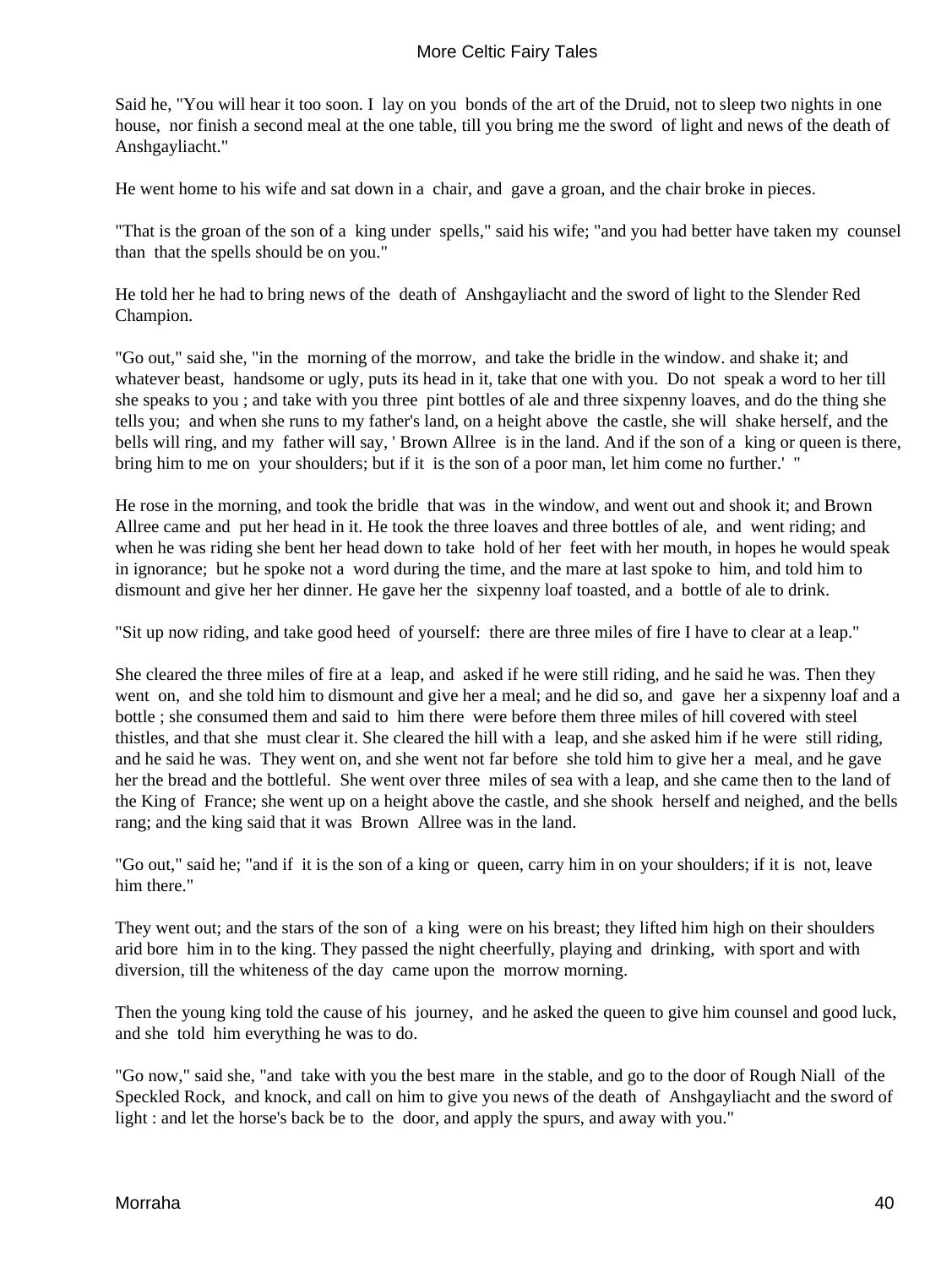In the morning he did so, and he took the best horse from the stable and rode to the door of Niall, and turned the horse's back to the door, and demanded news of the death of Anshgayliacht and the sword of light; then he applied the spurs, and away with him. Niall followed him hard, and, as he was passing the gate, cut the horse in two. His wife was there with a dish of puddings and flesh, and she threw it in his eyes and blinded him, and said, "Fool ! whatever kind of man it is that's mocking you, isn't that a fine condition you have got your father's horse into?"

On the morning of the next day Morraha rose, and took another horse from the stable, and went again to the door of Niall, and knocked and demanded news of the death of Anshgayliacht and the sword of light, and applied the spurs to the horse and away with him. Niall followed, and as Morraha was passing, the gate cut the horse in two and took half the saddle with him ; but his wife met him and threw flesh in his eyes and blinded him.

On the third day, Morraha went again to the door of Niall; and Niall followed him, and as he was passing the gate cut away the saddle from under him and the clothes from his back, then his wife said to Niall: "The fool that's mocking you, is out yonder in the little currach, going home; and take good heed to yourself; and don't sleep one wink for three days."

For three days the little currach kept in sight, but then Niall's wife came to him and said :

"Sleep as much as you want now. He is gone."

He went to sleep, and there was heavy sleep on him, and Morraha went in and took hold of the sword that was on the bed at his head. And the sword thought to draw itself out of the hand of Morraha ; but it failed. Then it gave a cry, and it wakened Niall, and Niall said it was a rude and rough thing to come into his house like that ; and said Morraha to him :

"Leave your much talking, or I will cut the head off you. Tell me the news of the death of Anshgayliacht."

"Oh, you can have my head."

"But your head is no good to me; tell me the story."

"Oh," said Niall's wife, "you must get the story."

"Well," said Niall, "let us sit down together till I tell the story. I thought no one would ever get it ; but now it will be heard by all."

#### **THE STORY.**

When I was growing up, my mother taught me the language of the birds; and when I got married, I used to be listening to their conversation ; and I would be laughing; and my wife would be asking me what was the reason of my laughing, but I did not like to tell her, as women are always asking questions. We went out walking one fine morning, and the birds were arguing with one another. One of them said to another:

"Why should you be comparing yourself with me, when there is not a king nor knight that does not come to look at my tree?"

"What advantage has your tree over mine, on which there are three rods of magic mastery growing ?"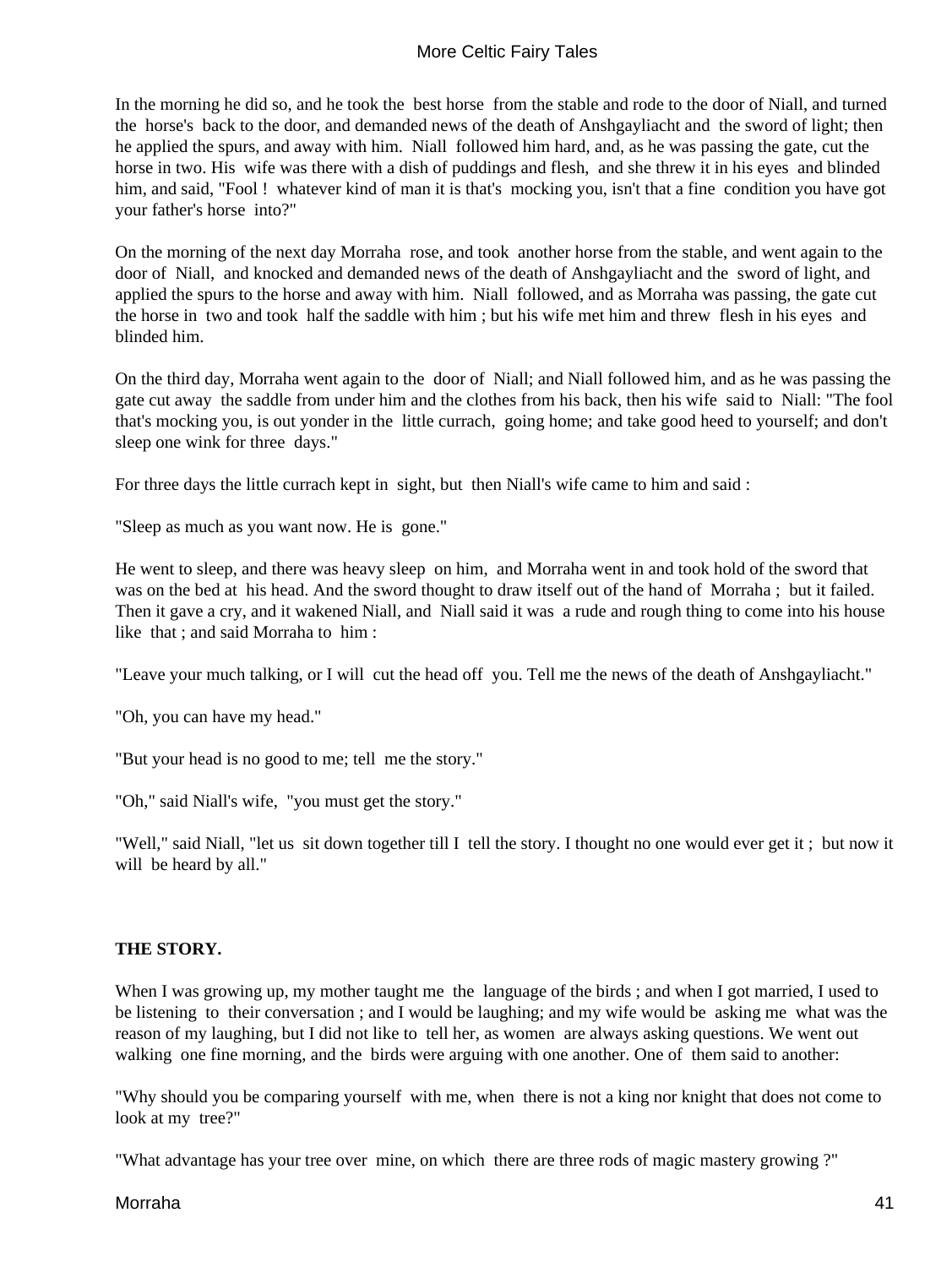When I heard them arguing, and knew that the rods were there, I began to laugh.

"Oh," asked my wife, " why are you always laughing? I believe it is at myself you are jesting, and I'll walk with you no more."

"Oh, it is not about you I am laughing. It is because I understand the language of the birds."

Then I had to tell her what the birds were saying to one another; and she was greatly delighted, and she asked me to go home, and she gave orders to the cook to have breakfast ready at six o'clock in the morning. I did not know why she was going out early, and breakfast was ready in the morning at the hour she appointed. She asked me to go out walking. I went with her. She went to the tree, and asked me to cut a rod for her.

"Oh, I will not cut it. Are we not better without it?"

"I will not leave this until I get the rod, to see if there is any good in it."

I cut the rod and gave it to her. She turned from me and struck a blow on a stone, and changed it; and she struck a second blow on me, and made of me a black raven, and she went home and left me after her. I thought she would come back; she did not come, and I had to go into a tree till morning. In the morning, at six o'clock, there was a bellman out, proclaiming that every one who killed a raven would get a fourpenny−bit.

At last you could not find man or boy without a gun, nor, if you were to walk three miles, a raven that was not killed. I had to make a nest in the top of the parlour chimney, and hide myself all day till night came, and go out to pick up a bit to support me, till I spent a month. Here she is herself to say if it is a lie I am telling.

"It is not," said she.

Then I saw her out walking. I went up to her, and I thought she would turn me back to my own shape, and she struck me with the rod and made of me an old white horse, and she ordered me to be put to a cart with a man, to draw stones from morning till night. I was worse off then. She spread abroad a report that I had died suddenly in my bed, and prepared a coffin, and waked and buried me. Then she had no trouble. But when I got tired I began to kill every one who came near me, and I used to go into the haggard every night and destroy the stacks of corn; and when a man came near me in the morning I would follow him till I broke his bones. Every one got afraid of me. When she saw I was doing mischief she came to meet me, and I thought she would change me.

And she did change me, and made a fox of me. When I saw she was doing me every sort of damage I went away from her. I knew there was a badger's hole in the garden, and I went there till night came, and I made great slaughter among the geese and ducks. There she is herself to say if I am telling a lie.

"Oh ! you are telling nothing but the truth, only less than the truth."

When she had enough of my killing the fowl she came out into the garden, for she knew I was in the badger's hole. She came to me and made me a wolf. I had to be off, and go to an island, where no one at all would see me, and now and then I used to be killing sheep, for there were not many of them, and I was afraid of being seer and hunted; and so I passed a year, till a shepherd saw me among the sheep and a pursuit was made after me. And when the dogs came near me there was no place for me to escape to from them; but I recognised the sign of the king among the men, and I made for him, and the king cried out to stop the hounds. I took a leap upon the front of the king's saddle, and the woman behind cried out,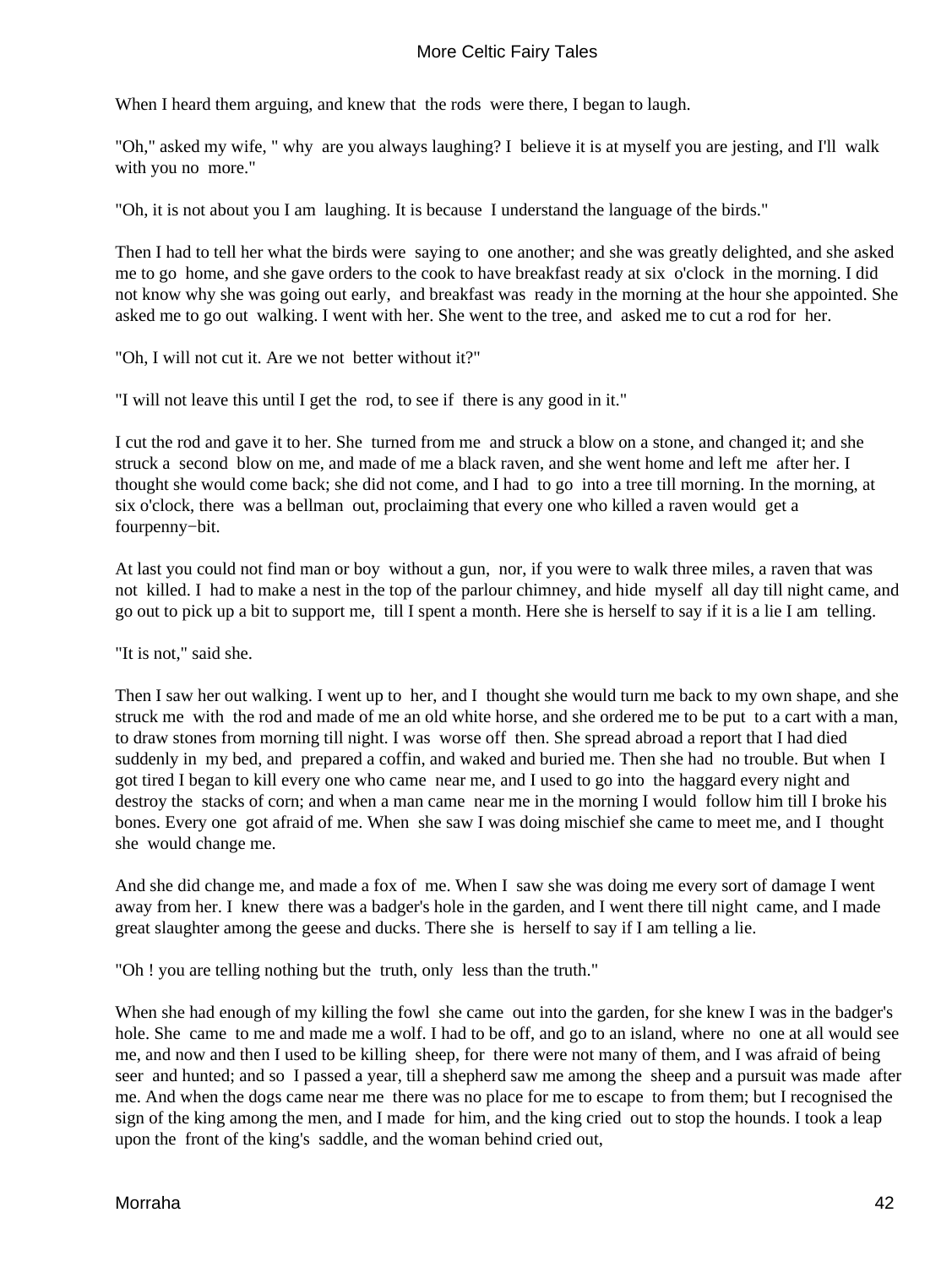"My king and my lord, kill him, or he will kill you!"

"Oh he will not kill me, He knew me ; he must be pardoned."

The king took me home with him, and gave orders I should be well cared for. I was so wise, when I got food, I would not eat one morsel until I got a knife and fork. The man told the king, and the king came to see if it was true, and I got a knife and fork, and I took the knife in one paw and the fork in the other, and I bowed to the king. The king gave orders to bring him drink, and it came; and the king filled a glass of wine and gave it to me.

I took hold of it in my paw and drank it, and thanked the king.

"On my honour," said he, "it is some king or other has lost him, when he came on the island; and I will keep him, as he is trained; and perhaps he will serve us yet."

And this is the sort of king he was, − a king who had not a child living. Eight sons were born to him and three daughters, and they were stolen the same night they were born. No matter what guard was placed over them, the child would be gone in the morning. A twelfth child now came to the Queen, and the king took me with him to watch the baby.

The women were not satisfied with me.

"Oh," said the king, "what was all your watching ever good for? One that was born to me I have not I will leave this one in the dog's care, and he will not let it go."

A coupling was put between me and the cradle, and when every one went to sleep I was watching till the person woke who attended in the daytime; but I was there only two nights; when it was near the day, I saw a hand coming down through the chimney, and the hand was so big that it took round the child altogether, and thought to take him away. I caught hold of the hand above the wrist, and as I was fastened to the cradle, I did not let go my hold till I cut the hand from the wrist, and there was a howl from the person without. I laid the hand in the cradle with the child, and as I was tired I fell asleep; and when I awoke, I had neither child nor hand; and I began to howl, and the king heard me, and he cried out that something was wrong with me, and he sent servants to see what was the matter with me, and when the messenger came he saw me covered with blood, and he could not see the child; and he went to the king and told him the child was not to be got. The king came and saw the cradle coloured with the blood, and he cried out "where was the child gone?" and every one said it was the dog had eaten it.

The king said: "It is not : loose him, and he will get the pursuit himself."

When I was loosed, I found the scent of the blood till I came to a door of the room in which the child was. I went back to the king and took hold of him, and went back again and began to tear at the door. The king followed me and asked for the key. The servant said it was in the room of the stranger woman. The king caused search to be made for her, and she was not to be found. "I will break the door," said the king, "as I can't get the key." The king broke the door, and I went in, and went to the trunk, and the king asked for a key to unlock it. He got no key, and be broke the lock. When he opened the trunk, the child and the hand were stretched side by side, and the child was asleep. The king took the hand and ordered a woman to come for the child, and he showed the hand to every one in the house. But the stranger woman was gone, and she did not see the king ;  $-$  and here she is herself to say if I am telling lies of her.

"Oh, it's nothing but the truth you have!"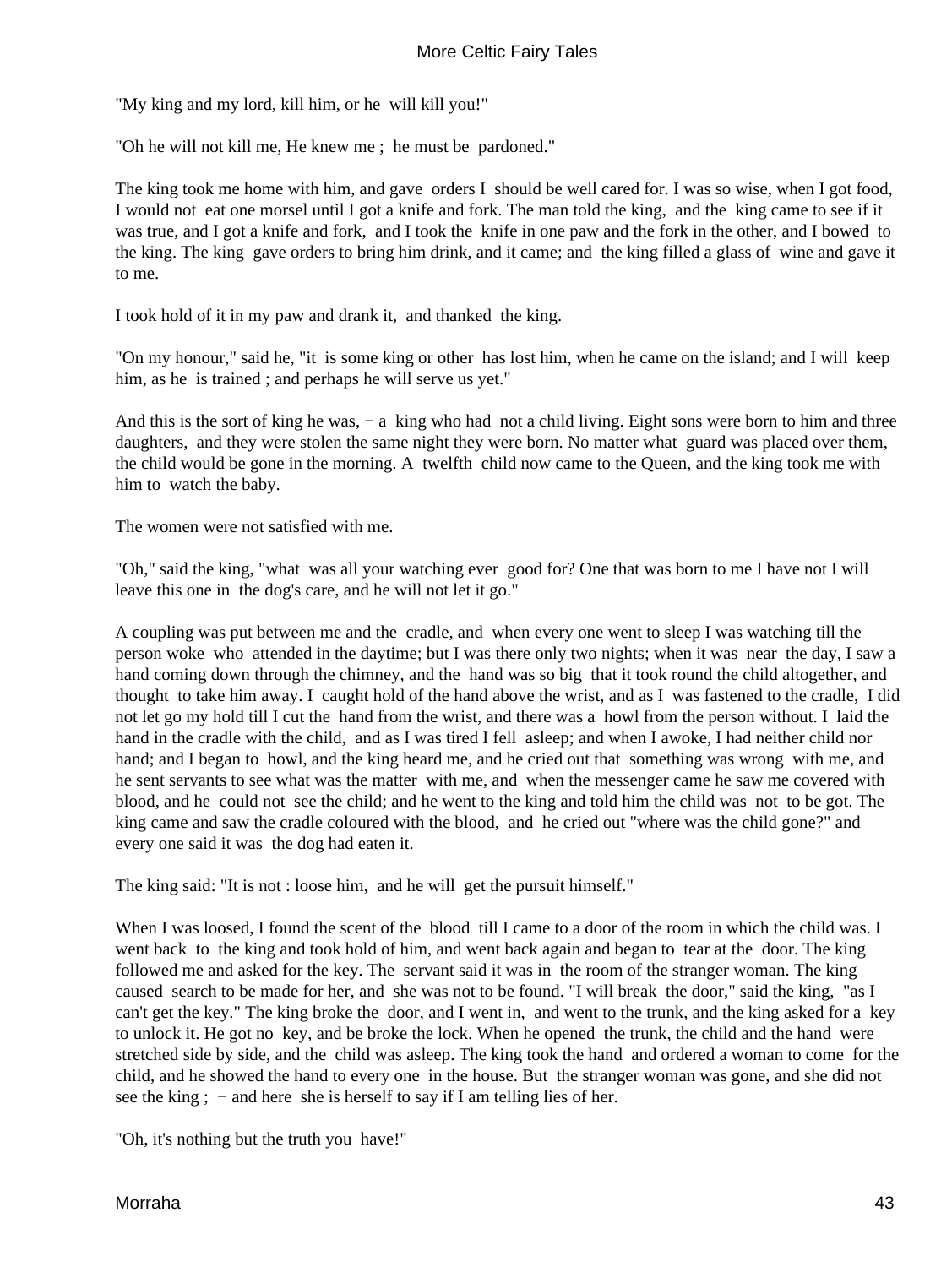The king did not allow me to be tied any more. He said there was nothing so much to wonder at as that I cut the hand off, as I was tied.

The child was growing till he was a year old. He was beginning to walk, and no one cared for him more than I did. He was growing till he was three, and he was running out every minute ; so the king ordered a silver chain to be put between me and the child, that he might not go away from me. I was out with him in the garden every day, and the king was as proud as the world of the child. He would be watching him everywhere we went, till the child grew so wise that he would loose the chain and get off. But one day that he loosed it I failed to find him; and I ran into the house and searched the house, but there was no getting him for me. The king cried to go out and find the child, that had got loose from the dog. They went searching for him, but could not find him. When they failed altogether to find him, there remained no more favour with the king towards me, and every one disliked me, and I grew weak, for I did not get a morsel to eat half the time. When summer came, I said I would try and go home to my own country. I went away one fine morning, and I went swimming, and God helped me till I came home. I went into the garden, for I knew there was a place in the garden where I could hide myself, for fear my wife should see me. In the morning I saw her out walking, and the child with her, held by the hand. I pushed out to see the child, and as he was looking about him everywhere, he saw me and called out, "I see my shaggy papa. Oh ! " said he; "oh, my heart's love, my shaggy papa, come here till I see you !'

I was afraid the woman would see me, as she was asking the child where he saw me, and he said I was up in a tree; and the more the child called me, the more I hid myself.

The woman took the child home with her, but I knew he would be up early in the morning.

I went to the parlour−window, and the child was within, and he playing. When he saw me he cried out," Oh ! my heart's love, come here till I see you, shaggy papa." I broke the window and went in, and he began to kiss me. I saw the rod in front of the chimney, and I jumped up at the rod and knocked it down. "Oh ! my heart's love, no one would give me the pretty rod," said he. I hoped he would strike me with the rod, but he did not. When I saw the time was short I raised my paw, and I gave him a scratch below the knee. " Oh ! you naughty, dirty, shaggy papa, you have hurt me so much, I'll give you a blow of the rod." He struck me a light blow, and so I came back to my own shape again. When he saw a man standing before him he gave a cry, and I took him up in my arms. The servants heard the child. A maid came in to see what was the matter with him. When she saw me she gave a cry out of her, and she said, "Oh, if the master isn't come to life again. !"

Another came in, and said it was he really. When the mistress heard of it, she came to see with her own eyes, for she would not believe I was there ; and when she saw me she said she'd drown herself. But I said to her, "If you yourself will keep the secret, no living man will ever get the story from me until I lose my head." Here she is herself to say if I am telling the truth.

" Oh, it's nothing but truth you are telling."

When I saw I was in a man's shape, I said I would take the child back to his father and mother, as I knew the grief they were in after him. I got a ship, and took the child with me; and as I journeyed I came to land, on an island, and I saw not a living soul on it, only a castle dark and gloomy. I went in to see was there any one in it. There was no one but an old hag, tall and frightful, and she asked me, "What sort of person are you.?" I heard some one groaning in another room, and I said I was a doctor, and I asked her what ailed the person who was groaning.

"Oh," said she, "it is my son, whose hand has been bitten from his wrist by a dog."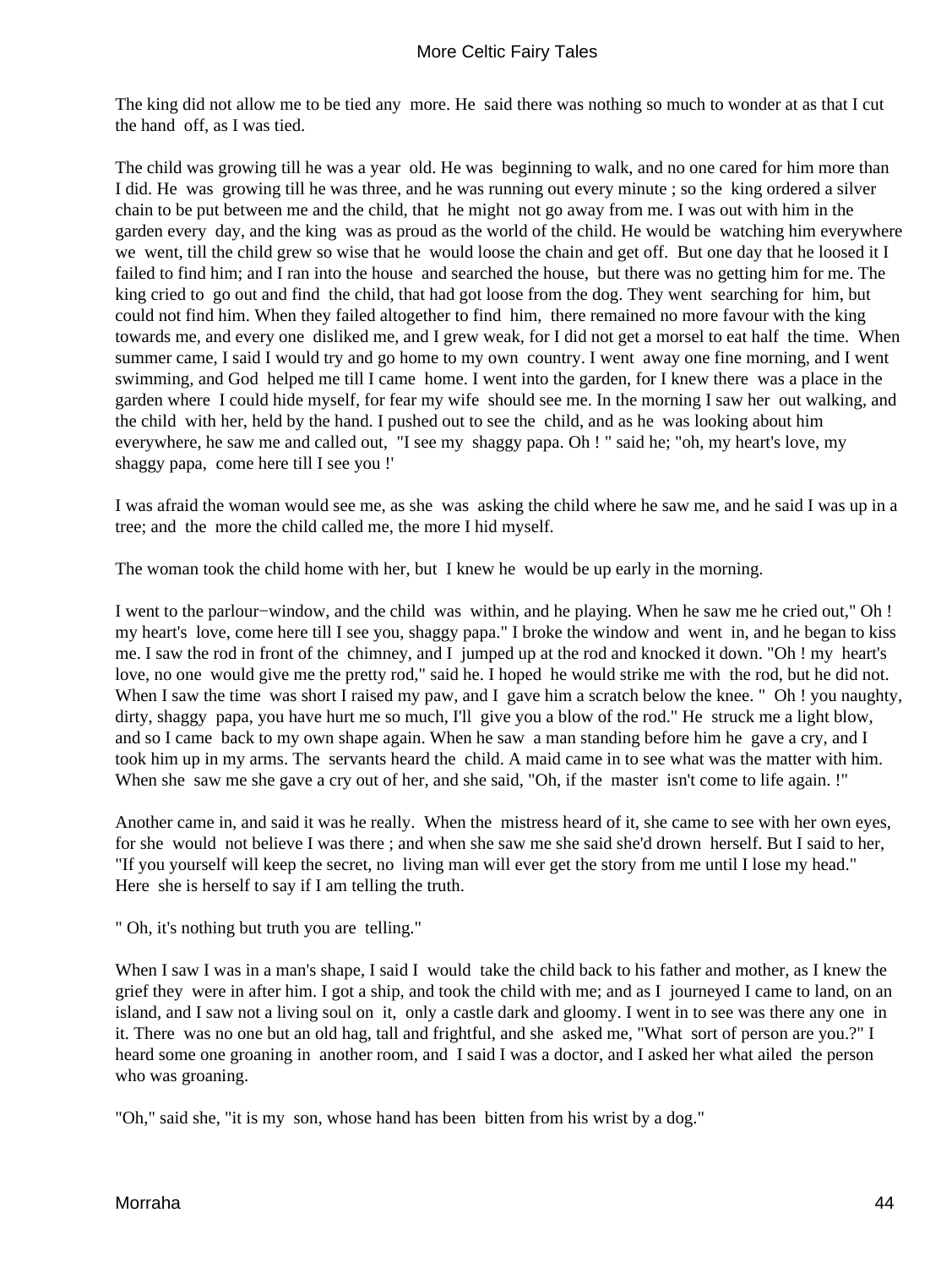I knew then that it was he who had taken the child from me, and I said I would cure him if I got a good reward.

"I have nothing; but there are eight young lads and three young women, as handsome as any one ever laid eyes on, and if you cure him I will give you them."

"Tell me first in what place his hand was cut from him?"

"Oh, it was out in another country, twelve years ago."

"Show me the way, that I may see him."

She brought me into a room, so that I saw him, and his arm was swelled up to the shoulder. He asked me if I would cure him; and I said I would cure him if he would give me the reward his mother promised.

"Oh, I will give it ; but cure me." "Well, bring them out to me."

The hag brought them out of the room. I said I should burn the flesh that was on his arm. When I looked on him he was howling with pain. I said that I would not leave him in pain long. The wretch had only one eye in his forehead. I took a bar of iron, and put it in the fire till it was red, and I said to the hag, "He will be howling at first*,* but will fall asleep presently, and do not wake him till he has slept as much as he wants. I will close the door when I am going out." I took the bar with me, and I stood over him, and I turned it across through his eye as far as I could. He began to bellow, and tried to catch me, but I was out and away, having closed the door. The hag asked me, "Why is he bellowing?"

"Oh, he will be quiet presently, and will sleep for a good while, and I'll come again to have a look at him ; but bring me out the young men and the young women."

I took them with me, and I said to her, "Tell me where you got them."

"My son brought them with him, and they are all the children of one king."

I was well satisfied, and I had no wish for delay to get myself free from the hag, so I took them on board the ship, and the child I had myself. I thought the king might leave me the child I nursed myself; but when I came to land, and all those young people with me, the king and queen were out walking. The king was very aged, and the queen aged likewise. When I came to converse with them, and the twelve with me, the king and queen began to cry. I asked, "Why are you crying?"

"It is for good cause I am crying. As many children as these I should have, and now I am withered, grey, at the end of my life, and I have not one at all."

I told him all I went through, and I gave him the child in his hand, and "These are your other children who were stolen from you, whom I am giving to you safe. They are gently reared."

When the king heard who they were he smothered them with kisses and drowned them with tears, and dried them with fine cloths silken and the hair of his own head, and so also did their mother, and great was his welcome for me, as it was I who found them all. The king said to me, "I will give you the last child, as it is you who have earned him best; but you must come to my court every year, and the child with you, and I will share with you my possessions.

"I have enough of my own, and after my death I will leave it to the child."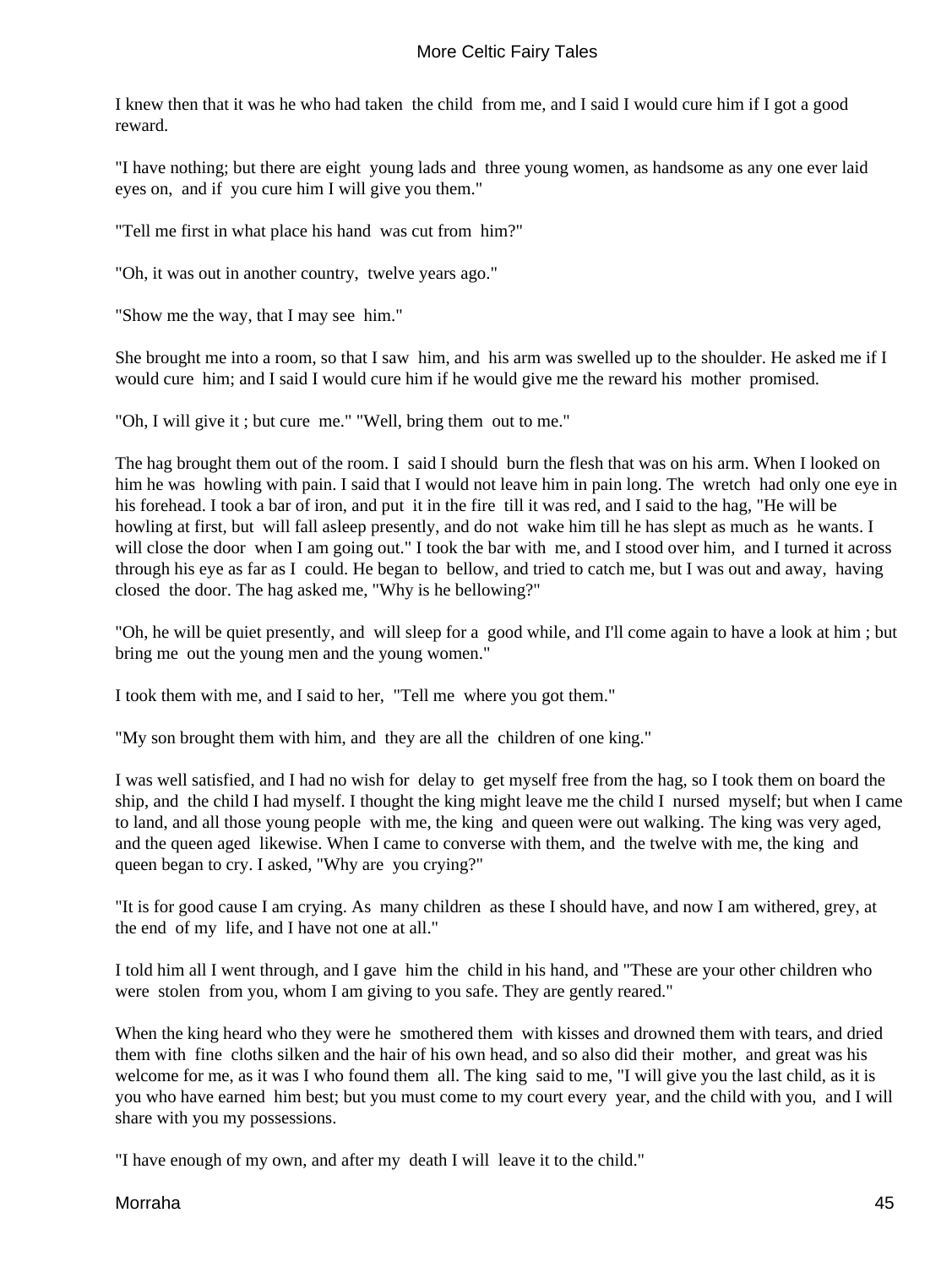I spent a time, till my visit was over, and I told the king all the troubles I went through, only I said nothing about my wife. And now you have the story.

And now when you go home, and the Slender Red Champion asks you for news of the death of Anshgayliacht and for the sword of light, tell him the way in which his brother was killed, and say you have the sword ; and he will ask the sword from you. Say you to him, "If I promised to bring it to you, I did not promise to bring it for you ;" and then throw the sword into the air and it will come back to me.

He went home, and he told the story of the death of Anshgayliacht to the Slender Red Champion, "And here," said he, "is the sword." The Slender Red Champion asked for the sword ; but he said: "If I promised to bring it to you, I did not promise to bring it for you;" and he threw it into the air and it returned to Blue Niall.

# **The Story of the McAndrew Family**

A LONG time ago, in the County Mayo, there lived a rich man of the name of McAndrew. He owned cows and horses without number, not to mention ducks and geese and pigs; and his land extended as far as the eve could reach on the four sides of you.

McAndrew was a lucky man, the neighbours all said; but as for himself; when he looked on his seven big sons growing up like weeds and with scarcely any more sense, he felt sore enough, for of all the stupid omadhauns the seven McAndrew brothers were the stupidest.

When the youngest grew to be a man, the father built a house for each of them, and gave every one a piece of land and a few cows, hoping to make men of them before he died, for, as the old man said:

"While God spares my life, I'll be able to have an eye to them, and maybe they will learn from experience."

The seven young McAndrews were happy enough. Their fields were green, their cows were fat and sleek, and they thought they would never see a poor day.

All went well for a time, and the day of the Fair of Killalla was as fine a day as ever shone in Ireland, when the whole seven got ready to be off*,* bright and early, in the morning.

Each one of them drove before him three fine cows, and a finer herd, when they were all together, was never seen in the countr far or near.

Now, there was a smart farmer, named O'Toole, whose fields were nearing on the McAndrews', and he had many a time set his heart on the fine cattle belonging to his easy−going neighbours; so when he saw them passing with their twenty−one cows he went out and hailed them.

"Where are ye going to, this fine morning?"

"It's to the Fair of Killalla we're going, to sell these fine cows our father gave us," they all answered together.

"And are ye going to sell cows that the Evil Eye has long been set on ? Oh, Con and Shamus, I would never belave it of ye, even if that spalpeen of a Pat would do such a thing; any one would think that the spirit of the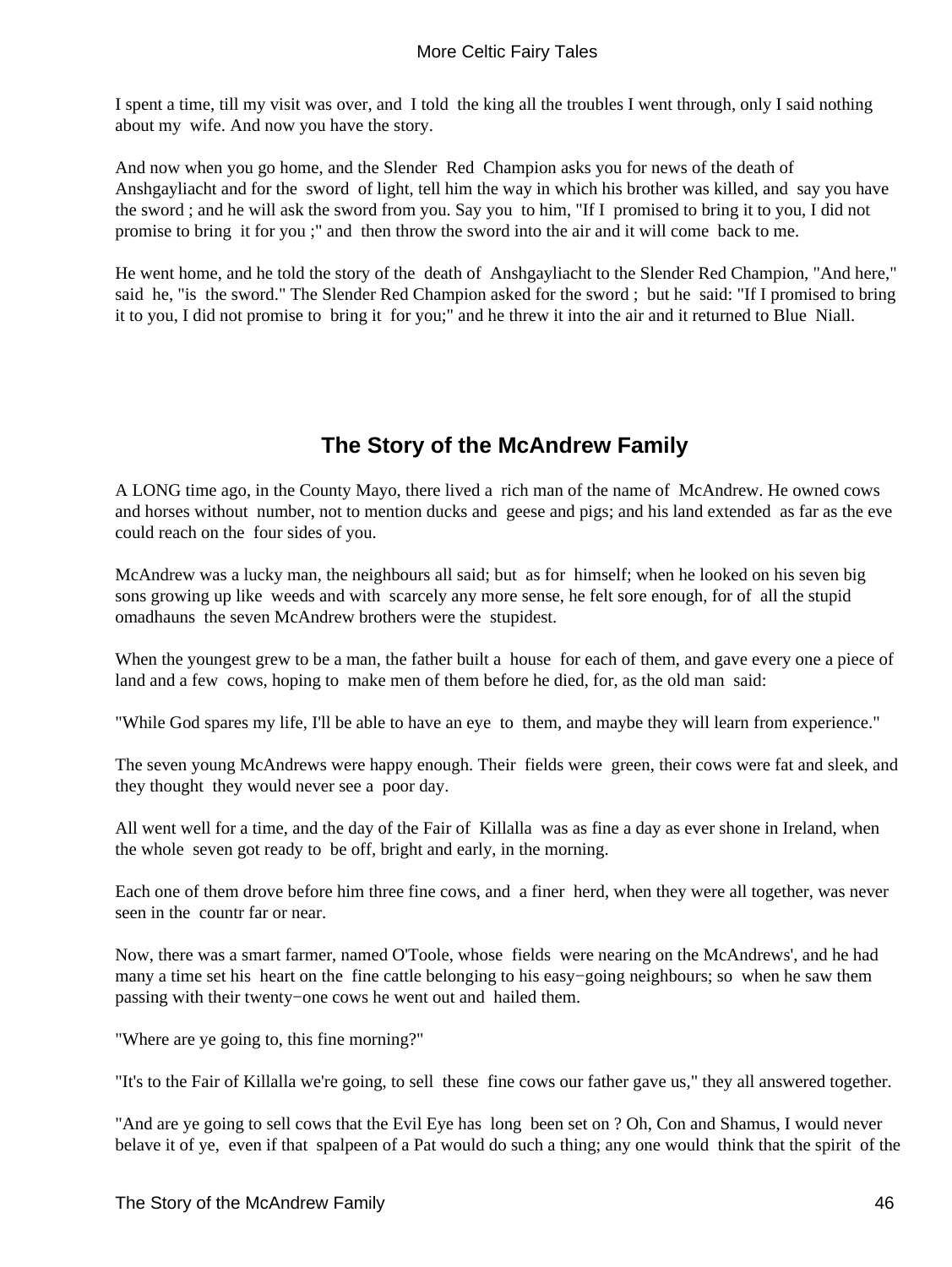good mother that bore ye would stretch out a hand and kape ye from committing such a mortal sin."

This O'Toole said to the three eldest, who stood trembling, while the four younger ones stuck their knuckles into their eyes and began to cry.

"Oh, indade, Mr. O'Toole, we never knew that the cows were under the Evil Eye. Now did ye find it out ? Oh, sorra the day when such a fine lot of cattle should go to the bad," answered Con.

"Indade ye may well ask it, whin it's meself that was always a good neighbour and kept watch on auld Judy, the witch, when she used to stand over there laughing at the ravens flying over the cows. Do ye mind the time yer father spoke ugly to her down by the cross−roads ? She never forgot it, and now yer twenty−one fine cows will never be worth the hides on their hacks."

"Worra, worra, worra," roared the seven McAndrews, so loud that pretty Katie O'Toole bobbed her head out of the window, and the hindermost cows began to caper like mad.

"The spell has come upon them ! " cried Shamus. " Oh what'll we do ? What'll we do ?"

"Hould yer whist, man alive," said O'Toole. " I'm a good neighbour, as I said before, so to give ye a lift in the world I'll take the risk on meself and buy the cows from ye for the price of their hides. Sure no harm can be done to the hides for making leather, so I'll give ye a shilling apiece, and that's better than nothing. Twenty−one bright shillings going to the fair may make yer fortune."

It seemed neck or nothing with the McAndrews, and they accepted the offer, thanking O'Toole for his generosity, and helped him drive the cows into his field Then they set off for the fair.

They had never been in a fair before, and when they saw the fine sights they forgot all about the cows, and only remembered that they had each a shilling to spend.

Every one knew the McAndrews, and soon a crowd gathered round them, praising their fine looks and telling them what a fine father they had to give them so much money, so that the seven omadhauns lost their heads entirely, and treated right and left until there wasn't a farthing left of the twenty−one shillings. Then they staggered home a little the worse for the fine whisky they drank with the boys.

It was a sorry day for old McAndrew when his seven sons came home without a penny of the price of their twenty−one fine cows, and he vowed he'd never give them any more.

So one day passed with another, and the seven young McAndrews were as happy as could be until the fine old father fell sick and died.

The eldest son came in for all the father had, so he felt like a lord. To see him strut and swagger was a sight to make a grum growdy laugh.

One day, to show how fine he could be, he dressed in his best, and with a purse filled with gold pieces started off for the market town.

When he got there, in he walked to a public−house, and called for the best of everything, and to make a fine fellow of himself he tripled the price of everything to the landlord. As soon as he got through his eye suddenly caught sight of a little keg, all gilded over to look like gold, that hung outside the door for a sign. Con had never heeded it before, and he asked the landlord what it was.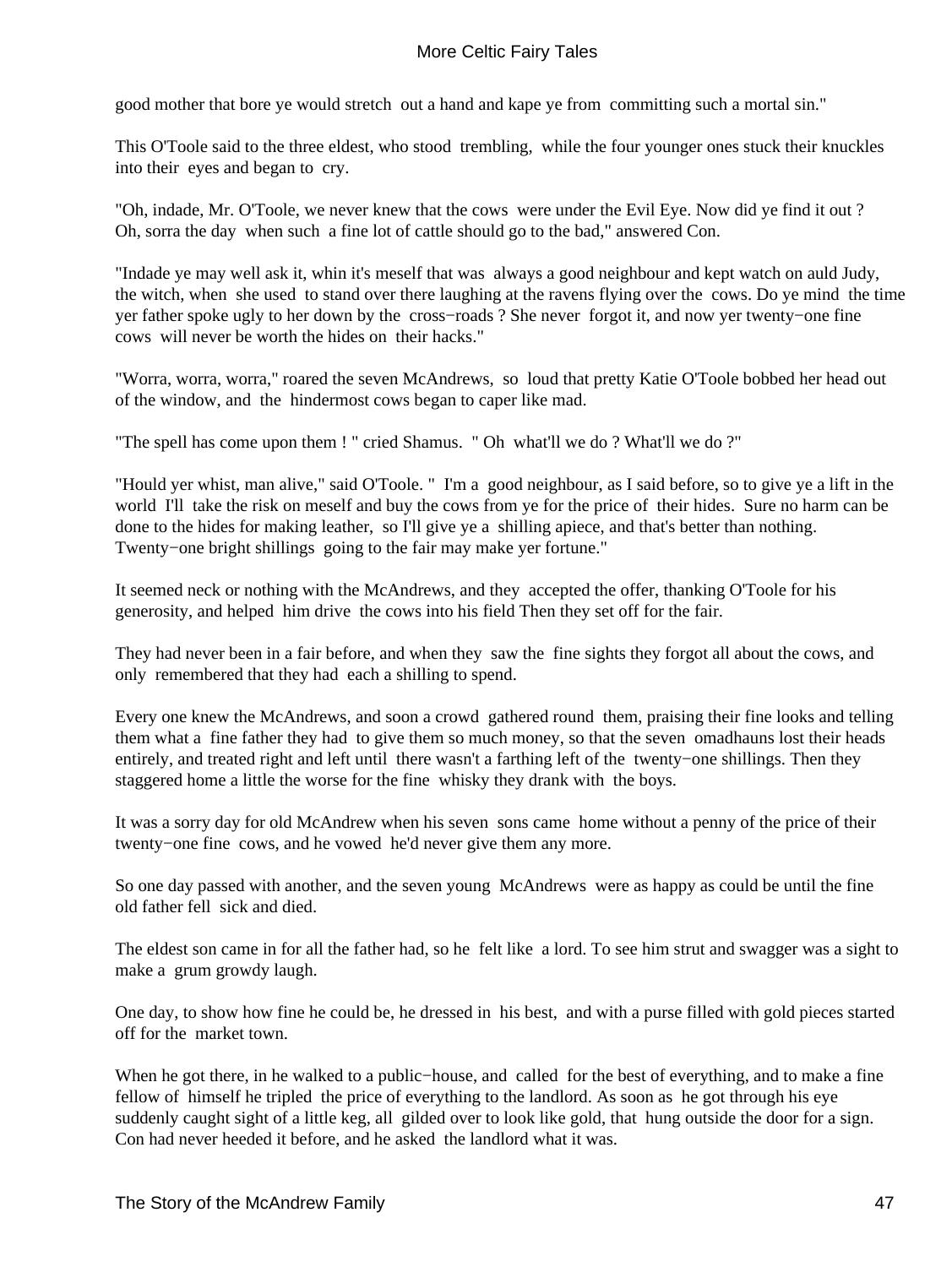Now the landlord, like many another, had it in mind that he might as well get all he could out of a McAndrew, and he answered quickly:

"You stupid omadhaun, don't you know what that is? It's a mare's egg."

"And will a foal come out of it ?"

"Of course ; what a question to ask a dacent man."

"I niver saw one before," said the amazed McAndrew.

"Well, ye see one now, Con, and take a good look at it."

"Will ye sell it ?"

"Och, Con McAndrew, do ye think I want to sell that fine egg afther kaping it so long hung up there before the sun − when it is ready to hatch out a foal that will be worth twenty good guineas to me?"

"I'll give ye twenty guineas for it," answered Con.

"Thin it's a bargain," said the landlord ; and he took down the keg and handed it to Con, who handed out the twenty guineas, all the money he had.

"Be careful of it, and carry it as aisy as ye can, and when ye get home hang it up in the sun."

Con promised, and set off home with his prize.

Near the rise of a hill he met his brothers.

"What have ye, Con ?"

"The most wonderful thing in the world−a mare's egg."

"Faith, what is it like ? " asked Pat, taking it from Con.

"Go aisy, can't ye? It's very careful ye have to be"

But the brothers took no heed to Con, and before one could say, "whist," away rolled the keg down the hill, while all seven ran after it; but before any one could catch it, it rolled into a clump of bushes, and in an instant out hopped a hare.

"Bedad, there's the foal," cried Con, and all seven gave chase but there was no use trying to catch a hare.

"That's the foinest foal that ever was, if he was five year old the devil himself could not catch him," Con said; and with that the seven omadhauns gave up the chase and went quietly home.

As I said before, every one had it in mind to get all they could out of the McAndrew's.

Every one said, "One man might as well have it as another, for they're bound to spend every penny they have."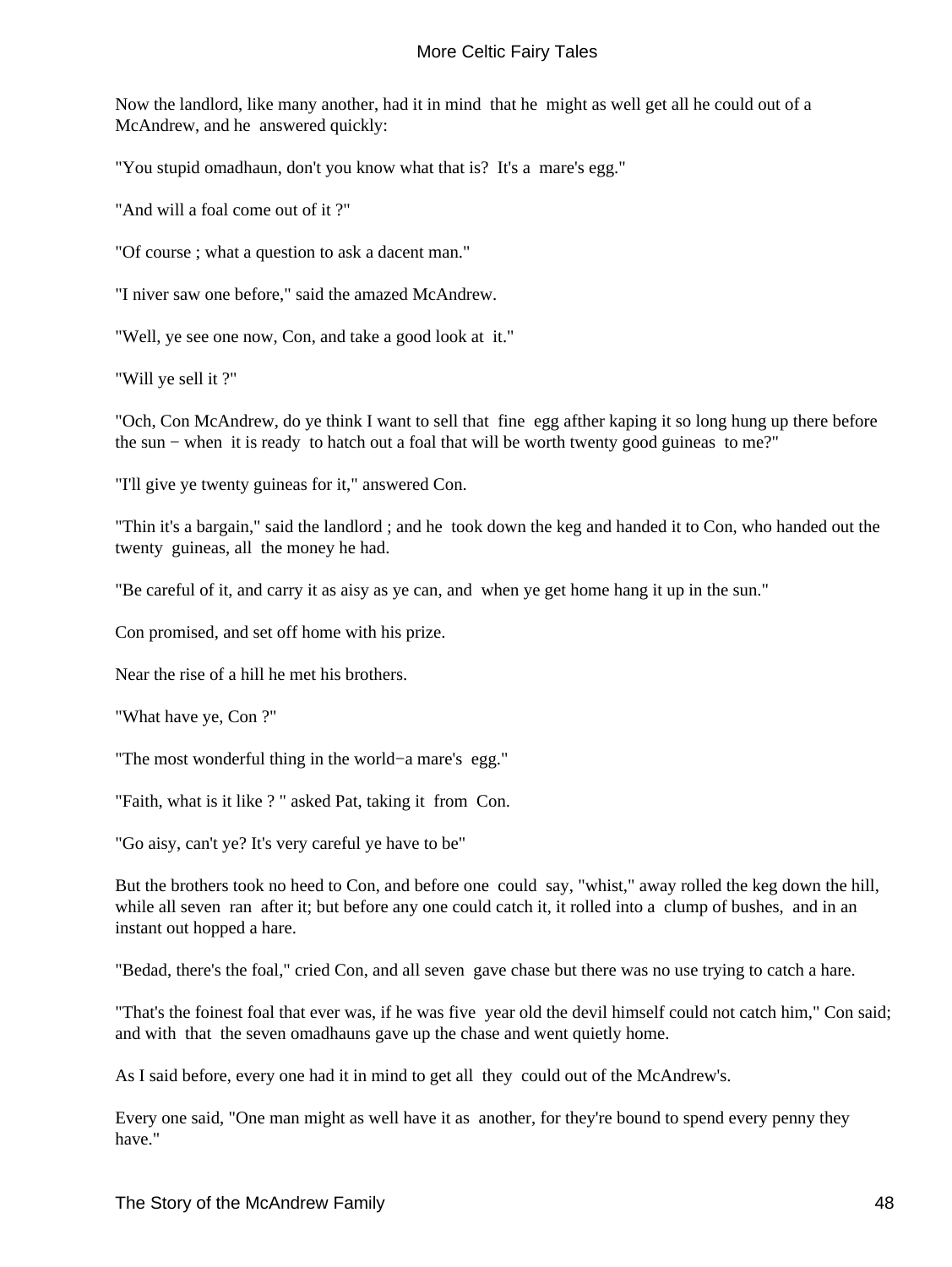So their money dwindled away; then a fine horse would go for a few bits of glass they took for precious stones, and by−and−by a couple of pigs or a pair of fine geese for a bit of ribbon to tie on a hat ; and at last their land began to go.

One day Shamus was sitting by his fire−place warming himself; and to make a good fire he threw on a big heap of turf so that by−and−by it got roaring hot, and instead of feeling chilly as he had before, Shamus got as hot as a spare−rib on a spit. Just then in came his youngest brother.

"That's a great fire ye have here, Shamus."

"It is, in dade, and too near it is to me ; run like a good boy to Giblin, the mason, and see if he can't move the chimney to the other side of the room."

The youngest McAndrew did as he was bid, and soon in came Giblin, the mason.

"Ye're in a sad plight, Shamus, roasting alive ; what can I do for ye?"

"Can ye move the chimney over beyant ?"

" Faith, I can, but ye will have to move a bit; just go out for a walk with yer brother, and the job will be done when ye come back."

Shamus did as he was bid, and Giblin took the chair the omadhaun was sitting on and moved it away from the fire, and then sat down for a quiet laugh for himself and to consider on the price he'd charge for the job.

When Shamus came back, Giblin led him to the chair, saying:

"Now, isn't that a great deal better ?"

"Ye're a fine man, Giblin, and ye did it without making a bit of dirt ; what'll I give ye for so fine a job ?"

"If ye wouldn't mind, I'd like the meadow field nearing on mine. It's little enough for a job like that."

"It's yours and welcome, Giblin ; " and without another word the deed was drawn.

That was the finest of the McAndrew fields, and the only pasture land left to Shamus.

It was not long before it came about that first one and then another lost the house he lived in, until all had to live together in the father's old place.

O'Toole and Giblin had encroached field by field, and there was nothing left but the old house and a strip of garden that none of them knew how to till.

It was hard times for the seven McAndrews, but they were happy and contented as long as they had enough to eat, and that they had surely, for the wives of the men who got away all their fine lands and cattle, had sore hearts when they saw their men enriched at the expense of the omadhauns, and every day, unbeknown to their husbands, they carried them meat and drink.

O'Toole and Giblin now had their avaricious eyes set on the house and garden, and they were on the watch for a chance to clutch them, when luck, or something worse, threw the chance in the way of O'Toole.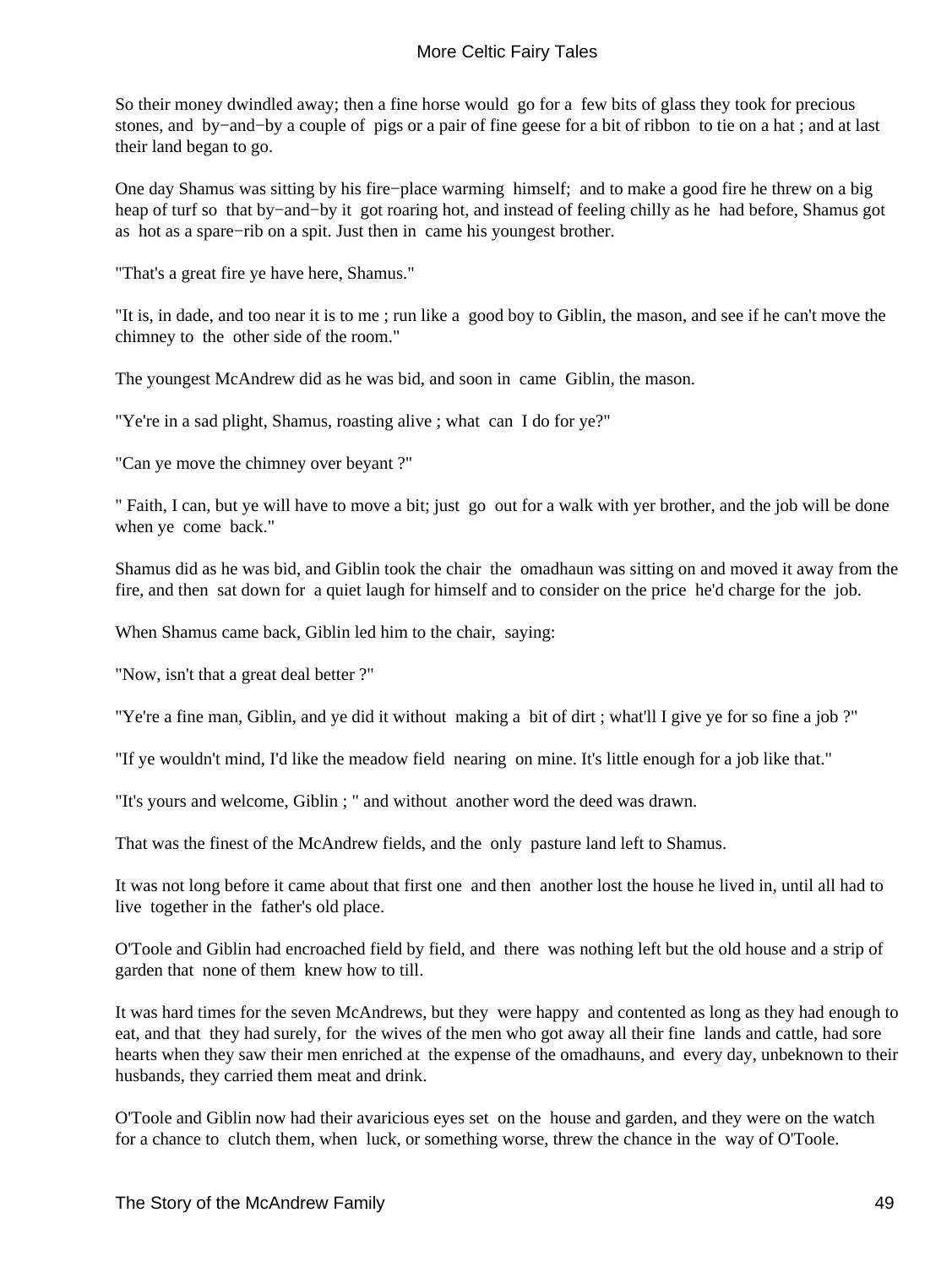He was returning from town one day just in the cool of the afternoon, when he spied the seven brothers by the roadside, sitting in a circle facing each other.

"What may ye be doing here instead of earning yer salt, ye seven big sturks ?"

"We're in a bad fix, Mr. O'Toole," answered Pat. "We can't get up."

"What's to hinder ye from getting up? I'd like to know."

"Don't ye see our feet are all here together in the middle, and not for the life of us can we each tell our own. You see if one of us gets up he don't know what pair of feet to take with him.'

O'Toole was never so ready to laugh before in his life, but he thought:

"Now's me chance to get the house and garden before Giblin, the mason, comes round; " so he looked very grave and said : " I suppose it is hard to tell one man's feet from another's when they're all there in a heap, but I think I can help you as I have many a time before. It would be a sorry day for ye if ye did not have me for a neighbour. What will ye give me if I help you find yer feet ?"

"Anything, anything we have, so that we can get up from here," answered the whole seven together.

"Will ye give me the house and garden?"

"Indade we will ; what good is a house and garden, if we have to sit here all the rest of our lives?"

"Then it's a bargain," said O'Toole; and with that he went over to the side of the road and pulled a good stout rod. Then he commenced to belabour the poor McAndrews over the heads, feet, shoulders, and any place he could get in a stroke, until with screeches of pain they all jumped up, every one finding his own feet, and away they ran."

So O'Toole got the last of the property of the McAndrews, and there was nothing left for them but to go and beg.

## **The Farmer of Liddesdale**

THERE was in Liddesdale (in Morven) a Farmer who suffered great loss within the space of one year. In the first place, his wife and children died, and shortly after their death the Ploughman left him. The hiring−markets were then over, and there was no way of getting another ploughman in place of the one that left. When spring came his neighbours began ploughing; but he had not a man to hold the plough, and he knew not what he should do. The time was passing, and he was therefore losing patience. At last he said to himself in a fit of passion, that he would engage the first man that came his way, whoever he should be.

Shortly after that a man came to the house. The Farmer met him at the door, and asked him whither was he going, or what was he seeking? He answered that he was a ploughman, and that he wanted an engagement. "I want a ploughman, and if we agree about the wages, I will engage thee. What dost thou ask from this day to the day when the crop will be gathered in?" "Only as much of the corn when it shall be dry as I can carry with me in one burden−withe." "Thou shalt get that," said the Farmer, and they agreed.

Next morning the Farmer went out with the Ploughman, and showed him the fields which he had to plough.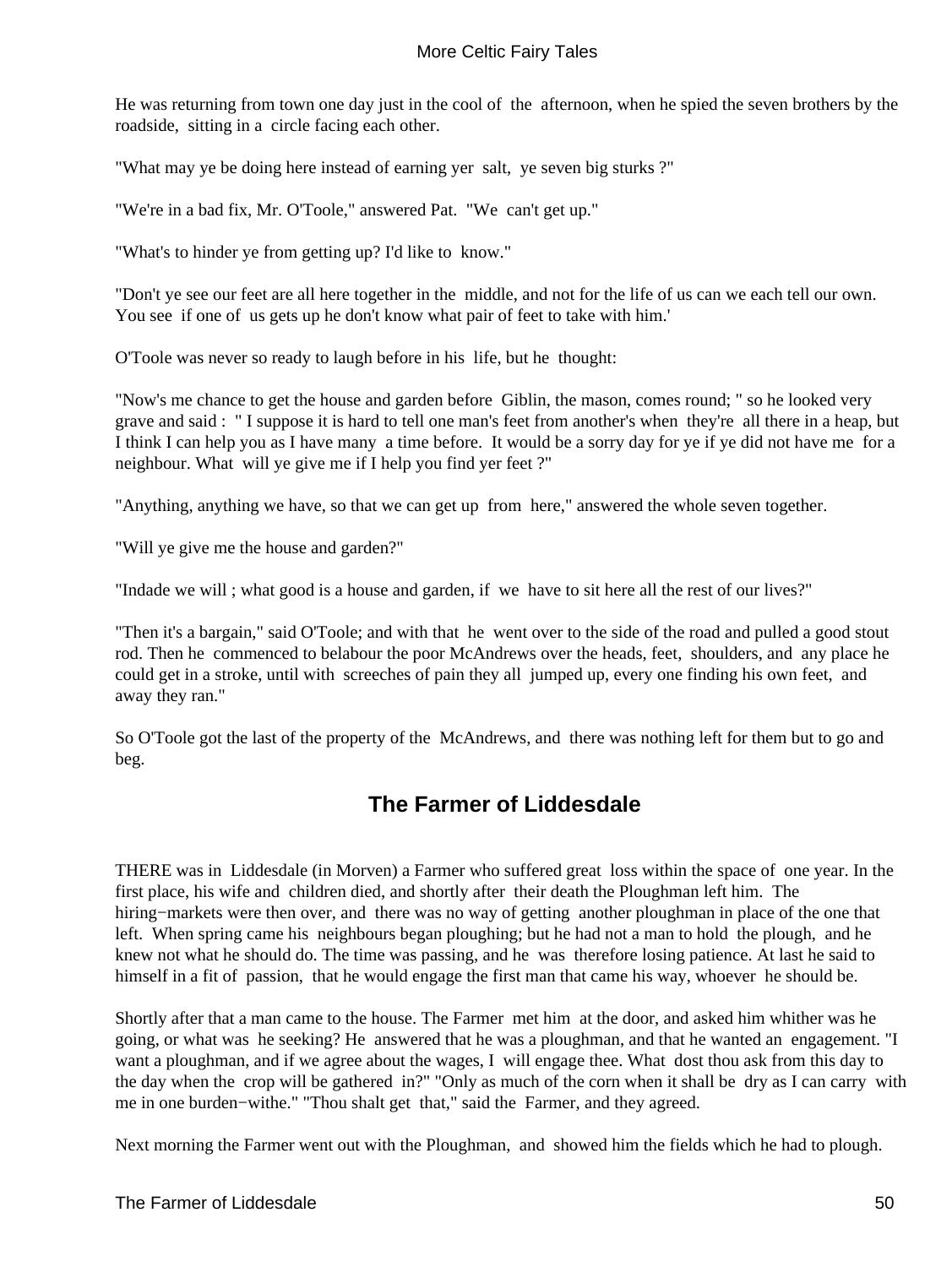Before they returned, the Ploughman went to the wood, and having cut three stakes, came back with them, and placed one of them at the head of each one of the fields. After he had done that he said to the Farmer, "I will do the work now alone, and the ploughing need no longer give thee anxiety."

Having said this, he went home and remained idle all that day. The next day came, but he remained idle as on the day before. After he had spent a good while in that manner, the Farmer said to him that it was time for him to begin work now, because the spring was passing away, and the neighbours had half their work finished. He replied, "Oh, our land is not ready yet." " How dost thou think that ? " " Oh, I know it by the stakes."

If the delay of the Ploughman made the Farmer wonder, this answer made him wonder more. He resolved that he would keep his eye on him, and see what he was doing.

The Farmer rose early next morning, and saw the Ploughman going to the first field. When he reached the field, he pulled the stake at its end out of the ground, and put it to his nose. He shook his head and put the stake back in the ground. He then left the first field and went to the rest. He tried the stakes, shook his head, and returned home. In the dusk he went out the second time to the fields, tried the stakes, shook his head, and after putting them again in the ground, went home. Next morning he went out to the fields the third time. When he reached the first stake he pulled it out of the ground and put it to his nose as he did on the foregoing days. But no sooner had he done that than he threw the stake from him, and stretched away for the houses with all his might.

He got the horses, the withes, and the plough, and when he reached the end of the first field with them, he thrust the plough into the ground, and cried :

"My horses and my leather−traces, and mettlesome lads, The earth is coming up! "

He then began ploughing, kept at it all day at a terrible rate, and before the sun went down that night there was not a palm−breadth of the three fields which he had not ploughed, sowed, and harrowed. When the Farmer saw this he was exceedingly well pleased, for he had his work finished as soon as his neighbours.

The Ploughman was quick and ready to do everything that he was told, and so he and the Farmer agreed well until the harvest came. But on a certain day when the reaping was over. the Farmer said to him that he thought the corn was dry enough for putting in. The Ploughman tried a sheaf or two, and answered that it was not dry yet. But shortly after that day he said that it was now ready. "If it is," said the Farmer, " we better begin putting it in." "We will not until I get my share out of it first," said the Ploughman. He then went off to the wood, and in a short time returned, having in his hand a withe scraped and twisted. He stretched the withe on the field, and began to put the corn in it. He continued putting sheaf after sheaf in the withe until he had taken almost all the sheaves that were on the field. The Farmer asked of him what he meant ? "Thou didst promise me as wages as much corn as I could carry with me in one burden−withe, and here I have it now," said the Ploughman, as he was shutting the withe.

The Farmer saw that he would be ruined by the Plough−man and therefore said:

" 'Twas in the Mˆrt I sowed, 'Twas in the Mˆrt I baked, 'Twas in the Mˆrt I harrowed. Thou \Vho hast ordained the three Mˆrts, Let not my share go in one burden−with."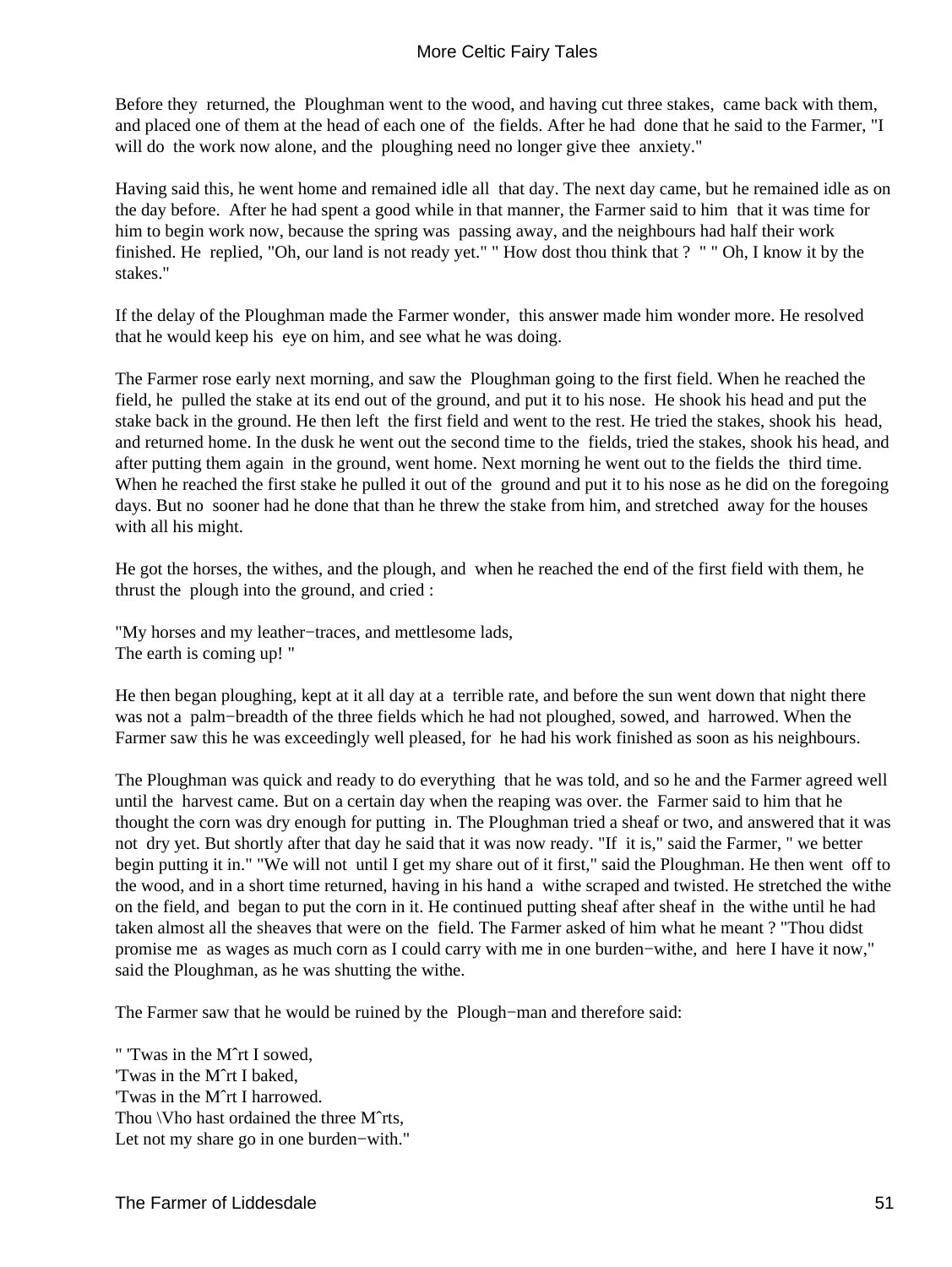Instantly the withe broke, and it made a loud report, which echo answered from every rock far and near. Then the corn spread over the field, and the Ploughman went away in a white mist in the skies, and was seen no more.

## **The Greek Princess and the Young Gardener**

THERE was once a king, but I didn't hear what country he was over, and he had one very beautiful daughter. Well, he was getting old and sickly, and the doctors found out that the finest medicine in the world for him was the apples of a tree that grew in the orchard just under his window. So you may be sure he had the tree well minded, and used to get the apples counted from the time they were the size of small marbles. One harvest, just as they were beginning to turn ripe, the king was awakened one night by the flapping of wings outside in the orchard ; and when he looked out, what did he see but a bird among the branches of his tree. Its feathers were so bright that they made a light all round them, and the minute it saw the king in his night−cap and night−shirt it picked off an apple, and flew away "Oh, botheration to that thief of a gardener! " says the king, "this is a nice way he's watching my precious fruit."

He didn't sleep a wink the rest of the night and as soon as any one was stirring in the palace, he sent for the gardener, and abused him for his neglect.

"Please your Majesty!" says he, " not another apple you shall lose. My three sons are the best shots at the bow and arrow in the kingdom, and they and myself will watch in turn every night."

When the night came, the gardener's eldest son took his post in the garden, with his bow strung and his arrow between his fingers, and watched, and watched. But at the dead hour, the king, that was wide awake, heard the flapping of wings, and ran to the window. There was the bright bird in the tree, and the boy fast asleep, sitting with his back to the wall, and his bow on his lap.

"Rise, you lazy thief ! " says the king, '' there's the bird again, botheration to her !"

Up jumped the poor fellow ; but while he was fumbling with the arrow and the string, away was the bird with the nicest apple on the tree. Well, to be sure, how the king fumed and fretted, and how he abused the gardener and the boy, and what a twenty−four hours he spent till midnight came again !

He had his eye this time on the second son of the gardener; but though he was up and lively enough when the clock began to strike twelve, it wasn't done with the last bang when he saw him stretched like one dead on the long grass, and saw the bright bird again, and heard the flap of her wings, and saw her carry away the third apple. The poor fellow woke with the roar the king let at him, and even was in time enough to let fly an arrow after the bird. He did not hit her, you may depend; and though the king was mad enough, he saw the poor fellows were under ' *pishtrogues,* and could not help it.

Well, he had some hopes out of the youngest, for he was a brave, active young fellow, that had everybody's good word. There he was ready, and there was the king watching him, and talking to him at the first stroke of twelve. At the last clang, the brightness coming before the bird lighted up the wall and the trees, and the rushing of the wings was heard as it flew into the branches ; but at the same instant the crack of the arrow on her side might be heard a quarter of a mile off. Down came the arrow and a large bright feather along with it, and away was the bird, with a screech that was enough to break the drum of your ear. She hadn't time to carry off an apple; and bedad, when the feather was thrown up into the king's room it was heavier than lead, and turned out to be the finest beaten gold.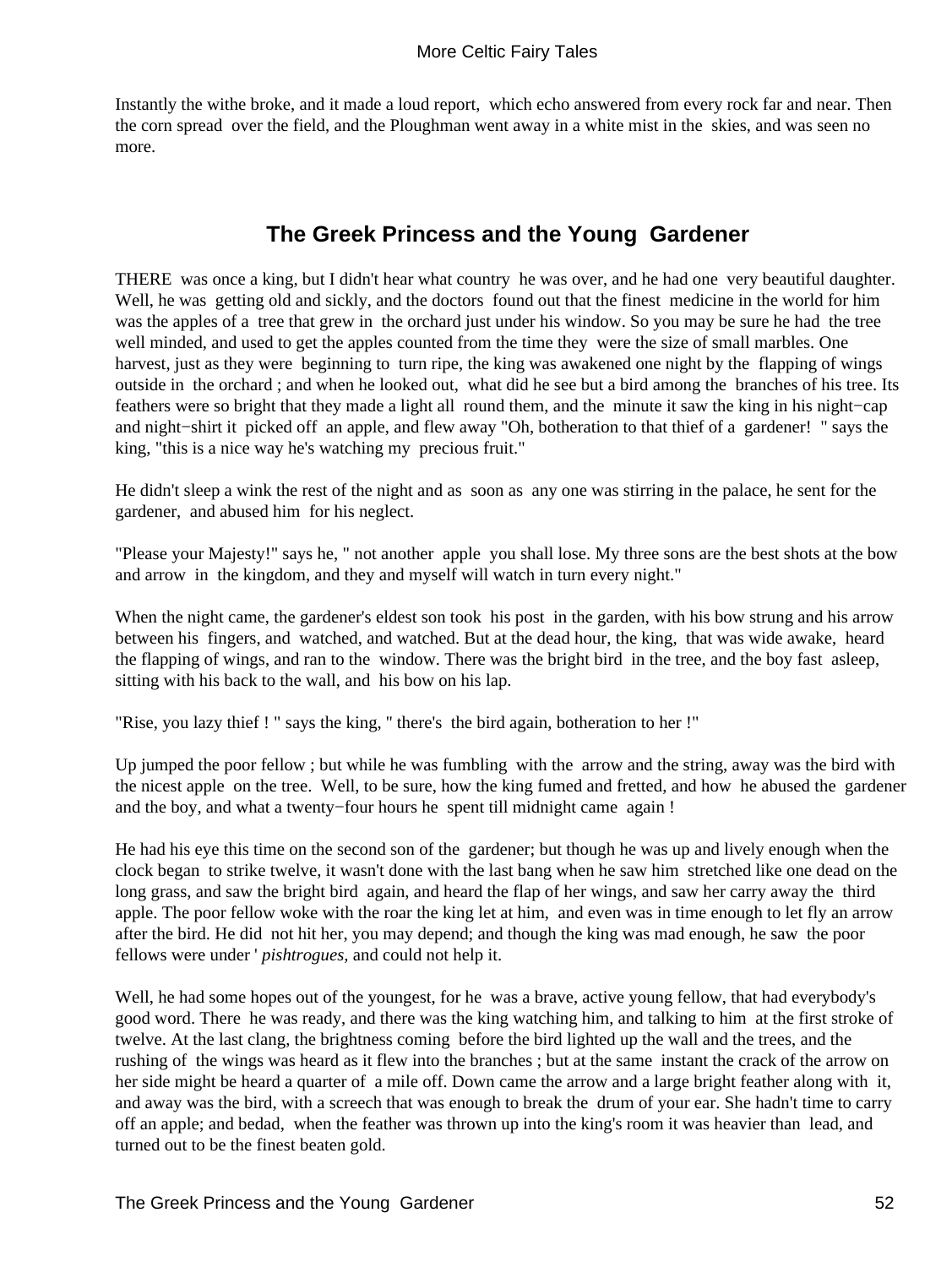Well, there was great *cooramuch* made about the youngest boy next day, and he watched night after night for a week, but not a mite of a bird or bird's feather was to be seen, and then the king told him to go home and sleep. Every one admired the beauty of the gold feather beyond anything, but the king was fairly bewitched. He was turning it round and round, and rubbing it against his forehead and his nose the live−long day; and at last he proclaimed that he'd give his daughter and half his kingdom to whoever would bring him the bird with the gold feathers, dead or alive.

The gardener's eldest son had great conceit of himself and away he went to look for the bird. In the afternoon he sat down under a tree to rest himself; and eat a bit of bread and cold meat that he had in his wallet, when up comes as fine a looking fox as you'd see in the burrow of Munfin. " Musha, sir," says he, " would you spare a bit of that meat to a poor body that's hungry?"

" Well," says the other, " you must have the divil's own assurance, you common robber, to ask me such a question. Here's the answer," and he let fly at the *moddhereen rua.*

The arrow scraped from his side up over his back, as if he was made of hammered iron, and stuck in a tree a couple of perches off.

"Foul play," says the fox ; but I respect your young brother, and will give a bit of advice. At nightfall you'll come into a village. One side of the street you'll see a large room lighted up, and filled with young men and women, dancing and drinking. The other side you'll see a house with no light, only from the fire in the front room, and no one near it but a man and his wife, and their child. Take a fool's advice, and get lodging there." With that he curled his tail over his crupper, and trotted off.

The boy found things as the fox said, but *begonies* he chose the dancing and drinking, and there we'll leave him. In a week's time, when they got tired at home waiting for him, the second son said he'd try his fortune, and off he set. He was just as ill−natured and foolish as his brother, and the same thing happened to him. Well, when a week was over, away went the youngest of all, and as sure as the hearth−money, he sat under the same tree, and pulled out his bread and meat, and the same fox came up and saluted him. Well, the young fellow shared his dinner with the *moddhereen,* and he wasn't long beating about the bush, but told the other he knew all about his business.

"I'll help you," says he, "if I find you're biddable. So just at nightfall you'll come into a village · Good−bye till to−morrow."

It was just as the fox said, but the boy took care not to go near dancer, drinker, fiddler, or piper. He got welcome in the quiet house to supper and bed, and was on his journey next morning before the sun was the height of the trees.

He wasn't gone a quarter of a mile when he saw the fox coming out of a wood that was by the roadside.

"Good−morrow, fox," says one.

"Good−morrow, sir," says the other.

"Have you any notion how far you have to travel till you find the garden bird?"

"Dickens a notion have I ; – how could I ?"

"Well, I have. She's in the King of Spain's palace, and that's a good two hundred miles off."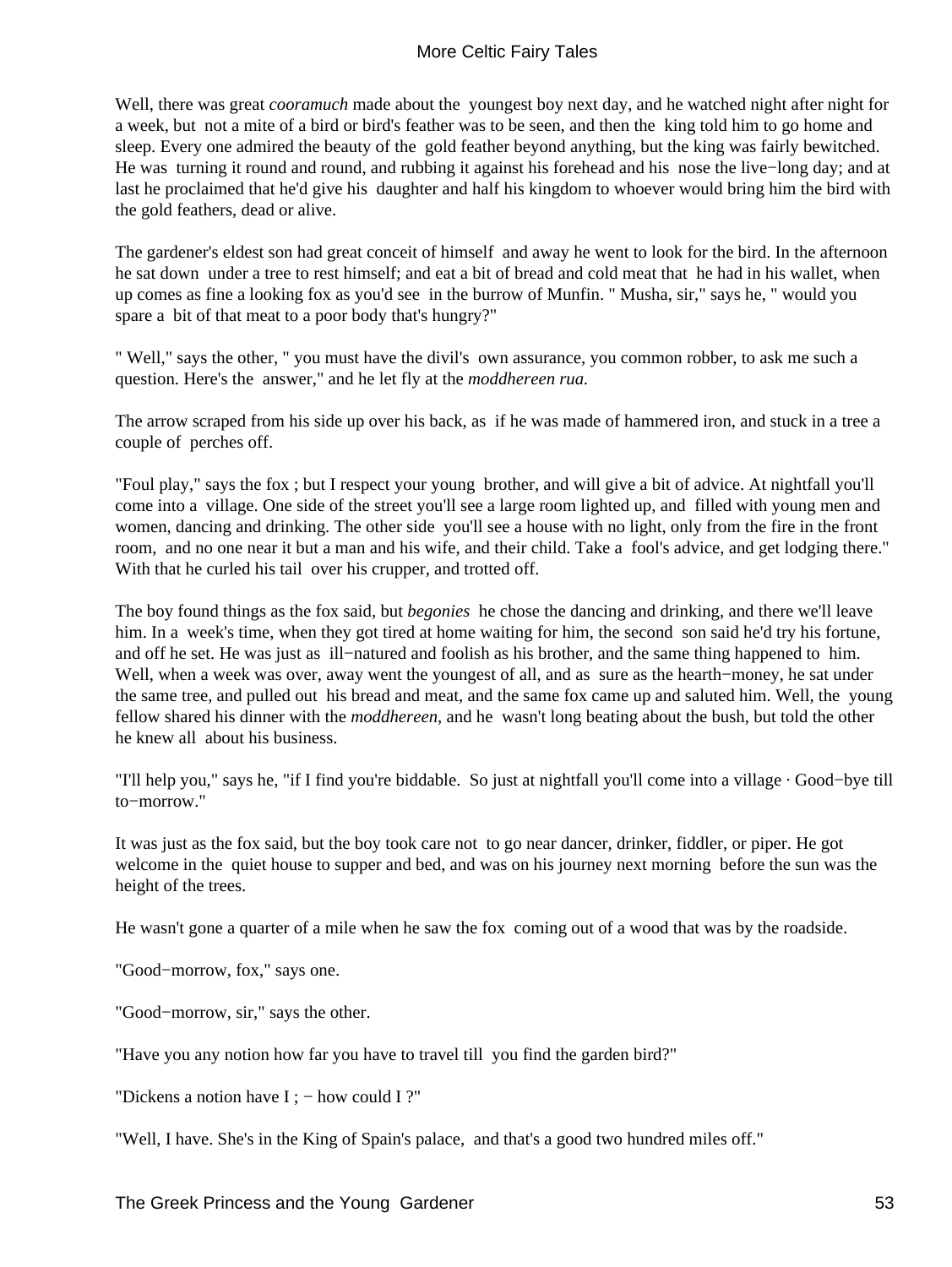"Oh, dear! we'll be a week going."

"No, we won't. Sit down on my tail, and we'll soon make the road short."

"Tail, indeed ! that 'ud be the droll saddle, my poor *moddhereen.*"

"Do as I tell you, or I'll leave you to yourself."

Well, rather than vex him he sat down on the tail that was spread out level like a wing, and away they went like thought. They overtook the wind that was before them, and the wind that came after didn't overtake them. In the afternoon, they stopped in a wood near the King of Spain's palace, and there they stayed till nightfall.

"Now," says the fox, "I'll go before you to make the minds of the guards easy, and you'll have nothing to do but go from lighted hall to another lighted hall till you find the golden bird in the last. If you have a head on you, you'll bring himself and his cage outside the door, and no one then can lay hands on him or you. If you haven't a head I can't help you, nor no one else." So he went over to the gates.

In a quarter of an hour the boy followed, and in the first hall he passed he saw a score of armed guards standing upright, but all dead asleep. In the next he saw a dozen, and in the next half a dozen, and in the next three, and in the room beyond that there was no guard at all, nor lamp, nor candle, but it was as bright as day ; for there was the golden bird in a common wood and wire cage, and on the table were the three apples turned into solid gold.

On the same table was the most lovely golden cage eye ever beheld, and it entered the boy's head that it would be a thousand pities not to put the precious bird into it, the common cage was so unfit for her. Maybe he thought of the money it was worth ; anyhow he made the exchange, and he had soon good reason to be sorry for it. The instant the shoulder of the bird's wing touched the golden wires, he let such a *squawk* out of him as was enough to break all the panes of glass in the windows, and at the same minute the three men, and the half−dozen, and the dozen, and the score men, woke up and clattered their swords and spears, and surrounded the poor boy, and jibed, and cursed, and swore at home, till he didn't know whether it's his foot or head he was standing on. They called the king, and told him what happened, and he put on a very grim face. "It's on a gibbet you ought to be this moment," says he, " but I'll give you a chance of your life, and of the golden bird, too. I lay you under prohibitions, and restrictions, and death, and destruction, to go and bring me the King of *Moroco's* bay filly that outruns the wind, and leaps over the walls of castle−bawns. When you fetch it her into the bawn of this palace, you must get the golden bird, and liberty to go where you please."

Out passed the boy, very down−hearted, but as he went along, who should come out of a brake but the fox again.

"Ah, my friend," says he, " I was right when I suspected you hadn't a head on you; but I won't rub your hair again' the grain. Get on my tail again, and when we come to the King of Moroco's paIace, we'll see what we can do."

So away they went like thought. The wind that was before them they would overtake the wind that was behind them would not overtake them.

Well, the nightfall came on them in a wood near the palace, and says the fox, 'I'll go and make things easy for you at the stables, and when you are leading out the filly, don't let her touch the door, nor doorposts, nor anything but the ground, and that with her hoofs and if you haven't a head on you once you are in the stable, you'll be worse off than before."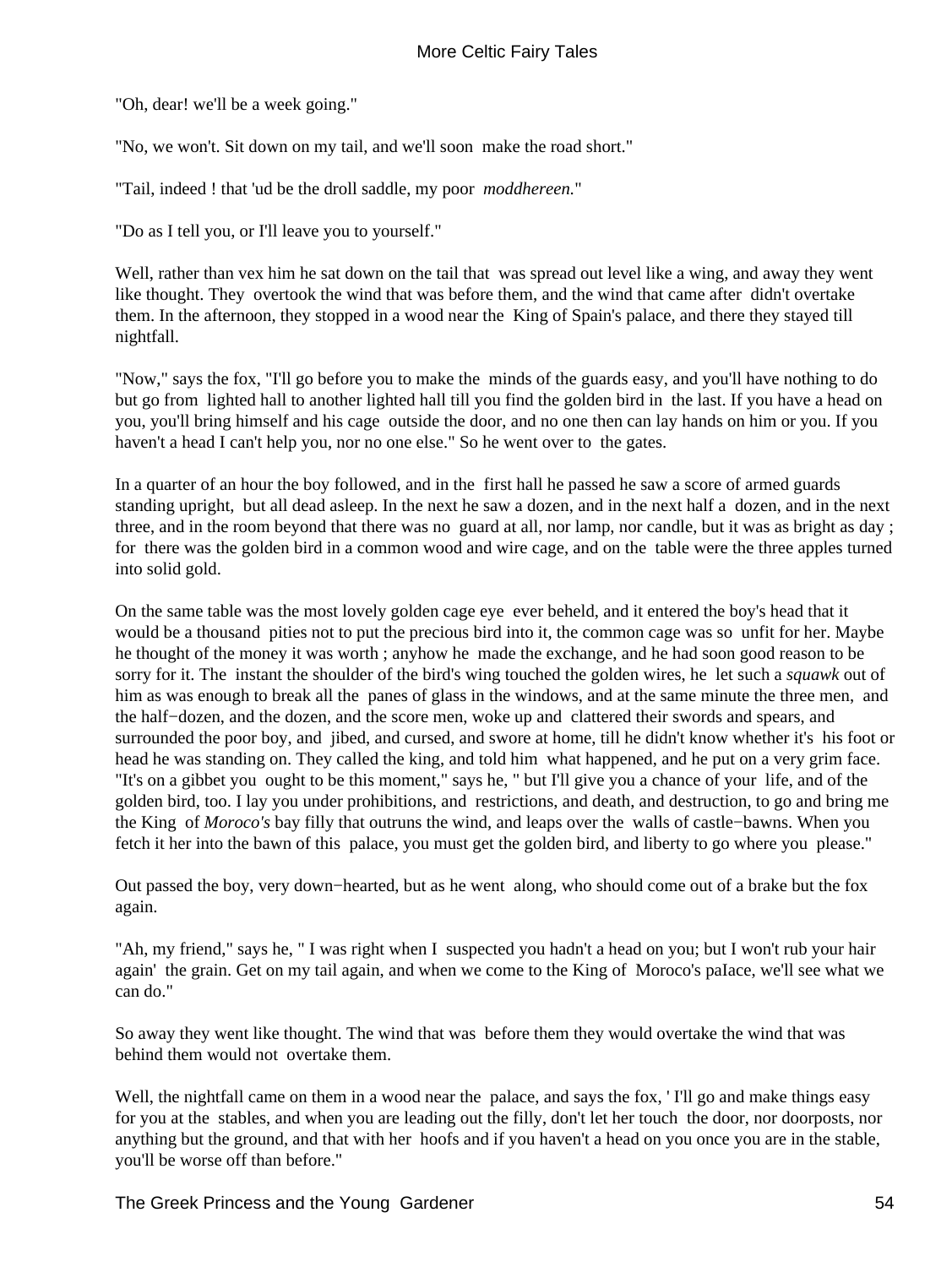So the boy delayed for a quarter of an hour, and then he went into the big bawn of the palace. There were two rows of armed men reaching from the gate to the stable, and every man was in the depth of deep sleep, and through them went the boy till he got into the stable. There was the filly, as handsome a beast as ever stretched leg, and there was one stable−boy with a currycomb in his hand, and another with a bridle, and another with a sieve of oats, and another with an armful of hay, and all as if they were cut out of stone. The filly was the only live thing in the place except himself. She had a common wood and leather saddle on her back, but a golden saddle with the nicest work on it was hung from the post, and he thought it the greatest pity not to put it in place of the other. Well, I believe there was some *pishrogues* over it for a saddle ; anyhow, he took off the other, and put the gold one in its place.

Out came a squeal from the filly's throat when she felt the strange article, that might be heard from Tombrick to Bunclody, and all as ready were the armed men and the stable−boys to run and surround the *ornadhan* of a boy, and the King of Moroco was soon there along with the rest, with a face on him as black as the sole of your foot. After he stood enjoying the abuse the poor boy got from every−body for some time, he says to him, "You deserve high hanging for your impudence, but l'll give you a chance for your life and the filly, too. I lay on you all sorts of prohibitions, and restrictions, and death, and destruction to go bring me Princess Golden Locks, the King of Greek's daughter. When you deliver her into my hand, you may have the 'daughter of the wind,' and welcome. Come in and take your supper and your rest, and be off at the flight of night."

The poor boy was down in the mouth, you may suppose, as he was walking away next morning, and very much ashamed when the fox looked up in his face after coming out of the wood.

"What a thing it is," says he, "not to have a head when a body wants it worst ; and here we have a fine long journey before us to the King of Greek's palace. The worse luck now, the same always. Here, get on my tail, and we'll be making the road shorter."

So he sat on the fox's tail, and swift as thought they went. The wind that was before them they would overtake it, the wind that was behind them would not overtake them, and in the evening they were eating their bread and cold meat in the wood near the castle.

"Now," says the fox, when they were done, "I'll go before you to make things easy. Follow me in a quarter of an hour. Don't let Princess Golden Locks touch the jambs of the doors with her hands, or hair, or clothes, and if you're asked any favour, mind how you answer. Once she's outside the door, no one can take her from you."

Into the palace walked the boy at the proper time, and there were the score, and the dozen, and the half−dozen, and the three guards all standing up or leaning on their arms, and all dead asleep, and in the farthest room of all was the Princess Golden Locks, as lovely as Venus herself. She was asleep in one chair, and her father, the King of Greek, in another. He stood before her for ever so long with the love sinking deeper into his heart every minute. till at last he went down on one knee, and took her darling white hand in his hand, and kissed it.

When she opened her eyes, she was a little frightened, but I believe not very angry, for the boy, as I call him, was a fine handsome young fellow, and all the respect and love that ever you could think of was in his face. She asked him what he wanted, and he stammered, and blushed, and began his story six times, before she understood it.

"And would you give me up to that ugly black King of Moroco ?" says she.

"I am obliged to do so," says he, " by prohibitions, and restrictions, and death, and destruction, but I'll have his life and free you, or lose my own. If I can't get you for my wife, my days on the earth will be short."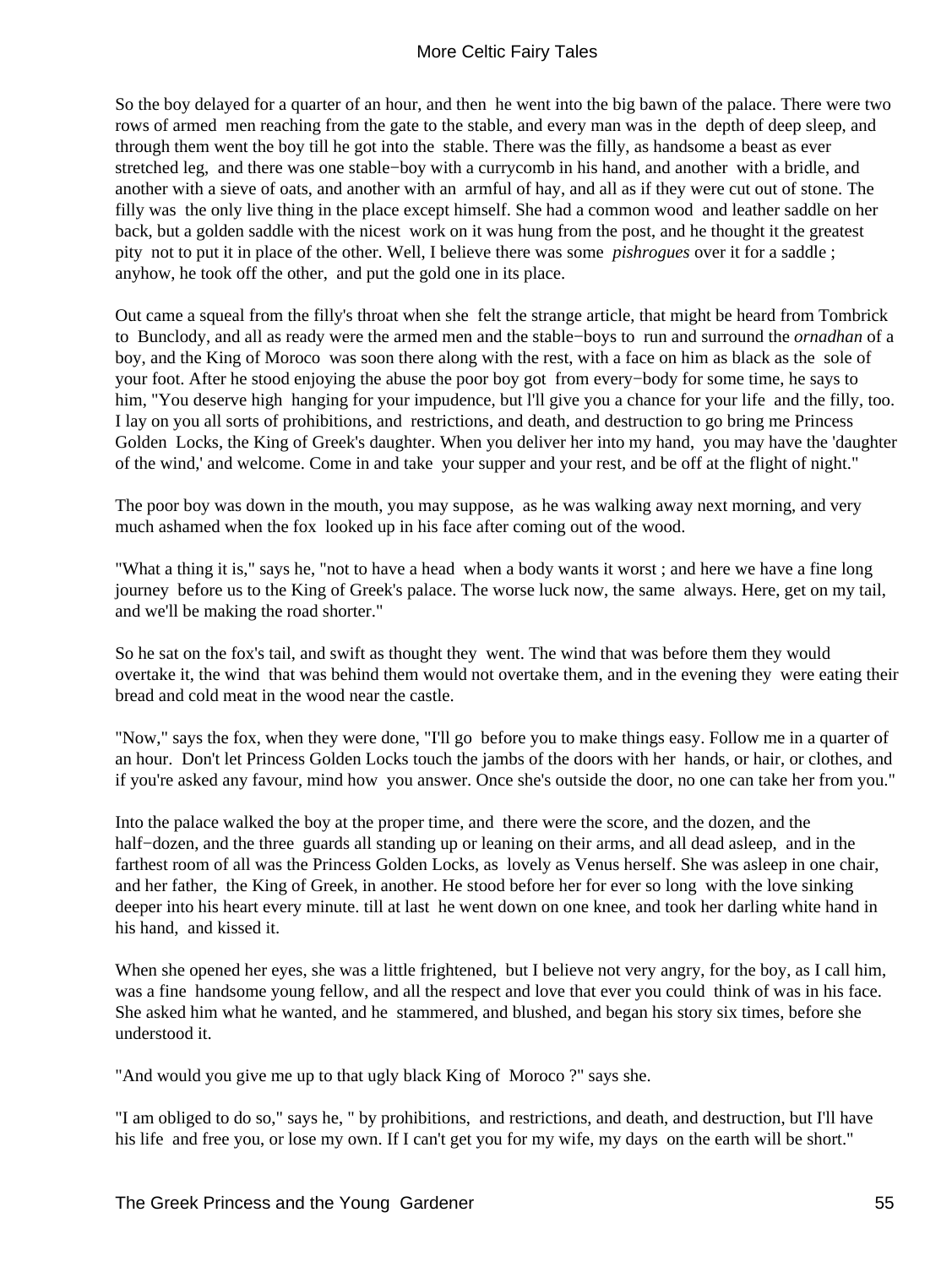"Well," says she, "let me take leave of my father at any rate."

"Ah, I can't do that," says he, " or they'd all waken, and myself would be put to death, or sent to some task worse than any I got yet."

But she asked leave at any rate to kiss the old man; that wouldn't waken him, and then she'd go. How could he refuse her, and his heart tied up in every curl of her hair? But, bedad, the moment her lips touched her father's, he let a cry, and every one of the score, the dozen guards woke up, and clashed their arms, and were going to make *gibbets* of the foolish boy.

But the king ordered them to hold their hands, till he'd be *insensed* of what it was all about, and when he heard the boy's story he gave him a chance for his life.

"There is," says he, "a great heap of clay in front of the palace, that won't let the sun shine on the walls in the middle of summer. Every one that ever worked at it found two shovelfuls added to it for every one they threw away. Remove it, and I'll let my daughter go with you. If you're the man I suspect you to be, I think she'll be in no danger of being wife to that yellow *Molott.*"

Early next morning was the boy tackled to his work, and for every shovelful he flung away two came back on him, and at last he could hardly get out of the heap that gathered round him. Well, the poor fellow scrambled out some way, and sat down on a sod, and he'd have cried only for the shame of it. He began at it in ever so many places, and one was still worse than the other, and in the heel of the evening, when he was sitting with his head between his hands, who should be standing before him but the fox.

"Well, my poor fellow," says he, "you're low enough. Go in: I won't say anything to add to your trouble. Take your supper and your rest : to−morrow will be a new day."

"How is the work going off?" says the king, when they I were at supper.

"Faith, your Majesty," says the poor boy, "it's not going off; but coming on it is. I suppose you'll have the trouble of digging me out at sunset to−morrow, and waking me."

"I hope not," says the princess, with a smile on her kind face; and the boy was as happy as anything the rest of the evening.

He was wakened up next morning with voices shouting, and bugles blowing, and drums beating, and such a hullibullo he never heard in his life before. He ran out to see what was the matter, and there, where the heap of clay was the evening before, were soldiers, and servants, and lords, and ladies, dancing like mad for joy that it was gone.

"Ah, my poor fox !" says he to himself; "this is your work."

Well, there was little delay about his return. The king was going to send a great retinue with the princess and himself; but he wouldn't let him take the trouble.

"I have a friend," says he, "that will bring us both to the King of Moroco's palace in a day, d −− fly away with him !"

There was great crying when she was parting from her father.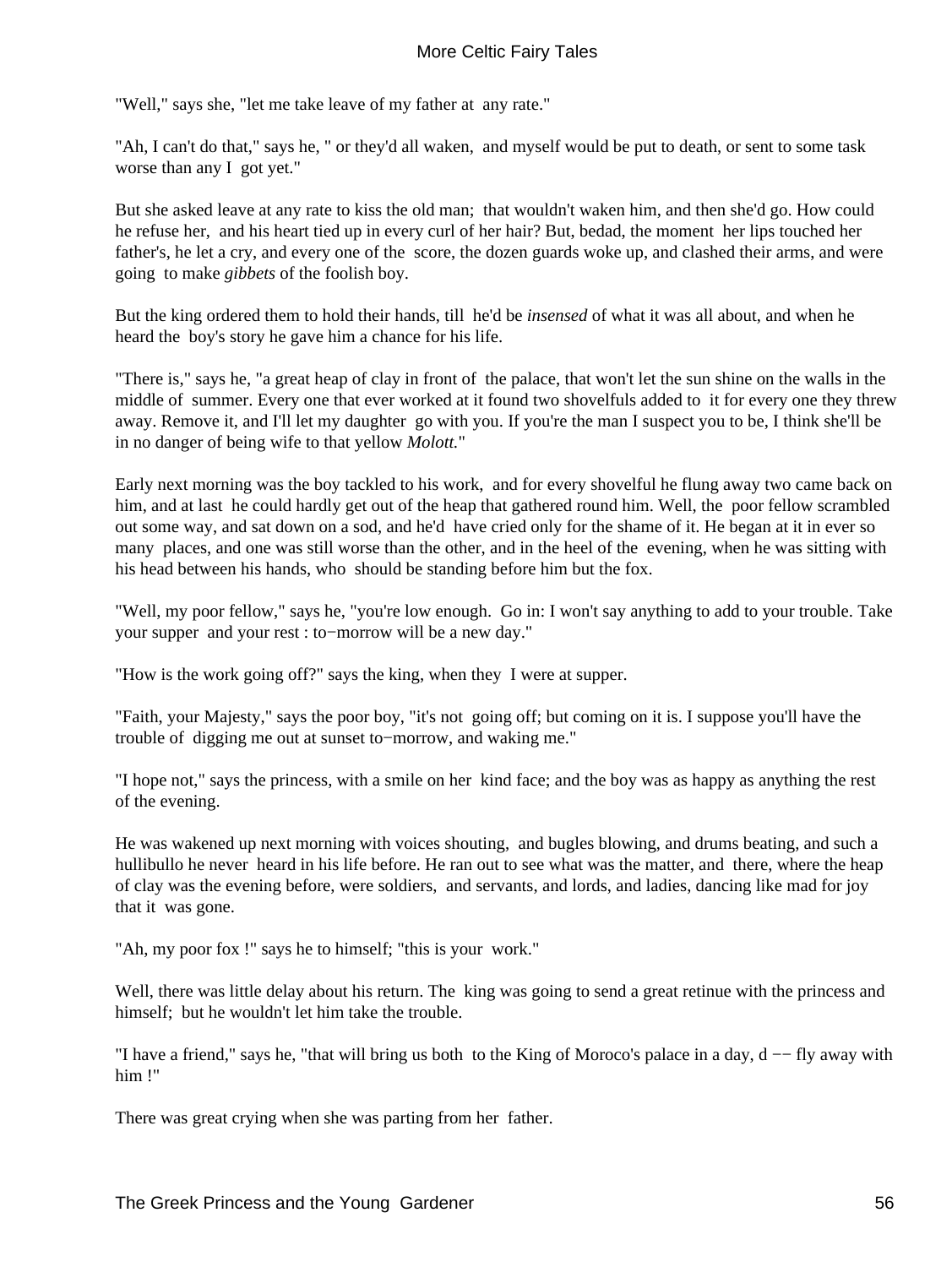"Ah ! " says he, "what a lonesome life I'll have now! Your poor brother in the power of that wicked witch, and kept away from us, and now you taken from me in my old age!"

Well, they both were walking on through the wood, and he telling her how much he loved her; out walked the fox from behind a brake, and in a short time he and she were sitting on the brush, and holding one another fast for fear of slipping off; and away they went like thought. The wind that was before them they would overtake it, and in the evening he and she were in the big bawn of the King of Moroco's castle.

"Well," says he to the boy, "you've done your duty well; bring out the bay filly. I'd give the full of the bawn of such fillies, if I had them, for this handsome princess. Get on your steed, and here is a good purse of guineas for the road."

"Thank you," says he. "I suppose you'll let me shake hands with the princess before I start."

"Yes, indeed, and welcome."

Well, he was some little time about the hand−shaking, and before it was over he had her fixed snug behind him; and while you could count three, he, and she, and the filly were through all the guards, and a hundred perches away.; On they went, and next morning they were in the wood near the King of Spain's palace, and there was the fox before them.

"Leave your princess here with me," says he, "and go get the golden bird and the three apples. If you don't bring us back the filly along with the bird, I must carry you both home myself."

Well, when the King of Spain saw the boy and the filly in the bawn, he made the golden bird, and the golden cage, and the golden apples be brought out and handed to him, and was very thankful and very glad of his prize. But the boy could not part with the nice beast without petting it and rubbing it; and while no one was expecting such a thing, he was up on its back, and through the guards, and a hundred perches away, and he wasn't long till he came to where he left his princess and the fox.

They hurried away till they were safe out of the King of Spain's land, and then they went on easier; and if I was to tell you all the loving things they said to one another, the story wouldn't be over till morning. When they were passing the village of the dance house, they found his two brothers begging, and they brought them along. When they came to where the fox appeared first, he begged the young man to cut off his head and his tail.

He would not do it for him ; he shivered at the very thought, but the eldest brother was ready enough. The head and tail vanished with the blows, and the body changed into the finest young man you could see, and who was he but the princess's brother that was bewitched. Whatever joy they had before, they had twice as much now, and when they arrived at the palace bonfires were set blazing, oxes roasting, and puncheons of wine put out in the lawn.

The young Prince of Greece was married to the king's daughter, and the prince's sister to the gardener's son. He and she went a shorter way back to her father's house, with many attendants, and the king was so glad of the golden bird and the golden apples, that he had sent a waggon full of gold and a waggon full of silver along with them.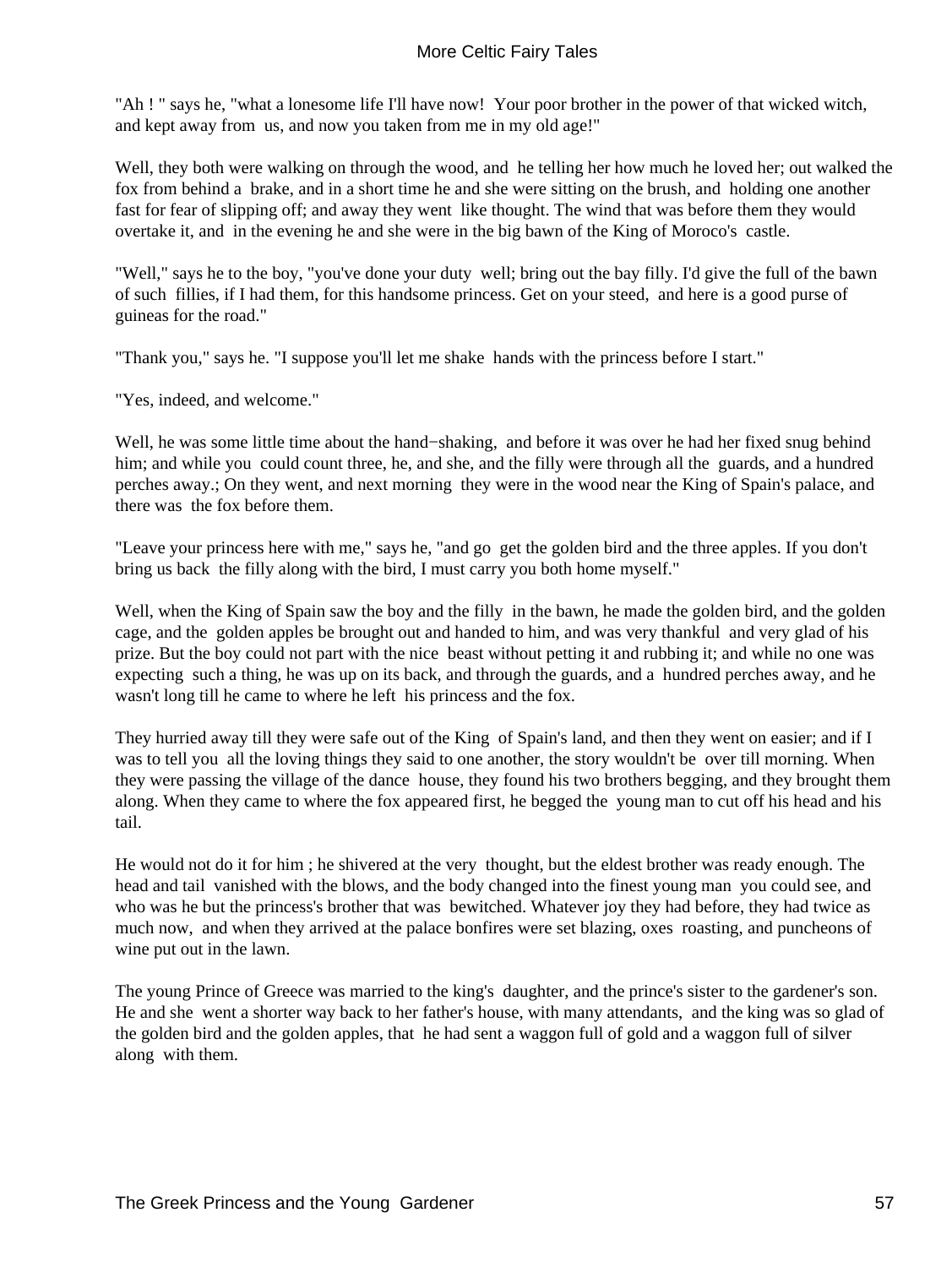# **The Russet Dog**

OH, he's a rare clever fellow, is the Russet Dog, the Fox, I suppose you call him. Have you ever heard the way he gets rid of his fleas? He hunts about and he hunts about till he finds a lock of wool : then he takes it in his mouth, and down he goes to the river and turns his tail to the stream, and goes in back−wards. And as the water comes up to his haunches the little fleas come forward, and the more he dips into the river the more they come forward, till at last he has got nothing but his snout and the lock of wool above water then the little fleas rush into his snout and into the lock of wool. Down he dips his nose, and as soon as he feels his nose free of them, he lets go the lock of wool, and so he is free of his fleas. Ah, but that is nothing to the way in which he catches ducks for his dinner. He will gather some heather, and put his head in the midst of it, and then will slip down stream to the place where the ducks are swimming, for all the world like a piece of floating heather. Then he lets go, and−gobble, gobble, gobble, till not a duck is left alive. And he is as brave as he is clever. It's said that once he found the bagpipes lying all alone, and being very hungry began to gnaw at them: but as soon as he made a hole in the bag, out came a squeal. Was the Russet Dog afraid? Never a bit: all he said was:

"Here's music with my dinner."

Now a Russet Dog had noticed for some days a family of wrens, off which he wished to dine. He might have been satisfied with one, but he was determined to have the whole lot − father and eighteen sons − but all so like that he could not tell one from the other, or the father from the children.

"It is no use to kill one son," he said to himself, "because the old cock will take warning and fly away with the seventeen. I wish I knew which is the old gentleman."

He set his wits to work to find out, and one day seeing them all threshing in a barn, he sat down to watch them; still he could not be sure.

"Now I have it," he said; "well done the old man's stroke ! He hits true," he cried.

"Oh!" replied the one he suspected of being the head of the family, "if you had seen my grandfather's strokes, you might have said that."

The sly fox pounced on the cock, ate him up in a trice, and then soon caught and disposed of the eighteen sons, all flying in terror about the barn.

For a long time a Tod−hunter had been very anxious to catch our friend the fox, and had stopped all the earths in cold weather. One evening be fell asleep in his hut ; and when he opened his eyes he saw the fox sitting very demurely at the side of the fire. It had entered by the hole under the door provided for the convenience of the dog, the cat, the pig, and the hen.

"Oh ! ho !" said the Tod−hunter, "now I have you." And he went and sat down at the hole to prevent Reynard's escape.

"Oh! ho! " said the fox, "I will soon make that stupid fellow get up." So he found the man's shoes, and putting them into the fire, wondered if that would make the enemy move.

"I shan't get up for that, my fine gentleman," cried the Tod−hunter.

Stockings followed the shoes, coat and trousers shared the same fate, but still the man sat over the hole. At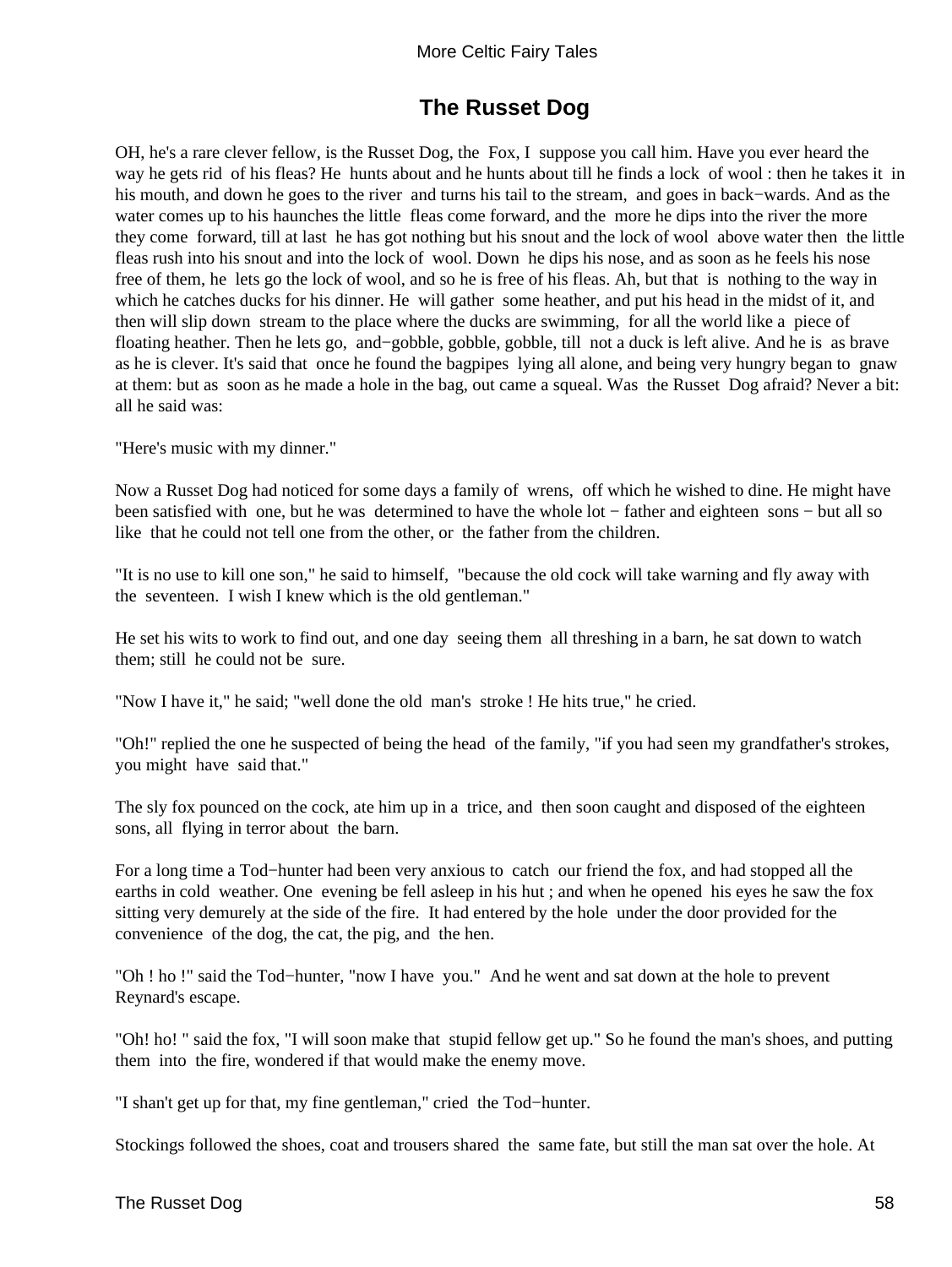last the fox having set the bed and bedding on fire, put a light to the straw on which his jailer lay, and it blazed up to the ceiling.

"No that I cannot stand," shouted the man, jumping up; and the fox, taking advantage of the smoke and con−fusion, made good his exit.

But Master Rory did not always have it his own way. One day he met a cock, and they began talking.

"How many tricks canst thou do?" said the fox.

"Well," said the cock, "I could do three; how in any canst thou do thyself?"

"I could do three score and thirteen," said the fox.

"What tricks canst thou do ?" said the cock.

"Well," said the fox, " my grandfather used to shut one eye and give a great shout."

"I could do that myself;" said the cock.

"Do it,', said the fox. And the cock shut one eye and crowed as loud as ever he could, but he shut the eye that was next the fox, and the fox gripped him by the neck and ran away with him. But the wife to whom the cock belonged saw him and cried out, "Let go the cock; he's mine."

"Say, 'Oh sweet−tongued singer, it is my own cock, 'wilt thou not ?" said the cock to the fox.

Then the fox opened his mouth to say as the cock did, and he dropped the cock, and he sprung up on the top of a house, and shut one eye and gave a loud crow.

But it was through that very fox that Master Wolf lost his tail. Have you never heard about that?

One day the wolf and the fox were out together, and they stole a dish of crowdie. Now in those days the wolf was the biggest beast of the two, and he had a long tail like a greyhound and great teeth.

The fox was afraid of him, and did not dare to say a word when the wolf ate the most of the crowdie, and left only a little at the bottom of the dish for him, but he determined to punish him for it so the next night when they were out together the fox pointed to the image of the moon in a pool left in the ice, and said :

"I smell a very nice cheese, and there it is, too."

"And how will you get it?" said the wolf.

"Well, stop you here till I see if the farmer is asleep, if you keep your tail on it, nobody will see you or know that it is there. Keep it steady. I may be some time coming back."

So the wolf lay down and laid his tail on the moonshine in the ice, and kept it for an hour till it was fast. Then the fox, who had been watching, ran in to the farmer and said "The wolf is there; he will eat up the children−the wolf! the wolf!"

Then the farmer and his wife came out with sticks to kill the wolf, but the wolf ran off leaving his tail behind him, and that's why the wolf is stumpy−tailed to this day, though the fox has a long brush.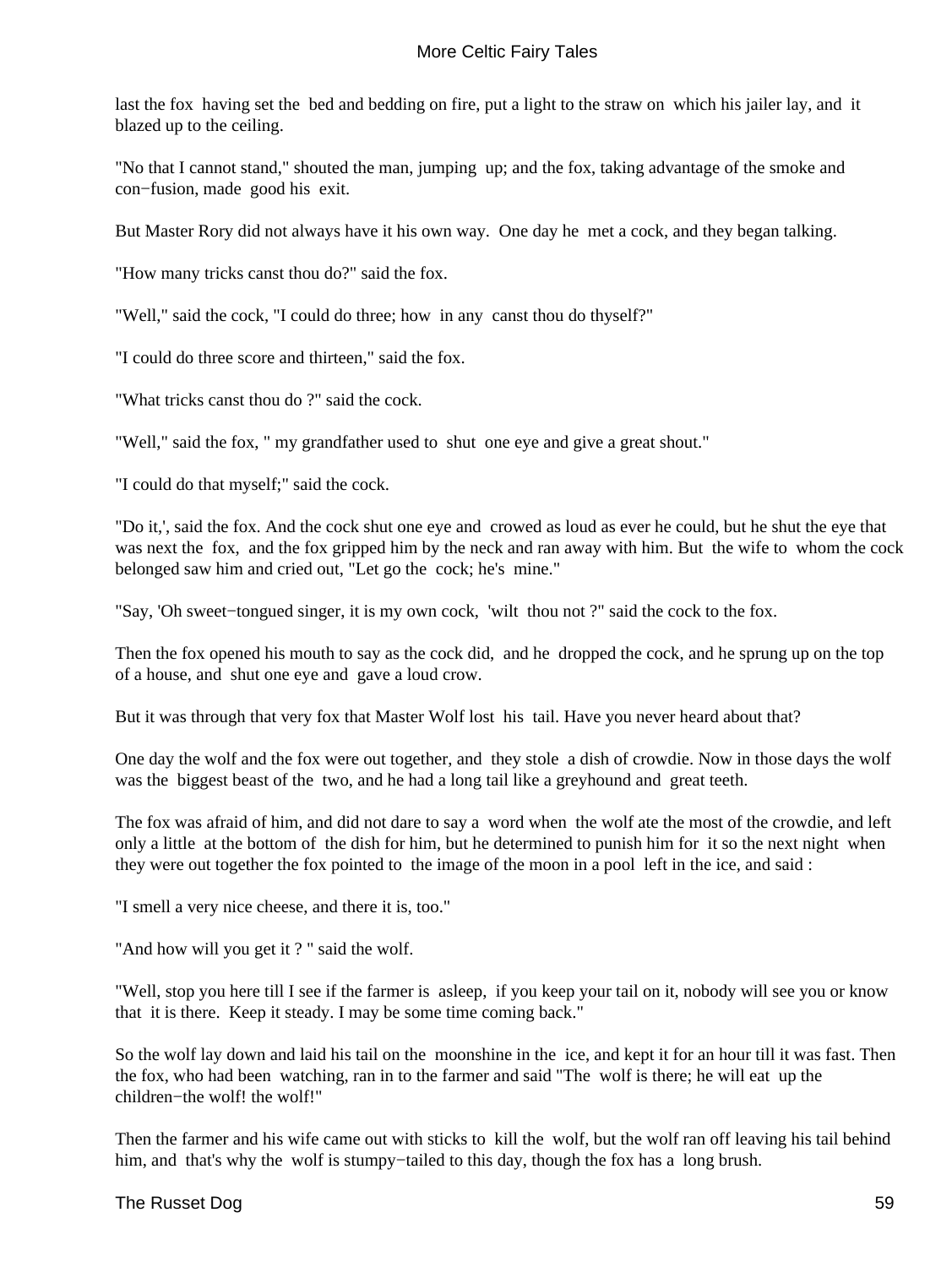One day shortly after this Master Rory chanced to see a fine cock and fat hen, off which he wished to dine, but at his approach they both jumped up into a tree. He did not lose heart, but soon began to make talk with them, inviting them at last to go a little way with him.

" There was no danger," he said, "nor fear of his hurting them, for there was peace between men and beasts, and among all animals."

At last after much parleying the cock said to the hen, "My dear, do you not see a couple of hounds coming across the field?"

"Yes," said the hen, "and they will soon be here."

"If that is the case, it is time I should be off," said the sly fox, "for I am afraid these stupid hounds may not have heard of the peace."

And with that lie took to his heels and never drew breath till he reached his den.

Now Master Rory had not finished with his friend the wolf. So he went round to see him when his stump got better.

"It is lucky you are," he said to the wolf. "How much better you will be able to run now you haven't got all that to carry behind you."

"Away from me, traitor!" said the wolf.

But Master Rory said "Is it a traitor I am, when all I have come to see you for is to tell you about a keg of butter I have found ?"

After much grumbling the wolf agreed to go with Master Rory.

So the Russet Dog and the wild dog, the fox and the wolf, were going together ; and they went round about the sea−shore, and they found the keg of butter, and they buried it.

On the morrow the fox went out, and when he returned in he said that a man had come to ask him to a baptism. He arrayed himself in excellent attire, and he went away, and where should he go but to the butter keg; and when he came home the wolf asked him what the child's name was ; and he said it was HEAD OFF.

On the morrow he said that a man had sent to ask him to a baptism, and he reached the keg and he took out about half. The wolf asked when he came home what the child's name was.

"Well," said he, "it is a queer name that I myself would not give to my child, if I had him; it is HALF AND HALF."

On the morrow he said that there was a man there came to ask him to a baptism again ; off he went and he reached the keg, and he ate it all up. When he came home the wolf asked him what the child's name was, and he said it was ALL GONE.

On the morrow he said to the wolf that they ought to bring the keg home. They went, and when they reached the keg there was not a shadow of the butter in it.

"Well, thou wert surely coming here to watch this, though I was not," quoth the fox.

#### The Russet Dog 60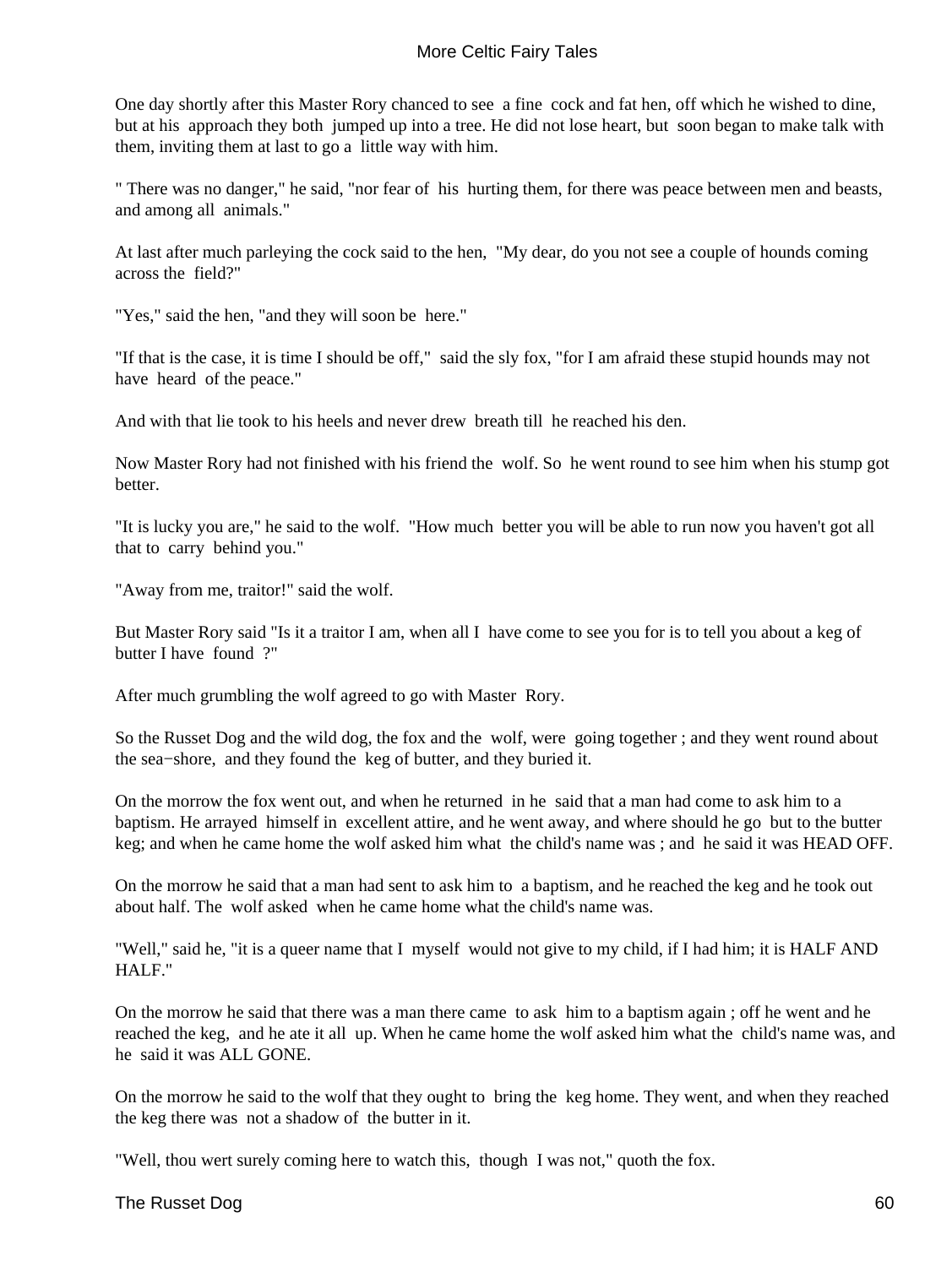The other one swore that he had not come near it.

"Thou needst not be swearing that thou didst not come here; I know that thou didst come, and that it was thou that took it out; but I will know it from thee when thou goest home, if it was thou that ate the butter," said the fox.

Off they went, and when they got home he hung the waif, by his hind legs, with his head dangling below him, and he had a dab of the butter and he put it under the wolf's mouth, as if it was out of the wolf's belly that it came.

"Thou red thief!" said he, "I said before that it was thou that ate the butter."

They slept that night, and on the morrow when they rose the fox said:

"Well, then, it is silly for ourselves to be starving to death in this way merely for laziness; we will go to a town−land, and we will take a piece of land in it."

They reached the town−land, and the man to whom it belonged gave them a piece of land the worth of seven Saxon pounds.

It was oats that they set that year, and they reaped it and they began to divide it.

"Well, then," said the fox, "wouldst thou rather have the root or the tip? thou shalt have thy choice."

"I'd rather the root," said the wolf.

Then the fox had fine oaten bread all the year, and the other one bad fodder.

On the next year they set a crop; and it was potatoes that they set, and they grew well.

"Which wouldst thou like best, the root or the crop this year ? " said the fox.

"Indeed, thou shalt not take the twist out of me any more; I will have the top this year," quoth the wolf.

"Good enough, my hero," said the fox.

"Thus the wolf had the potato tops, and the fox the potatoes. But the wolf used to keep stealing the potatoes from the fox.

"Thou hadst best go yonder, and read the name that I have in the hoofs of the grey mare," quoth the fox.

Away went the wolf; and he begun to read the name; and on a time of these times the white mare drew up her leg, and she broke the wolf's head.

"Oh !" said the fox, "it is long since I heard my name. Better to catch geese than to read books."

He went home, and the wolf was not troubling him any more.

But the Russet Dog found his match at last, as I shall tell you.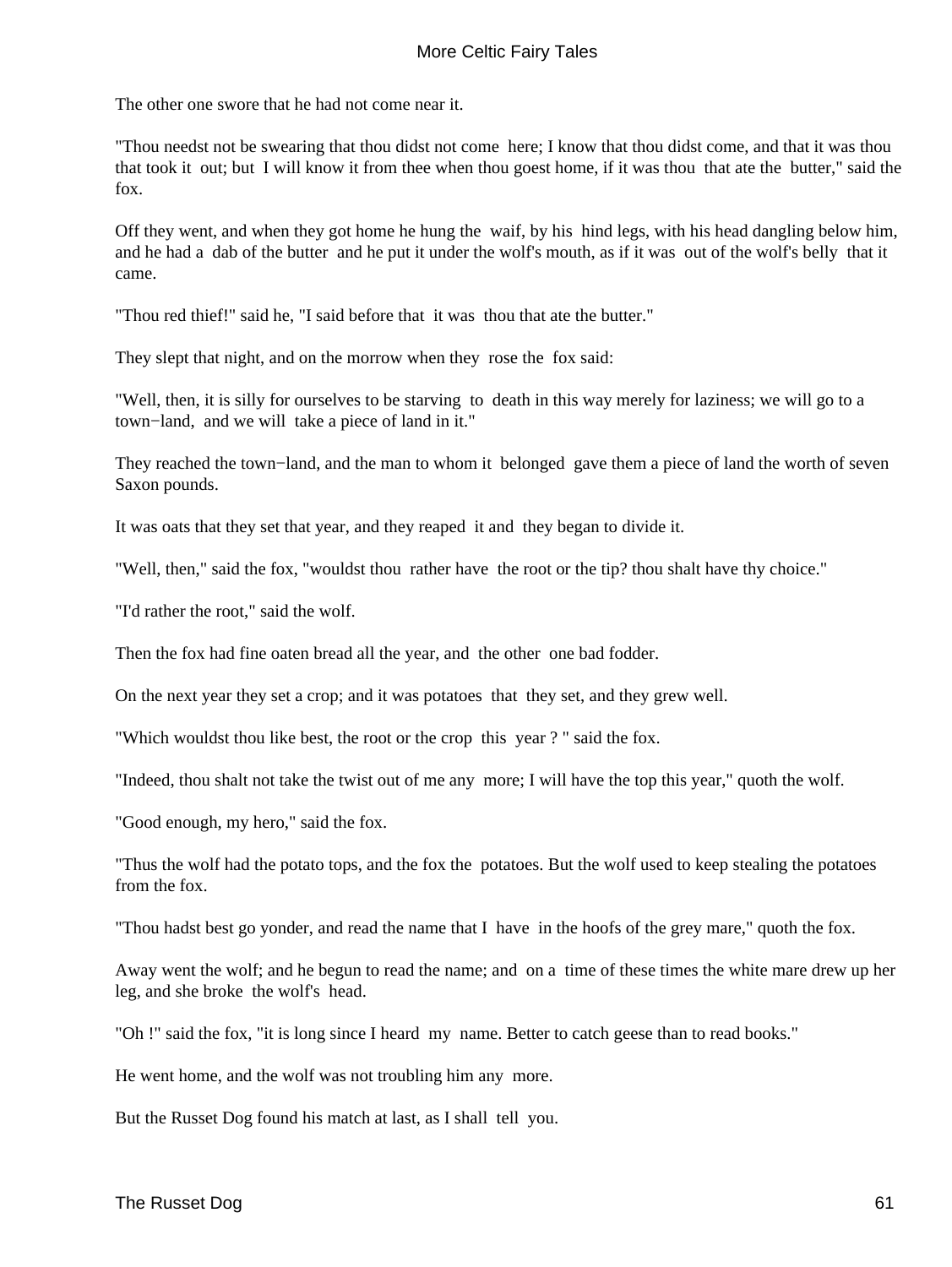One day the fox was once going over a loch, and there met him a little bonnach, and the fox asked him where he was going. The little bonnach told him he was going to such a place.

"And whence camest thou ?" said the fox.

"I came from Geeogan, and I came from Cooaigean, and I came from the slab of the bonnach stone, and I came from the eye of the quern, and I will come from thee if I may," quoth the little bonnach.

"Well, I myself will take thee over on my back," said the fox.

"Thou'lt eat me, thou'lt eat me," quoth the little bonnach.

"Come then on the tip of my tail," said the fox.

"Oh no ! I will not ; thou wilt eat me," said the little bonnach.

"Come into my ear," said the fox.

"I will not go; thou wilt eat me," said the little bonnach.

"Come into my mouth," said the fox.

"Thou wilt eat me that way at all events," said the little bonnach.

"Oh no, I will not eat thee," said the fox. " When I am swimming I cannot eat anything at all."

He went into the fox's mouth.

"Oh ! ho !' said the fox, "I may do my own pleasure on thee now. It was long ago said that a hard morsel is no good in the mouth."

The fox ate the little bonnach. Then he went to a loch, and he caught hold of a duck that was in it, and he ate that.

He went up to a hillside, and he began to stroke his sides on the hill.

"Oh, king! how finely a bullet would spank upon my rib just now."

Who was listening but a hunter.

"Ill try that upon thee directly," said the hunter.

"Bad luck to this place," quoth the fox, "in which a creature dares not say a word in fun that is not taken in earnest."

The hunter put a bullet in his gun, and he fired at him and killed him, and that was the end of the Russet Dog.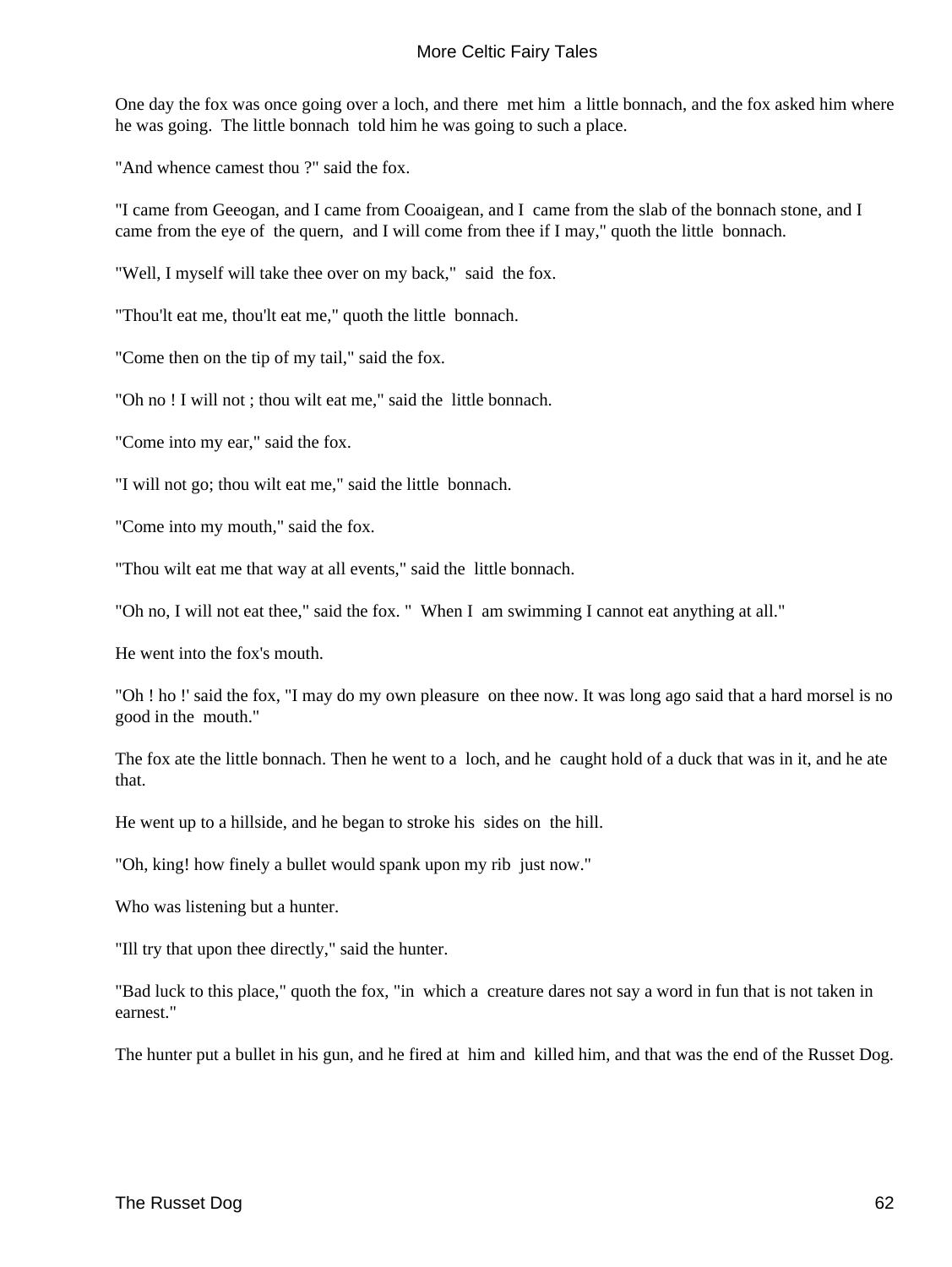## **Smallhead and the King's Sons**

A LONG ago there lived in Erin a woman who married a man of high degree and had one daughter. Soon after the birth of the daughter the husband died.

The woman was not long a widow when she married a second time, and had two daughters. These two daughters hated their half−sister, thought she was not so wise as another, and nicknamed her Smallhead. When the elder of the two sisters was fourteen years old their father died. The mother was in great grief then, and began to pine away. She used to sit at home in the corner and never left the house. Smallhead was kind to her mother, and the mother was fonder of her eldest daughter than of the other two, who were ashamed of her.

At last the two sisters made up in their minds to kill their mother. One day, while their half−sister was gone, they put the mother in a pot, boiled her, and threw the bones outside. When Smallhead came home there was no sign of the mother.

"Where is my mother?" asked she of the other two.

"She went out somewhere. How should we know where she is ?"

"Oh! wicked girls ! you have killed my mother," said Smallhead.

Smallhead wouldn't leave the house now at all, and the sisters were very angry.

"No man will marry either one of us," said they, "if he sees our fool of a sister."

Since they could not drive Smallhead from the house they made up their minds to go away themselves. One fine morning they left home unknown to their half−sister and travelled on many miles. When Smallhead discovered that her sisters were gone she hurried after them and never stopped till she came up with the two. They had to go home with her that day, but they scolded her bitterly.

The two settled then to kill Smallhead, so one day they took twenty needles and scattered them outside in a pile of straw. "We are going to that hill beyond," said they, "to stay till evening, and if you have not all the needles that are in that straw outside gathered and on the tables before us, we'll have your life."

Away they went to the hill. Smallhead sat down, and was crying bitterly when a short grey cat walked in and spoke to her.

"Why do you cry and lament so?" asked the cat.

"My sisters abuse me and beat me," answered Smallhead. "This morning they said they would kill me in the evening unless I had all the needles in the straw outside gathered before them."

"Sit down here," said the cat, "and dry your tears."

The cat soon found the twenty needles and brought them to Smallhead. " Stop there now," said the cat, "and listen to what I tell you. I am your mother ; your sisters killed me and destroyed my body, but don't harm them; do them good, do the best you can for them, save them obey my words and it will be better for you in the end."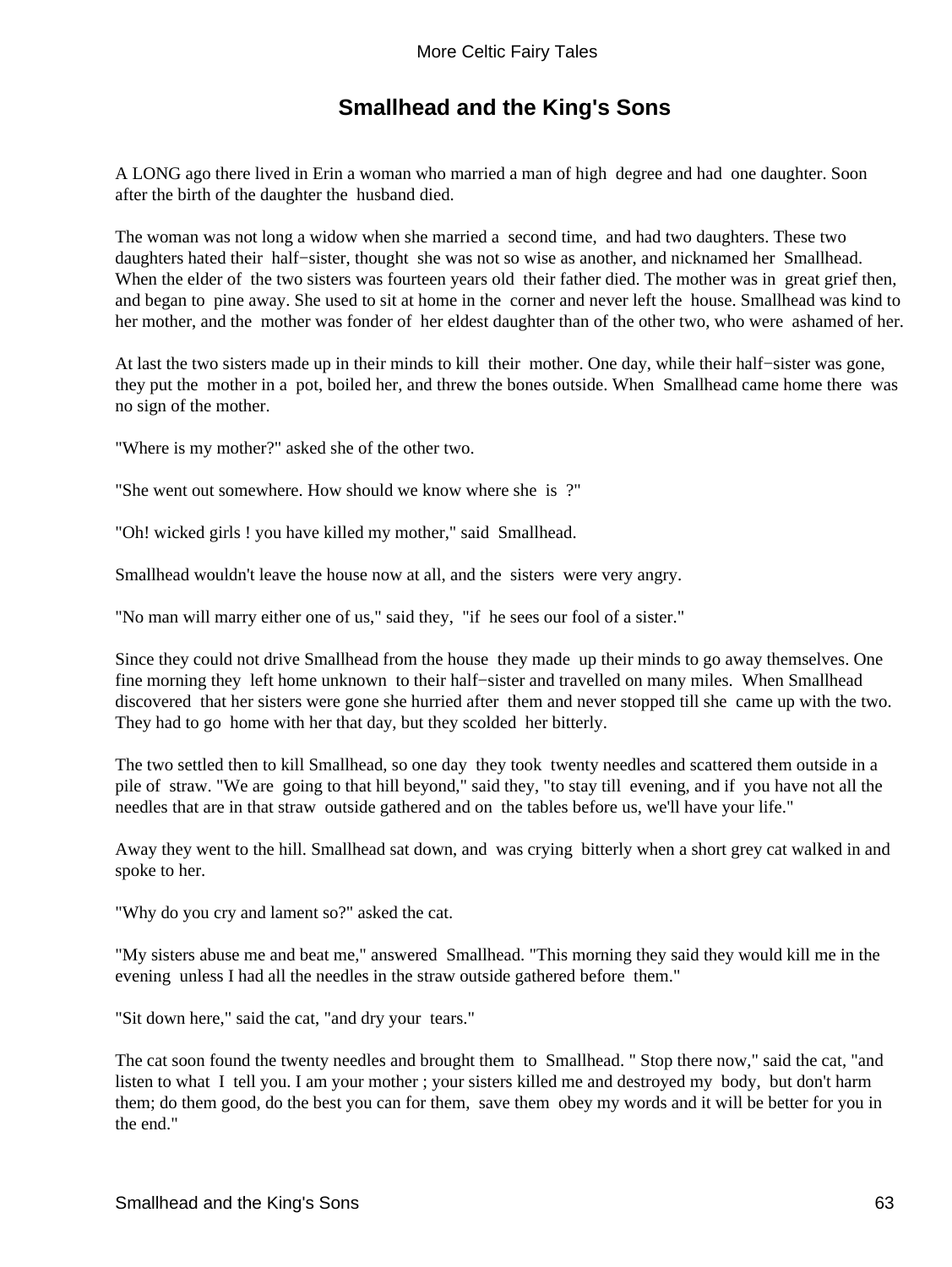The cat went away for herself, and the sisters came home in the evening. The needles were on the table before them. Oh, but they were vexed and angry when they saw the twenty needles, and they said some one was helping their sister

One night when Smallhead was in bed and asleep they started away again, resolved this time never to return. Smallhead slept till morning. When she saw that the sisters were gone she followed, traced them from place to place, inquired here and there day after day, till one evening some person told her that they were in the house of an old hag, a terrible enchantress, who had one son and three daughters that the house was a bad place to be in, for the old hag had more power of witchcraft than any one and was very wicked.

Smallhead hurried away to save her sisters, and facing the house knocked at the door, and asked lodgings for God's sake.

"Oh, then," said the hag, "it is hard to refuse any one lodgings, and besides on such a wild, stormy night. I wonder if you are anything to the young ladies who came the way this evening?"

The two sisters heard this arid were angry enough that Smallhead was in it, but they said nothing, not wishing the old hag to know their relationship. After supper the hag told the three strangers to sleep in a room on the right side of the house. When her own daughters were going to bed Smallhead saw her tie a ribbon around the neck of each one of them, and heard her say: "Do you sleep in the left−hand bed." Smallhead hurried and said to her sisters : "Come quickly, or I'll tell the woman who you are."

They took the bed in the left−hand room and were in it before the hag's daughters came.

"Oh," said the daughters, "the other bed is as good.' So they took the bed in the right−hand room. When Smallhead knew that the hag's daughters were asleep she rose, took the ribbons off their necks, and put them on her sister's necks and on her own. She lay awake and watched them. After a while she heard the hag say to her son:

"Go, now, and kill the three girls ; they have the clothes and money."

"You have killed enough in your life and so let these go," said the son.

But the old woman would not listen. The boy rose up, fearing his mother, and taking a long knife, went to the right−hand room and cut the throats of the three girls without ribbons. He went to bed then for himself, and when Smallhead found that the old hag was asleep she roused her sisters, told what had happened, made them dress quickly and follow her. Believe me, they were willing and glad to follow her this time.

The three travelled briskly and came soon to a bridge called at that time "The Bridge of Blood." Whoever had killed a person could not cross the bridge. When the three girls came to the bridge the two sisters stopped they could not go a step further. Smallhead ran across and went back again.

"If I did not know that you killed our mother," said she, "I might know it now, for this is the Bridge of Blood."

She carried one sister over the bridge on her back and then the other. Hardly was this done when the hag was at the bridge.

Bad luck to you, Smallhead " said she, "I did not know that it was you that was in it last evening. You have killed my three daughters."

"It wasn't I that killed them, but yourself," said Small−head.

Smallhead and the King's Sons 64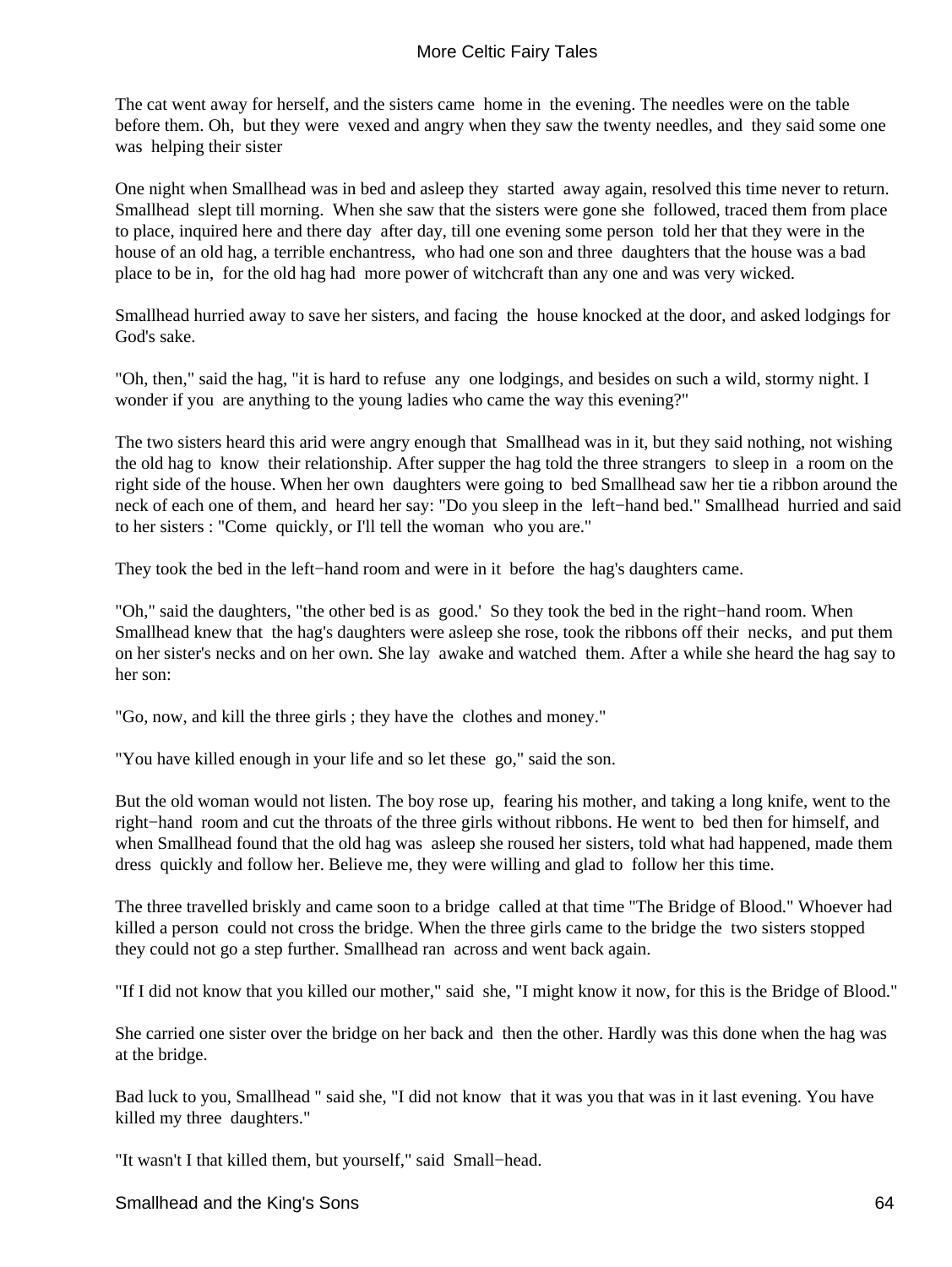The old hag could not cross the bridge, so she began to curse, and she put every curse on Smallhead that she could remember. The sisters travelled on till they came to a King's castle. They heard that two servants were needed in the castle.

"Go now," said Smallhead to the two sisters, "and ask for service. Be faithful and do well. You can never go back by the road you came."

The two found employment at the King's castle. Smallhead took lodgings in the house of a blacksmith near by.

"I should be glad to find a place as kitchen−maid in the castle," said Smallhead to the blacksmith's wife.

"I will go to the castle and find a place for you if I can," said the woman.

The blacksmith's wife found a place for Smallhead as kitchen−maid in the castle, and she went there next day.

"I must be careful," thought Smallhead, "and do my best. I am in a strange place. My two sisters are here in the King's castle. Who knows, we may have great fortune yet."

She dressed neatly and was cheerful. Every one liked her, liked her better than her sisters, though they were beautiful. The King had two sons, one at home and the other abroad. Smallhead thought to herself one day: "It is time for the son who is here in the castle to marry. I will speak to him the first time I can." One day she saw him alone in the garden, went up to him, and said :

"Why are you not getting married, it is high time for you?"

He only laughed and thought she was too bold, but then thinking that she was a simple−minded girl who wished to be pleasant, he said:

"I will tell you the reason : My grandfather bound my father by an oath never to let his oldest son marry until he could get the Sword of Light, and I am afraid that I shall be long without marrying."

"Do you know where the Sword of Light is, or who has it?" asked Smallhead.

"I do," said the King's son, "an old hag who has great power and enchantment, and she lives a long distance from this beyond the Bridge of Blood. I cannot go there myself, I cannot cross the bridge, for I have killed men in battle. Even if I could cross the bridge I would not go, for many is the King's son that hag has destroyed or enchanted."

"Suppose some person were to bring the Sword of Light, and that person a woman, would you marry her?"

"I would, indeed," said the King's son.

"If you promise to marry my elder sister I will strive to bring the Sword of Light."

"I will promise most willingly," said the King's son.

Next morning early, Smallhead set out on her journey. Calling at the first shop she bought a stone weight of salt, and went on her way, never stopping or resting till she reached the hag's house at nightfall. She climbed to the gable, looked down, and saw the son making a great pot of stirabout for his mother, and she hurrying him, "I am as hungry as a hawk !" cried she.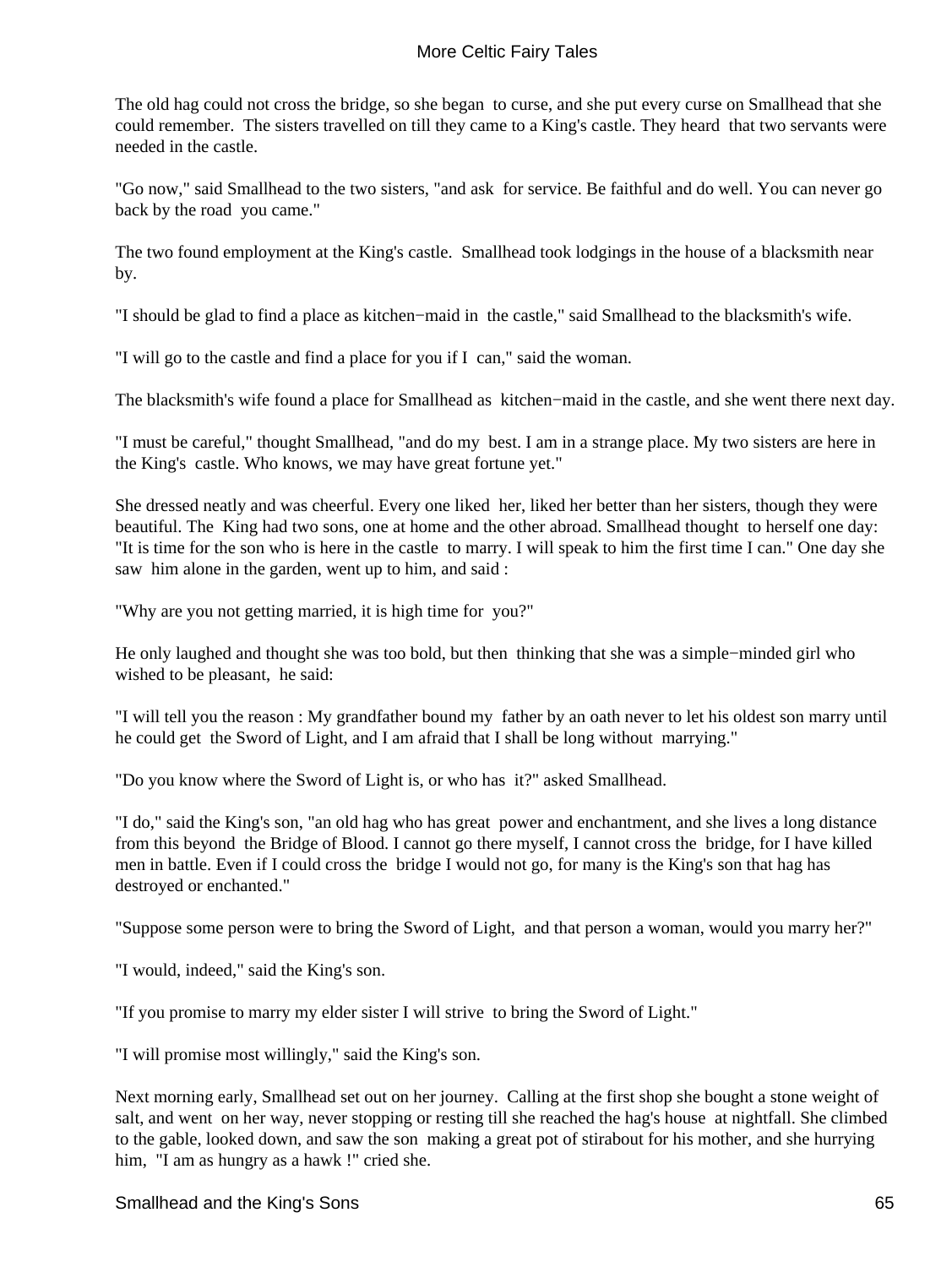Whenever the boy looked away, Smallhead dropped salt down, dropped it when he was not looking, dropped it till she had the whole stone of salt in the stirabout. The old hag waited and waited till at last she cried out: "Bring the stirabout. I am starving! Bring the pot. I will eat from the pot. Give the milk here as well."

The boy brought the stirabout and the milk, the old woman began to eat, but the first taste she got she spat out and screamed "You put salt in the pot in place of meal !"

"I did not, mother."

"You did, and it's a mean trick that you played on me. Throw this stirabout to the pig outside and go for water to the well in the field."

"I cannot go," said the boy, "the night is too dark; I might fall into the well."

"You must go and bring the water; I cannot live till morning without eating."

"I am as hungry as yourself," said the boy, "but how can I go to the well without a light? I will not go unless you give me a light."

"If I give you the Sword of Light there is no knowing who may follow you ; maybe that devil of a Smallhead is outside."

But sooner than fast till morning the old hag gave the Sword of Light to her son, warning him to take good care of it. He took the Sword of Light and went out. As he saw no one when he came to the well he left the sword on the top of the steps going down to the water, so as to have good light. He had not gone down many steps when Smallhead had the sword, and away she ran over hills, dales, and valleys towards the Bridge of Blood.

The boy shouted and screamed with all his might. Out ran the hag. " Where is the sword ? " cried she.

"Some one took it from the step."

Off rushed the hag, following the light, but she didn't come near Smallhead till she was over the bridge.

"Give me the Sword of Light, or bad luck to you," cried the hag.

"Indeed, then, I will not ; I will keep it, and bad luck to yourself," answered Smallhead.

On the following morning she walked up to the King's son and said:

"I have the Sword of Light; now will you marry my sister?"

"I will," said he.

The King's son married Smallhead's sister and got the Sword of Light. Smallhead stayed no longer in the kitchen − the sister didn't care to have her in kitchen or parlour.

The King's second son came home. He was not long in the castle when Smallhead said to herself, "Maybe he will marry my second sister."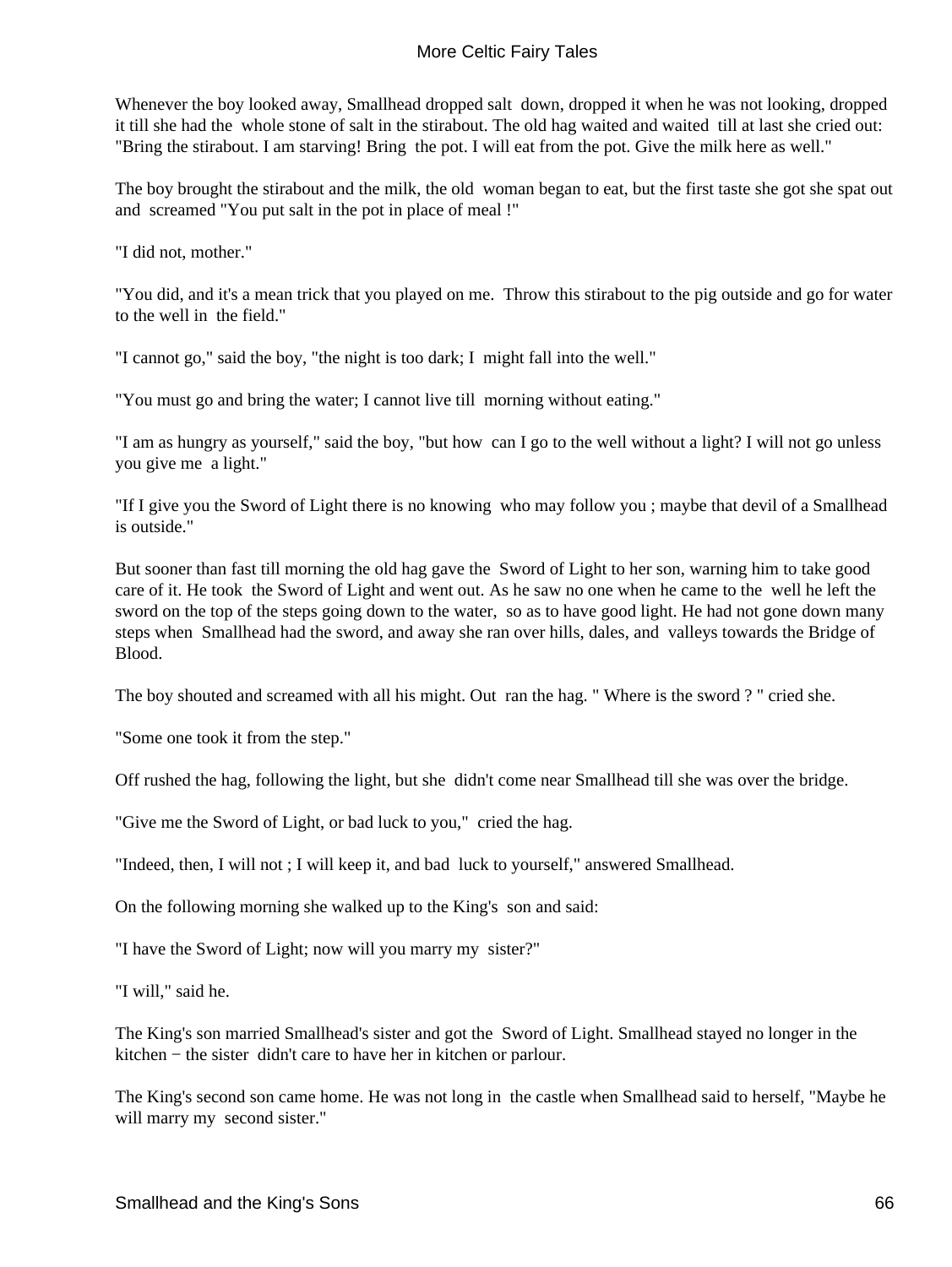She saw him one day in the garden, went toward him he said something, she answered, then asked : "Is it not time for you to be getting married like your brother ?"

"When my grandfather was dying," said the young man, "he bound my father not to let his second son marry till he had the Black Book. This book used to shine and give brighter light than ever the Sword of Light did, and I suppose it does yet. The old hag beyond the Bridge of Blood has the book, and no one dares to go near her, for many is the King's son killed or enchanted by that woman."

"Would you marry my second sister if you were to get the Black Book ?"

"I would, indeed ; I would marry any woman if I got the Black Book with her. The Sword of Light and the Black Book were in our family till my grandfather's time, then they were stolen by that cursed old hag."

"I will have the book," said Smallhead, " or die in the trial to get it."

Knowing that stirabout was the main food of the hag, Smallhead settled in her mind to play another trick. Taking a bag she scraped the chimney, gathered about a stone of soot, and took it with her. The night was dark and rainy. When she reached the hag's house, she climbed up the gable to the chimney and found that the son was making stirabout for his mother. She dropped the soot down by degrees till at last the whole stone of soot was in the pot; then she scraped around the top of the chimney till a lump of soot fell on the boy's hand.

"Oh, mother," said he, "the night is wet and soft, the soot is falling."

"Cover the pot," said the hag. " Be quick with that stirabout, I am starving."

The boy took the pot to his mother.

"Bad luck to you," cried the hag the moment she tasted the stirabout, "this is full of soot ; throw it out to the pig."

"If I throw it out there is no water inside to make more, and I'll not go in the dark and rain to the well."

"You must go !" screamed she.

"l'll not stir a foot out of this unless I get a light," said the boy.

"Is it the book you are thinking of, you fool, to take it and lose it as you did the sword? Smallhead is watching you."

"How could Smallhead, the creature, be outside all the time? If you have no use for the water you can do without it."

Sooner than stop fasting till morning, the hag gave her son the book, sayilng: " Do not put this down or let it from your hand till you come in, or I'll have your life."

The boy took the book and went to the well. Smallhead followed him carefully. He took the book down into the well with him, and when he was stooping to dip water she snatched the book and pushed him into the well, where he came very near drowning.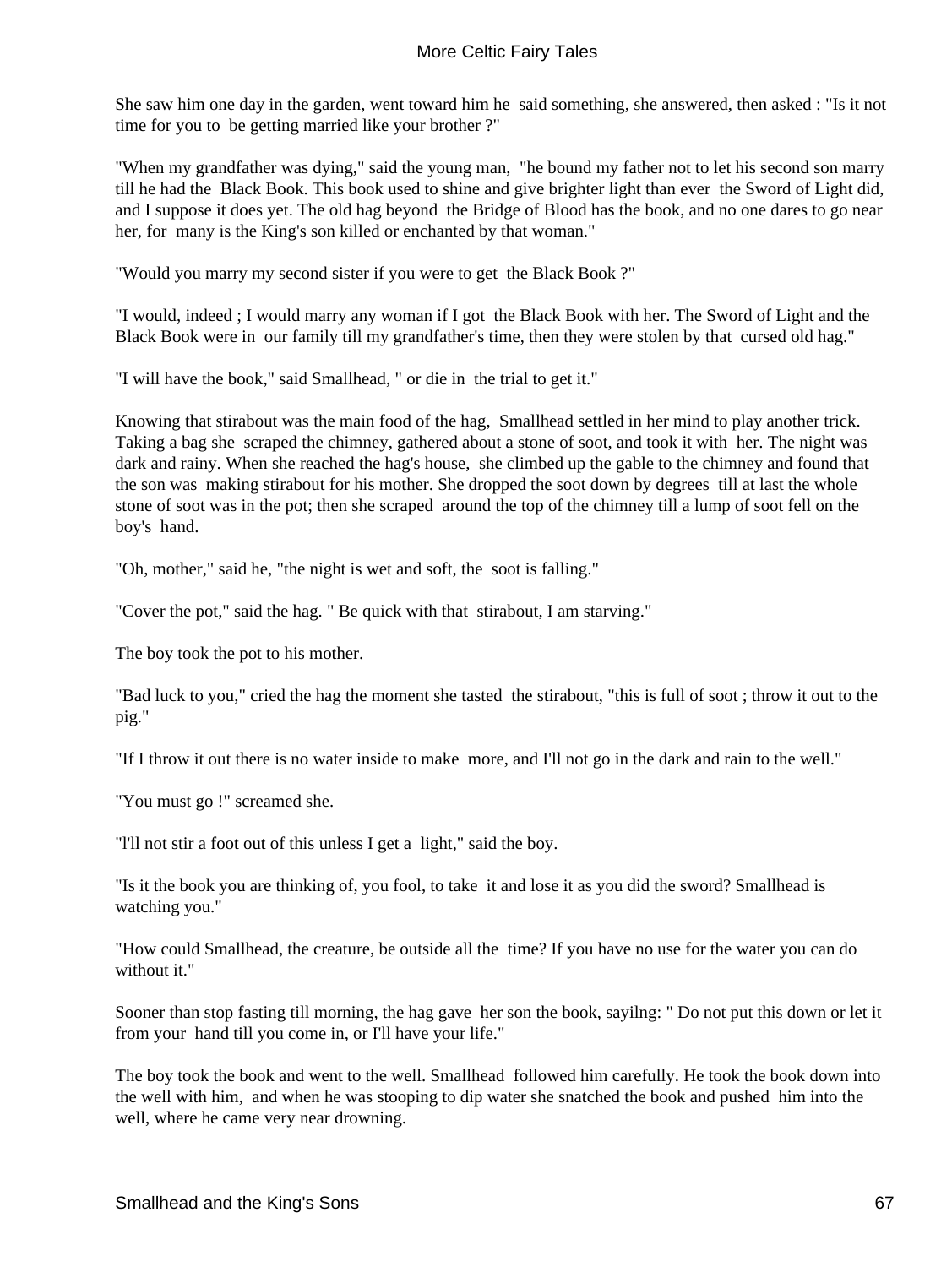Smallhead was far away when the boy recovered, and began to scream and shout to his mother. She came in a hurry, and finding that the book was gone, fell into such a rage that she thrust a knife into her son's heart and ran after Smallhead, who had crossed the bridge before the hag could come up with her.

When the old woman saw Smallhead on the other side of the bridge facing her and dancing with delight, she screamed :

"You took the Sword of Light and the Black Book, and your two sisters are married. Oh, then, bad luck to you. I will put my curse on you wherever you go. You have all my children killed, and I a poor, feeble, old woman."

"Bad luck to yourself," said Smallhead. "I am not afraid of a curse from the like of you. If you had lived an honest life you wouldn't be as you are to−day."

"Now, Smallhead," said the old hag, "you have me robbed of everything, and my children destroyed. Your two sisters are well married. Your fortune began with my ruin. Come, now, and take care of me in my old age. I'll take my curse from you, and you will have good luck. I bind myself never to harm a hair of your head."

Smallhead thought awhile, promised to do this, and said "If you harm me, or try to harm me, it will be the worse for yourself."

The old hag was satisfied and went home. Smallhead went to the castle and was received with great joy. Next morning she found the King's son in the garden, and said :

"If you marry my sister to−morrow, you will have the Black Book."

"I will marry her gladly," said the King's son.

Next day the marriage was celebrated and the King's son got the book. Smallhead remained in the castle about a week, then she left good health with her sisters and went to the hag's house. The old woman was glad to see her and showed the girl her work. All Smallhead had to do was to wait on the hag and feed a large pig that she had.

"I am fatting that pig," said the hag ; "he is seven years old now, and the longer you keep a pig the harder his meat is : we'll keep this pig a while longer, and then we'll kill and eat him."

Smallhead did her work; the old hag taught her some things, and Smallhead learned herself far more than the hag dreamt of. The girl fed the pig three times a day, never thinking that he could be anything but a pig. The hag had sent word to a sister that she had in the Eastern World, bidding her come and they would kill the pig and have a great feast. The sister came, and one day when the hag was going to walk with her sister she said to Smallhead:

"Give the pig plenty of meal to−day ; this is the last food he'll have ; give him his fill."

The pig had his own mind and knew what was coming. He put his nose under the pot and threw it on Smallhead's toes, and she barefoot. With that she ran into the house for a stick, and seeing a rod on the edge of the loft, snatched it and hit the pig.

That moment the pig was a splendid young man.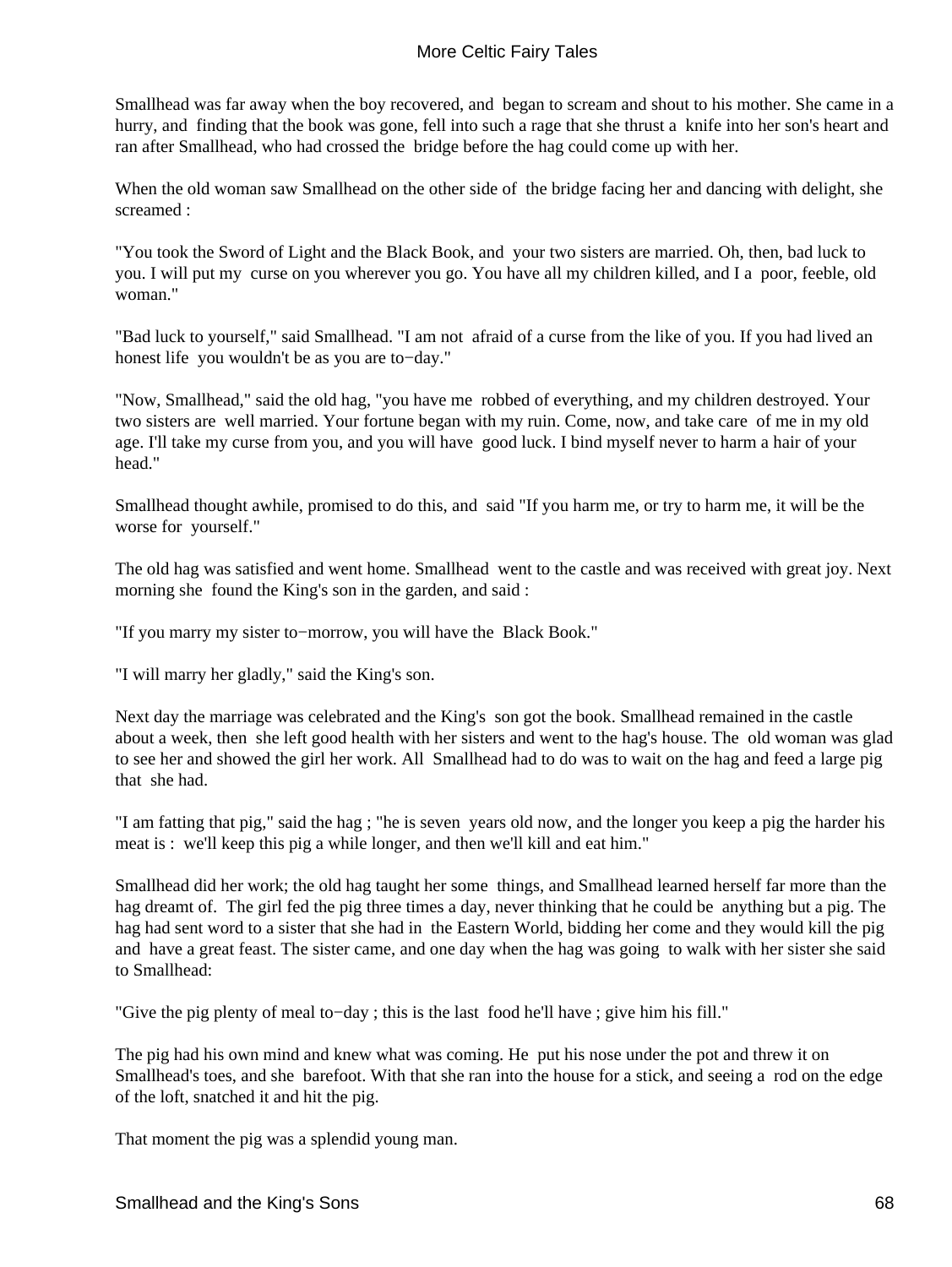Smallhead was amazed.

"Never fear," said the young man, " I am the son of a King that the old hag hated, the King of Munster. She stole me from my father seven years ago and enchanted me−made a pig of me."

Smallhead told the King's son, then, how the hag had treated her. "I must make a pig of you again," said she, "for the hag is coming. Be patient and I'll save you, if you promise to marry me."

"I promise you," said the King's son.

With that she struck him, and he was a pig again. She put the switch in its place and was at her work when the two sisters came. The pig ate his meal now with a good heart, for he felt sure of rescue.

"Who is that girl you have in the house, and where did you find her? " asked the sister.

"All my children died of the plague, and I took this girl to help me. She is a very good servant."

At night the hag slept in one room, her sister in another, and Smallhead in a third. When the two sisters were sleeping soundly Smallhead rose, stole the hag's magic book, and then took the rod. She went next to where the pig was, and with one blow of the rod made a man of him.

With the help of the magic book Smallhead made two doves of herself and the King's son, and they took flight through the air and flew on without stopping. Next morning the hag called Smallhead, but she did not come. She hurried out to see the pig. The pig was gone. She ran to her book. Not a sign of it.

"Oh I" cried she, "that villain of a Smallhead has robbed me. She has stolen my book, made a man of the pig, and taken him away with her."

What could she do but tell her whole story to the sister. "Go you," said she, " and follow them. You have more enchantment than Smallhead has."

"How am I to know them ? asked the sister.

"Bring the first two strange things that you find; they will turn themselves into something wonderful."

The sister then made a hawk of herself and flew away as swiftly as any March wind.

"Look behind," said Smallhead to the King's son some hours later; "see what is coming."

"I see nothing" said he, "but a hawk coming swiftly."

"That is the hag's sister. She has three times more enchantment than the hag herself. But fly down on the ditch and be picking yourself as doves do in rainy weather, and maybe she'll pass without seeing us."

The hawk saw the doves, but thinking them nothing wonderful, flew on till evening, and then went back to her sister.

"Did you see anything wonderful?"

"I did not; I saw only two doves, and they picking themselves."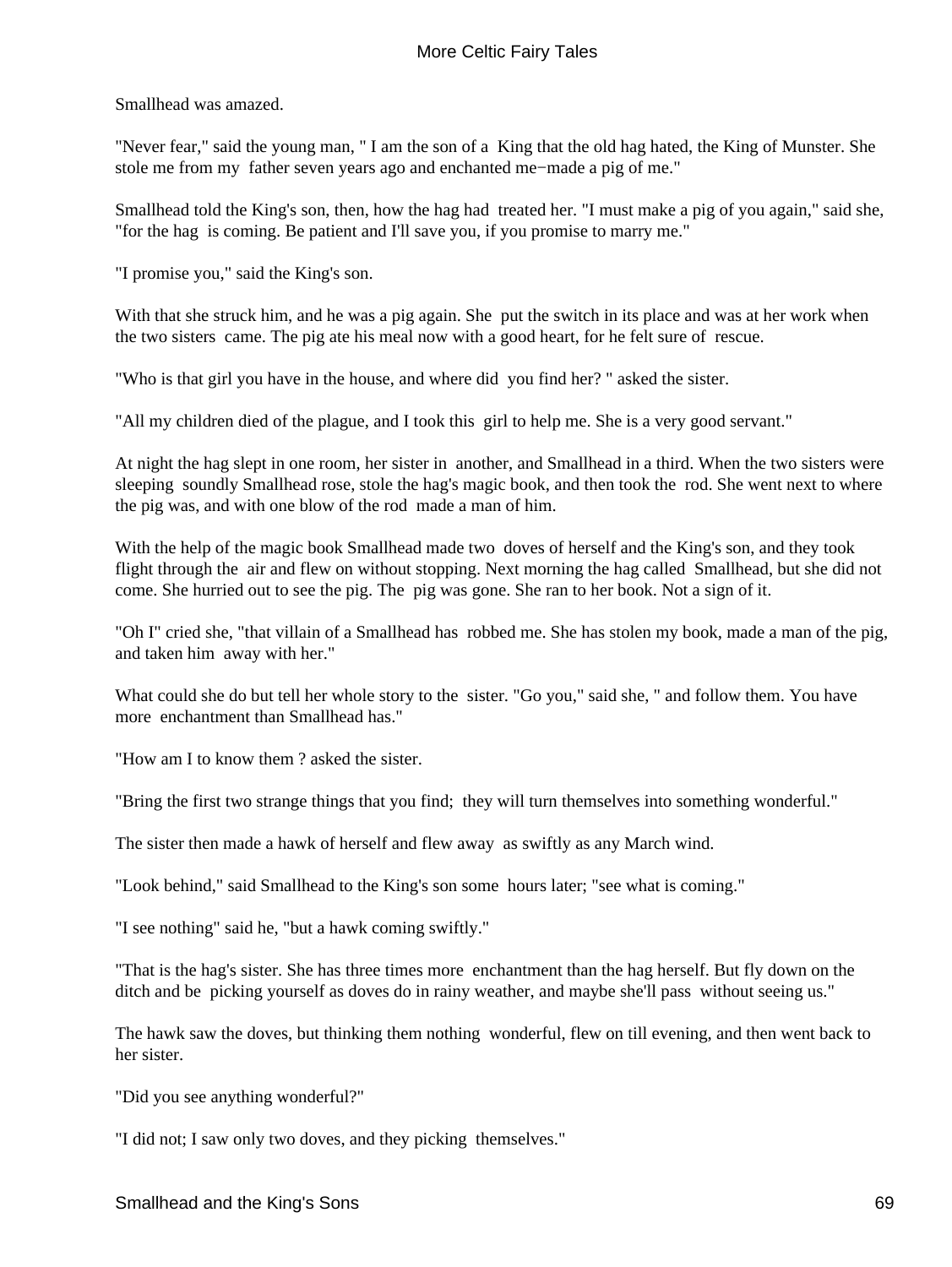"You fool, those doves were Smallhead and the King's son. Off with you in the morning and don't let me see you again without the two with you."

Away went the hawk a second time, and swiftly as Smallhead and the King's son flew, the hawk was gaining on them. Seeing this Smallhead and the King's son dropped down into a large village, and, it being market−day, they made two heather brooms of themselves. The two brooms began to sweep the road without any one holding them, and swept toward each other. This was a great wonder. Crowds gathered at once around the two brooms.

The old hag flying over in the form of a hawk saw this and thinking that it must be Smallhead and the King's son were in it, came down, turned into a woman, and said to herself:

"I'll have those two brooms."

She pushed forward so quickly through the crowd that she came near knocking down a man standing before her. The man was vexed.

"You cursed old hag!" cried he, "do you want to knock us down?" With that he gave her a blow and drove her against another man, that man gave her a push that sent her spinning against a third man, and so on till between them all they came near putting the life out of her, and pushed her away from the brooms. A woman 'n the crowd called out then:

"It would be nothing but right to knock the head off that old hag, and she trying to push us away from the mercy of God, for it was God who sent the brooms to sweep the road for us."

"True for you," said another woman. With that the people were as angry as angry could be, and were ready to kill the hag. They were going to take the head off the hag when she made a hawk of herself and flew away, vowing never to do another stroke of work for her sister. She might do her own work or let it alone.

When the hawk disappeared the two heather brooms rose and turned into doves. The people felt sure when they saw the doves that the brooms were a blessing from heaven, and it was the old hag that drove them away.

On the following day Smallhead and the King's son saw his father's castle, and the two came down not too far from it in their own forms. Smallhead was a very beautiful woman now, and why not? She had the magic and didn't spare it. She made herself as beautiful as ever she could: the like of her was not to be seen in that kingdom or the next one.

The King's son was in love with her that minute, and did not wish to part with her, but she would not go with him.

"When you are at your father's castle," said Smallhead, "all will be overjoyed to see you, and the king will give a great feast in your honour. If you kiss any one or let any living thing kiss you, you'll forget me for ever."

"I will not let even my own mother kiss me," said he.

The King's son went to the castle. All were overjoyed; they had thought him dead, had not seen him for seven years. He would let no one come near to kiss him. "I am bound by oath to kiss no one," said he to his mother. At that moment an old grey hound came in, and with one spring was on his shoulder licking his face: all that the King's son had gone through in seven years was forgotten in one moment.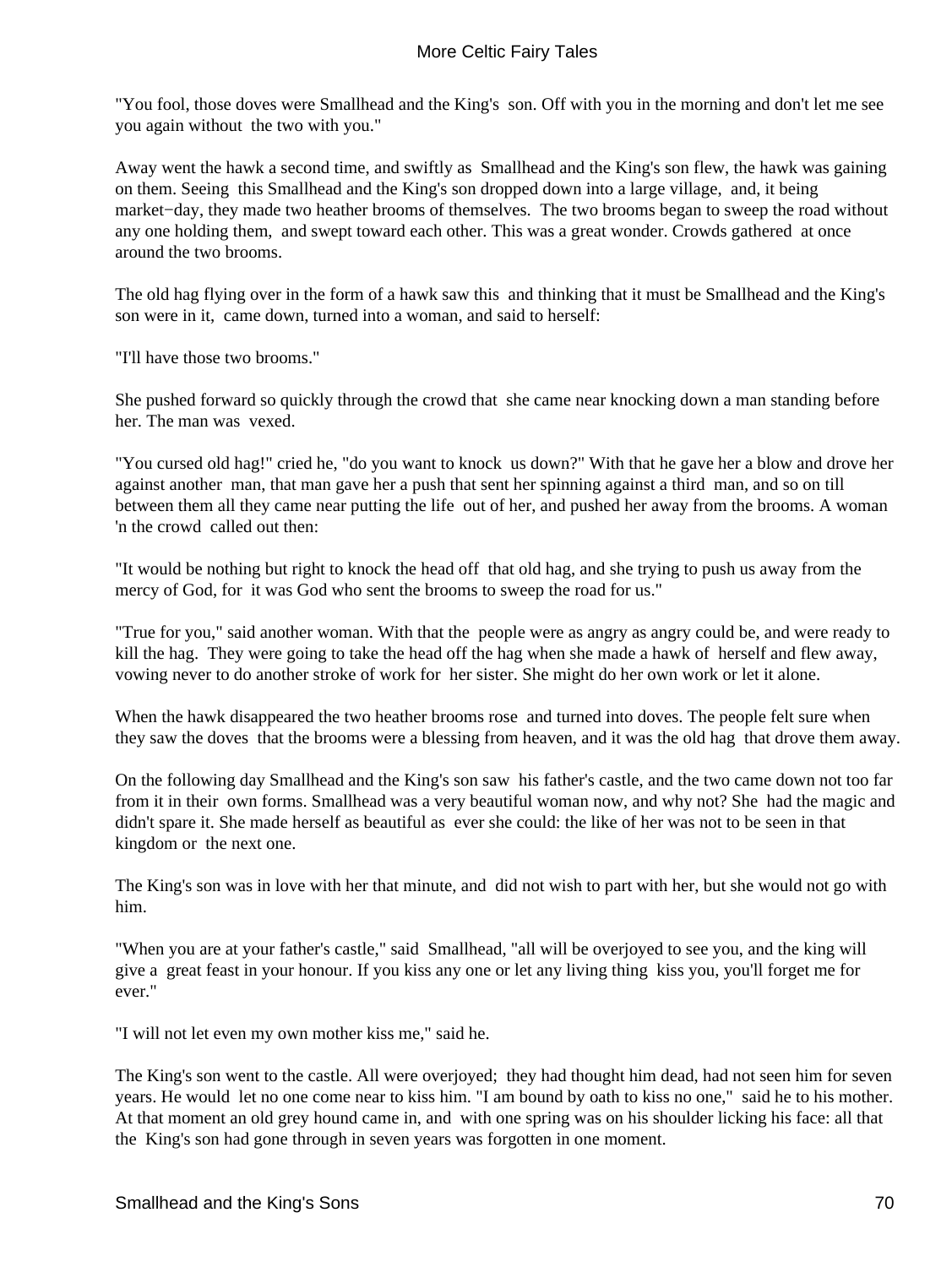Smallhead went toward a forge near the castle. The smith had a wife far younger than himself, and a stepdaughter. They were no beauties. In the rear of the forge was a well and a tree growing over it. "I will go up in that tree," thought Smallhead. "and spend the night in it." She went up and sat just over the well. She was not long in the tree when the moon came out high above the hill tops and shone on the well. The blacksmith's stepdaughter, coming for water, looked down in the well, saw the face of the woman above in the tree, thought it her own face, and cried:

"Oh, then, to have me bringing water to a smith, and I such a beauty. I'll never bring another drop to him." With that she cast the pail in the ditch and ran off to find a king's son to marry.

When she was not coming with the water, and the blacksmith waiting to wash after his day's work in the forge, he sent the mother. The mother had nothing but a pot to get the water in, so off she went with that, and coming to the well saw the beautiful face in the water.

"Oh, you black, swarthy villain of a smith," cried she, "bad luck to the hour that I met you, and I such a beauty. I'll never draw another drop of water for the life of you.

She threw the pot down, broke it, and hurried away to find some king's son.

When neither mother nor daughter came back with water the smith himself went to see what was keeping them. He saw the pail in the ditch, and, catching it, went to the well; looking down, he saw the beautiful face of a woman in the water. Being a man, he knew that it was not his own face that was in it, so he looked up, and there in the tree saw a woman. He spoke to her and said:

"I know now why my wife and her daughter did not bring water. They saw your face in the well, and, thinking themselves too good for me, ran away. You must come now and keep the house till I find them."

"I will help you," said Smallhead. She came down, went to the smith's house, and showed the road that the women took. The smith hurried after them, and found the two in a village ten miles away. He explained their own folly to them, and they came home.

The mother and daughter washed fine linen for the castle, Smallhead saw them ironing one day, and said:

"Sit down: I will iron for you."

She caught the iron, and in an hour had the work of the day done.

The women were delighted. In the evening the daughter took the linen to the housekeeper at the castle.

"Who ironed this linen?" asked the housekeeper.

" My mother and I."

"Indeed, then, you did not. You can't do the like of that work, and tell me who did it."

The girl was in dread now and answered:

"It is a woman who is stopping with us who did the ironing."

The housekeeper went to the Queen and showed her the linen.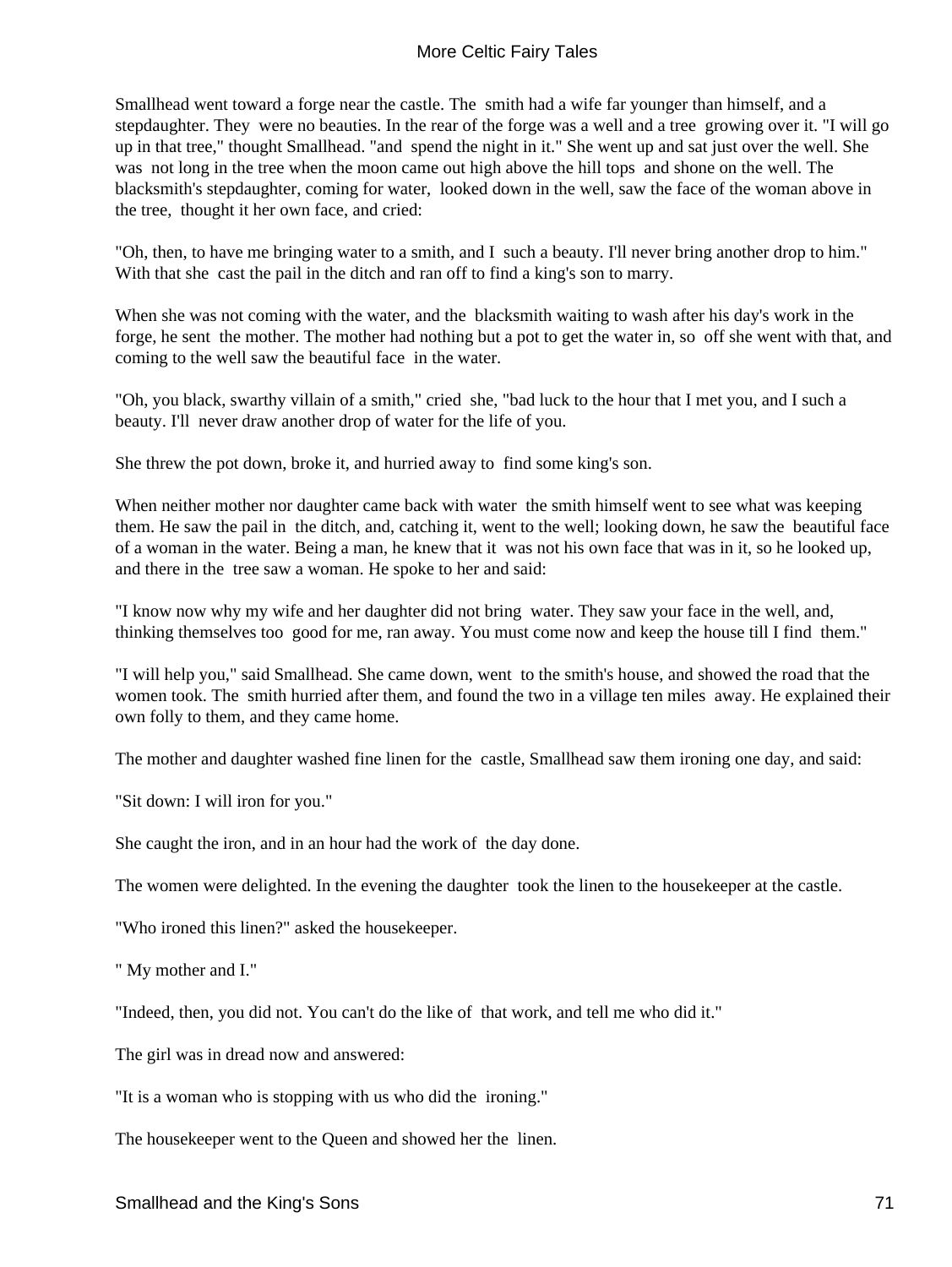"Send that woman to the castle," said the Queen.

Smallhead went: the Queen welcomed her, wondered at her beauty; put her over all the maids in the castle. Smallhead could do anything; everybody was fond of her. The King's son never knew that he had seen her before, and she lived in the castle a year; what the Queen told her she did.

The King had made a match for his son with the daughter of the King of Ulster. There was a great feast in the castle in honour of the young couple, the marriage, was to be a week later. The bride's father brought many of his people who were versed in all kinds of tricks and enchantment.

The King knew that Smallhead could do many things, for neither the Queen nor himself had asked her to do a thing that she did not do in a twinkle.

"Now," said the King to the Queen, "I think she can do something that his people cannot do." He summoned Smallhead and asked:

"Can you amuse the strangers ?"

"I can if you wish me to do so."

When the time came and the Ulster men had shown their best tricks, Smallhead came forward and raised the window, which was forty feet from the ground. She had a small ball of thread in her hand ; she tied one end of the thread to the window, threw the ball out and over a wall near the castle; then she passed out the window, walked on the thread and kept time to music from players that no man could see. She came in ; all cheered her and were greatly delighted.

"I can do that," said the King of Ulster's daughter, and sprang out on the string; but if she did she fell and broke her neck on the stones below. There were cries, there was lamentation, and, in place of a marriage, a funeral.

The King's son was angry and grieved and wanted to drive Smallhead from the castle in some way.

"She is not to blame," said the King of Munster, who did nothing but praise her.

Another year passed the King got the daughter of the King of Connacht for his son.

There was a great feast before the wedding day, and as the Connacht people are full of enchantment and witchcraft, the King of Munster called Smallhead and said:

"Now show the best trick of any."

"I will," said Smallhead.

When the feast was over and the Connacht men had shown their tricks the King of Munster called Smallhead.

She stood before the company, threw two grains of wheat on the floor, and spoke some magic words. There was a hen and a cock there before her of beautiful plumage ; she threw a grain of wheat between them; the hen sprang to eat the wheat, the cock gave her a blow of his bill, the hen drew back, looked at him, arid said:

"Bad luck to you, you wouldn't do the like of that when I was serving the old hag and you her pig, and I made a man of you and gave you back your own form."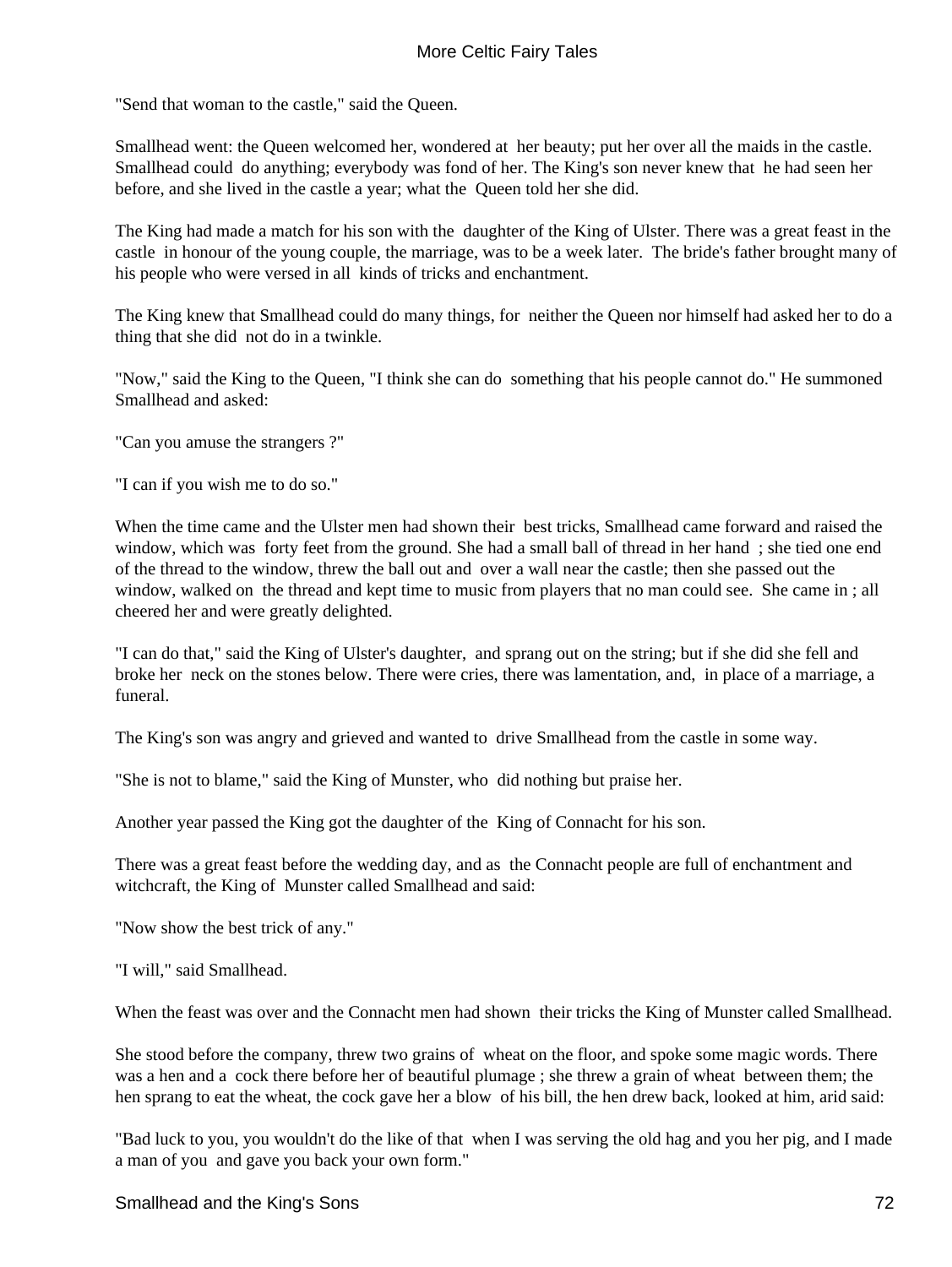The King's son looked at her and thought, " There must be something in this."

Smallhead threw a second grain. The cock pecked the hen again. " Oh," said the hen, "you would not do that the day the hag's sister was hunting us, and we two doves."

The King's son was still more astonished.

She threw a third grain. The cock struck the hen, and she said, " You would not do that to me the day I made two heather brooms out of you and myself." She threw a fourth grain. The cock pecked the hen a fourth time. "You would not do that the day you promised not to let any living thing kiss you or kiss any one yourself but me − you let the hound kiss you and you forgot me."

The King's son made one bound forward, embraced and kissed Smallhead, and told the King his whole story from beginning to end.

This is my wife," said he ; "I'll marry no other woman."

"Whose wife will my daughter be? " asked the King of Connacht.

"Oh, she will be the wife of the man who will marry her," said the King of Munster, "my son gave his word to this woman before he saw your daughter, and he must keep it."

So Smallhead married the King of Munster's son.

# **The Legend of Knockgrafton**

THERE was once a poor man who lived in the fertile glen of Aherlow, at the foot of the gloomy Galtee mountains, and he had a great hump on his back: he looked just as if his body had been rolled up and placed upon his shoulders; and his bead was pressed down with the weight so much that his chin, when he was sitting, used to rest upon his knees for support. The country people were rather shy of meeting him in any lonesome place, for though, poor creature, he was as harm−less and as inoffensive as a new−born infant, yet his deformity was so great that he scarcely appeared to be a human creature, and some ill−minded persons had set strange stories about him afloat. He was said to have a great knowledge of herbs and charms ; but certain it was that he had a mighty skilful hand in plaiting straw and rushes into hats and baskets, which was the way he made his livelihood.

Lusmore, for that was the nickname put upon him by reason of his always wearing a sprig of the fairy cap, or lusmore (the foxglove), in his little Straw hat, would ever get a higher penny for his plaited work than any one else, and perhaps that was the reason why some one, out of envy, had circulated the strange stories about him. Be that as it may, it happened that he was returning one evening from the pretty town of Cahir towards Cappagh, and as little Lusmore walked very slowly, on account of the great hump upon his back, it was quite dark when he came to the old moat of Knockgrafton, which stood on the right−band side of his road. Tired and weary was he, and noways comfortable in his own mind at thinking how much farther he had to travel, and that he should be walking all the night ; so he sat down under the moat to rest himself and began looking mournfully enough upon the moon.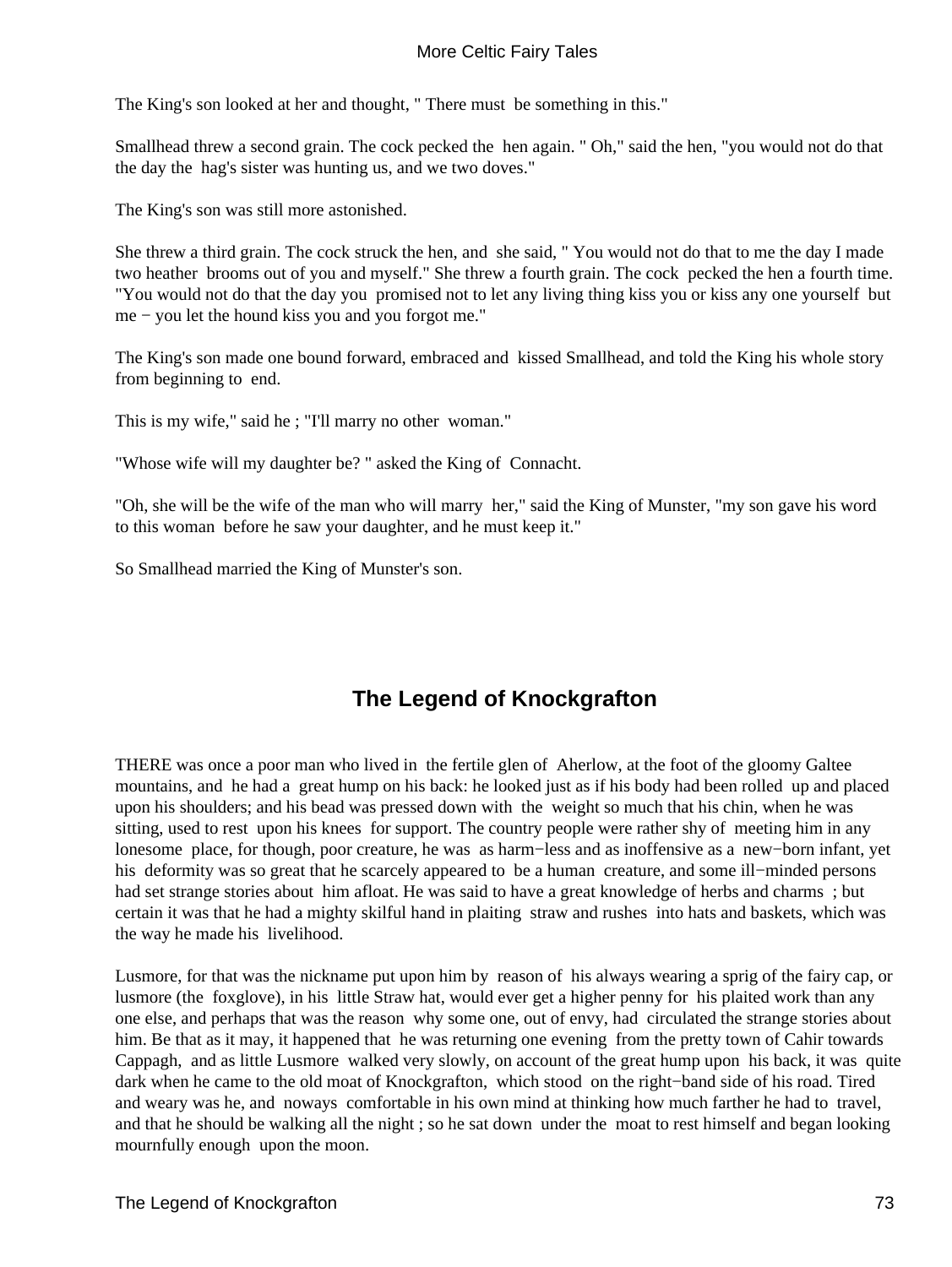Presently there rose a wild strain of unearthly melody upon the ear of little Lusmore; he listened, and he thought that he had never heard such ravishing music before. It was like the sound of many voices, each mingling and blending with the other so strangely that they seemed to be one, though all singing different strains, and the words of the song were these −

Da Luan, Da Moti, Da Luan, Da Mort, Da Luan, Da Mort;

when there would be a moment's pause, and then the round of melody went on again.

Lusmore listened attentively, scarcely drawing his breath lest he might lose the slightest note. He now plainly perceived that the singing was within the moat ; and though at first it had charmed him so much, he began to get tired of hearing the same round sung over and over so often without any change; so availing himself of the pause when the *Da Luan, Da Mon,* had been sung three times, he took up the tune, and raised it with the words *augus Da Cadine,* and then went on singing with the voices in side of the moat, *Da Luan, Da Mort,* finishing the melody, when the pause again came, with *augus Da Cadine.*

The fairies within Knockgrafton, for the song was a fairy melody, when they heard this addition to the tune, were SO much delighted that, with instant resolve, it was determined to bring the mortal among them, whose musical skill so far exceeded theirs, and little Lusmore was conveyed into their company with the eddying speed of a whirlwind.

Glorious to behold was the sight that burst upon him as he came down through the moat, twirling round and round, with the lightness of a straw, to the sweetest music that kept time to his motion. The greatest honour was then paid him, for he was put above all the musicians, and he had servants tending upon him, and everything to his heart's content, and a hearty welcome to all ; and, in short, he was made as much of as if he had been the first man in the land.

Presently Lusmore saw a great consultation going forward among the fairies, and, notwithstanding all their civility, he felt very much frightened, until one stepping out from the rest came up to him and said,

"Lusmore Lusmore! Doubt not, nor deplore, For the hump which you bore On your back is no more; Look down on the floor, And view it, Lusmore !"

When these words were said, poor little Lusmore felt himself so light, and so happy, that he thought he could have bounded at one jump over the moon, like the cow in the history of the cat and the fiddle ; and he saw, with inexpressible pleasure, his hump tumble down upon the ground from his shoulders. He then tried to lift up his head, and he did so with becoming caution, fearing that he might knock it against the ceiling of the grand hall, where he was; he looked round and round again with greatest wonder and delight upon everything, which appeared more and more beautiful ; and, overpowered at beholding such a resplendent scene, his head grew dizzy, and his eyesight became dim. At last he fell into a sound sleep, and when he awoke he found that it was broad daylight, the sun shining brightly, and the birds singing sweetly ; and that he was lying just at the foot of the moat of Knockgrafton, with the cows and sheep grazing peacefully round about him. The first thing Lusmore did, after saying his prayers, was to put his hand behind to feel for his hump, but no sign of one was there on his back, and he looked at himself with great pride, for he had now become a well−shaped dapper little fellow, and more than that, found himself in a full suit of new clothes, which he concluded the fairies had made for him.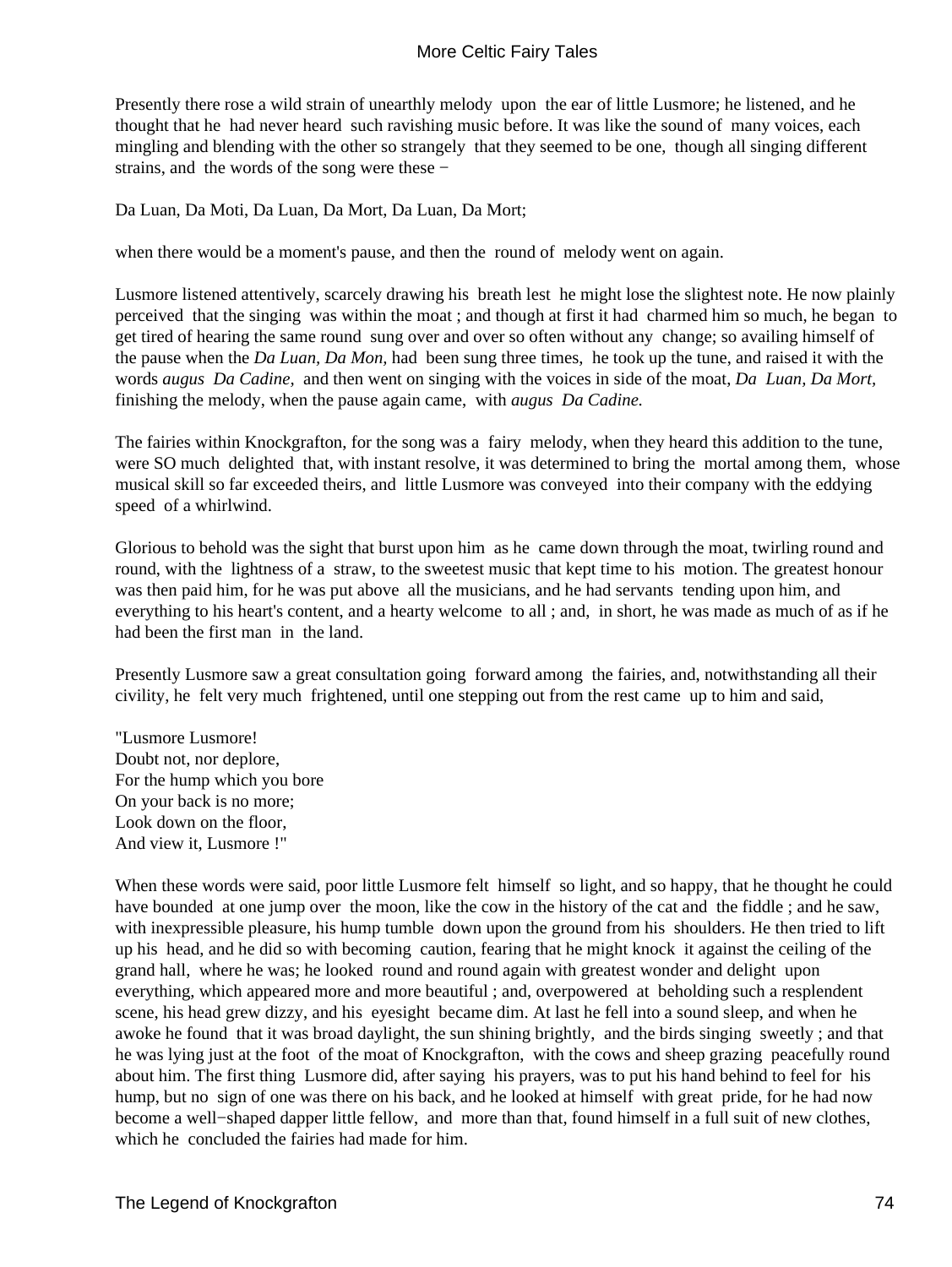Towards Cappagh he went, stepping out as lightly, and springing up at every step as if he had been all his life a dancing−master. Not a creature who met Lusmore knew him without his hump, and he had a great work to persuade every one that he was the same man − in truth he was not, so far as outward appearance went.

Of course it was not long before the story of Lusmore's hump got about, and a great wonder was made of it. Through the country, for miles round, it was the talk of every one, high and low.

One morning, as Lusmore was sitting contented enough, at his cabin door, up came an old woman to him, and asked him if he could direct her to Cappagh.

"I need give you no directions, my good woman," said Lusmore, "for this is Cappagh ; and whom may you want here?"

"I have come," said the woman, "out of Decie's country, in the county of Waterford looking after one Lusmore, who, I have heard tell, had his hump taken off by the fairies for there is a son of a gossip of mine who has got a hump on him that will be his death ; and maybe if he could use the same charm as Lusmore, the hump may be taken off him. And now I have told you the reason of my coming so far 'tis to find out about this charm, if I can."

Lusmore, who was ever a good−natured little fellow, told the woman all the particulars, how he had raised the tune for the fairies at Knockgrafton, how his hump had been removed from his shoulders, and how he had got a new suit of clothes into the bargain.

The woman thanked him very much, and then went away quite happy and easy in her own mind. When she came back to her gossip's house, in the county of Waterford, she told her everything that Lusmore had said, and they put the little hump−backed man, who was a peevish and cunning creature from his birth, upon a car, and took him all the way across the country. It was a long journey, but they did not care for that, so the hump was taken from off him; and they brought him, just at nightfall, and left him under the old moat of Knockgrafton.

Jack Madden, for that was the humpy man's name, had not been sitting there long when he heard the tune going on within the moat much sweeter than before; for the fairies were singing it the way Lusmore had settled their music for them, and the song was going on; *Da Luan, Da Mort, Da Luan, Da Mort, Da Luan, Da Mort, augus Da Cadine, without ever stopping. Jack Madden, who was in a great hurry to get quit of his* hump, never thought of waiting until the fairies had done, or watching for a fit opportunity to raise the tune higher again than Lusmore had; so having heard them sing it over seven times without stopping, out he bawls, never minding the time or the humour of the tune, or how he could bring his words in properly, *augus Da Cadine, augus Da Hena,* thinking that if one day was good, two were better; and that if Lusmore had one new suit of clothes given him, he should have two.

No sooner had the words passed his lips than he was taken up and whisked into the moat with prodigious force; and the fairies came crowding round about him with great anger, screeching, and screaming, and roaring out, "Who spoiled our tune? who spoiled our tune ?" and one stepped up to him, above all the rest and said:

"Jack Madden! Jack Madden Your words came so bad in The tune we felt glad in ;– This castle you're had in, That your life we may sadden Here's two humps for Jack Madden !"

The Legend of Knockgrafton 75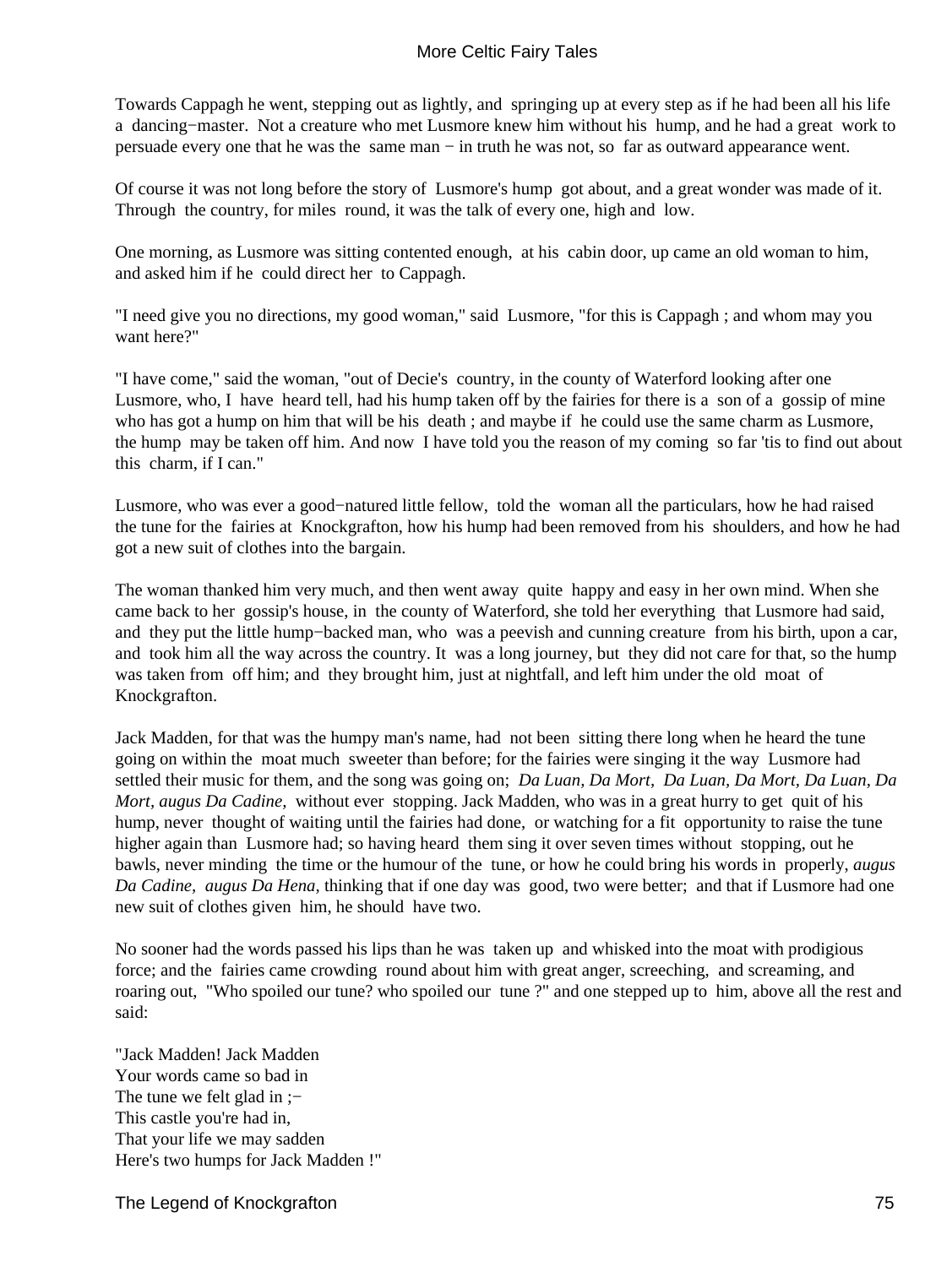And twenty of the strongest fairies brought Lusmore's hump and put it down upon poor Jack's back, over his own, where it became fixed as firmly as if it was nailed on with twelve−penny nails, by the best carpenter that ever drove one. Out of their castle they then kicked him; and, in the morning, when Jack Madden's mother and her gossip came to look after their little man, they found him half dead, lying at the foot of the moat, with the other hump upon his back. Well to be sure, how they did look at each other ! but they were afraid to say anything, lest a hump might be put upon their own shoulders. Home they brought the unlucky Jack Madden with them, as downcast in their hearts and their looks as ever two gossips were; and what through the weight of his other hump, and the long journey, he died soon after, leaving they say his heavy curse to any one who would go to listen to fairy tunes again.

# **Elidore**

IN the days of Henry Beauclerc of England there was a little lad named Elidore, who was being brought up to be a cleric. Day after day he would trudge from his mother's house, and she was a widow, up to the monks' Scriptorium. There he would learn his A B C, to read it and to write it. But he was a lazy little rogue was this Elidore, and as fast as he learned to write one letter, he forgot another ; so it was very little progress he was making. Now when the good monks saw this they remembered the saying of the Book " Spare the rod and spoil the child," and whenever Elidore forgot a letter they tried to make him remember it with the rod. At first they used it seldom and lightly, but Elidore was not a boy to be driven, and the more they thwacked him the less he learned : so the thwackings became more frequent and more severe, till Elidore could not stand any longer. So one day when he was twelve years old he upped with them and offed with him into the great forest near St. David's. There for two long days and nights he wandered about eating nothing but hips and haws. At last he found himself at the mouth of a cave, at the side of a river, and there he sank down, all tired and exhausted. Suddenly two little pigmies appeared to him and said "Come with us, and we will lead you into a land full of games and sports: " so Elidore raised himself and went with these two; at first through an underground passage all in the dark, but soon they came out into a most beautiful country, with rivers and meadows, woods and plains, as pleasant as can be; only this there curious about it, that the sun never shone and clouds were always over the sky, so that neither sun was seen by day, nor moon and stars at night.

The two little men led Elidore before their king, who asked why and whence he came. Elidore told him, and the king said : "Thou shalt attend on my son," and waved him away. So for a long time Elidore waited on the king's son, and joined in all the games and sports of the little men.

They were little, but they were not dwarfs, for all their limbs were of suitable size one with another. Their hair was fair, and hung upon their shoulders like that of women. They had little horses, about the size of greyhounds ; and did not eat flesh, fowl, or fish, but lived on milk flavoured with saffron. And as they had such curious ways, so they had strange thoughts. No oath took they, but never a lie they spoke. They would jeer and scoff at men for their struggles, lying, and treachery. Yet though they were so good they worshipped none, unless you might say they were worshippers of Truth.

After a time Elidore began to long to see boys and men of his own size, and he begged permission to go and visit his mother. So the King gave him permission so the little men led him along the passage, and guided him through the forest, till he came near his mother's cottage, and when he entered, was not she rejoiced to see her dear son again ? " Where have you been? What have you done?" she cried ; and he had to tell her all that had happened to him. She begged of him to stay with her, but he had promised the King to go back. And soon he returned, after making his mother promise not to tell where he was, or with whom. Henceforth Elidore lived, partly with the little men, and partly with his mother. Now one day, when he was with his mother, be told her of the yellow balls they used in their play, and which she felt sure must be of gold. So she begged of him that the next time he came back to her he would bring with him one of these balls. When the time came for him to go back to his mother again, he did not wait for the little men to guide him back, as he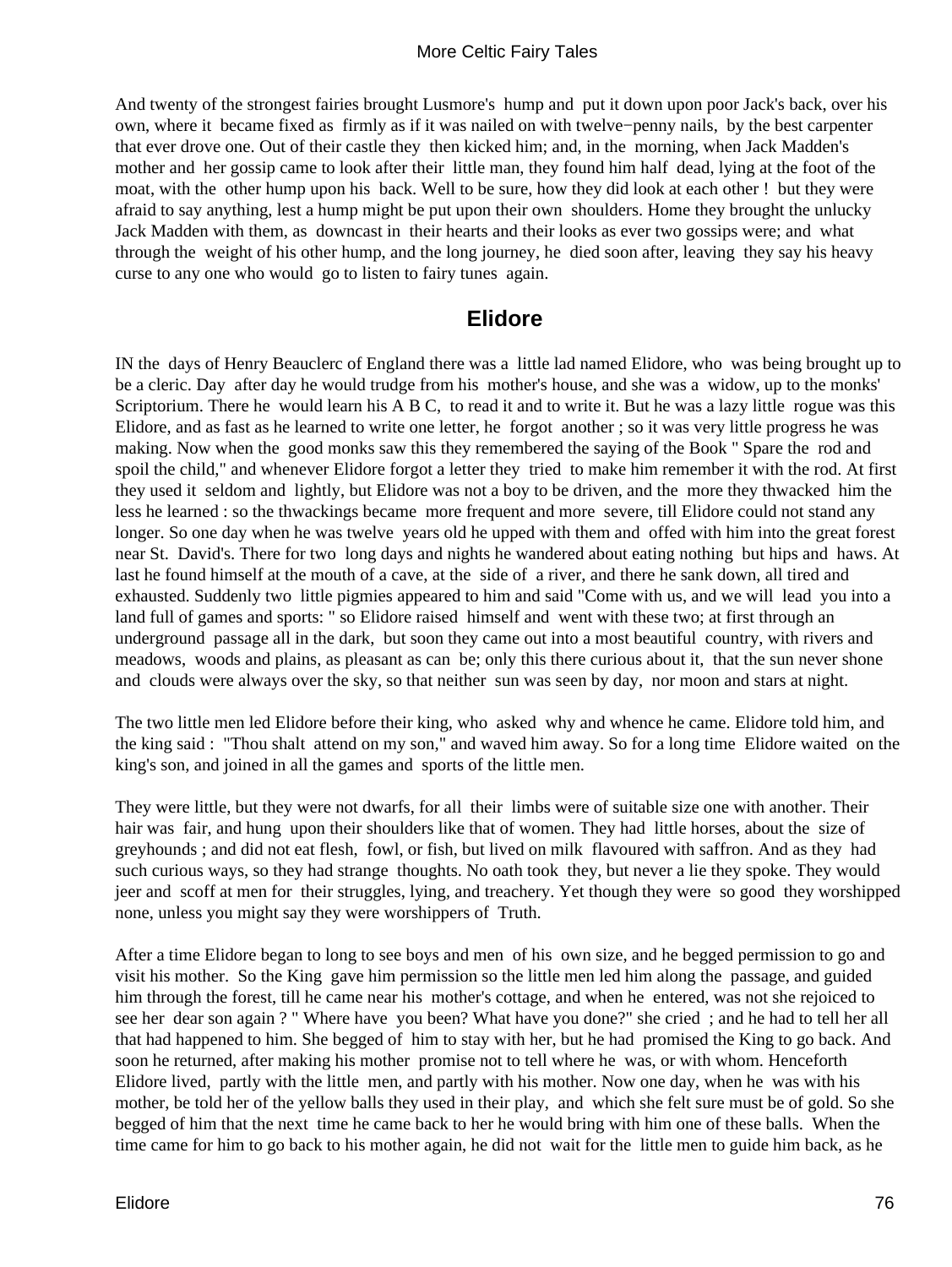now knew the road. But seizing one of the yellow balls with which he used to play, he rushed home through the passage. Now as he got near his mother's house he seemed to hear tiny footsteps behind him, and he rushed up to the door as quickly as he could. Just as he reached it his foot sJipped, and he fell down, and the ball rolled out of his hand, just to the feet of his mother. At that moment two little men rushed forward, seized the ball and ran away, making faces, and spitting at the boy as they passed him. Elidore remained with his mother for a time; but he missed the play and games of the little men, and determined to go back to them. But when he came to where the cave had been, near the river where the under−ground passage commenced, he could not find it again, and though he searched again and again in the years to come, he could not get back to that fair country. So after a time he went back to the monastery, and became in due course a monk. And men used to come and seek him out, and ask him what had happened to him when he was in the Land of the Little Men. Nor could he ever speak of that happy time without shedding tears.

Now it happened once, when this Elidore was old, that David, Bishop of St. David's, came to visit his monastery and ask him about the manners and customs of the little men, and above all, he was curious to know what language they spoke ; and Elidore told him some of their words. When they asked for water, they would say : *Udor udorum;* and when they wanted salt, they would say : *Hapru udorum.* And from this, the Bishop, who was a learned man, discovered that they spoke some sort of Greek. For *Udor* is Greek for *Water,* and Hap for *Salt.*

Hence we know that the Britons came from Troy, being descendants from Brito, son of Priam, King of Troy.

# **The Leeching of Kayn's leg**

THERE were five hundred blind men, and five hundred deaf men, and five hundred limping men, and five hundred dumb men, and five hundred cripple men. The five hundred deaf men had five hundred wives, and the five hundred limping men had five hundred wives, and the five hundred dumb men had five hundred wives, arid the five hundred cripple men had five hundred wives. Each five hundred of these had five hundred children and five hundred dogs. They were in the habit of going about in one band, and were called the Sturdy Strolling Beggarly Brotherhood. There was a knight in Erin called O'Cronicert, with whom they spent a day and a year; and they ate up all that he had, and made a poor man of him, till he had nothing left but an old tumble−down black house, and an old lame white horse. There was a king in Erin called Brian Boru; and O'Cronicert went to him for help. He cut a cudgel of grey oak on the outskirts of the wood, mounted the old lame white horse, and set off at speed through wood and over moss and rugged ground, till he reached the king's house. When he arrived he went on his knees to the king; and the king said to him, "What is your news, O'Cronicert ?"

"I have but poor news for you, king."

" What poor news have you ?" said the king.

"That I have had the Sturdy Strolling Beggarly Brotherhood for a day and a year, and they have eaten all that I had, and made a poor man of me," said he.

"Well!" said the king, "I am sorry for you ; what do you want?"

"I want help," said O'Cronicert ; " anything that you may be willing to give me."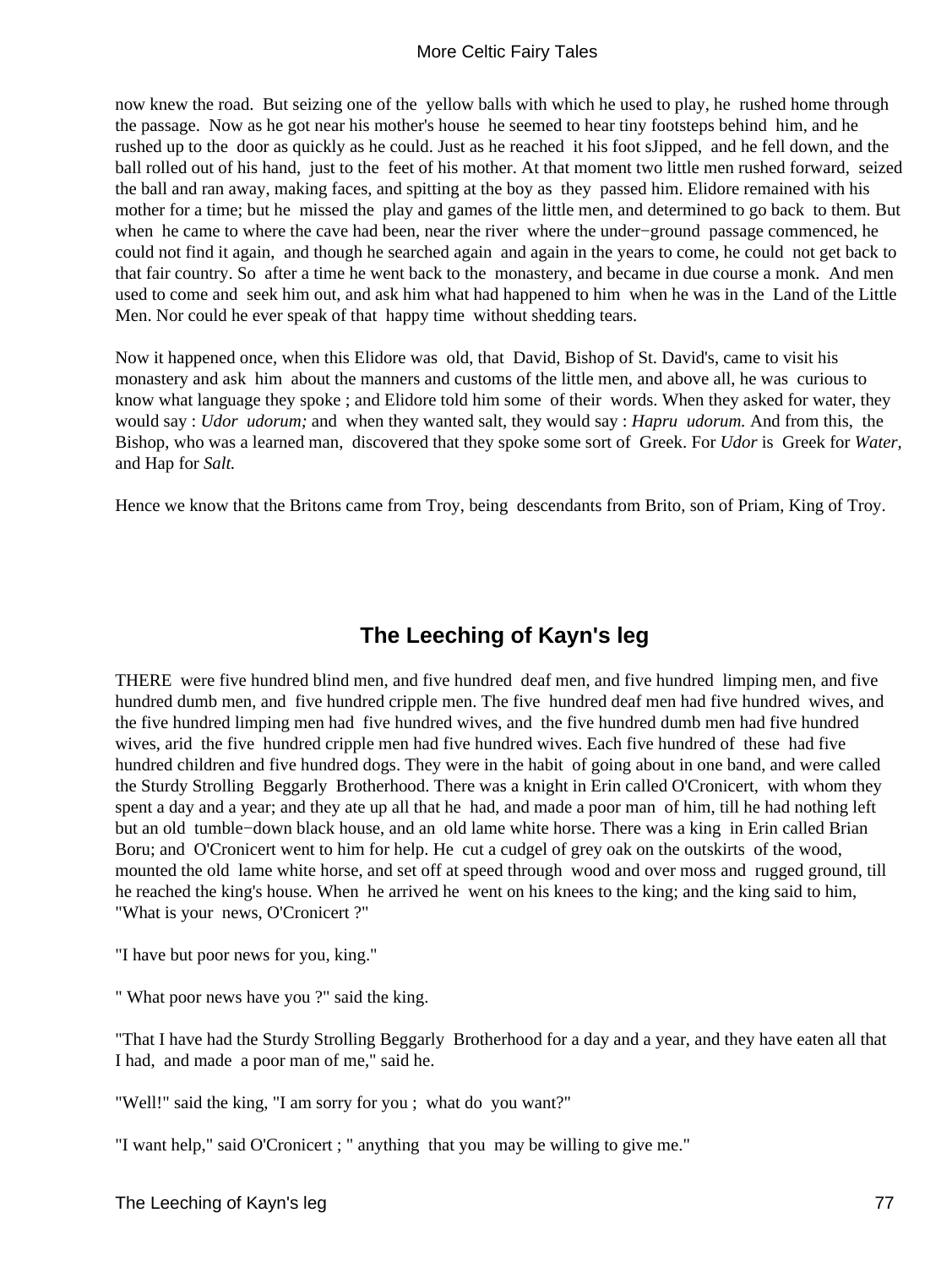The king promised him a hundred cows. He went to the queen, and made his complaint to her, and she gave him another hundred. He went to the king's son, Murdoch Mac Brian, and he got another hundred from him. He got food and drink at the king's ; and when he was going away he said, " Now I am very much obliged to you. This will set me very well on my feet. After all that I have got there is another thing that I want."

"What is it ? said the king

"It is the lap−dog that is in and out after the queen that I wish for."

"Ha !" said the king, "it is your mightiness and pride that has caused the loss of your means; but if you become a good man you shall get this along with the rest."

O'Cronicert bade the king good−bye, took the lap−dog, leapt on the back of the old lame white horse, and went off at speed through wood, and over moss and rugged ground. After he had gone some distance through the wood a roebuck leapt up and the lap−dog went after it. In a moment the deer started up as a woman behind O'Cronicert, the handsomest that eye had ever seen from the beginning of the universe till the end of eternity. She said to him, "Call your dog off me."

"I will do so if you promise to marry me," said O'Cronicert.

"If you keep three vows that I shall lay upon you I will marry you," said she.

"What vows are they ? " said he.

"The first is that you do not go to ask you' worldly king to a feast or a dinner without first letting me know," said she.

"Hoch " said O'Cronicert, " do you think that I cannot keep that vow ? I would never go to invite my worldly king without informing you that I was going to do so. It is easy to keep that vow."

"You are likely to keep it !" said she.

"The second vow is," said she, "that you do not cast up to me in any company or meeting in which we shall be together, that you found me in the form of a deer."

"Hoo " said O'Cronicert, " you need not to lay that vow upon me. I would keep it at any rate."

"You are likely to keep it ! " said she.

The third vow is," said she, " that you do not leave me in the company of only one man while you go out." It was agreed between them that she should marry him.

They reached the old tumble−down black house. Grass they cut in the clefts and ledges of the rocks ; a bed they made and laid down. O'Cronicert's wakening from sleep was the lowing of cattle and the bleating of sheep and the neighing of mares, while he himself was in a bed of gold on wheels of silver, going from end to end of the Tower of Castle Town.

"I am sure that you are surprised," said she.

"I am indeed," said he.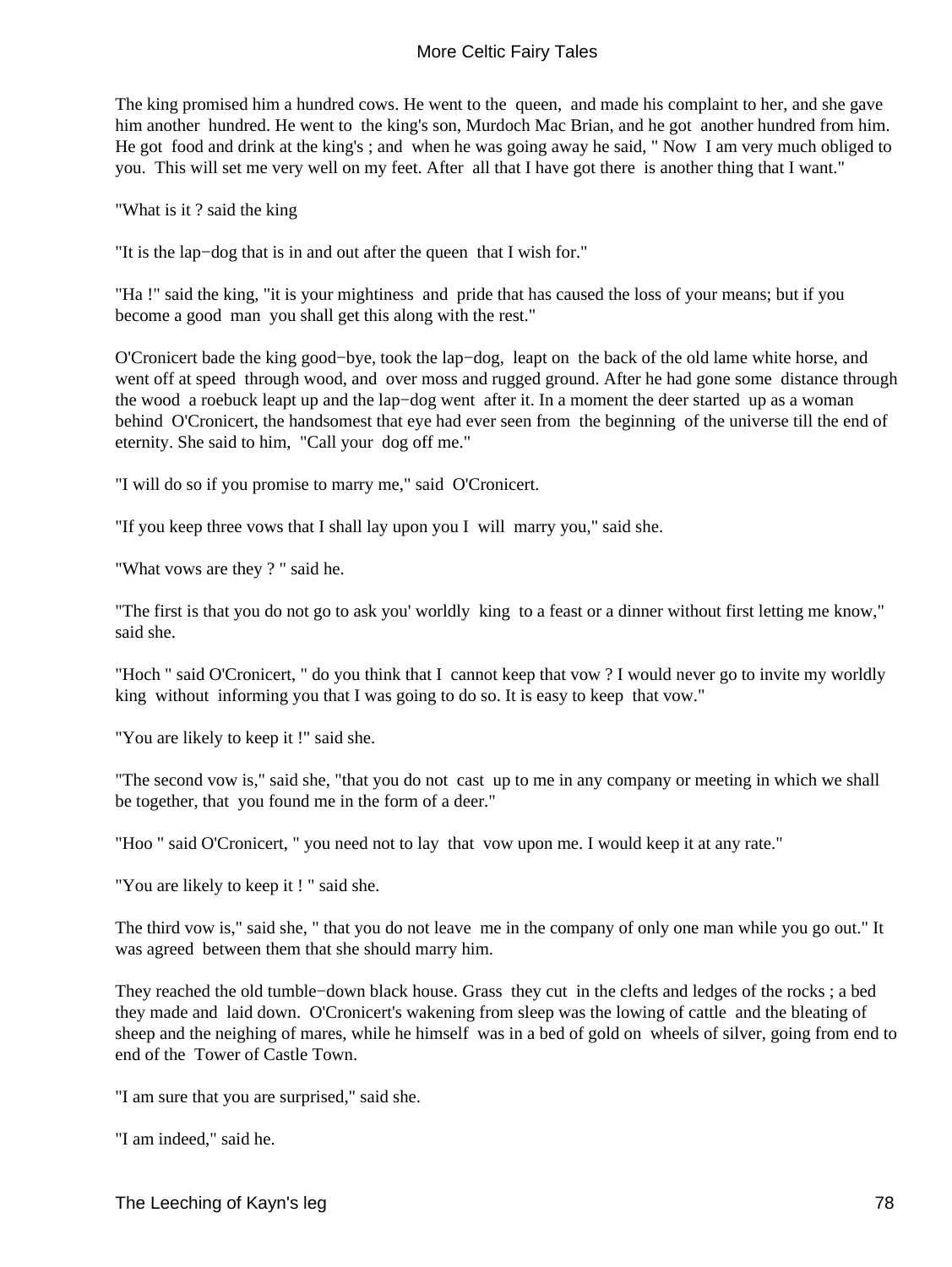"You are in your own room," said she.

"In my own room," said he. "I never had such a room."

"I know well that you never had," said she ; "but you have it now. So long as you keep me you shall keep the room."

He then rose, and put on his clothes, and went out. He took a look at the house when he went out ; and it was a palace, the like of which he had never seen, and the king himself did not possess. He then took a walk round the farm ; and he never saw so many cattle, sheep, and horses as were on it. He returned to the house, and said to his wife that the farm was being ruined by other people's cattle and sheep. "It is not," said she : " your own cattle and sheep are on it."

"I never had so many cattle and sheep," said he.

"I know that," said she; " but so long as you keep me you shall keep them. There is no good wife whose tocher does not follow her."

He was now in good circumstances, indeed wealthy. He had gold and silver, as well as cattle and sheep. He went about with his gun and dogs hunting every day, and was a great man. It occurred to him one day that he would go to invite the King of Erin to dinner, but he did not tell his wife that he was going. His first vow was now broken. He sped away to the King of Erin, and invited him and his great court to dinner. The King of Erin said to him,

"Do you intend to take away the cattle that I promised you?"

"Oh ! no, King of Erin,' said O'Cronicert ; "I could give you as many to−day."

"Ah ! " said the king, "how well you have got on since I saw you last !"

"I have indeed," said O'Cronicert " I have fallen in with a rich wife who has plenty of gold and silver, and of cattle and sheep."

"I am glad of that," said the King of Erin.

O'Cronicert said, " I shall feel much obliged if you will go with me to dinner, yourself and your great court."

"We will do so willingly," said the king.

They went with him on that same day. It did not occur to O'Cronicert how a dinner could be prepared for the king without his wife knowing that he was coming. When they were going on, and had reached the place where O'Cronicert had met the deer, he remembered that his vow was broken, and he said to the king, " Excuse me; I am going on before to the house to tell that you are coming."

The king said, " We will send off one of the lads."

"You will not," said O'Cronicert ; " no lad will serve the purpose so well as myself."

He set off to the house ; and when he arrived his wife was diligently preparing dinner.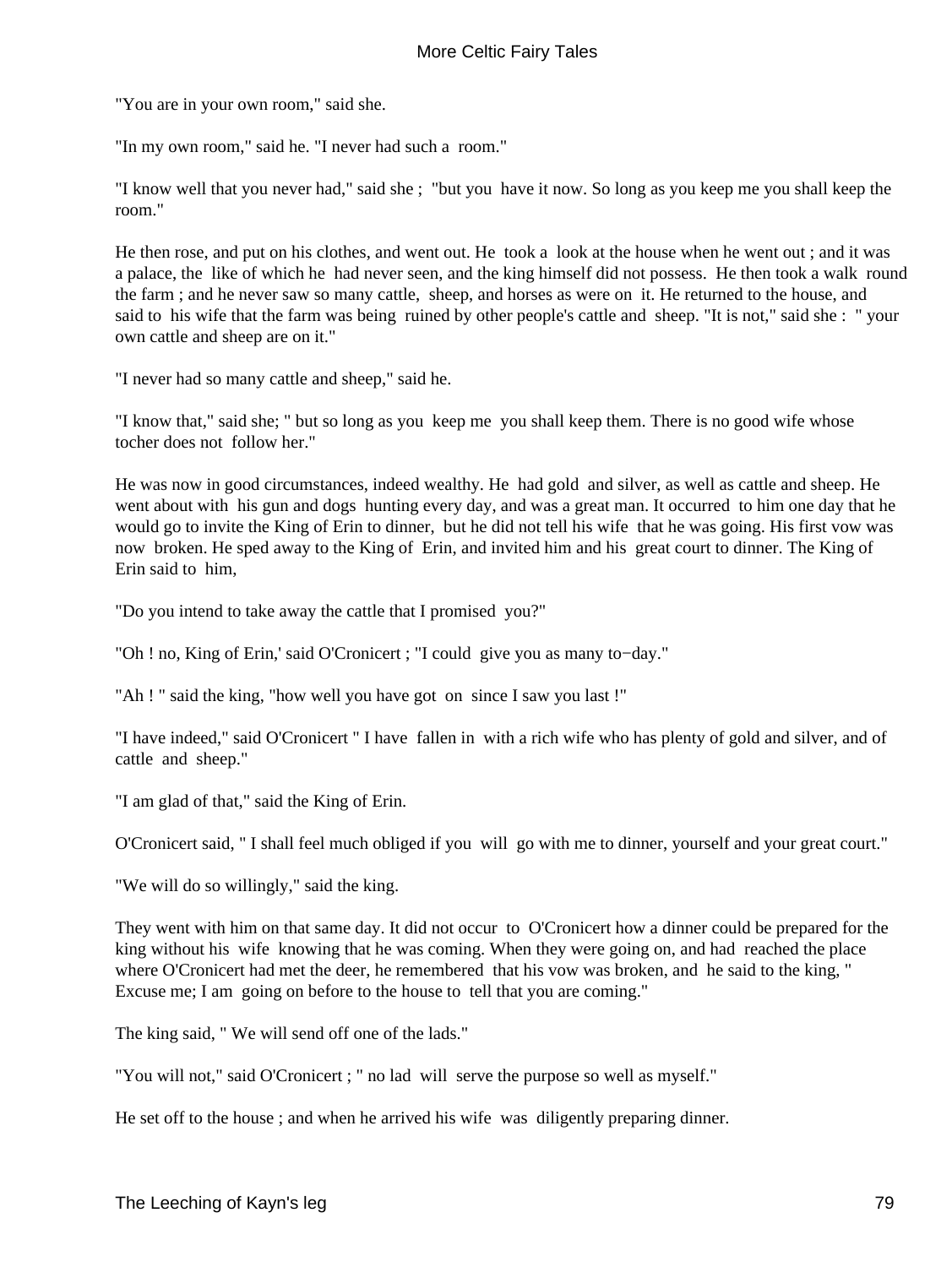He told her what he had done, and asked her pardon. "I pardon you this time," said she: "I know what you have done as well as you do yourself. The first of your vows is broken."

The king and his great court came to O'Cronicert 's house ; and the wife had everything ready for them as befitted a king and great people ; every kind of drink and food. They spent two or three days and nights at dinner, eating and drinking. They were praising the dinner highly, and O'Cronicert himself was praising it but his wife was not. O'Cronicert was angry that she was not praising it and he went and struck her in the mouth with his fist and knocked out two of her teeth. " Why are you not praising the dinner like the others, you contemptible deer?" said he.

"I am not," said she : " I have seen my father's big dogs having a better dinner than you are giving to−night to the King of Erin and his court."

O'Cronicert got into such a rage that he went outside of the door. He was not long standing there when a man came riding on a black horse, who in passing caught O'Cronicert by the collar of his coat, and took him up behind him: and they set off The rider did not say a word to O'Cronicert. The horse was going so swiftly that O'Cronicert thought the wind would drive his head off. They arrived at a big, big palace, and came off the black horse. A stableman came out, and caught the horse, and took it in. It was with wine that he was cleaning the horse's feet. The rider of the black horse said to O'Cronicert, " Taste the wine to see if it is better than the wine that you are giving to Brian Boru and his court to−night."

O'Cronicert tasted the wine, and said, " This is better wine."

The rider of the black horse said, " How unjust was the fist a little ago ! The wind from your fist carried the two teeth to me."

He then took him into that big, handsome, and noble house, and into a room that was full of gentlemen eating and drinking, and he seated him at the head of the table, and gave him wine to drink, and said to him, " Taste that wine to see if it is better than the wine that you are giving to the King of Erin and his court to−night."

"This is better wine," said O'Cronicert.

"How unjust was the fist a little ago .'" said the rider of the black horse.

When all was over the rider of the black horse said, "Are you willing to return home now?"

"Yes," said O'Cronicert, "very willing."

They then rose, and went to the stable and the black horse was taken out ; and they leaped on its back, and went away. The rider of the black horse said to O'Cronicert, after they had set off; "Do you know who I am?"

"I do not," said O'Cronicert

"I am a brother−in−law of yours," said the rider of the black horse ; and though my sister is married to you there is not a king or knight in Erin who is a match for her. Two of your vows are now broken; and if you break the other vow you shall lose your wife and all that you possess."

They arrived at O'Cronicert's house ; and O'Cronicert said, "I am ashamed to go in, as they do not know where I have been since night came."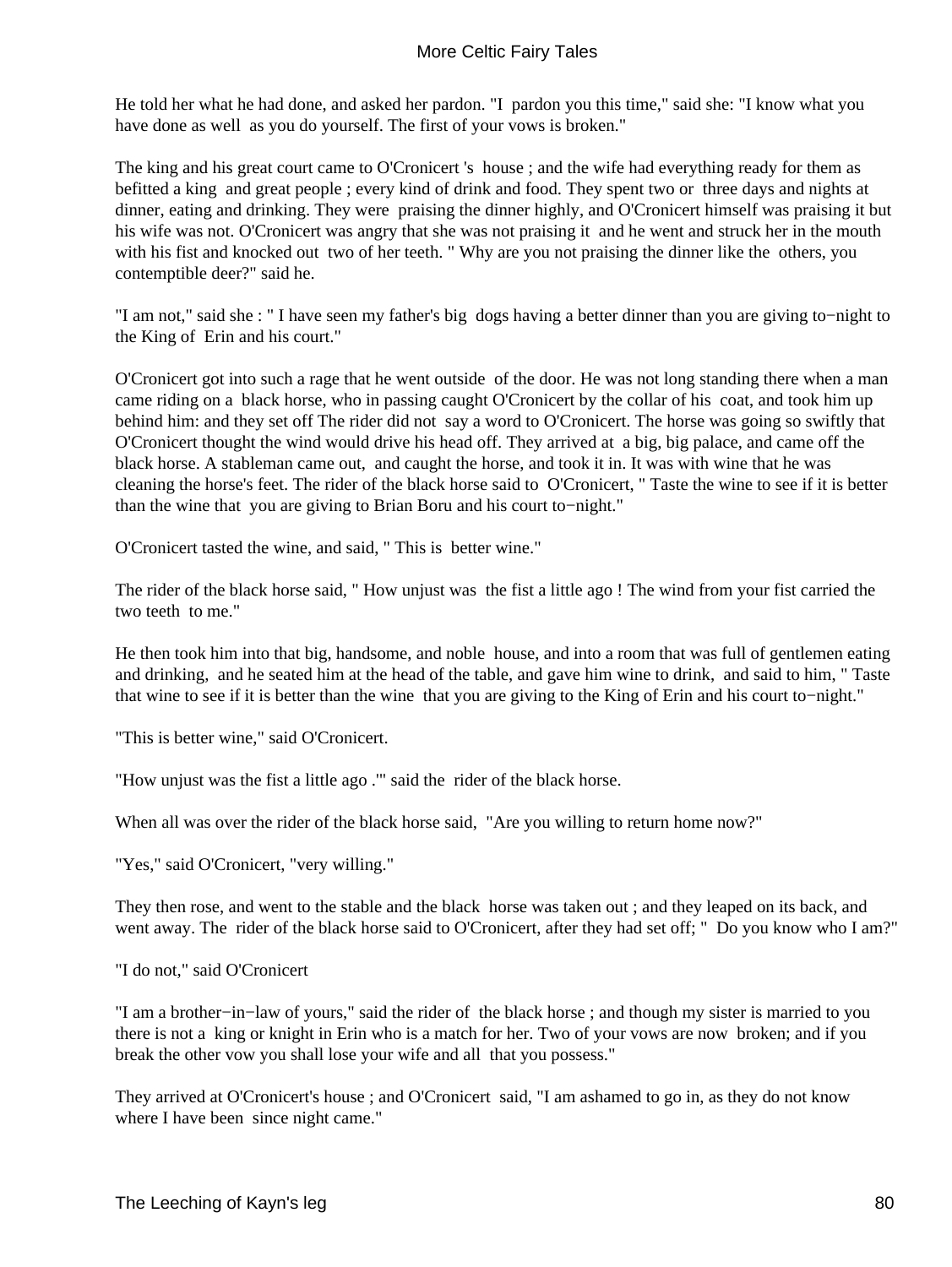"Hoo!" said the rider, "they have not missed you at all. There is so much conviviality among them, that they have not suspected that you have been anywhere. Here are the two teeth that you knocked out of the front of your wife's mouth. Put them in their place, and they will be as strong as ever."

"Come in with me," said O'Cronicert to the rider of the black horse.

"I will not : I disdain to go in," said the rider of the black horse.

The rider of the black horse bade O'Cronicert good−bye, and went away.

O'Cronicert went in ; and his wife met him as she was busy waiting on the gentlemen. He asked her pardon, and put the two teeth in the front of her mouth, and they were as strong as ever. She said, "Two of your vows are now broken." No one took notice of him when he went in, or said "Where have you been ? " They spent the night in eating and drinking, and the whole of the next day,

In the evening the king said, "I think that it is time for us to be going ;" and all said that it was. O'Cronicert said, " You will not go to−night. I am going to get up a dance. You will go to−morrow."

"Let them go," said his wife.

#### "I will not," said he.

The dance was set a−going that night. They were playing away at dancing and music till they became warm and hot with perspiration. They were going out one after another to cool themselves at the side of the house. They all went out except O'Cronicert and his wife, and a man called Kayn Mac Loy. O'Cronicert himself went out, and left his wife and Kayn Mac Loy in the house, and when she saw that he had broken his third vow she gave a spring through a room, and became a big filly, and gave Kayn Mac Loy a kick with her foot, and broke his thigh in two She gave another spring, and smashed the door and went away, and was seen no more. She took with her the Tower of Castle Town as an armful on her shoulder and a light burden on her back, and she left Kayn Mac Loy in the old tumble−down black house in a pool of rain−drip on the floor.

At daybreak next day poor O'Cronicert could only see the old house that he had before. Neither cattle nor sheep, nor any of the fine things that he had was to be seen. One awoke in the morning beside a bush, another beside a dyke, and another beside a ditch. The king only had the honour of having O'Cronicert's little hut over his head. As they were leaving, Murdoch Mac Brian remembered that he had left his own foster−brother Kayn Mac Loy behind, and said there should be no separation in life between them and that he would go back for him. He found Kayn in the old tumble−down black house, in the middle of the floor, in a pool of rain−water, with his leg broken ; and he said the earth should make a nest in his sole and the sky a nest in his head if he did not find a man to cure Kayn's leg.

They told him that on the Isle of Innisturk was a herb that would heal him.

So Kayn Mac Loy was then borne away, and sent to the island, and he was supplied with as much food as would keep him for a month, and with two crutches on which he would be going out and in as he might desire. At last the food was spent, and he was destitute, and he had not found the herb. He was in the habit of going down to the shore, and gathering shell−fish, and eating it.

As he was one day on the shore, he saw a big, big man landing on the island, and he could see the earth and the sky between his legs. He set off with the crutches to try if he could get into the hut before the big man would come upon him. Despite his efforts, the big man was between him and the door, and said to him, "Unless you deceive me, you are Kayn Mac Loy."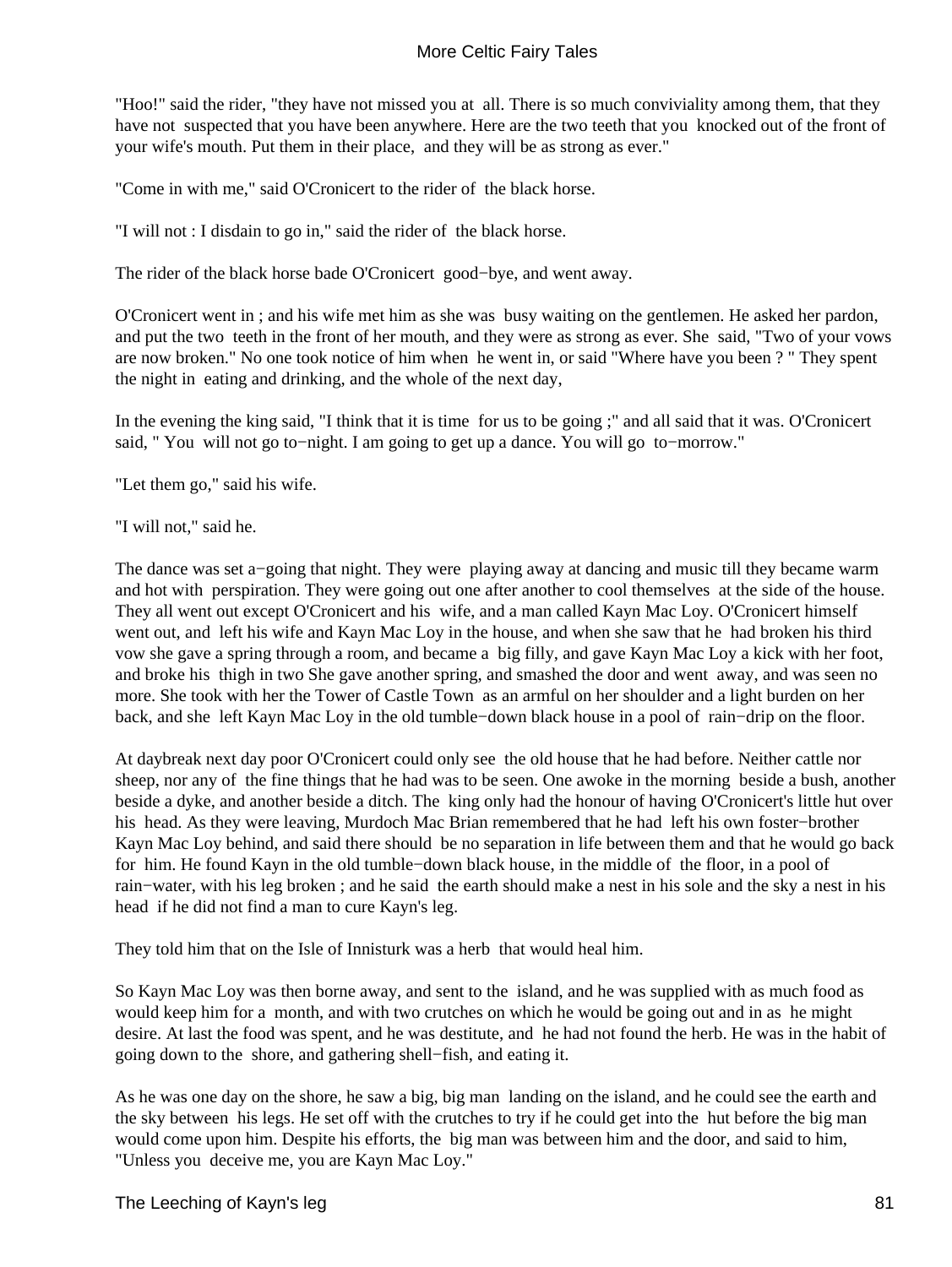Kayn Mac Loy said, "I have never deceived a man: I am he."

The big man said to him:

"Stretch out your leg, Kayn, till I put a salve of herbs and healing to it. Salve and binding herb and the poultice are cooling; the worm is channering. Pressure and haste hard bind me, for I must hear Mass in the great church at Rome, and be in Norway before I sleep.

Kayn Mac Loy said:

"May it be no foot to Kayn or a foot to any one after one, or I be Kayn son of Loy, If I stretch out my foot for you to put a salve of herbs and healing on it, till you tell me why you have no church of your own in Norway, so as, as now, to be going to the great church of Rome to Rome to−morrow.

Unless you deceive me you are Machkan−an−Athar, the son of the King of Lochlann."

The big man said, "I have never deceived any man: I am he. I am now going to tell you why we have not a church in Lochlann. Seven masons came to build a church, and they and my father were bargaining about the building of it. The agreement that the masons wanted was that my mother and sister would go to see the interior of the church when it would be finished. My father was glad to get the church built so cheaply. They agreed accordingly; and the masons went in the morning to the place where the church was to be built. My father pointed out the spot for the foundation. They began to build in the morning, and the church was finished before the evening. When it was finished they requested my mother and sister to go to see its interior. They had no sooner entered than the doors were shut ; and the church went away into the skies in the form of a tuft of mist.

**"Stretch out your leg, Kayn, till I put a salve of herbs and healing to it. Salve and binding herb and the poultice are cooling; the worm is channering. Pressure and haste hard bind me, for I must hear Mass in the great church at Rome, and be In Norway before I sleep.**

Kayn Mac Loy said:

# **"May it be no root to Kayn or a root to any one after one, or I be Kayn son of Loy, if I streten out my foot for you to put a saive of herbs and heallng on it, till you tell me if you heard what befell your mother and sister."**

"Ah!" said the big man, "the mischief is upon you; that tale is long to tell ; but I will tell you a short tale about the matter. On the day on which they were working at the church I was away in the hill hunting game; and when I came home in the evening my brother told me what had happened, namely, that my mother and sister had gone away in the form of a tuft of mist. I became so cross and angry that I resolved to destroy the world till I should find out where my mother and sister were. My brother said to me that I was a fool to think of such a thing. ' I'll tell you,' said he, 'what you'll do. You will first go to try to find out where they are. When you find out where they are you will demand them peaceably, and if you do not get them peaceably you will fight for them.'

I took my brother's advice, and prepared a ship to set off with. I set off alone, and embraced the ocean. I was overtaken by a great mist, and I came upon an island, and there was a large number of ships at anchor near it ; I went in amongst them, and went ashore. I saw there a big, big woman reaping rushes ; and when she would raise her head she would throw her right breast over her shoulder and when she would bend it would fall down between her legs. I came once behind her, and caught the breast with my mouth, and said to her, 'You are yourself witness, woman, that I am the foster−son of your right breast.' ' I perceive that, great hero,' said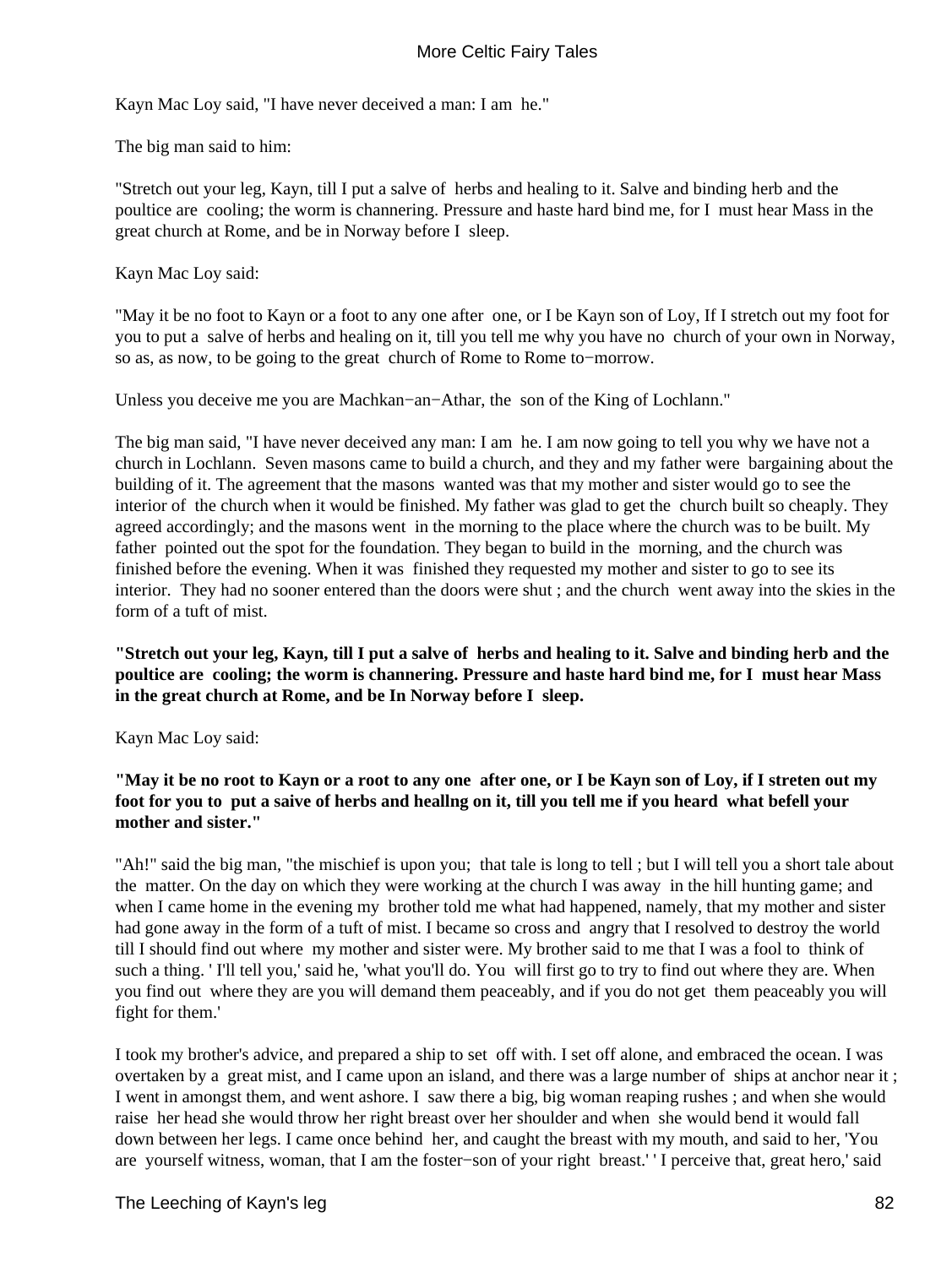the old woman, 'but my advice to you is to leave this island as fast as you can.' 'Why?' said I. 'There is a big giant in the cave up there,' said she, 'and every one of the ships that you see he has taken in from the ocean with his breath, and he has killed and eaten the men. He is asleep at present, and when he wakens he will have you in a similar manner. A large iron door and an oak door are on the cave. When the giant draws in his breath the doors open, and when be emits his breath the doors shut ; and they are shut as fast as though seven small bars, and seven large bars, and seven locks were on them. So fast are they that seven crowbars could not force them open.' I said to the old woman, 'Is there any way of destroying him ? ' 'I'll tell you,' said she, 'how it can be done. He has a weapon above the door that is called the short spear and if you succeed in taking off his head with the first blow it will be well ; but if you do hot, the case will be worse than it was at first<sup>'</sup>

"I set off; and reached the cave, the two doors of which opened. The giant's breath drew me into the cave; and stools, chairs, and pots were by its action' dashing against each other, and like to break my legs. The door shut when I went in, and was shut as fast as though seven small bars, and seven large bars, and seven locks were on it ; and seven crowbars could not force it open ; and I was a prisoner in the cave. The giant drew in his breath again, and the doors opened. I gave a look upwards, and saw the short spear, and laid hold of it. I drew the short spear, and I warrant you that I dealt him such a blow with it as did not re. quire to be repeated ; I swept the head off him. I took the head down to the old woman, who was reaping the rushes, and said to her, ' There is the giant's head for you.' The old woman said, ' Brave man ! I knew that you were a hero. This island had need of your coming to it to−day. Unless you deceive me, you are Mac Connachar son of the King of Lochlann.' 'I have never deceived a man. I am he,' said I. 'I am a soothsayer,' said she, ' and know the object of your journey. You are going in quest of your mother and sister.' ' Well,' said I, 'I am so far on the way if I only knew where to go for them.' ' I'll tell you where they are,' said she ; 'they are in the kingdom of the Red Shield, and the King of the Red Shield is resolved to marry *your* mother, and his son is resolved to marry your sister. I'll tell you how the town is situated. A canal of seven times seven paces breadth surrounds it. On the canal there is a drawbridge, which is guarded during the day by two creatures that no weapon can pierce, as they are covered all over with scales, except two spots below the neck in which their death−wounds lie. Their names are Roar and Rustle. When night comes the bridge is raised, and the monsters sleep. A very high and big wall surrounds the king's palace.'

## **"Stretch out your leg, Kayn, tlll I put a salve of herbs and healing to it. Salve and binding herb and the poultice are cooling; the worm is channering. Pressure and haste hard bind me, for I must hear Mass in the great church at Rome, and be in Norway before I sleep.**

#### Kayn Mac Loy said

## **"May it be no foot to Kayn or a foot to any one after one, or I be Kayn son of Loy, if I stretch out my foot for you to put a salve of herbs and healing on It, till you tell me if you went farther in search of your mother and sister, or if you returned home, or what befell you."**

"Ah ! " said the big man, "the mischief is upon you that tale is long to tell ; but I will tell you another tale. I set off; and reached the big town of the Red Shield; and it was surrounded by a canal, as the old woman told me; and there was a drawbridge on the canal. It was night when I arrived, and the bridge was raised, and the monsters were asleep. I measured two feet before me and a foot behind me of the ground on which I was standing, and I sprang on the end of my spear and on my tiptoes, and reached the place where the monsters were asleep; and I drew the short spear, and I warrant you that I dealt them such a blow below the neck as did not require to be repeated. I took up the heads and hung them on one of the posts of the bridge. I then went on to the wall that surrounded the king's palace. This wall was so high that it was not easy for me to spring over it ; and I set to work with the short spear, and dug a hole through it, and got in. I went to the door of the palace and knocked and the doorkeeper called out, 'Who is there ? ' 'It is I,' said I. My mother and sister recognised my speech ; and my mother called, ' Oh ! it is my son ; let him in.' I then got in, and they rose to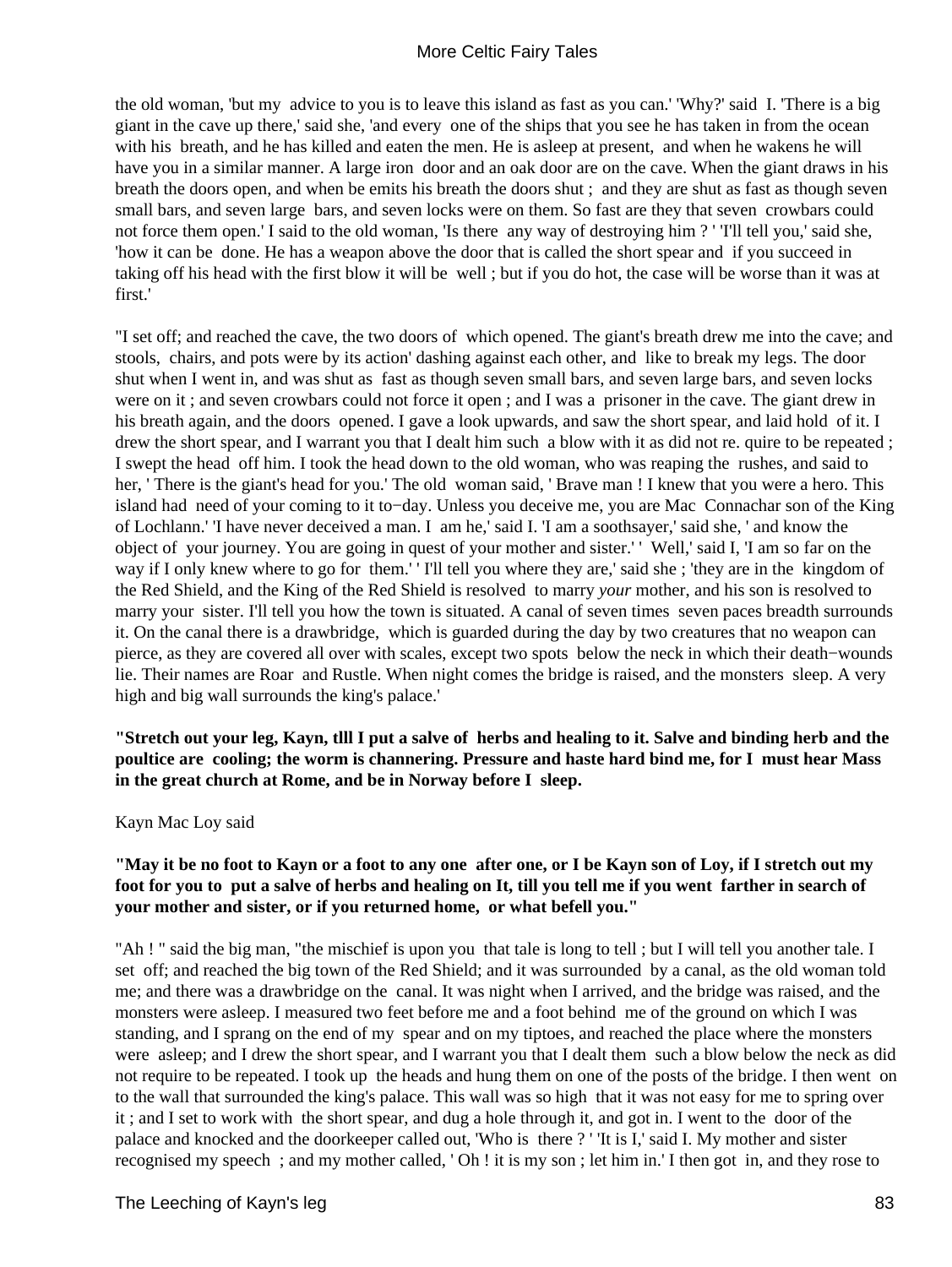meet me with great joy. I was supplied with food, drink, and a good bed. In the morning breakfast was set before us; and after it I said to my mother and sister that they had better make ready, and go with me. The King of the Red Shield said, 'It shall not be so. I am resolved to marry your mother, and my son is resolved to marry your sister.' 'If you wish to marry my mother, and if your son wishes to marry my sister, let both of you accompany me to my home, and you shall get them there.' The King of the Red Shield said, 'So be it.'

We then set off; and came to where my ship was, went on board of it, and sailed home. When we were passing a place where a great battle was going on, I asked the King of the Red Shield what battle it was, and the cause of it.

'Don't you know at all?" said the King of the Red Shield. 'I do not,' said I. The King of the Red Shield said, 'That is the battle for the daughter of the King of the Great Universe, the most beautiful woman in the world; and whoever wins her by his heroism shall get her in marriage.

Do you see yonder castle ?' 'I do,' said I. 'She is on the top of that castle, and sees from it the hero that wins her,' said the King of the Red Shield. I requested to be put on shore, that I might win her by my swiftness and strength. They put me on shore; and I got a sight of her on the top of the castle. Having measured two feet behind me and a foot before me, I sprang on the end of my spear and on my tiptoes, and reached the top of the castle and I caught the daughter of the King of the Universe in my arms and flung her over the castle. I was with her and intercepted her before she reached the ground, and I took her away on my shoulder, and set off to the shore as fast as I could, and delivered her to the King of the Red Shield to be put on board the ship. Am I not the best warrior that ever sought you ? said I. 'You can jump well' said she, ' but I have not seen any of your prowess. I turned back to meet the warriors, and attacked them with the short spear, and did not leave a head on a neck of any of them. I then returned, and called to the King of the Red Shield to come in to the shore for me. Pretending not to hear me, he set the sails in order to return home with the daughter of the King of the Great Universe, and marry her. I measured two feet behind me and a foot before me, and sprang on the end of my spear and on my tiptoes and got on board the ship. I then said to the King of the Red Shield, 'WI)at were you going to do? Why did you not wait for me ?' 'Oh !' said the king, 'I was only making the ship ready and setting the sails to her before going on shore for you. Do you know what I am thinking of?' ' I do not,' said I. ' It is,' said the King, 'that I will return home with the daughter of the King of the Great Universe, and that you shall go home with your mother and sister.' 'That is not to be the way of it,' said I. ' She whom I have won by my prowess neither you nor any other shall get.'

"The king had a red shield, and if be should get it on, no weapon could make an impression on him. He began to put on the red shield, and I struck him with the short spear in the middle of his body, and cut him in two, and threw him overboard. I then struck the son, and swept his head off; and threw him overboard.

## **"Stretch out your leg, Kayn, till I put a salve of herbs and healing to It. Salve and binding herb and the poultice are cooling; the worm is channering. Pressure and haste hard bind me, for I must hear Mass in the great church at Rome, and be in Norway before I sleep.**

Kayn Mac Loy said:

## **"May It be no foot to Kayn or a foot to any one after one, or I be Kayn son of Loy, if I stretch out my foot for you to put a salve of herbs and healing on it, till you tell me whether any search was made for the daughter of the King of the Universe.**

"Ah! the mischief is upon you," said the big man; "I will tefl you another short tale. I came home with my mother and sister, and the daughter of the King of the Universe, and I married the daughter of the King of the Universe. The first son I had I named Machkan−na−skayajayrika (son of the red shield). Not long after this a hostile force came to enforce compensation for the King of the Red Shield, and a hostile force came from the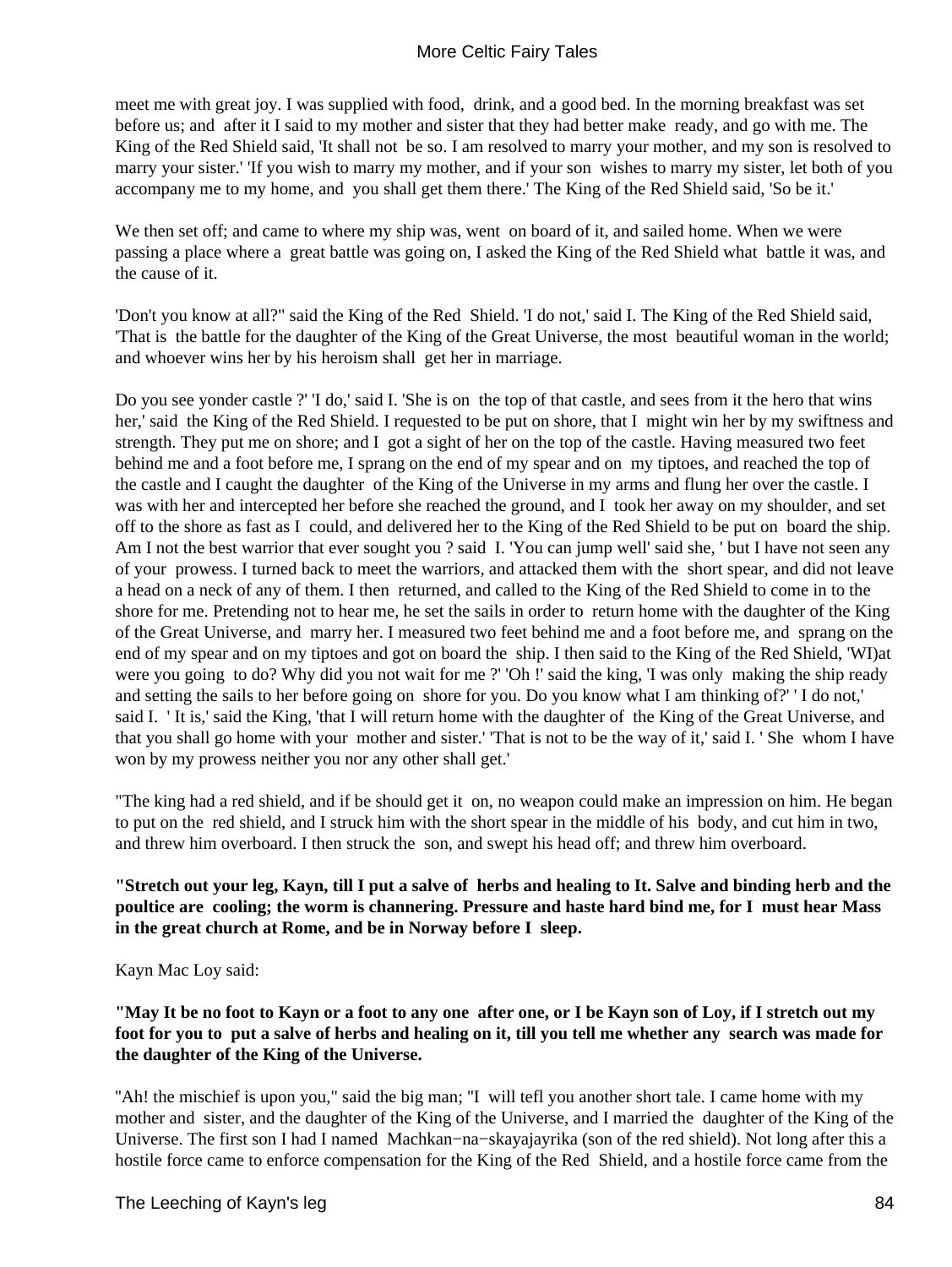King of the Universe to enforce compensation for the daughter of the King of the Universe. I took the daughter of the King of the Universe with me on the one shoulder and Machkan−na−skaya−jayrika on the other, and I went on board the ship and set the sails to her, and I placed the ensign of the King of the Great Universe on the one mast, and that of the King of the Red Shield on the other, and I blew a trumpet, and passed through the midst of them, and I said to them that here was the man, and that if they were going to enforce their claims, this was the time. All the ships that were there chased me ; and we set out on the expanse of ocean. My ship would be equalled in speed by but few. One day a thick dark mist came on, and they lost sight of me. It happened that I came to an island called The Wet Mantle. I built a hut there; and another son was born to me, and I called him Son of the Wet Mantle.

"I was a long time in that island ; but there was enough of fruit, fish, and birds in it. My two sons had grown to be somewhat big. As I was one day out killing birds, I saw a big, big man coming towards the island, and I ran to try if I could get into the house before him. He met me, and caught me, and put me into a bog up to the armpits, and he went into the house, and took out on his shoulder the daughter of the King of the Universe, and passed close to me in order to irritate me the more. The saddest look that I ever gave or ever shall give was that I gave when I saw the daughter of the King of the Universe on the shoulder of another, and could not take her from him. The boys came out where I was ; and I bade them bring me the short spear from the house. They dragged the short spear after them, and brought it to me; and I cut the ground around me with it till I got out.

"I was a long time in the Wet Mantle, even till my two sons grew to be big lads. They asked me one day if I had any thought of going to seek their mother. I told them that I was waiting till they were stronger, and that they should then go with me. They said that they were ready to go with me at any time. I said to them that we had better get the ship ready, and go. They said, 'Let each of us have a ship to himself.' We arranged accordingly; and each went his own way.

"As I happened one day to be passing close to land I saw a great battle going on. Being under vows never to pass a battle without helping the weaker side, I went on shore, and set to work with the weaker side, and I knocked the head off every one with the short spear. Being tired, I lay myself down among the bodies and fell asleep.

**"Stretch out your leg, Kayn, till I put a salve of herbs and healing to it. Salve and binding herb and the poltice are cooling; the worm is channering. Pressure and baste hard bind me, for I must hear Mass In the great church at Rome, and be in Norway before I sleep."**

Kayn Mac Loy said:

## **"May it be no foot to Kayn or a foot to any one after one, or I be Kayn son of Loy, if I stretch out my foot for you to put a salve of herbs and healing on it, till you tell me if you found the daughter of the King of the Universe, or if you went home, or what happened to you."**

"The mischief is upon you," said the big man ; that tale is long to tell, but I will tell another short tale. When I awoke out of sleep I saw a ship making for the place where I was lying, and a big giant with only one eye dragging it after him : and the ocean reached no higher than his knees. He had a big fishing−rod with a big strong line hanging from it on which was a very big hook. He was throwing the line ashore, and fixing the hook in a body, and lifting it on board, and he continued this work till the ship was loaded with bodies. He fixed the hook once in my clothes; but I was so heavy that the rod could not carry me on board. He had to go on shore himself, and carry me on board in his arms. I was then in a worse plight than I ever was in. The giant set off with the ship, which he dragged after him, and reached a big, precipitous rock, in the face of which he had a large cave : and a damsel as beautiful as I ever saw came out, and stood in the door of the cave.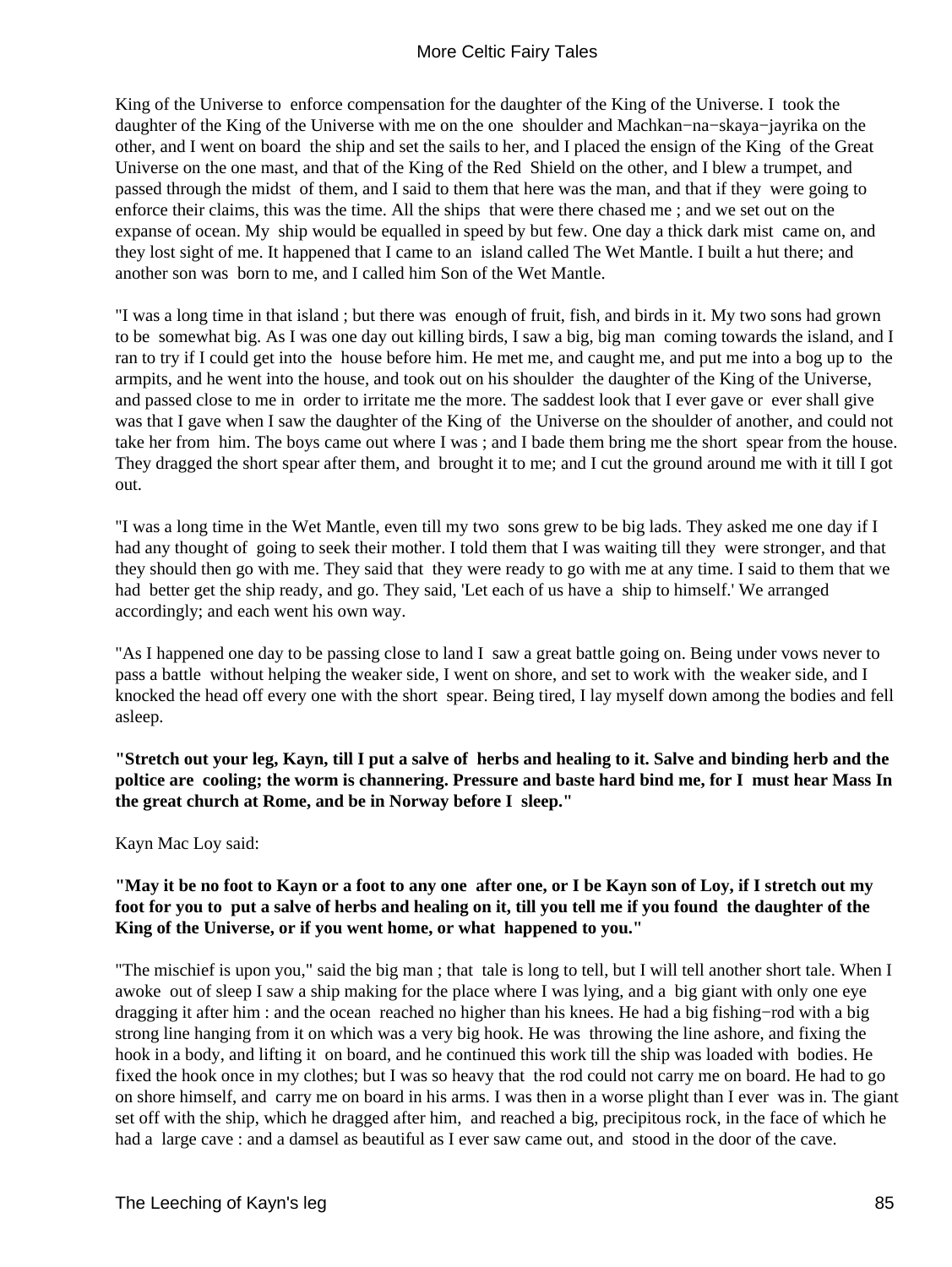He was handing the bodies to her, and she was taking hold of them and putting them into the cave. As she took hold of each body she said, 'Are you alive ?' At last the giant took hold of me, and handed me in to her, and said, ' Keep him apart ; he is a large body, and I will have him to breakfast the first day that I go from home.'

My best time was not when I heard the giant's sentence upon me. When he had eaten enough of the bodies, his dinner and supper, he lay down to sleep. When he began to snore the damsel came to speak to me; and she told me that she was a king's daughter the giant had stolen away and that she had no way of getting away from him. I am now,' she said, 'seven years except two days with him, and there is a drawn sword between us. He dared not come nearer me than that till the seven years should expire.' I said to her, ' Is there no way of killing him ?' 'It is not easy to kill him, but we will devise an expedient for killing him,' said she. 'Look at that pointed bar that he uses for roasting the bodies. At dead of night gather the embers of the fire together, and put the bar in the fire till it be red. Go, then, and thrust it into his eye with all your strength, and take care that he does not get hold of you, for if he does he will mince you as small as midges.' I then went and gathered the embers together, and put the bar in the fire, and made it red, and thrust it into his eye; and from the cry that he gave I thought that the rock had split. The giant sprang to his feet and chased me through the cave in order to catch me; and I picked up a stone that lay on the floor of the cave, and pitched it into the sea ; and it made a plumping noise. The bar was sticking in his eye all the time. Thinking it was I that had sprung into the sea, he rushed to the mouth of the cave, and the bar struck against the doorpost of the cave, and knocked off his brain−cap. The giant fell down cold and dead, and the damsel and I were seven years and seven days throwing him into the sea in pieces.

"I wedded the damsel, and a boy was born to us. After seven years I started forth again.

"I gave her a gold ring, with my name on it, for the boy, and when be was old enough he was sent out to seek me.

"I then set off to the place where I fought the battle, and found the short spear where I left it ; and I was very pleased that I found it, and that the ship was safe. I sailed a day's distance from that place, and entered a pretty bay that was there, hauled my ship up above the shore, and erected a hut there, in which I slept at night. When I rose next day I saw a ship making straight for the place where I was. When it struck the ground, a big, strong champion came out of it, and hauled it up ; and if it did not surpass my ship it was not a whit inferior to it and I said to him, 'What impertinent fellow are you that has dared to haul up your ship alongside of my ship ?' 'I am Machkan−na−skaya−jayrika,' said the champion, 'going to seek the daughter of the King of the Universe for Mac Connachar, son of the King of Lochlann.' I saluted and welcomed him, and said to him, 'I am your father : it is well that you have come.' We passed the night cheerily in the hut.

"When I arose on the following day I saw another ship making straight for the place where I was ; and a big, strong hero came out of it, and hauled it up alongside of our ships ; and if it did not surpass them it was not a whit inferior to them. ' What impertinent fellow are you that has dared to haul up your ship alongside of our ships ?' said I. 'I am,' said he, 'the Son of the Wet Mantle, going to seek the daughter of the King of the Universe for Mac Connachar, son of the King of Lochlann.' 'I am your father, and this is your brother : it is well that you have come,' said I, We passed the night together in the hut, my two sons and I.

When I rose next day I saw another ship coming, and making straight for the place where I was. A big, strong champion sprang out of it, and hauled it up alongside of our ships ; and if it was not higher than they, it was not lower. I went down where he was, and said to him, 'What impertinent fellow are you that has dared to haul up your ship alongside of our ships? ' 'I am the Son of the Wet Mantle,' said he, 'going to seek the daughter of the King of the Universe for Mac Connachar, son of the King of Lochlann. Have you any token in proof of that?' said I. 'I have,' said he: 'here is a ring that my mother gave me at my father's request.' I took hold of the ring, and saw my name on it: and the matter was beyond doubt. I said to him, 'I am your father,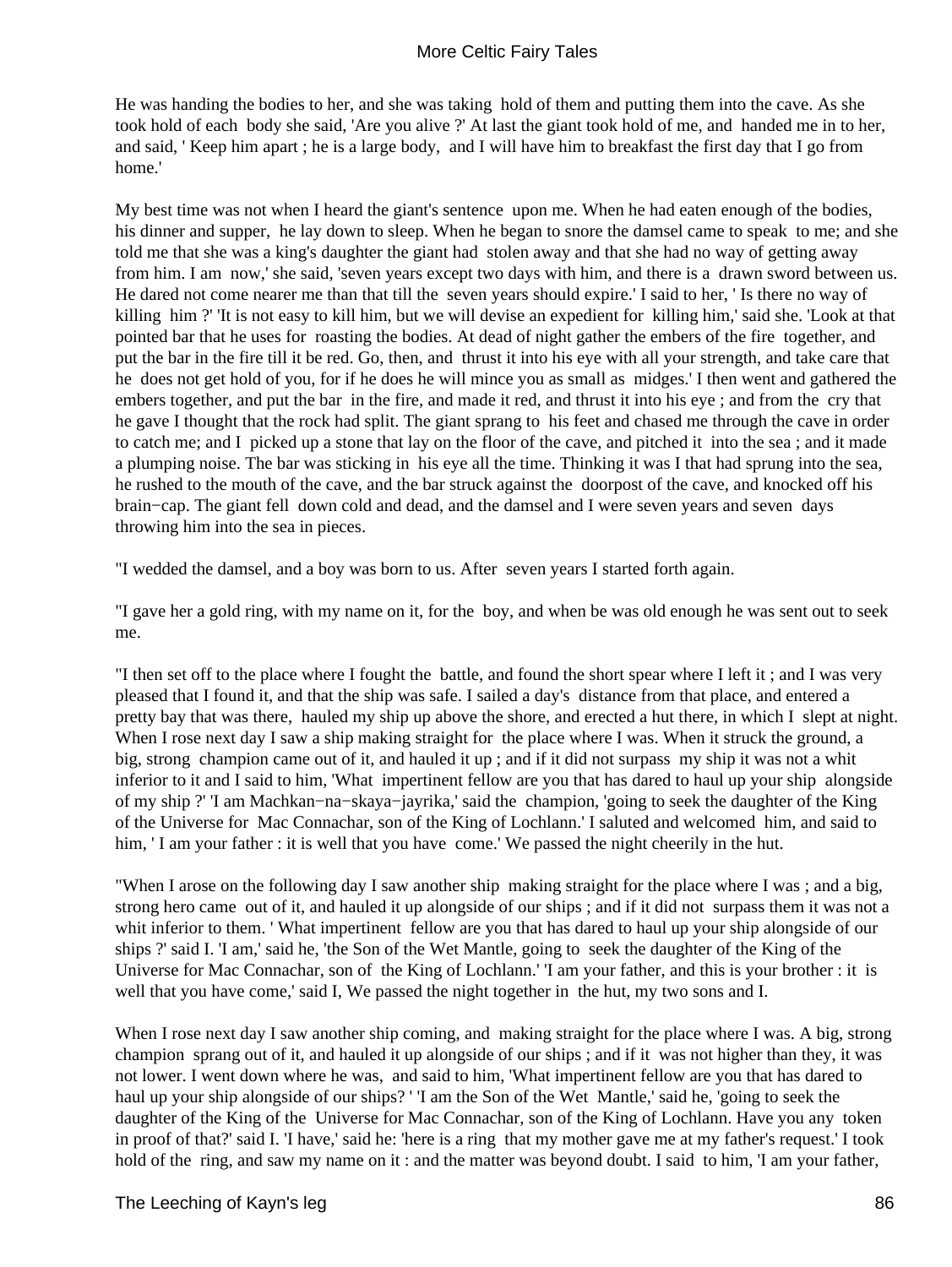and here are two half−brothers of yours. We are now stronger for going in quest of the daughter of the King of the Universe. Four piles are stronger than three piles.' We spent that night cheerily and comfortably together in the hut.

"On the morrow we met a soothsayer, and he spoke to us: 'You are going in quest of the daughter of the King of the Universe. I will tell you where she is : she is with the Son of the Blackbird.

"Machkan−na−skaya−jayrika then went and called for combat with a hundred fully trained heroes, or the sending out to him of the daughter of the King of the Universe. The hundred went out ; and he and they began on each other, and he killed every one of them. The Son of the Wet Mantle called for combat with another hundred, or the sending out of the daughter of the King of the Universe. He killed that hundred with the short spear. The Son of Secret called for combat with another hundred, or the daughter of the King of the Universe. He killed every one of these with the short spear. I then went out to the field, and sounded a challenge on the shield, and made the town tremble. The Son of the Blackbird had not a man to send out : he had to come out himself; and he and I began on each other, and I drew the short spear, and swept his head off. I then went into the castle, and took out the daughter of the King of the Universe. It was thus that it fared with me.

## **"Stretch out your leg, Kayn, till I put a salve of herbs and healing to it. Salve and binding herb and the poultice are cooling; the worm is channering. Pressure and haste hard bind me, for I must hear Mass in the great church at Rome, and be in Norway before I sleep."**

Kayn Mac Loy stretched his leg; and the big man applied to it leaves of herbs and healing ; and it was healed. The big man took him ashore from the island, and allowed him to go home to the king.

Thus did O'Cronicert win and lose a wife, and thus befell the Leeching of the leg of Kayn, son of Loy.

# **How Fin went to the Kingdom of the Big Men**

FIN and his men were in the Harbour of the Hill of Howth on a hillock, behind the wind and in front of the sun, where they could see every person, and nobody could see them, when they saw a speck coming from the west. They thought at first it was the blackness of a shower; but when it came nearer, they saw it was a boat. It did not lower sail till it entered the harbour. There were three men in it; one for guide in the bow, one for steering in the stern, and one for the tackle in the centre. They came ashore, and drew it up seven times its own length in dry grey grass, where the scholars of the city could not make it stock for derision or ridicule.

They then went up to a lovely green spot, and the first lifted a handful of round pebbles or shingle, and commanded them to become a beautiful house, that no better could be found in Ireland; and this was done. The second one lifted a slab of slate, and commanded it to be slate on the top of the house, that there was not better in Ireland ; and this was done. The third one caught a bunch of shavings and commanded them to be pine−wood and timber in the house, that there was not in Ireland better ; and this was done.

This caused much wonder to Fin, who went down where the men were, and made inquiries of them, and they answered him. He asked whence they were, or whither they were going. They said, "We are three Heroes whom the King of the Big Men has sent to ask combat of the Fians." He then asked, " What was the reason for doing this ?" They said they did not know, but they heard that they were strong men, and they came to ask combat of Heroes from them. "Is Fin at Home ?" "He is not." (Great is a man's leaning towards his own life).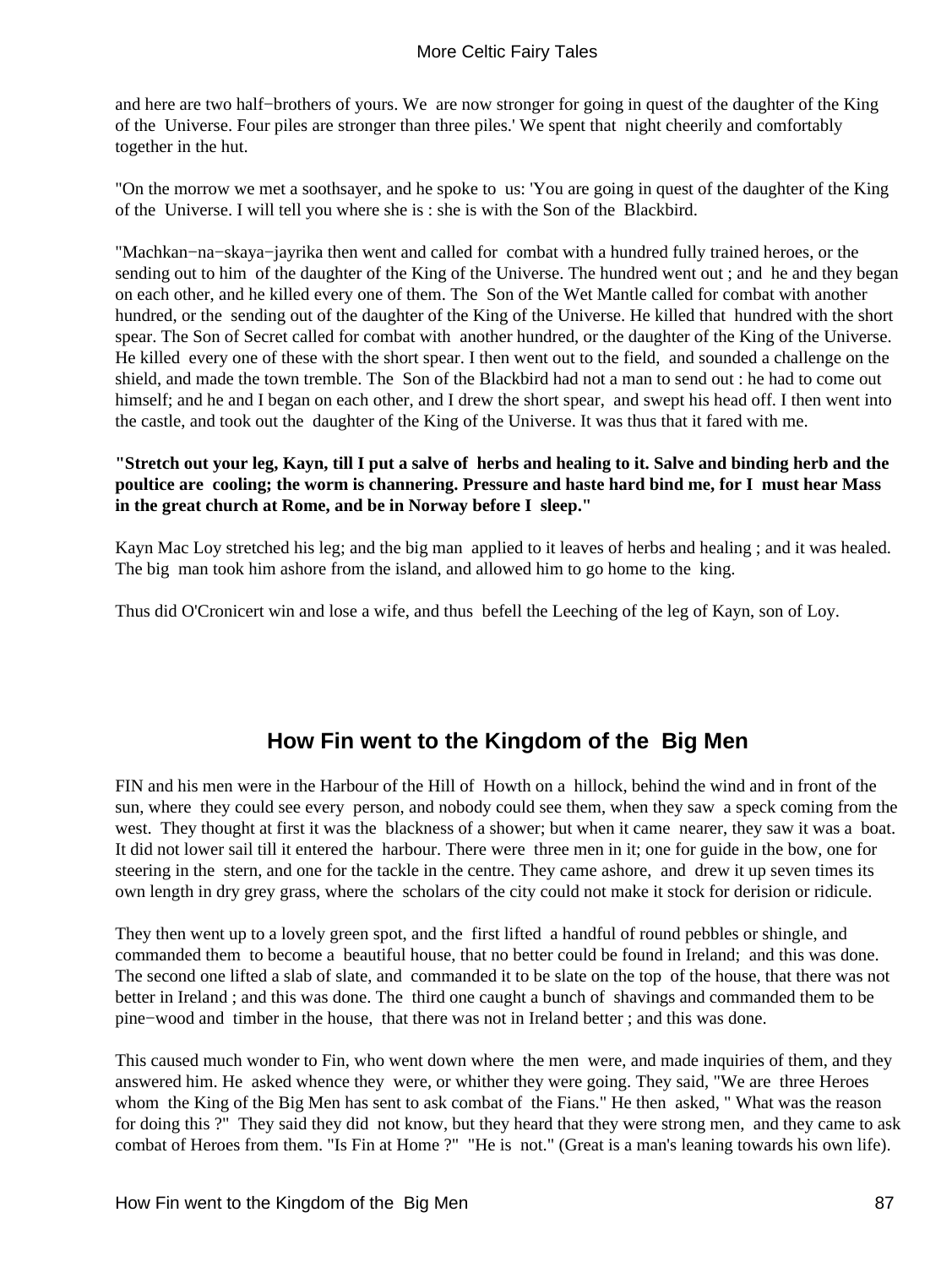Fin then put them under crosses and under enchantments, that they were not to move from the place where they were till they saw him again.

He went away and made ready his coracle, gave its stern to land and prow to sea, hoisted the spotted towering sails against the long, tough, lance−shaped mast, cleaving the billows in the embrace of the wind in whirls, with a soft gentle breeze from the height of the sea−coast, and from the rapid tide of the red rocks, that would take willom from the hill, foliage from the tree, and heather from its stock and roots. Fin was guide in her prow, helm in her Stern, and tackle in her middle ; and stopping of head or foot he did not make till he reached the Kingdom of the Big Men. He went ashore and drew up his coracle in grey grass. He went up, and a Big Wayfarer met him. Fin asked who he was. "I am," he said, "the Red−haired Coward of the King of the Big Men; and," said he to Fin, you are the one I am in quest of. Great is my esteem and respect towards you ; you are the best maiden I have ever seen ; you will yourself make a dwarf for the King, and your dog (this was Bran) a lapdog. It is long since the King has been in want of a dwarf and a lapdog." He took with him Fin; but another Big Man came, and was going to take Fin from him. The two fought ; but when they had torn each other's clothes, they left it to Fin to judge. He chose the first one. He took Fin with him to the palace of the King~ whose worthies and high nobles assembled to see the little man. The king lifted him upon the palm of his hand, and went three times round the town with Fin upon one palm and Bran upon the other. He made a sleeping−place for him at the end of his own bed. Fin was waiting, watching, and observing everything that was going on about the house. He observed that the King, as soon as night came, rose and went out, and returned no more till morning. This caused him much wonder, and at last he asked the King why he went away every night and left the Queen by herself. " Why," said the King, "do you ask ? " "For satisfaction to myself," said Fin ; "for it is causing me much wonder." Now the King had a great liking for Fin; he never saw anything that gave him more pleasure than he did ; and at last he told him. " There is," he said, "a great Monster who wants my daughter ~n marriage, and to have half my kingdom to himself; and there is not another man in the kingdom who can meet him but myself; and I must go every night to hold combat with him." "Is there," said Fin, "no man to combat with him but yourself?" "There is not," said the King, "one who will war with him for a single night." "It is a pity," said Fin, "that this should be called the Kingdom of the Big Men. Is he bigger than yourself? " "Never you mind," said the King. "I will mind," said Fin ; "take your rest and sleep to−night, and I shall go to meet him." "Is it you ?" said the King; "you would not keep half a stroke against him."

When night came, and all men went to rest, the King was for going away as usual ; but Fin at last prevailed upon him to allow himself to go. " I shall combat him," said he, "or else he knows a trick." "I think much," said the King, "of allowing you to go, seeing he gives myself enough to do." "Sleep you soundly to−night," said Fin, "and let me go ; if he comes too violently upon me, I shall hasten home."

Fin went and reached the place where the combat was to be. He saw no one before him, and he began to pace backwards and forwards. At last he saw the sea coming in kilns of fire and as a darting serpent, till it came down below where he was. A Huge Monster came up and looked towards him, and from him. "What little speck do I see there ? " he said. " It is I," said Fin. "What are you doing here?" "I am a messenger from the King of the Big Men ; he is under much sorrow and distress; the Queen has just died, and I have come to ask if you will be so good as to go home to−night without giving trouble to the kingdom." " I shall do that," said he ; and he went away with the rough humming of a song in his mouth.

Fin went home when the time came, and lay down in his own bed, at the foot of the King's bed. When the King awoke, he cried out in great anxiety, " My kingdom is lost, and my dwarf and my lapdog are killed !" "They are not," said Fin ; "I am here yet ; and you have got your sleep, a thing you were saying it was rare for you to get."

How," said the King, "did you escape, when you are so little, while he is enough for myself, though I am so big."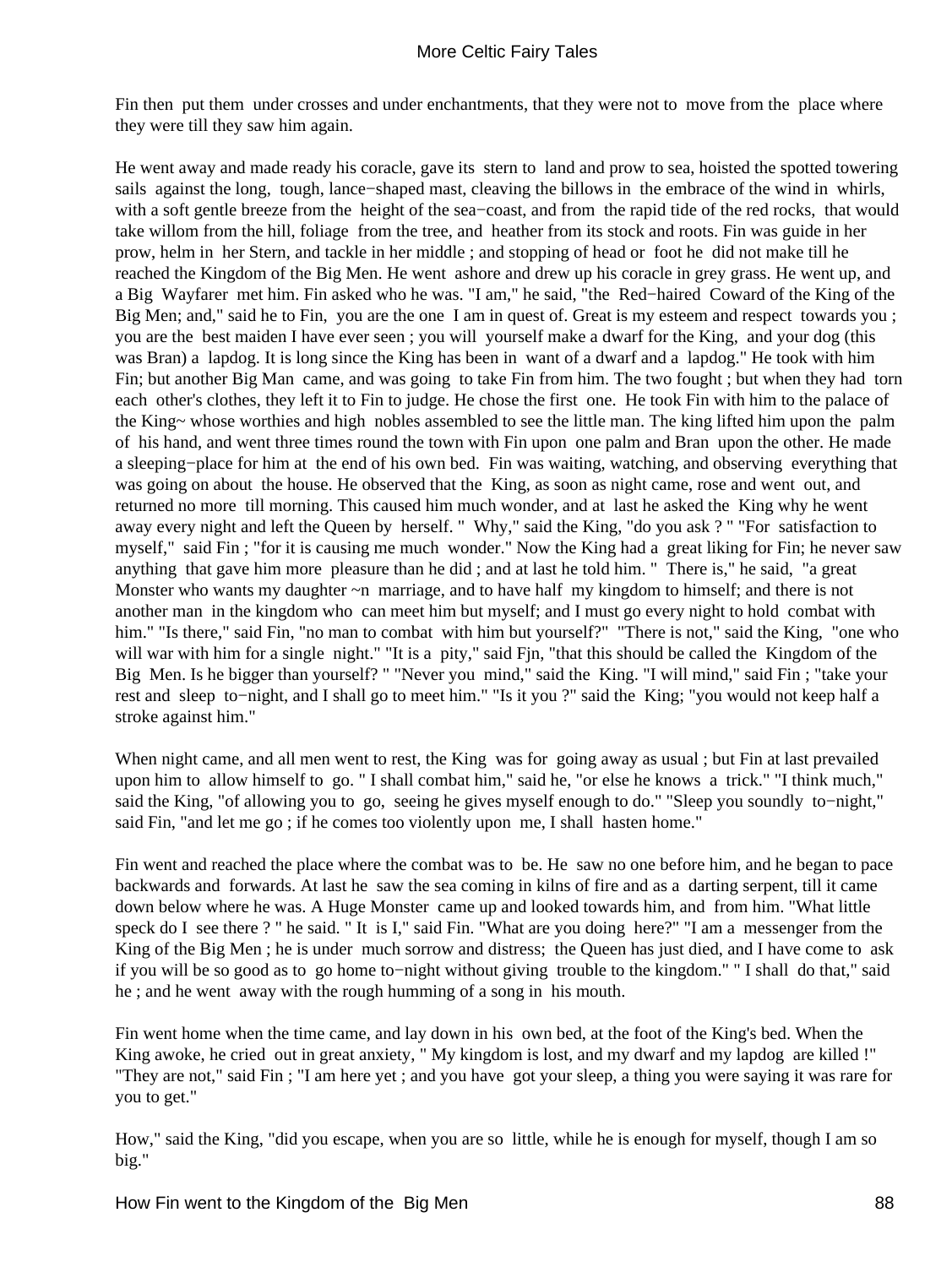"Though you," said Fin, "are so big arid strong, I am quick and active."

Next right the King was for going ; but Fin told him to take his sleep to−night again. "I shall stand myself in your place, or else a better hero than yonder one must come.

"He will kill you," said the King, "I shall take my chance," said Fin.

He went, and as happened the night before, he saw no one; and he began to pace backwards and forwards. He saw the sea coming in fiery kilns and as a darting serpent; and that Huge Man came up. "Are you here to−night again ?" said he. "I am, and this is my errand : when the Queen was being put in the coffin, and the King heard the coffin being nailed, and the joiner's stroke, he broke his hean with pain and grief; and the *Parliament* has sent me to ask you to go home to−night till they get the King buried." The Monster went this night also, roughly humming a song ; and Fin went home when the time came.

In the morning the King awoke in great anxiety, and called out, "My kingdom is lost, and my dwarf and my lapdog are killed !" and he greatly rejoiced that Fin and Bran were alive, and that he himself got rest) after being so long without sleep.

Fin went the third night, and things happened as before. There was no one before him, and he took to pacing to and fro. He saw the sea coming till it came down below him the Big Monster came up; he saw the little black speck, and asked who was there, and what he wanted. " I have come to combat you," said Fin.

Fin and Bran began the combat. Fin was going backwards, and the Huge Man was following. Fin called to Bran, " Are you going to let him kill me ? " Bran had a venomous shoe ; and he leaped and struck the Huge Man with the venomous shoe on the breast−bone, and took the heart and lungs out of him. Fin drew his sword, Mac−a−Luin, cut off his head, put it on a hempen rope, and went with it to the Palace of the King. He took it into the *Kitchen,* and put it behind the door. In the morning the servant could not turn it, nor open the door. The King went down ; he saw the Huge Mass, caught it by the top of the head, and lifted it, and knew it was the head of the Man who was for so long a time asking combat from him, and keeping him from sleep. " How at all," said he, "has this head come here? Surely it is not my dwarf that has done it." "Why," said Fin, "should he not ?"

Next night the King wanted to go himself to the place of combat ; " because," said he, " a bigger one than the former will come to−night, and the kingdom will be destroyed, and you yourself killed ; and I shall lose the pleasure I take in having you with me." But Fin went, and that Big Man came, asking vengeance for his son, and to have the kingdom for himself, or equal combat. lie and Fin fought; and Fin was going backwards. He spoke to Bran, "Are you going to allow him to kill me ?" Bran whined, and went and sat down on the beach. Fin was ever being driven back, and he called out again to Bran. Then Bran jumped and struck the Big Man with the venomous shoe, and took the heart and the lungs out of him. Fin cut the head oft; and took it with him, and left it in front of the house. The King awoke in great terror, and cried out, "My kingdom is lost, and my dwarf and my lapdog are killed !" Fin raised himself up and said, "They are not;" and the King's joy was not small when he went out and saw the head that was in front of the house.

The next night a Big Hag came ashore, and the tooth in the door of her mouth would make a distaff. She sounded a challenge on her shield " You killed," she said, "my husband and my son," "I did kill them," said Fin. They fought ; and it was worse for Fin to guard himself from the tooth than from the hand of the Big Hag. When she had nearly done for him Bran struck her with the venomous shoe, and killed her as he had done to the rest. Fin took with him the head, and left it in front of the house. The King awoke in great anxiety, and called out, "My kingdom is lost, and my dwarf and my lapdog are killed ! " " They are not," said Fin, answering him and when they went out and saw the head, the King said, "I and my kingdom will have peace ever after this. The mother herself of the brood is killed; but tell me who you are. It was foretold for me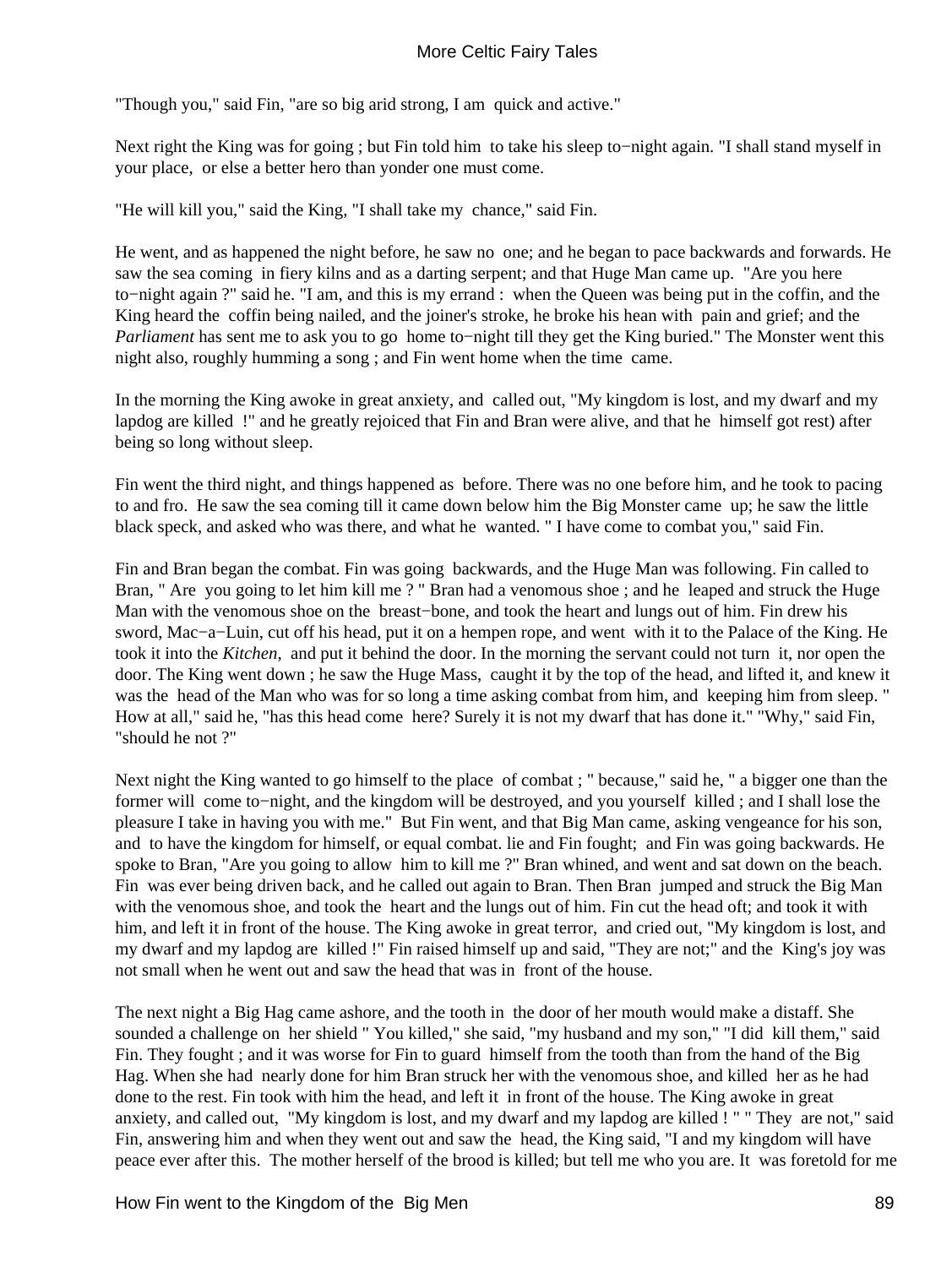that it would be Fin−mac−Coul that would give me relief, and he is only now eighteen years of age. Who are you, then, or what is your name?" " There never stood," said Fin, " on hide of cow or horse, one to whom I would deny my name. I am Fin, the Son of Coul, son of Looach, son of Trein, son of Fin, son of Art, son of the young High King of Erin; and it is time for me now to go home. It has been with much wandering out of my way that I have come to your kingdom; and this is the reason why I have come, that I might find out what injury I have done to you, or the reason why you sent the three heroes to ask combat from me, and bring destruction on my Men." " You never did any injury to me," said the King; " and I ask a thousand pardons. I did not send the heroes to you. It is not the truth they told. They were three men who were courting three fairy women, and these gave them their shirts; and when they have on their shirts, the combat of a hundred men is upon the hand of every one of them. But they must put off the shirts every night, and put them on the backs of chairs; and if the shirts were taken from them they would be next day as weak as other people."

Fin got every honour, and all that the King could give him, and when he went away, the King and the Queen and the people went down to the shore to give him their blessing.

Fin now went away in his coracle, and was sailing close by the side of the shore, when he saw a young man running and calling out to him. Fin came in close to land with his coracle, and asked what he wanted. "I am,' said the young man, "a good servant wanting a master." "What work can you do ?" said Fin. "I am," said he, "the best soothsayer that there is." "Jump into the boat then." The soothsayer jumped in, and they went forward.

They did not go far when another youth came running.

"I am," he said, "a good servant wanting a master."

"What work can you do ?" said Fin. " I am as good a thief as there is." "Jump into the boat, then;" and Fin took with him this one also. They saw then a third young man running and calling out. They came close to land. "What man are you?" said Fin. "I am," said he, "the best climber that there is. I will take up a hundred pounds on my back in a place where a fly could not stand on a calm summer day." "Jump in ;" and this one came in also.

"I have my pick of servants now," said Fin; "it cannot be but these will suffice."

They went; and stop of head or foot they did not make till they reached the Harbour of the Hill of Howth. He asked the soothsayer what the three Big Men were doing. "They are," he said, "after their supper, and making ready for going to bed."

He asked a second time. "They are," he said, "after going to bed ; and their shirts are spread on the back of chairs."

After a while, Fin asked him again, "What are the Big Men doing now? " " They are," said the soothsayer, sound asleep." "It would be a good thing if there was now a thief to go and steal the shirts." "I would do that," said the thief; " but the doors are locked, and I cannot get in. Come," said the climber, " on my back, and I shall put you in." He took him up upon his back to the top of the chimney, and let him down, and he stole the shirts.

Fin went where the Fian band was ; and in the morning they came to the house where the three Big Men were. They sounded a challenge upon their shields, and asked them to come out to combat.

They came out. " Many a day," said they, " have we been better for combat than we are to−day," and they confessed to Fin everything as it was. " You were," said Fin, "impertinent, but I will forgive you " ; and he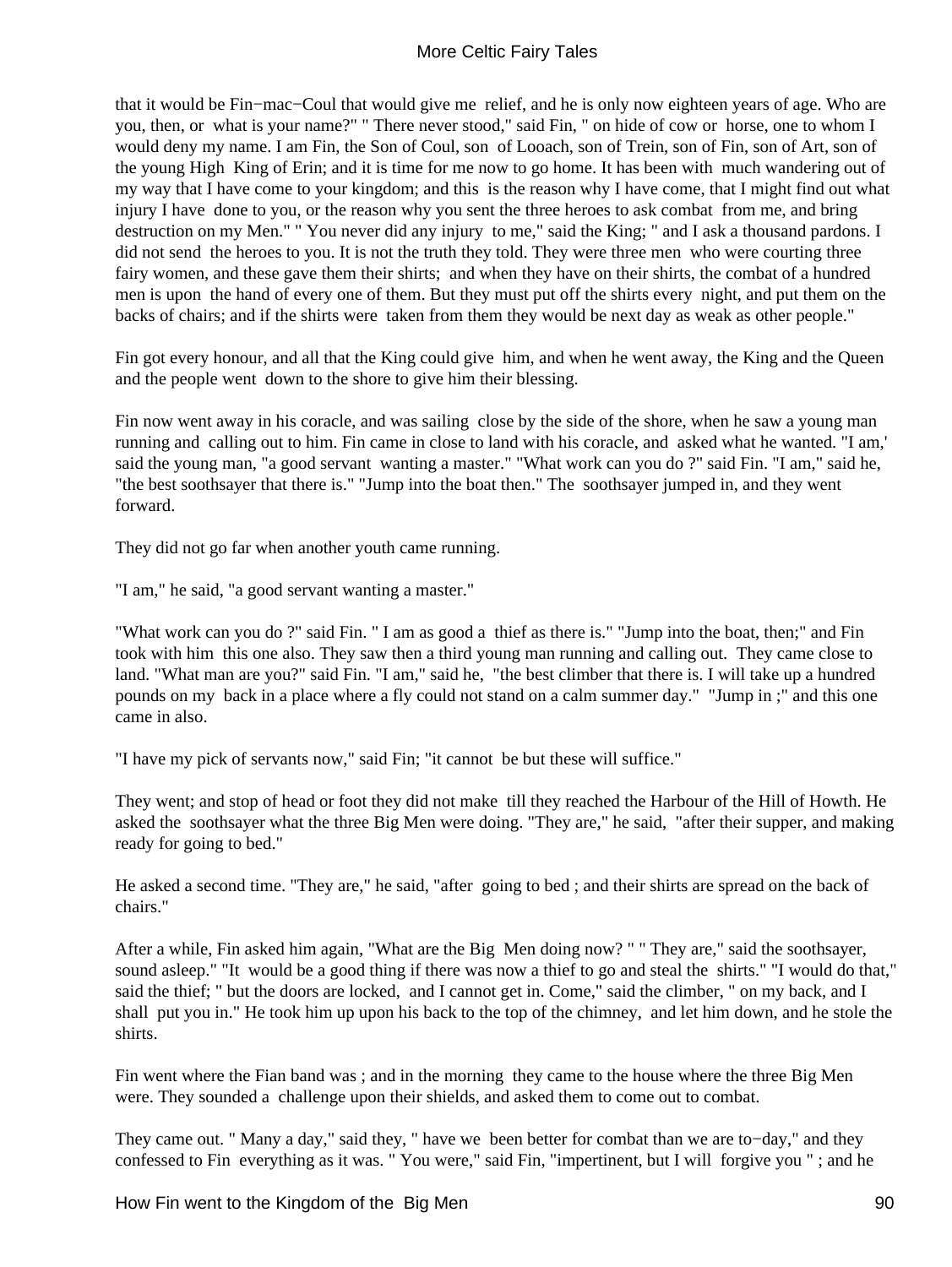made them swear that they would be faithful to himself ever after, and ready in every enterprise he would place before them.

# **How Cormac Mac Art went to Faery**

CORMAC, son of Art, son of Conn of the Hundred Battles, was high King of Ireland, and held his Court at Tara. One day he saw a youth upon the green having in his hand a glittering fairy branch with nine apples of red. And whensoever the branch was shaken, wounded men and women enfeebled by illness would be lulled to sleep by the sound of the very sweet fairy music which those apples uttered, nor could any one upon earth bear in mind any want, woe, or weariness of soul when that branch was shaken for him.

"Is that branch thy own ?" said Cormac. It is indeed mine."

"Wouldst thou sell it? and what wouldst thou require for it ?"

"Will you give me what I ask ? " said the youth.

The king promised, and the youth then claimed his wife, his daughter, and his son. Sorrowful of heart was the king, heaviness of heart filled his wife and children when they learned that they must part from him. But Cormac shook the branch amongst them, and when they heard the soft sweet music of the branch they forgot all care and sorrow and went forth to meet the youth, and he and they took their departure and were seen no more. Loud cries of weeping and mourning were made throughout Erin when this was known but Cormac shook the branch so that there was no longer any grief or heaviness of heart upon any one.

After a year Cormac said " It is a year tu day since my wife, my son, and my daughter were taken from me. I will follow them by the same path that they took."

Cormac went off, and a dark magical mist rose about him, and he chanced to come upon a wonderful marvellous plain. Many horsemen were there, busy thatching a house with the feathers of foreign birds ; when one side was thatched they would go and seek more, and when they returned not a feather was on the roof. Cormac gazed at them for a while and then went forward.

Again, he saw a youth dragging up trees to make a fire but before he could find a second tree the first one would be burnt, and it seemed to Cormac that his labour would never end.

Cormac journeyed onwards until he saw three immense wells on the border of the plain, and on each well was a head. From out the mouth of the first head there flowed two streams, into it there flowed one; the second head had a stream flowing out of and another stream into its mouth, whilst three streams were flowing from the mouth of the third head. Great wonder seized Cormac, and he said "I will stay and gaze upon these wells, for I should find no man to tell me your story." With that he set onwards till he came to a house in the middle of a field. He entered and greeted the inmates. There sat within a tall couple clad in many−hued garments, and they greeted the king, and bade him welcome for the night.

Then the wife bade her husband seek food, and he arose and returned with a huge wild boar upon his hack and a log in his hand. He cast down the swine and the log upon the floor, and said "There is meat ; cook it for yourselves."

"How can I do that? " said Cormac.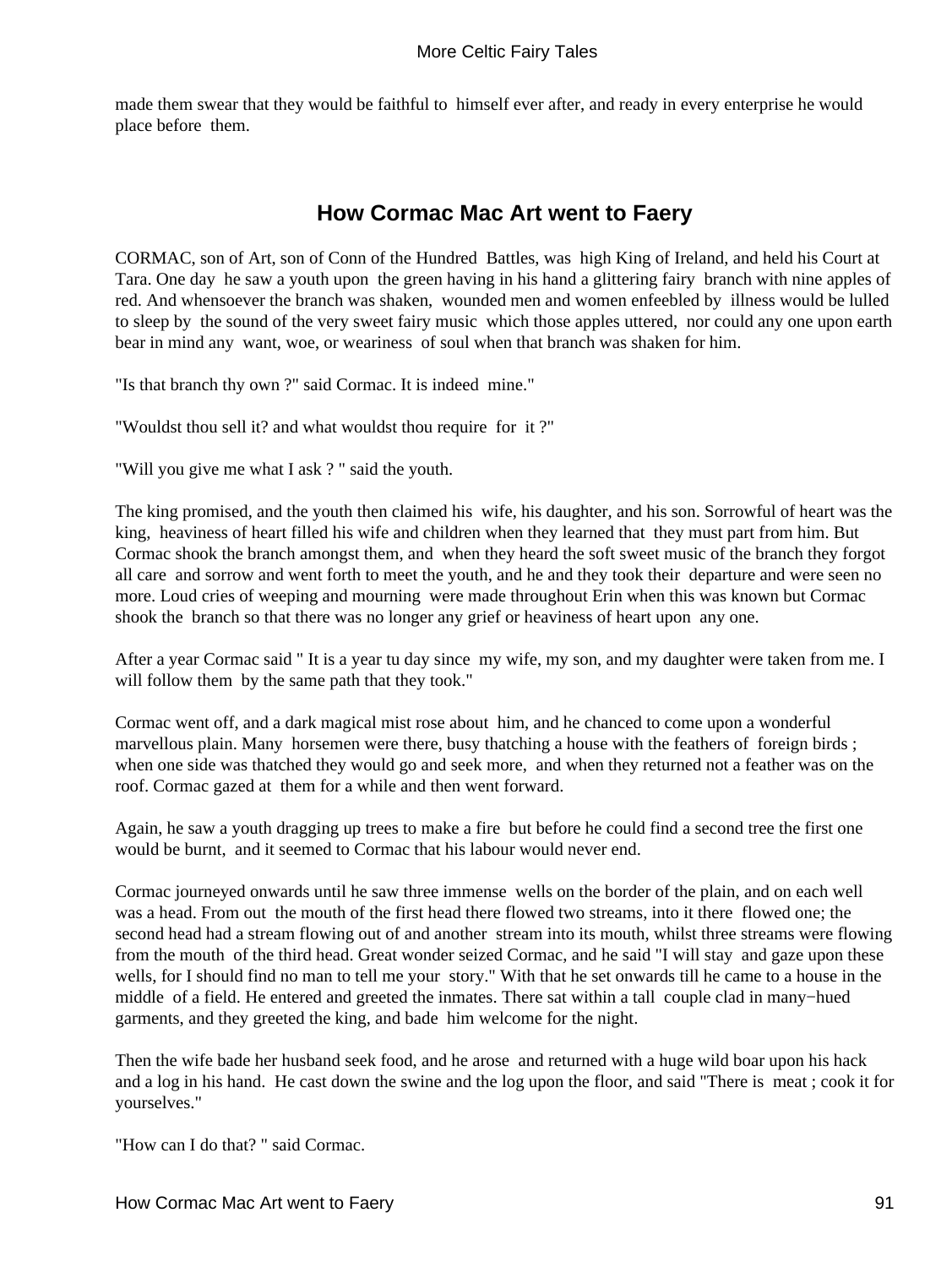"I will teach you," said the youth. "Split this great log, make four pieces of it, and make four quarters of the hog; put a log under each quarter; tell a true story. and the meat will be cooked."

"Tell the first story yourself" said Cormac.

"Seven pigs I have of the same kind as the one I brought, and I could feed the world with them. For if a pig is killed I have but to put its bones into the stye again, and it will be found alive the next morning."

The story was true, and a quarter of the pig was cooked.

Then Cormac begged the woman of the house to tell a story.

"I have seven white cows, and they fill seven cauldrons with milk every day, and I give my word that they yield as much milk as would satisfy the men of the whole world if they were out on yonder plain drinking it."

That story was true, and a second quarter of the pig was cooked.

Cormac was bidden now to tell a story for his quarter, and he told how he was upon a search for his wife, his son and his daughter that had been borne away from him a year before by a youth with a fairy branch.

"If what thou sayest be true," said the man of the house, "thou art indeed Cormac, son of Art, son of Conn of the Hundred Battles."

"Truly I am," quoth Cormac.

That story was true, and a quarter of the pig was cooked.

"Eat thy meal now," said the man of the house.

"I never ate before," said Cormac, "having only two people in my company."

"Wouldst thou eat it with three others ?"

"If they were dear to me, I would," said Cormac.

Then the door opened, and there entered the wife and children of Cormac : great was his joy and his exultation.

Then Manannan mac Lir, lord of the fairy Cavalcade, appeared before him in his own true form, and said thus :

"I it was, Cormac; who bore away these three from thee. I it was who gave thee this branch, all that I might bring thee here. Eat now and drink."

"I would do so," said Cormac, "could I learn the meaning of the wonders I saw to−day."

"Thou shalt learn them," said Manannan. "The horsemen thatching the roof with feathers are a likeness of people who go forth into the world to seek riches and fortune when they return their houses are bare, and so they go on for ever. The young man dragging up the trees to make a fire is a likeness of those who labour for others much trouble they have, but they never warm themselves at the fire. The three heads in the wells are three kinds of men. Some there are who give freely when they get freely; some who give freely though they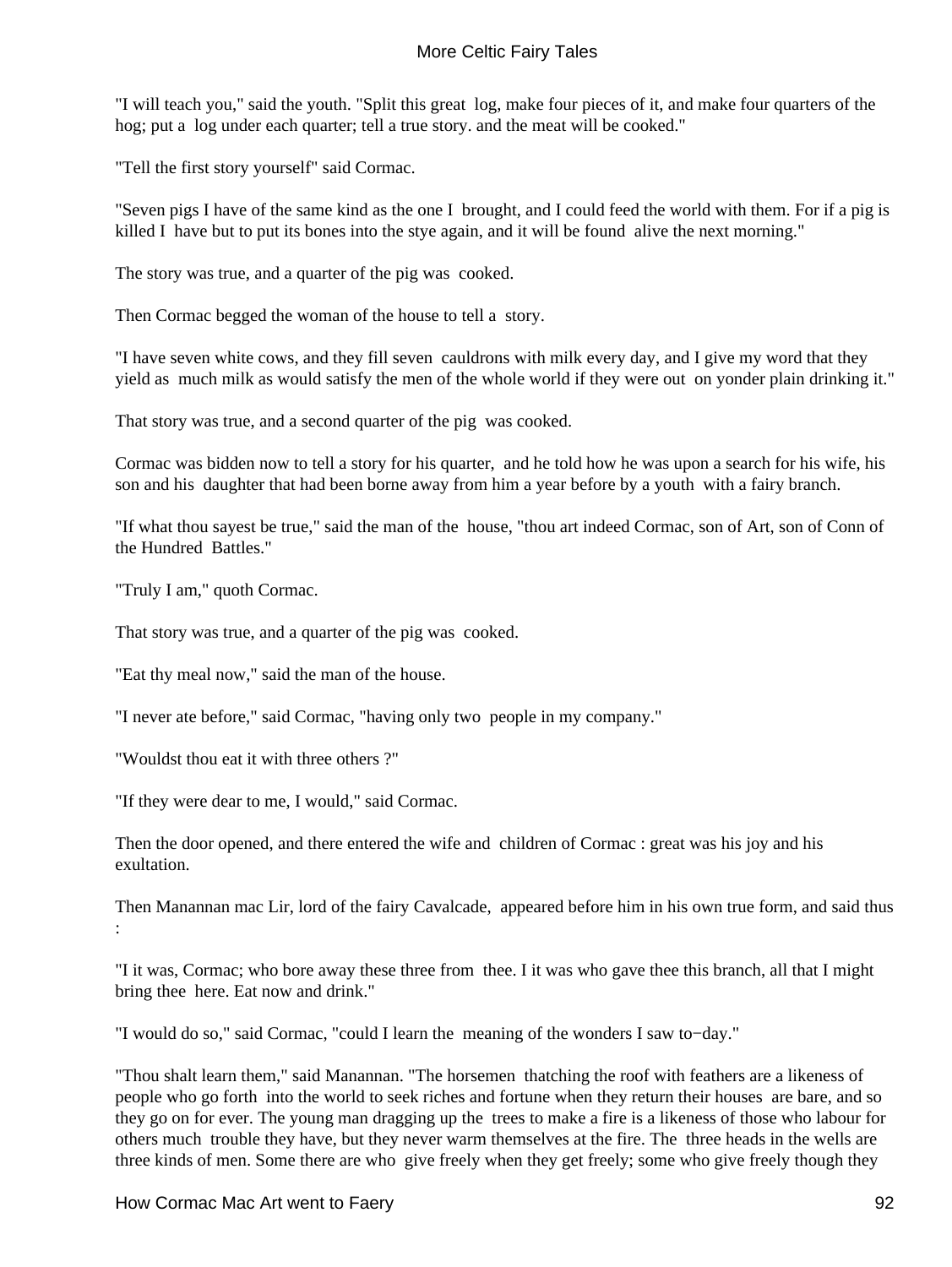get little; some who get much and give little, and they are the worst of the three, Cormac," said Manannan.

After that Cormac and his wife and his children sat down, and a table−cloth was spread before them.

"That is a very precious thing before thee," said Manannan, "there is no food however delicate that shall be asked of it but it shall be had without doubt."

"That is well," quoth Cormac.

After that Manannan thrust his hand into his girdle and brought out a goblet and set it upon his palm. "This cup has this virtue, said he, "that when a false story is told before it, it makes four pieces of it, and when a true story is related it is made whole again."

"Those are very precious things you have, Manannan," said the king.

"They shall all be thine," said Manannan, "the goblet, the branch and the tablecloth."

Then they ate their meal, and that meal was good, for they could not think of any meat but they got it upon the tablecloth, nor of any drink but they got it in the cup. Great thanks did they give to Manannan.

When they had eaten their meal a couch was prepared for them and they laid down to slumber and sweet sleep.

Where they rose on the morrow morn was in Tara of the kings, and by their side were tablecloth, cup, and branch.

Thus did Cormac fare at the Court of Manannan, and this is how he got the fairy branch.

# **The Ridere of Riddles**

THERE was a king once, and he married a great lady, and she departed on the birth of her first son. And a little after this the king married another wife, and she too had a son. The two lads grew up tall and strong. Then it struck the queen that it was not her son who would come into the kingdom; and she set it before her that she would poison the eldest son. And so she sent advice to the cooks that they should put poison in the drink of the heir; but as luck was in it, the youngest brother heard them, and he told his brother not to take the draught, nor to drink it at all; and so he did. But the queen wondered that the lad was not dead; and she thought that there was not enough of poison in the drink, and she asked the cook to put in more on the second night. It was thus they did: and when the cook made up the drink, she said that be would not be long alive after this draught. But his brother heard this also, and told him likewise. The eldest thought be would put the draught into a little bottle, and he said to his brother−" If I stay in this house I have no doubt she will do for me some way or other, and the quicker I leave the house the better. I will take the world for my pillow, and there is no knowing what fortune will be on me. His brother said that he would go with him, and they took themselves off to the stable, and they put saddles on two horses and they took their soles out of that.

They had not gone very far from the house when the eldest one said−" There is no knowing if poison was in the drink at all, though we went away. Try it in the horse's ear and we shall see." The horse did not go far before he fell. "That was only a rattle−bones of a horse anyway," said the eldest one, and they got up together on the other horse, and so they went forwards. " But," said he, "I can scarce believe that there is any poison in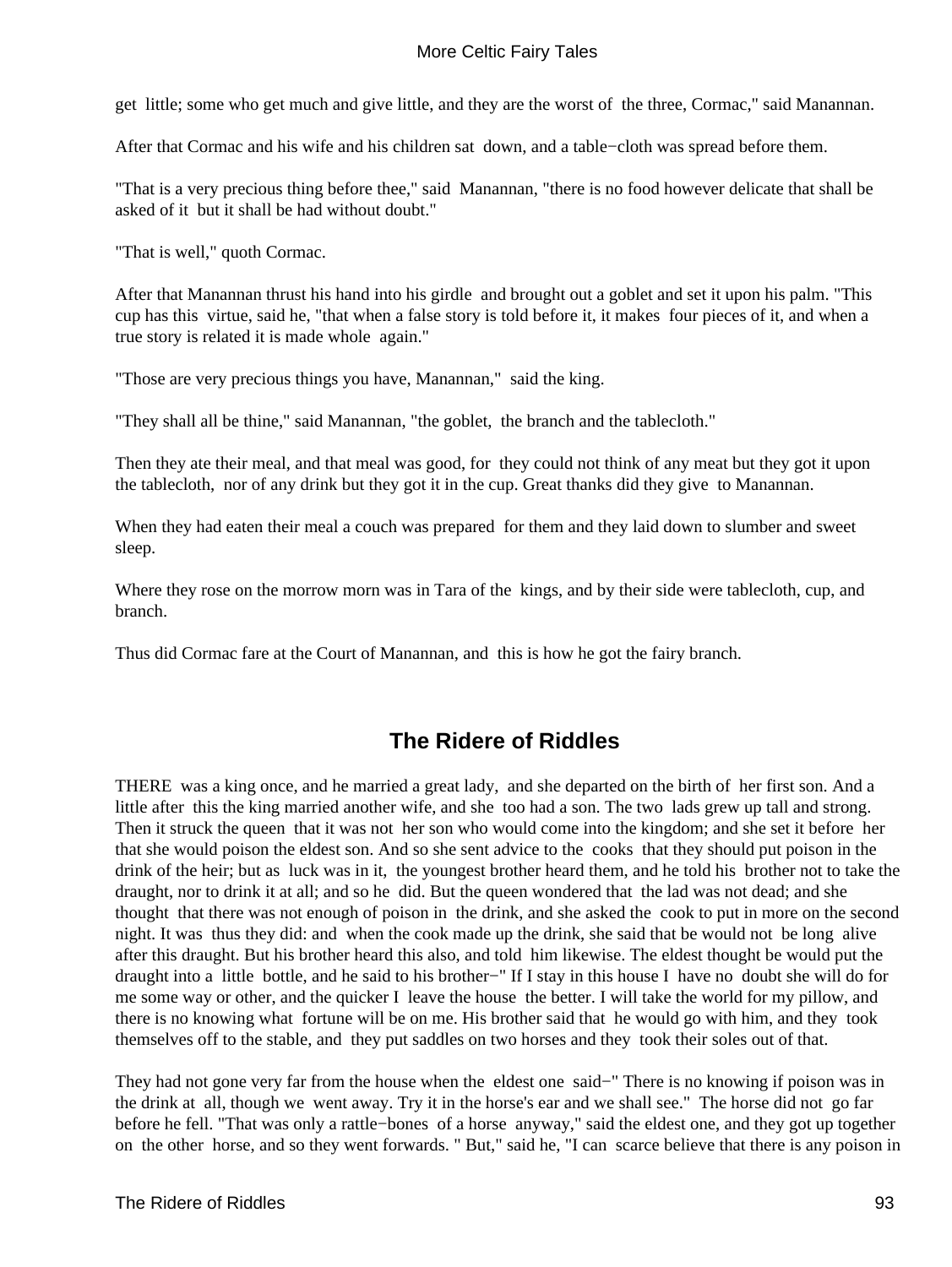the drink; let's try it on this horse." That he did, and they went not far when the horse fell cold dead. They thought they'd take the hide off him, and that it would keep them warm at night which was close at hand. In the morning when they woke they saw twelve ravens come and light on the carcase of the horse, and they were not long there when they fell down dead.

They went and lifted the ravens, and they took then' with them, and the first town they reached they gave the ravens to a baker, and they asked him to make a dozen pies of the ravens. They took the pies with them, and they went forward on their journey. About the mouth of night, and when they were in a great thick wood, there came four and twenty robbers who bade them to deliver up their purses; but they said that they had no purse, but only a little food which they were carrying with them. "Good is even meat !" said the robbers, and they began to eat it, but had not eaten much when they fell hither and thither, all stone dead. When they saw that the robbers were dead they ransacked their pockets, and got much gold and silver. They went forward till they reached the Knight of Riddles.

The house of the Knight of Riddles was in the finest place in that country, and if his house was pretty, his daughter was prettier, and she had twelve inaldens with her only less fair than she. Her like was not on the surface of the world, altogether so handsome was she; and no one would get her to marry but the man who could put a question to her father that he could not solve. The brothers thought that they would go and try to put a question to him' and the youngest was to stand in place of gillie to the elder brother. They reached the house of the Knight of Riddles and this was the question they put to him − " One killed two, and two killed twelve, and twelve killed four and twenty, and two got out of it;" and they were to be kept in great majesty and high honour till he should solve the riddle.

They were thus a while with the Ridere, and try as he might he could not guess the riddle. On a day of days came one of the maidens who were with the knight's daughter to the gillie, and asked him to tell her the question. He took her plaid from her and let her go, but he told her nothing. The same thing happened to the twelve maidens, day after day, and the gillie said to the last one that no creature had the answer to the riddle but his master down below. One day after this came the knight's daughter to the eldest brother, and looking her finest and handsomest, and she asked him to tell her the question. And now there was no refusing her, and he told her, but he kept her plaid. The Knight of Riddles sent for him, and he gave him the answer of the riddle. And the knight said that he had two choices to lose his head, or to be set adrift in a crazy boat without food or drink, without oar or scoop. The elder brother spoke, and he said − " I have another riddle to put to thee before all these things happen." "Say on," said the knight. " Myself and my gillie were one day in the forest shooting. My gillie fired at a hare, and she fell, and he took her skin off*,* and let her go; and so he did to twelve, he took their skins off and let them go. And at last came a great fine hare, and I myself fired at her, and I took her skin off, and I let her go." "Indeed thy riddle is not hard to solve, my lad," said the knight, and he knew the lad knew he had not really guessed the riddle, but had been told the answer. So he gave him his daughter to wife, to make him hold his peace, and they made a great hearty wedding that lasted a day and a year. The youngest one went home now that his brother had got so well on his way, and the eldest brother gave him every right over the kingdom that was at home.

Now there were near the march of the kingdom of the Knight of Riddles three giants, and they were always murdering and slaying sume of the knight's people, and taking spoil from them. On a day of days the Knight of Riddles said to his son−in−law, that if the spirit of a man were in him, he would go to kill the giants, as they were always bringing such losses on the country. Well, so it was, he went and he met the giants, and he came home with the three giants' heads, and he threw them at the knight's feet.

"Thou art an able lad doubtless, and thy name hereafter is the Hero of the White Shield." The name of the Hero of the White Shield went far and near.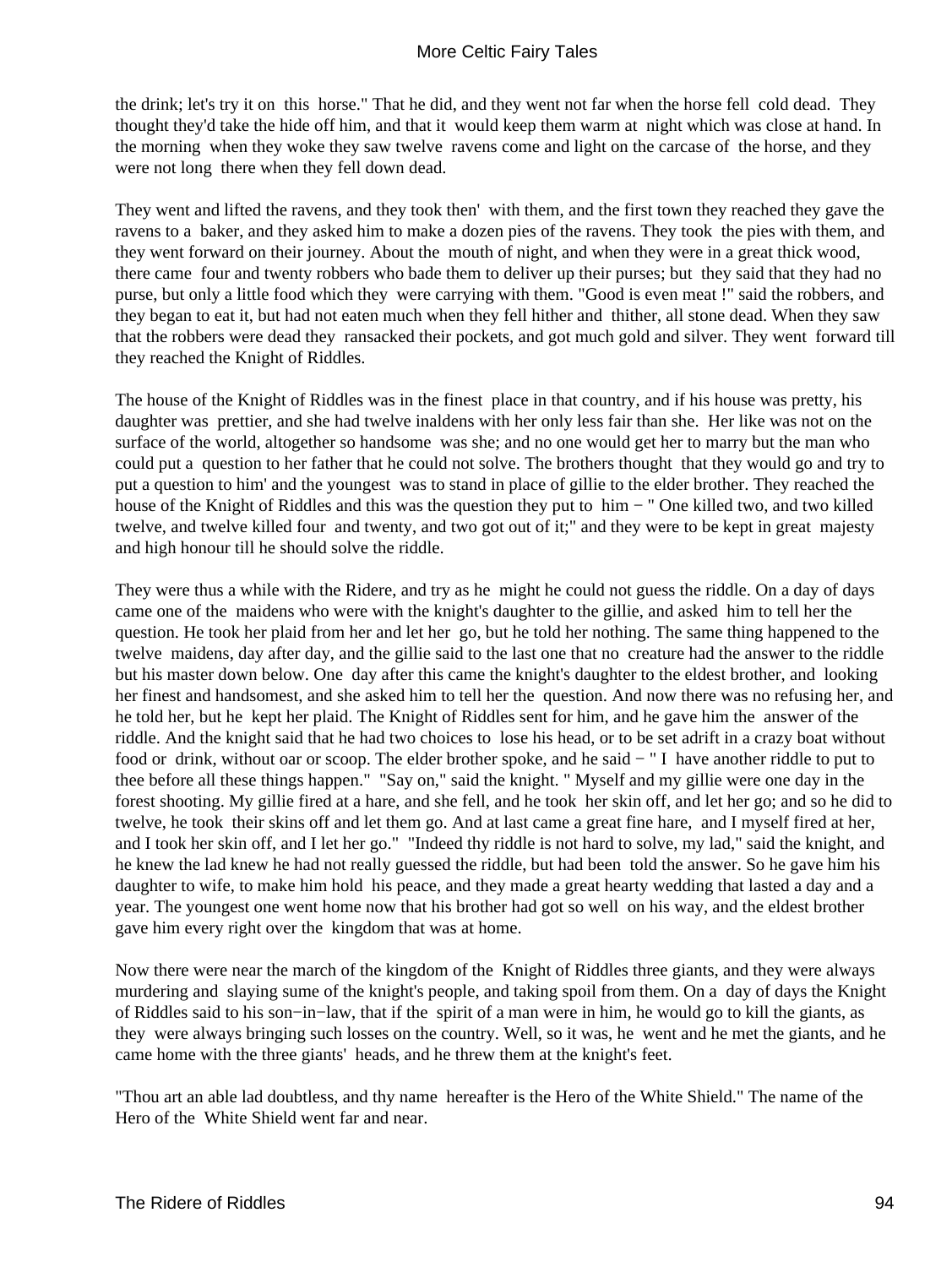Meanwhile the brother of the Hero of the White Shield had wandered afar in many countries, and after long years had come to the land of the giants where the Hero of the White Shield was now dwelling, and the knight's daughter with him. His brother came and he asked to make a *covrag* or fight as a bull with him. The men began at each other, and they took to wrestling from morning till evening. At last and at length, when they were tired, weak, and spent, the Hero of the White Shield jumped over a great rampart, and he asked the stranger to meet him in the morning. This leap put the other to shame, and he said to him, "Well may it be that thou wilt not be so supple about this time to−morrow. The young brother now went to a poor little bothy that was near to the house of the Hero of the White Shield, tired and drowsy, and in the morning they dared the fight again. And the Hero of the White Shield began to go back, till he went backwards into a river. "There must be some of my blood in thee before that was done to me." "Of what blood art thou ?" said the youngest. "'Tis I am son of Ardan, great King of the Albann." " 'Tis I am thy brother." It was now they knew each other. They gave luck and welcome to each other, and the Hero of the White Shield now took him into the palace, and she it was that was pleased to see him−the knight's daughter. He stayed a while with them, and after that he thought that he would go home to his own kingdom and when he was going past a great palace that was there he saw twelve men playing at shinny over against the palace. He thought he would go for a while and play shinny with them ; but they were not long playing shinny when they fell out, and the weakest of them caught him and shook him as he would a child. He thought it was no use for him to lift a hand amongst these twelve worthies, and he asked them to whom they were sons. They said they were children of the one father, the brother of the Hero of the White Shield, who had not been heard of for many years. "I am your father," said he ; and he asked them if their mother was alive. They said that she was. He went with them till he found the mother, and he took her home with him and the twelve sons ; and I don't know but that his seed are kings on Alba till this very day.

# **The Tail**

THERE was a shepherd once who went out to the hill to look after his sheep. It was misty and cold, and he had much trouble to find them. At last he had them all but one ; and after much searching he found that one too in a peat hag, half drowned; so he took off his plaid, and bent down and took hold of the sheep's tail, and he pulled ! The sheep was heavy with water, and he could not lift her, so he took off his coat and he *pulled !!* but it was too much for him, so he spit on his hands, and took a good hold of the tail and he PULLED ! ! and the tail broke! and if it had not been for that this tale would have been a great deal longer.

# **Notes and References**

I HAVE scarcely anything to add to the general account of the collection of Celtic Fairy Tales which I gave in the predecessor to this volume. Since the appearance of that volume in 1891, the publication of such tales has gone on apace. Mr. Curtin has published in the New York *Sun* no less than fifty more Irish fairy tales, one of which he has been good enough to place at my disposal for the present volume. Mr. Larminie has published with Mr. E. Stock a volume of *West Irish Fairy Tales,* of which I have also the privilege of presenting a specimen. A slight volume of Welsh Fairy Tales, published by Mr. Nutt, and a few fairy anecdotes contained in the Prize Essay on Welsh Folk−lore by the Rev. Mr. Evans, sum up Cambria's contribution to our subject during the past three years. The fifth volume of the *Waifs and Strays of Celtic Tradition*, just about to appear at the moment of writing, is the sole addition to Celtic Fairy Tales from the country of J. F. Campbell. Taken altogether, something like a hundred previously unpublished tales from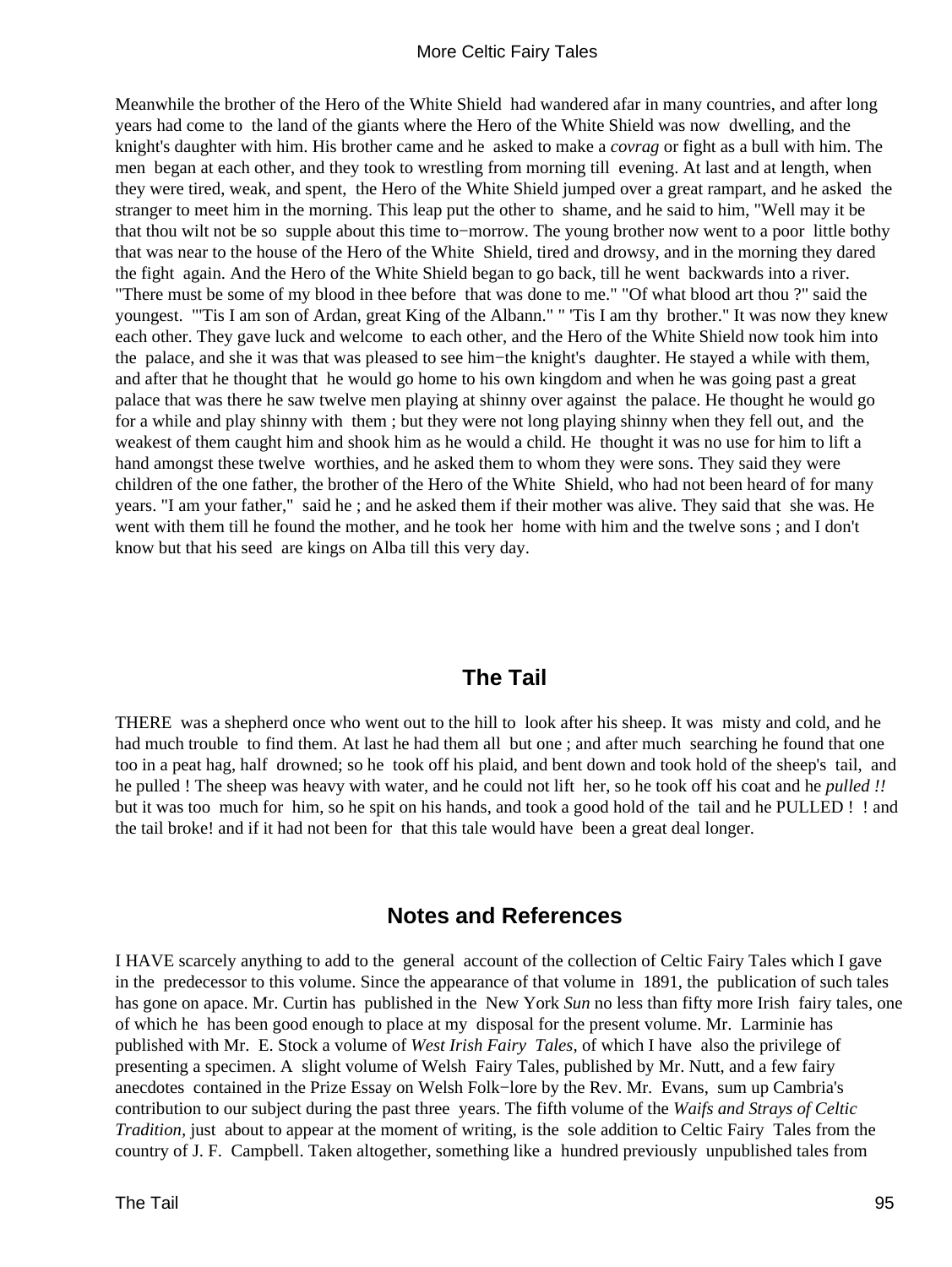Celtdom have been rendered accessible to the world since I last wrote, a by no means insignificant outcome in three years. It is at any rate clear, that the only considerable addition to our folk−lore knowledge in these isles must come from the Gaelic area. The time of harvest can be but short ; may the workers be many, willing, and capable.

## XXVII. THE FATE OF THE CHILDREN OF LIR.

*Sources*.− Abridged from the text and translation published by the Society for the Preservation of the Irish Language in 1883. This merely follows the text and version given by Professor O'Curry in *Atlantis,* iv. He used three Dublin MSS., none of them, however, of earlier date than the eighteenth century. Dr. Joyce gives a free paraphrase in his *Old Celtic Romances.*

Parallels. − For "Jealous Stepmother," see the bibliographical references in the list of incidents at the end of my paper on the Science of Folk.tales" in the *Transactions of the Folk−lore Congress, sub voce.* Add Miss Roalfe Cox in *Folk−lore Journal* vii. app. 37 also the same list *sub voce* "Swan Maiden Transformation." In modern Irish literature Griffin has included the tale in his *Tales of the Jury−room',* and Tom Moore's "Song of Fiounala" beginning "Silent, O Moyle"is founded upon it.

#### Remarks.−The "

Fate of the Children of Lir" is always referred to along with "The Story of Deirdre *" (cf* the *Celtic Fairy Tales, ix.), and the "Children of Tuireann" as one of the Three Sorrowful Tales of Erin. But there is no* evidence of equal antiquity to the other two stories, of which one is as old as the eleventh century. From the interspersed verse O'Curry concluded, however, that the story was at least of considerable antiquity, and the references to the unknown Saint Mochaomhog confirm his impression. The Hill of the White Field is near Newton Hannton, in the county of Armagh. The Lake of the Red Eye is Lough Derg, in the Shannon above Killaloe.

Fingula is Fair Shoulder. The tradition that swans are inviolable is still extant in Ireland. A man named Connor Griffin killed eleven swans: he had previously been a prosperous man, and shortly after. wards his son was drowned in the Shannon, his goods were lost, and his wife died *(Children of Lir,* Dublin edit., note, p. 87). In County Mayo it is believed that the souls of pure virgins are after death enshrined in the forms of swans ; if anybody injures them, it is thought he will die within a year (Walter's *Natural History of the Birds of Ireland,* pp.94−5). Mr. Gomme concludes from this that the swan was at one time a British totem *(Arch. Rev.,* iii. 226−7).

At first sight the tale seems little more than an argument against the Bill for Marriage with a Deceased Wife's Sister, but the plaintive lays of Fingula, the touching detail of the swans flying over the desolate hill and White Field, give a touch of Celtic glamour to the whole story. There is probably also a deep religious significance implied in the fact that the wicked Aunt Stepmother's spell is broken when the transformed Children of Lir come across the first Christian they meet.

Mr. Nutt has kindly communicated the following remarks on this tale:−

The Fate of the Children of Lir belongs formally to the so−called mythological cycle, the personages of which are the Tuatha de Danann. The Irish annalists of the 10th−11th centuries described these as members of one of the races which possessed Ireland in pre−Christian times before the coming of the Milesians. But even in the most strongly euhemerised accounts the mythic nature of these beings is apparent, and most modern scholars are agreed that they are in fact the members of a Pagan Irish Pantheon. They live on to this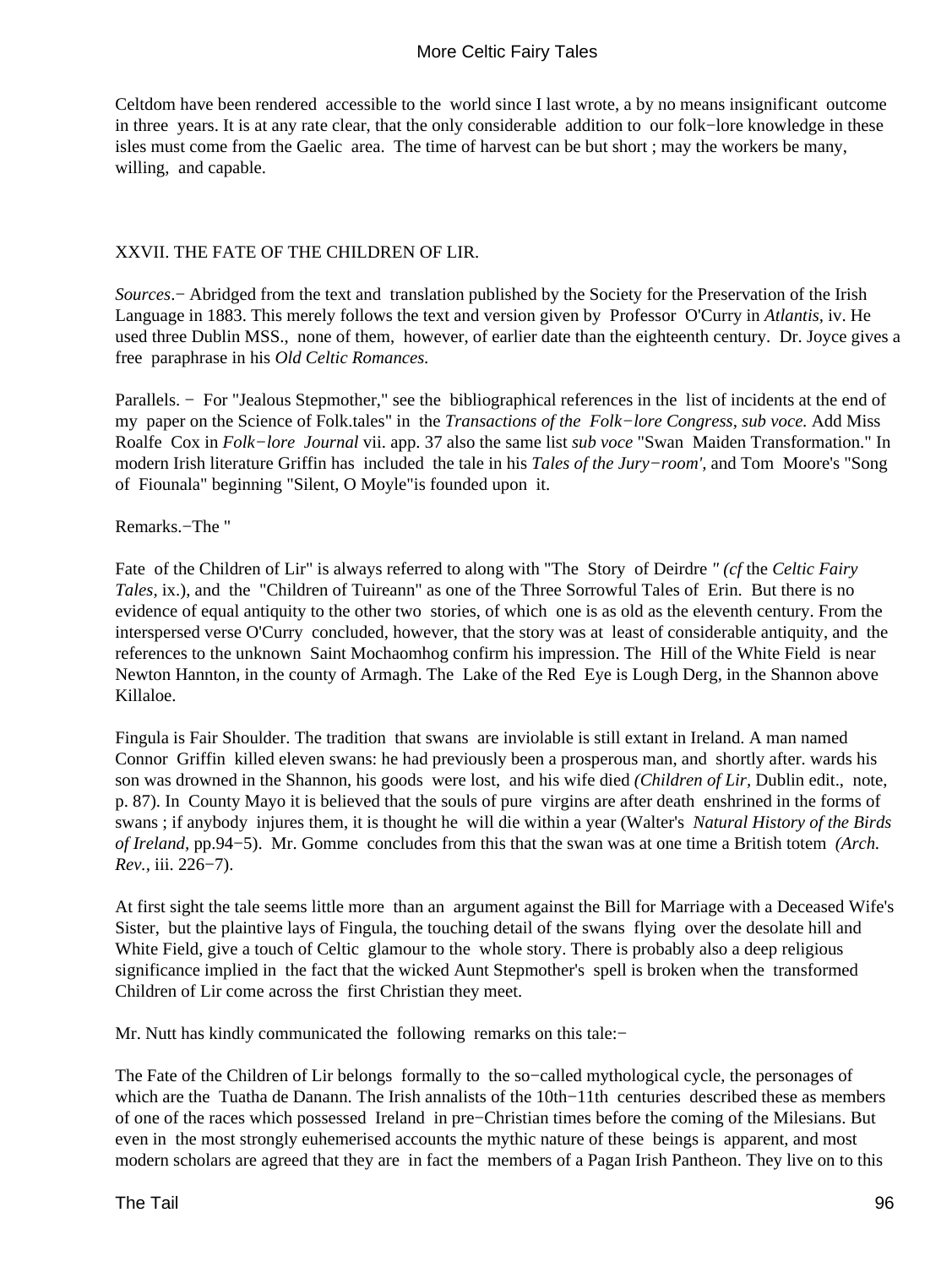very day in Irish folk−belief as chiefs and rulers of the fairies.

The MS. evidence for some of the stories concerning the Tuatha de Danann is as old as that for the oldest heroic cycle (the Ultonian of Conchobar and Cuchulainn). But the Tuatha de Danann legends have retained throughout Irish literature greater plasticity and vitality than those of the Ultonian cycle, and many stories are not older in their present state than the 14th and 15th centuries. This is probably the case with the present story. The oldest known MS. only goes back to 1718, but this and the MS. of 1721, used by O'Curry for hs edition, are certainly copied from much older MSS.

The interesting question for storiologists is whether the themes of the story – the swan–metamorphosis consequent upon the step−mother's jealousy, and the protecting role assigned to the sister−are of old native or of recent imported nature. In support of the first hypothesis, it may be noted that the theme of stepmotherly jealousy was current in Ireland in the 10th century at the latest, as it is woven into the saga of the Destruction of Daderga's Fort (see my article *"Folk−lore,"* ii.). The final episode of the sudden aging of the miraculously long−lived swans is also genuinely Irish, but its true significance is obscured in our story in a way that sufficiently demonstrates the late and secondary character of the text. The idea is that the dwellers in Faery, whether fairy−folk or mortals penetrating thither, enjoy perpetual life, forfeited by the latter the moment they return to this earth. As children of the Tuatha de Danann, Fionngula and her brothers are deathless, and the episode as it stands in our text results from a contamination of the original form of the story in which the swan−metamorphosis was annulled under certain conditions (the removal of the chains), when the original shape was resumed, and the familiar story of the mortal returning from Faery after hundreds of years, which he deems to be but a short space of time, shrinking into dust the moment he touches earth.

There is a well−known Continental folk−taIe − the "Seven Swans" (or Ravens) of which we possess several medieval (12th to 13th century) versions, all connected with the romance of the "Swan Knight." M. Gaston Paris has studied the whole story group *(Romania,* xix. 314, &c.) with the following results The folk−tale of the seven swans had originally nothing to do with the saga of the swan−knight. The connection apparent in the 12th century texts is artificial ; the swans owe their shape−shifting capacity to the superhuman nature of their mother ; this trait has been almost effaced even in the oldest versions. The distinguishing mark of the swans in all the versions is the possession of silver or gold chains, which are what may be called metamorphosis tokens ; it follows from this that the contamination of the two story−types ("Seven Swans" and "Swan Knight") must be older than the oldest version of the first story, as these chains can only be derived from the one with which in the Swan Knight saga the swan draws the knight back.

In *Romania* (xxi. 62, *seq.*) M. Ferd. Lot examines the question in the light of our tale. He points out that it indicates clearly the super human nature of the mother, and that as the silver chains figure in the story, they cannot be due in the Continental versions to contamination with the Swan Knight saga, as M. Gaston Paris imagines. M. Lot evidently inclines to look upon them as talismans, the abandonment of which was the original cause of the metamorphosis, and the handling of which at the end brings about the change back to human shape. He points out that these chains form an essential part of the gear of beings appearing in bird guise (especially if they belong to Faery); thus in the 10th−century 'Sickbed of Cuchulaion' the goddesses Fand and Liban appear as two swans united by a golden chain; in the 8th to 9th century Conception of Cuchulainn, Dechtire, the mother of the hero by the god Lug, appears with her companions in the guise of many−hued birds linked together by chains of silver (or red gold in one version). The MS. evidence for these tales reaches back to the early 11th century.

Curiously enough, M. Lot has not cited the closest parallel to our tale from old Irish literature, and one which is certainly connected with it in some measure, the fine story called the "Dream of Angus." A story of this title is cited in the epic catalogue of the Book of Leinster (which dates back to the early I ith century) as one of the introductory stories to the Tam bo Cuailgne. This assumed its present shape substantially between 650 and 750. The introductory stories had originally no connection with it, and were invented or re−shaped in the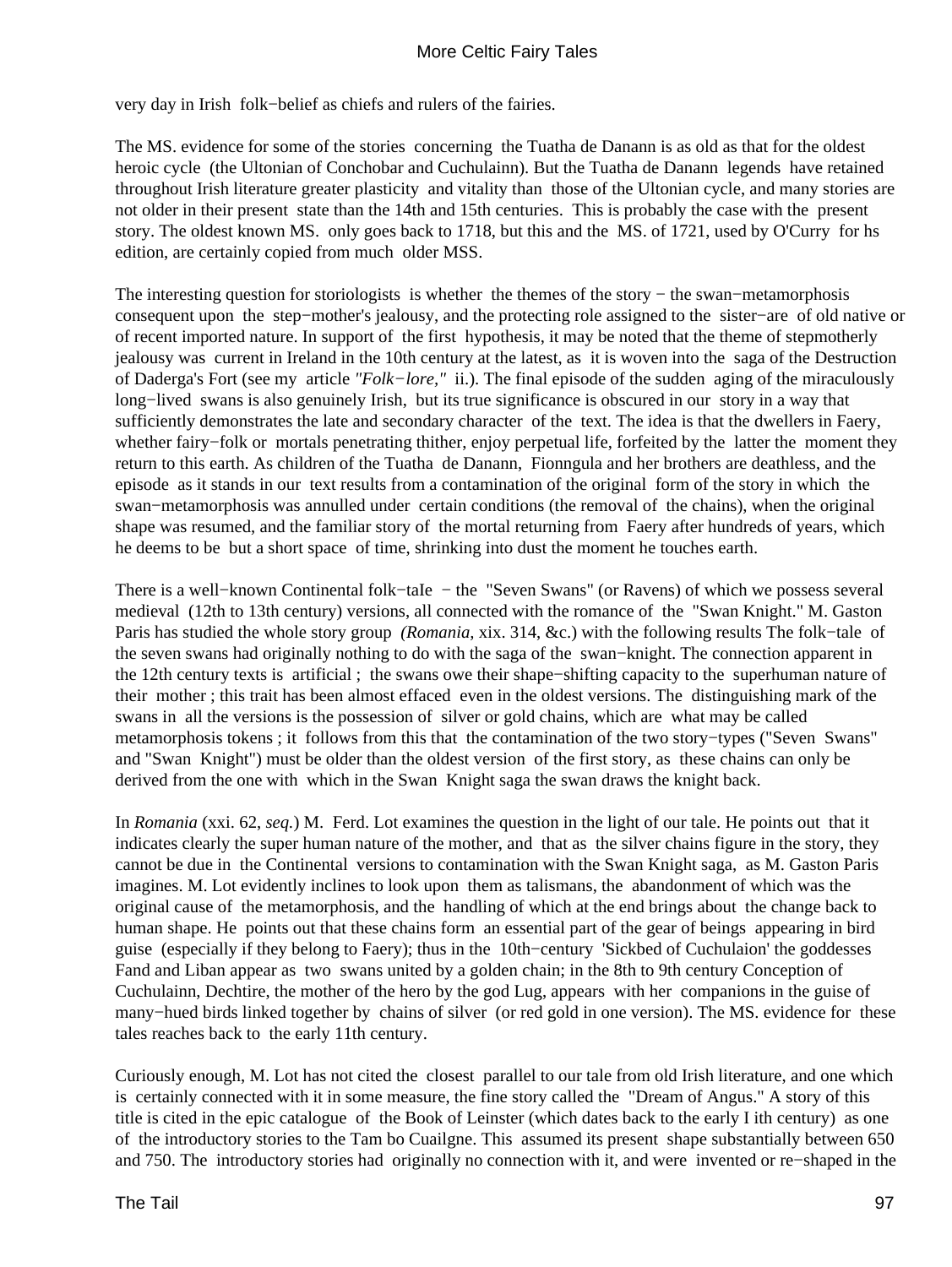8th to 10th centuries, after the Tam had taken undisputed place as the leading Irish epic. The tale may therefore be ascribed provisionally to the 9th century, if we can only be sure that the existing version, preserved in a single MS. of the 15th century, is a faithful copy of the original. There need be no doubt as to this. The text is due to a Christian scribe, and, like nearly alt portions of the mythological cycle, betrays signs of Christian influence, though not of Christian remodelling. Such influence is, however, far more likely to have exerted itself in the first stage of the written existence of these tales, when the memory of organised paganism was still tenacious, than later, when the tales had become subject−matter for the play of free poetic fancy. The story, printed and translated by Dr. E. Muller, *Rev*. *Celt.* iv. 342, &c., is as follows: Angus (the chief wizard of the Tuatha de Danann) is visited in sleep by a maiden whose beauty throws him into love sick−ness. The whole of Ireland is scoured to find her the Dagda is appealed to in vain. At length, Bodb, fairy king of Munster, finds her at Loch bel Dracon (this is not the only trace of the impression which the story of Bel and the Dragon made upon the Irish mind). She lives there with 150 swans ; one year they are in swan shape the next in human shape. They appear as white birds with silvery chains and golden caps around their heads. Angus changes himself into a swan to he with her, and it is recorded of the music they made that "people fell asleep for three days and three nights." The soporific power of music is that which is chiefly commended in old Irish literature.

I think it is obvious that the writer of our story was familiar with this and other legends in which swan−maids encircled with gold and silver chains appear, and that we may fairly draw the following conclusions from the preceding facts : There existed an Irish folk−tale of a king with two wives, one a water or sea fairy, whose children derive from her the capacity of shape−shifting dependent upon certain talismans ; jealousy impels the human wife to tamper with these talismans, and the children are condemned to remain in their animal form. This folk−tale was, probably at some time in the 14th or 15th century, arbitrarily fitted into the *cadre* of the Tuatha de Danann cycle, and entirely re−fashioned in a spirit of pious edification by a man who was in his way a great and admirable artist. The origin and nature of the story, all the elements of which are genuinely national, assured for it wide and lasting popularity. The evolution of the Irish folk−tale is in no way dependent upon that of the Continental folk−tale of the Seven Swans, but it is possible that the Celtic presentiment of the chain−girdled swans may have influenced it as well as the Swan Knight Romance.

#### XXVIII. JACK THE CUNNING THIEF.

#### Sources.−

Kennedy, *Stories of Ireland,* pp− 38−46 ; Campbell, *West Highland Tales, i.* 320 *seq. ;* "The Shifty Lad," Dasent, *Popular Tales from the Norse,* pp.232−51, *"* Master Thief." Kšhler has a number of variants in his notes on Campbell *Orient und Occident* Band ii. Mr. Clouston has a monograph on the subject in his *Popular Tales,* ii. 115−65. A separate treatise on the subject has been given by S. Prato, 1882, La *Leggenda di Rhampsinite.* Both these writers connect the modern folk–tales with Herodotus' story of King Rampsinites. Mr. Knowles in his *Folk−tales of Kashmir,* has a number of adventures of "Sharaf the Thief." The story of " Master Thief" has been heard among the tramps in London workhouses (Mayhew, *London Labour and London Poor,* iii. 119).

#### Remarks

.−Thievery is universally human, and at first sight it might seem that there was no connection between these various versions of the " Master Thief." But the identity of the tricks by which the popular hero−thief gains his ends renders it impossible that they should have been independently invented wherever they are found,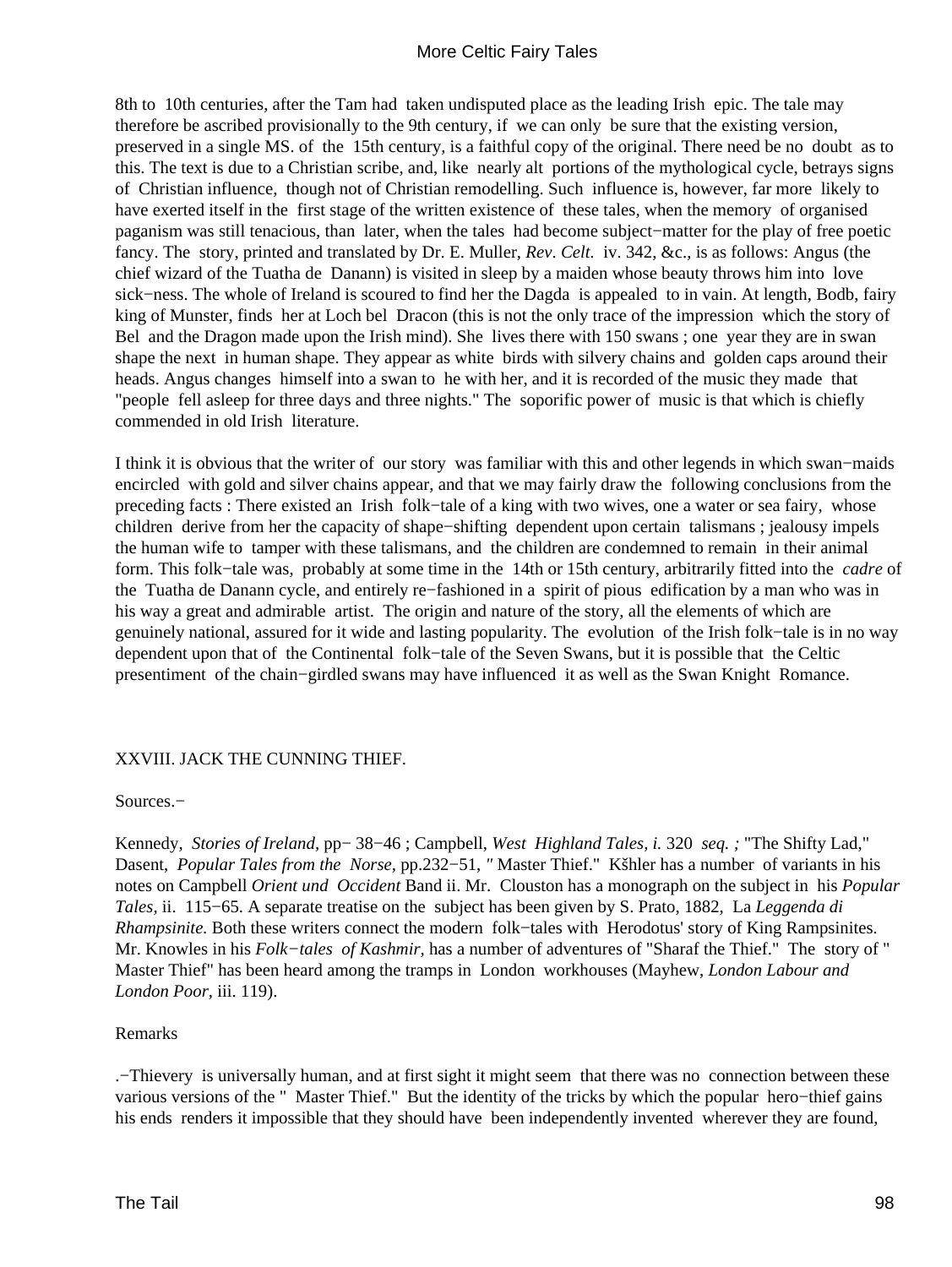## XXIX. POWEL, PRINCE OF DYFED.

Source.−

Lady Guest's *Mabinogion*, with the names slightly anglicised, and omitting the opening incident.

Parallels.−For

the incident of tearing off the hands, *cf* Morraha; the enchanted hill and maiden occur at the beginning of "Tuairisgeul M™r" in *Scottish Celtic Review,* i. 61, and are fully commented upon by Mr. Nutt, *I.c.* 137.

XXX. PADDY O'KELLY AND THE WEASEL.

Sources.− Hyde, Beside the Fire,

pp. 73−91

Parallels.−On

green hills as the homes of the fairies: see note on "Childe Roland," *English Fairy Tales,* p.241. The transformation of witches into hares is a frequent *motif* in folk−lore.

#### XXXI. THE BLACK HORSE.

Sources.−

From J. F. Campbell's manuscript collection now deposited at the Advocates' Library in Edinburgh (MS. 53, vol. xi.). Collected in Gaelic, February 14, 1862, by Hector MacLean, from Roderick MacNeill, in the island of Menglay : MacNeill learnt the story about 1840 from a Barra man. I have omitted one visit of the Black Horse to Greece, but otherwise left the tale untouched. Mr. Nutt gave a short abstract of the story in his report on the Campbell MSS. in *Folk−lore,* i. 370.

Parallels.−

Campbell gives the following parallels in his notes on the tale, which I quote verbatim. On the throwing into the well he remarks: "So this incident of' Lady Audley's Secret' was in the mind of a Barra peasant about 1840. Part of a modern novel may be as old as Aryan mythology, which was one point to be proved." [The incident of throwing into the well almost invariably forms a part of the tales of the White Cat type.]

With regard to the Black Horse, Campbell notes that a Gaelic riddle makes a Black Horse identical with the West Wind, and adds "It is for consideration whether this Horse throws light on the sacred Wheel in Indian Sculptures it is to be noted that a Black Horse is the sacrificial colour."

"The Cup is a well−known myth about winning a Fairy Cup which pervades Scandinavian England in many forms." "A silver ring, two quaint serpents heads pointing opposite ways, is a common Scandinavian wedding−ring many were to be got in Barra and elsewhere in 1869, sold by emigrants bound for America."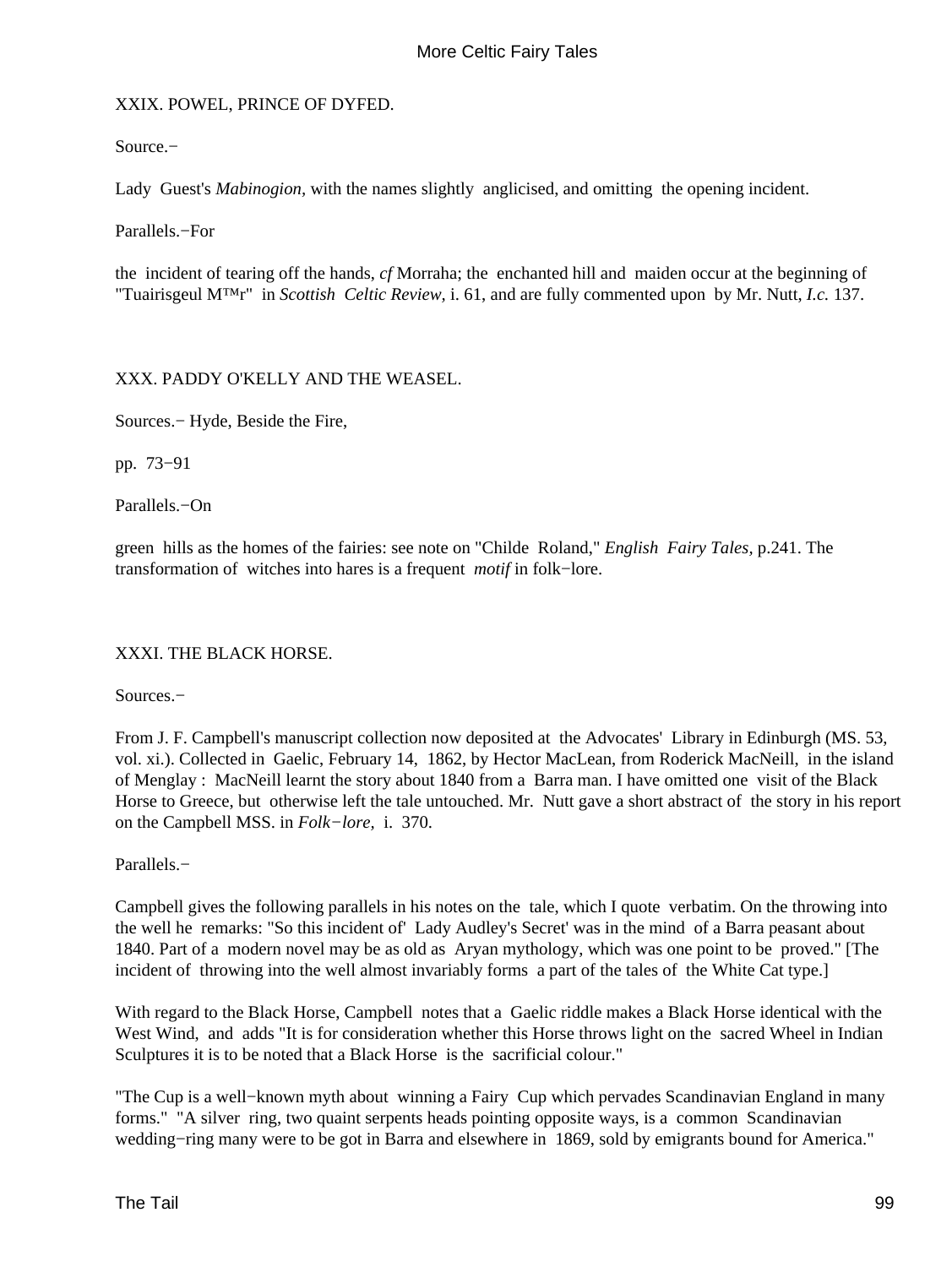"Those who can account for myths must settle the geography of the Snow Mountain. Avalanches and glaciers are In Iceland, in the Caucasus, and in Central Asia. There are none within sight of Menglay. Hindoo cosmogony, which makes the world consist of seven rings, separated by seas and by a wall of mountains, may account for this in some sort."

On the spikes driven into the Horse, Campbell compares the Norse story of " Dapple−grim" and the Horse sacrifice of the Mahabharata. On the building of the Magic Castle, Campbell remarks : "Twashtri was the Carpenter of the Vedic gods : can this be his work?"

On the Horse's head being struck off Campbell comments: "This was the last act in the Aryan Horse's sacrifice, and the first step in the Horse apotheosis."

## Remarks

.− Campbell has the following note at the end of the tale, from which it would seem that in 1870 at least he was very nearly being an *Indiamaniac.*

"So ends this horse−riding story. Taking it as it is, with the test of language added, nothing short of an Asian origin will account for it. A Gaelic riddle makes 'a black horse' mean the invisible wind, and a theorist might suppose this horse to be the air personified. As Greece is mentioned, he might be Pegasus, who had to do with wells. But he had wings, and he was white, and there is nothing in classical fable like this Atlantic myth. 'The enchanted horse' of Arabian Nights was a flying machine, and his adventures are quite different. This is not the horse of Chaucer's Squire's Tale. He is more like 'Hrimfaxi,' the horse of the Edda, who drew the car of Nštt in heaven, and was ridden round the earth in twelve hours, followed by Dagr and his glittering horse Skinfaxi. The black horse who always arrives at sunrise is like the horse of night, but there is no equivalent story in the Edda. 'Dapple−grim' in Norse tales is clad in a spiked bull's hide, and is mixed up with a blazing tar−barrel, but his adventures won't fit, and he was grey.

"The story is but an imperfect skeleton. The cup was to give strength; he had to open seven gates after he got the cup, but it does nothing. The hood is to hide with; he went in and out of the palace unseen after he had got the hood, but it plays no part. The light shoes were the shoes of swiftness of course, but they never showed their paces. Baldr's horse was led to the funeral pile with all his gear; and Odin laid the gold ring Draupnir on the pile. Such rites might account for the ring in the blazing lake. Hermothr's ride northwards and downwards to the abode of Hel to seek Baldr, his leap over the grate, and his return with the ring (Edda 25), might account for one adventure.

"The many−coloured horses of the sun in the Indian mythology and solar myths may account for all these horses, astronomically or meteorologically. The old Aryan Aswa Medha or sacrifice of a black horse, and the twelve adventures of Arjuna as told in the Mahabbarata, are something like this story in some general vague way. But the simplest explanation of this Menglay myth, fished out of the Atlantic, is to admit that 'the black horse' and all this mythical breed came west with men who rode from the land where horses were tamed, which is unknown."

## XXXII. THE VISION OF MACCONGLINNEY.

Source

.− Kindly condensed by Mr. Alfred Nutt from Prof. Meyer's edition of *The Vision* published in book form in 1892. This contains two versions, a longer one from a fourteenth century M S~, *Leabhar Breac or Speckled*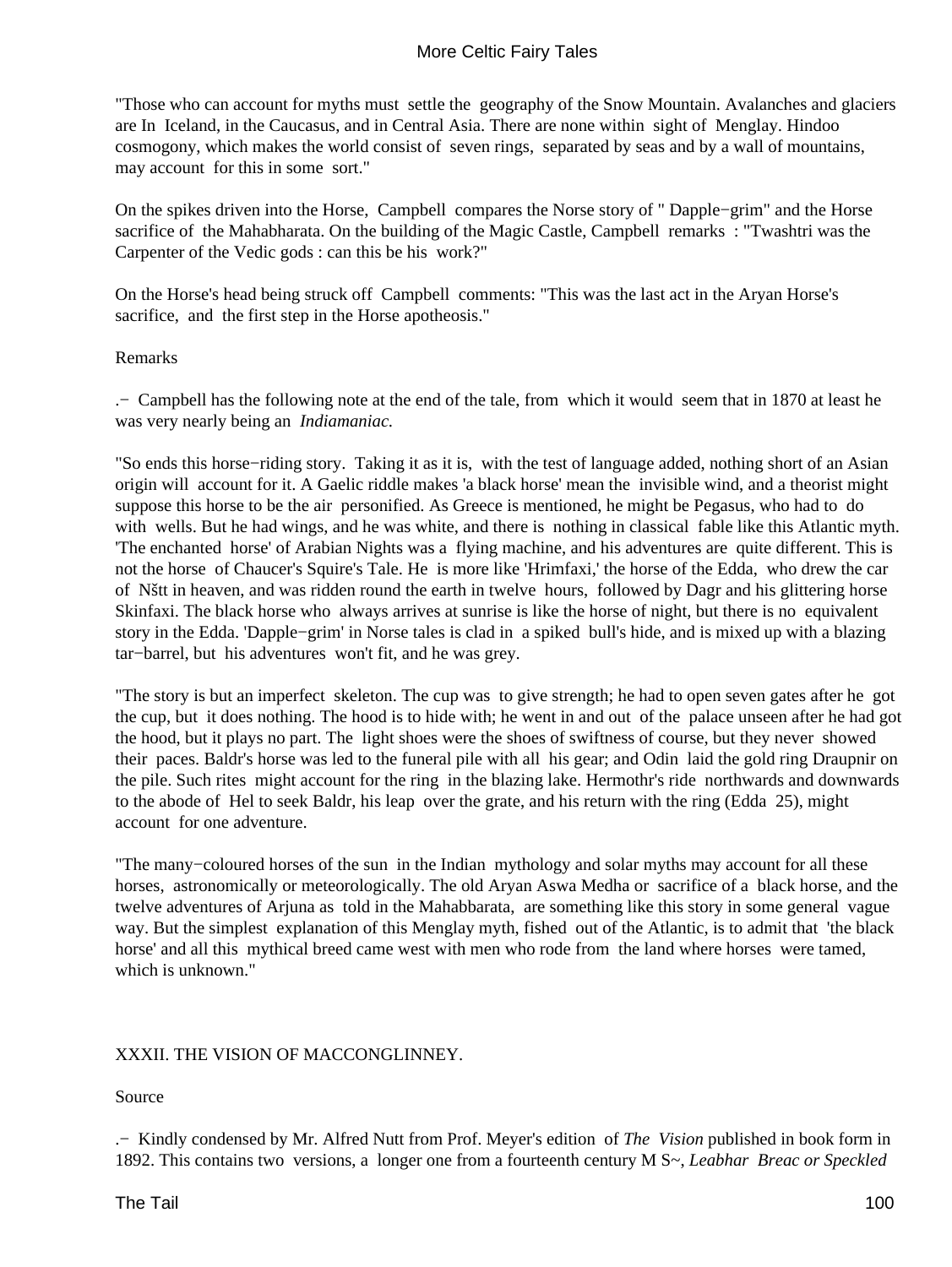*Book,* and a shorter one from a sixteenth century MS. in the Library of Trinity College, Dublin. A translation of the former version was given by the late W. M. Hennessy in *Fraser's Magazine,* September, 1873. Prof. Wollner, who contributed to Prof. Meyer's edition an introduction dealing with the story from the standpoint of comparative literature, considers that the later version reproduces the original common source more nearly.

## Parallels.−

At first sight *The Vision* seems to picture the Land of Cockayne (on which see Poeschel, *Das MŠhrchen vom Schlaraffenlade,,* HaIle, 1878*),* but as Prof. Wollner remarks, the Irish form is much more simple and primitive, and represents rather an agricultural conception of a past *aurea aetas.* The conception of enormous appetite being due to the presence of a voracious animal or demon within the body is widespread among the folk. Prof. Wollner gives numerous parallels, *l.c.* XLVII.−LIII. The common expression 'to wolf ones food" is said to be derived from this conception. On the personification of disease, see Tylor, *Primitive Culture,* ii. 148.

I can myself remember a tale somewhat similar to *The Vision* which I heard from my nurse in Australia, I fancy as a warning against gluttony. She told me of a man, who in swallowing large pieces of food had swallowed a little hairy monster, which grew and grew and grew and caused the man to be eating ah day to satisfy his visitors He was cured by being made to fast, and then a bowl of brandy was brought in front of his mouth into which the hairy thing, attracted by the fumes, jumped and 'vas drowned.

Remarks.−

W*e* have here an interesting example of the personification of disease in the form of a demon, of which some examples occur in the Gospels. The rollicking Rabelaisian tone in which the story is told prevents us, however, from attributing any serious belief in the conception by the Irish Monk the author of the tale, who was parodying, according to Prof. Wollner, the Visions of the Saints. Still he would be scarcely likely to use the conception, even for purposes of parody, unless it were current among the folk, and it occurs among them even at the present day. (See Hyde, *Beside the Fire,* p. 183.)

## XXXIII. DREAM OF OWEN O'MULREADY.

Sources

. − Kindly translated by Mr. Leland L. Duncan from *Gaelic Journal,* vol. iv. p.57 *seq*.

Parallel

.− Croker's *Daniel O'Rourke* may be compared in part.

Remarks. −

At first sight a mere droll, the story has its roots In the most primitive philosophy. Owen's problem is to get in the Land of Dreams. Now Dreamland, so all our students of Mythology are agreed, is the source and origin of our belief in souls and spirits. Owen's problem therefore resolves itself into this: where was he to go in order to come into closest contact with the world of spirits. Mark what he does − he clears the hearth and has his bed made in it. Now it is round the hearth that the fullest associations with the spirit life are clustered. The late M. Fustel de Coulanges in his *Cit Antique* traces back most of the Greek and Roman religions and a large number of their institutions to the worship of the ancestors localised on the hearth. The late Professor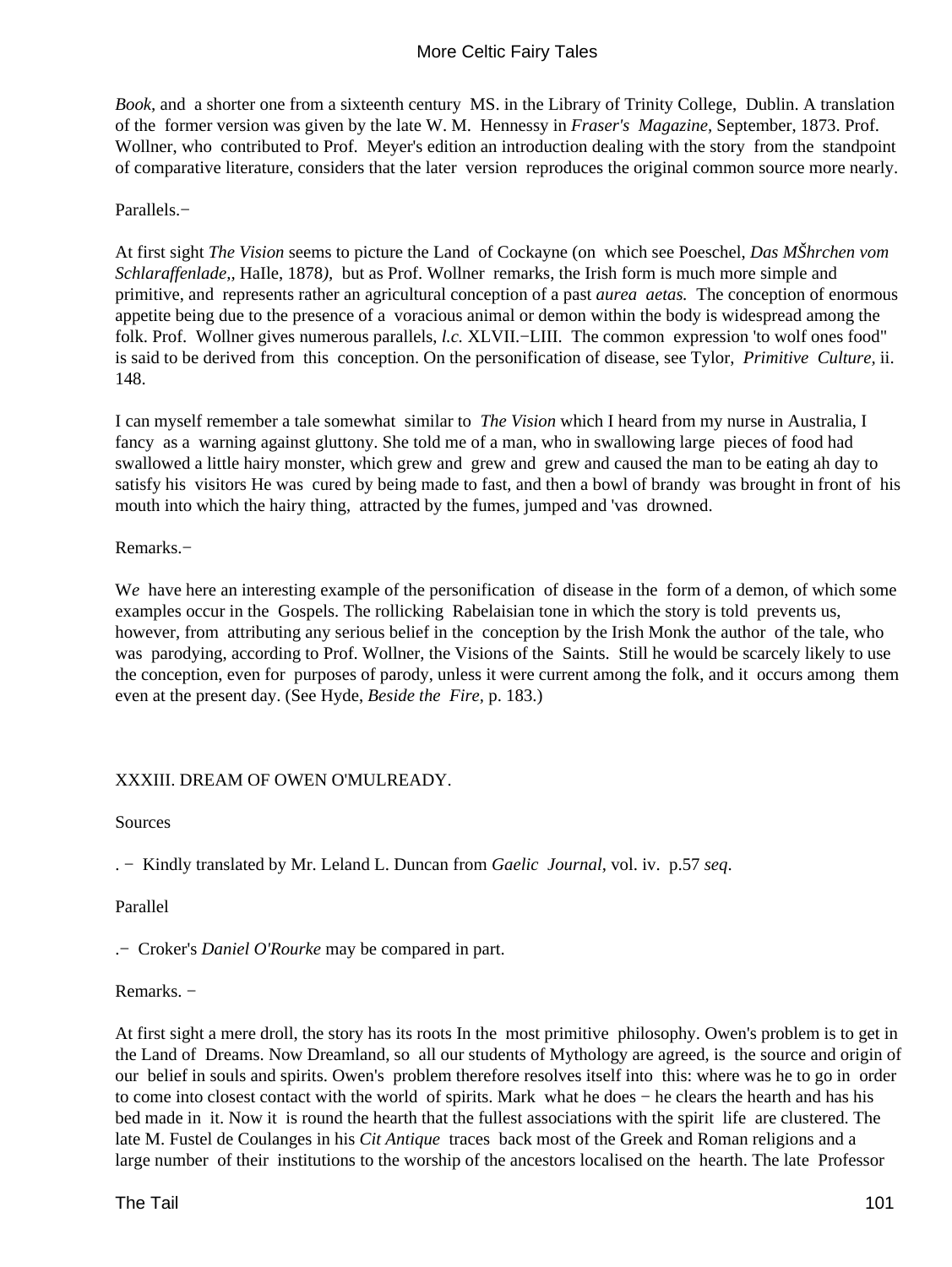Hearn extended his line of research to the whole of the Aryans in his *Aryan Household.* It will thus be seen from this course of reasoning, that Owen was acting on the most approved primitive principles in adopting this curious method of obtaining dreams. The story is not known elsewhere than in Ireland, and we are therefore at liberty to apply the method of Survivals to this case.

## XXXIV. MORRAHA.

Sources.−

The second story in Mr. W. Larminie's *West Irish Folk−tales, pp.* 10 − 30. The framework was collected from P. McGrale of Achill Island, Co. Mayo. The story itself was from Terence Davis of Rendyle, Co. Galway. There is evidently confusion in the introductory portion between Niall's mother and wife.

#### Parallels.−

Carnpbell's No. I has a very close parallel to the opening. Mr. Larminie refers to a similar tale collected by Kennedy. Another version from West Munster has been recently published in the *Gaelic Iournal* iv. 7, 26, 35. The evasion of the promise to give up the sword at the end seems a favourite incident in Achill folk−tales ; it occurs in two others of Mr. Larminie's stories. On the framework, see note on "Conal Yellow claw" *(Celtic Folktales,* v.). I have there suggested that the plan comes from the East, ultimately from Buddha.

## XXXV. THE STORY OF THE MCANDREW FAMILY.

Sources

.− Supplied by Mrs. Gale, now in the United States, from the recitation of her mother who left Ireland over fifty years ago.

## Parallels.−

" Noodle Tales" like this are found everywhere in Europe, and have been discussed by Mr. Clouston in a special monograph in *The Book of Noodles,* 1889. The "sell" at the end is similar to that in the "Wise Men of Gotham." Kennedy *(Fireside Stories of Ireland)* gives a similar set of adventures, p. 119 *seq.* 

Rernarks.−

Mrs*.* Gale remarks that it was a common superstition in Ireland, that if a raven hovered over the head of cattle, a withering blight had been set upon the animals. As birds of carrion they were supposed to be waiting for the carcases.

## XXXVI. THE FARMER OF LIDDESDALE

Sources

. − MacDougal, *Waifs and Strays,* III. ix. pp. 216 − 21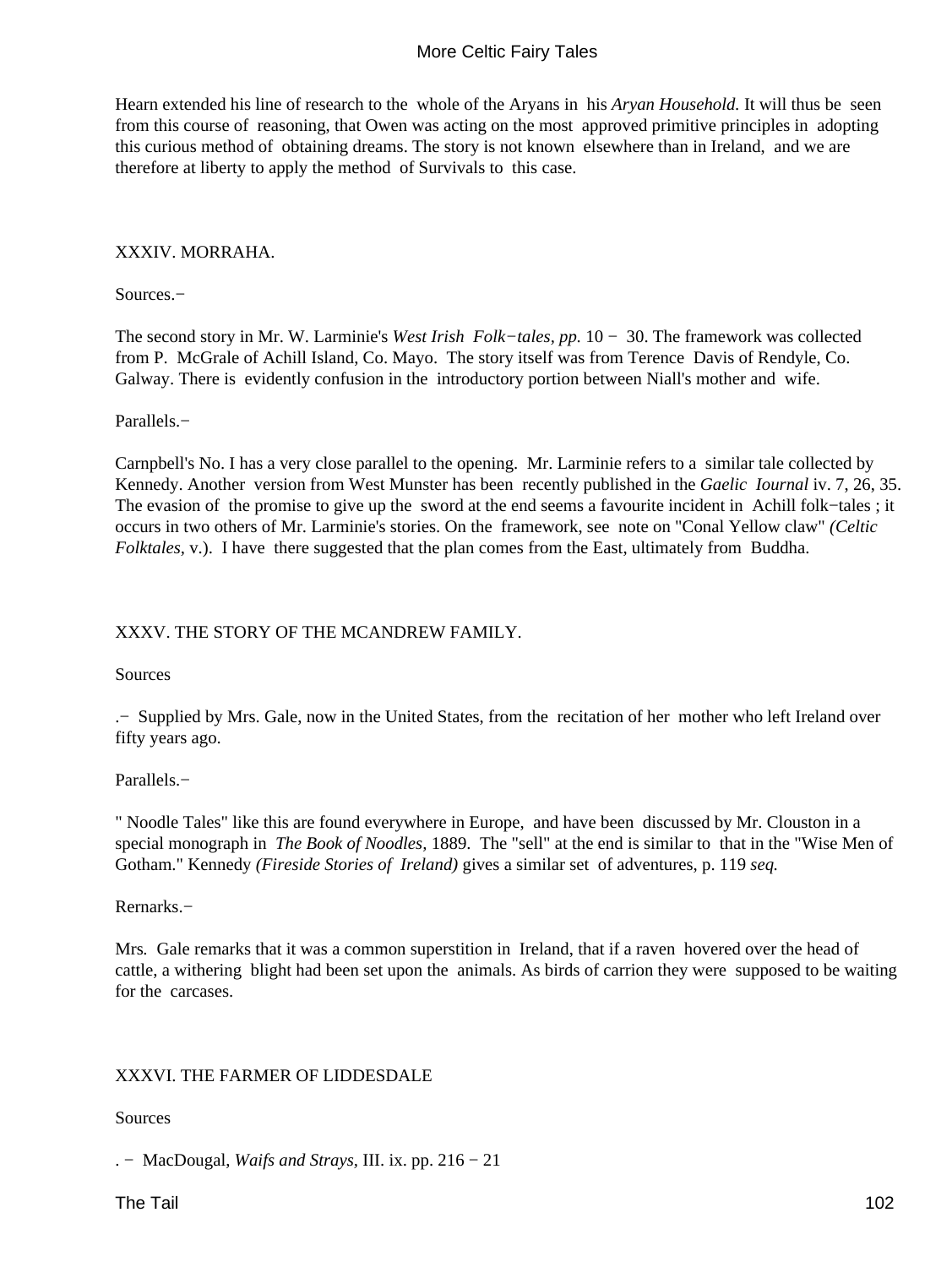## Parallels

.− Campbell, *West Highland Tales,* " The Master and the Man," iii. 288−92.

Remarks.−

I need scarcely suggest the identification of the Ploughman with the · . As usual in folk−tales, that personage does not get the best of the bargain. The rustic Faust evades his contract by a direct appeal to the higher powers. This is probably characteristic of Scotch piety.

# XXXVII. THE GREEK PRINCESS AND THE YOUNG GARDENER.

Sources.−Kennedy, *Fireside Stories,* pp.47−56.

Parallels−

Campbell*, West Highland Tales,* lvi.; *Mac Iain Direach,* ii. 344−76. He gives other variants at the end. The story is clearly that of the Grimms' "GoIden Bird, No. 57. They give various parallels in their notes. Mrs. Hunt refers to an Eskimo version in Raes *White Sea Peninsula,* called " Kuobba the Giant and the Devil.' But the most curious and instructive parallel is that afforded by the Arthurian Romance of Walewein *(i.e.,* Gawain) now only extant in Dutch, which, as Professer W. P. Ker has pointed out in *Folk−lore,* v. 121, exactly corresponds to the popular tale, and thus carries it back in Celtdom to the early twelfth century at the latest.

## XXXVIII. THE RUSSET DOG.

Source.−

I have made up this Celtic Reynard out of several fables given by Campbell, *West Highland Tales,* under the title "Fables," vol. i. pp.275 *seq.;* and "The Keg of Butter" and the "The Fox and the little Bonnach," vol. iii. Nos. lxv. lxvi.

## Parallels.−

The Fox's ruse about a truce among the animals is a well−known Aesop's Fable see my edition of *Carton's Aesop,* vol. ii. p.307, and *Parallels,* vol. i. p.267. The trick by which the cock gets out of the fox's mouth is a part of the Reynard Cycle, and is given by Chaucer as his "Nonne Preste's Tale." How the wolf lost his tail is also part of the same cycle, the parallels of which are given by K. Krohn, *BŠr (Wolf) und Fuchs* (Helsingfors, 1889), pp.26−8. The same writer has studied the geographical distribution of the story in Finland, accompanied by a map, in *Fennia,* iv. No.4. I have given a mediaeval Hebrew version in my *Jews of Angevin England,* pp. 170−2. See also Gerber, *Great Russian Animal Tales,* pp. 48−50. The wolf was originally the bear, as we see from the conclusion of the incident, which professes to explain why the wolf is stumpy−tailed. "The Keg of Butter " combines two of the Grimm stories, 2, 189. "The Little Bonnach" occurs also in English and has been given in two variants in *English Fairy Tales,* No. xxviii. and *More English Fairy Tales,* No. lvii.

Remarks.−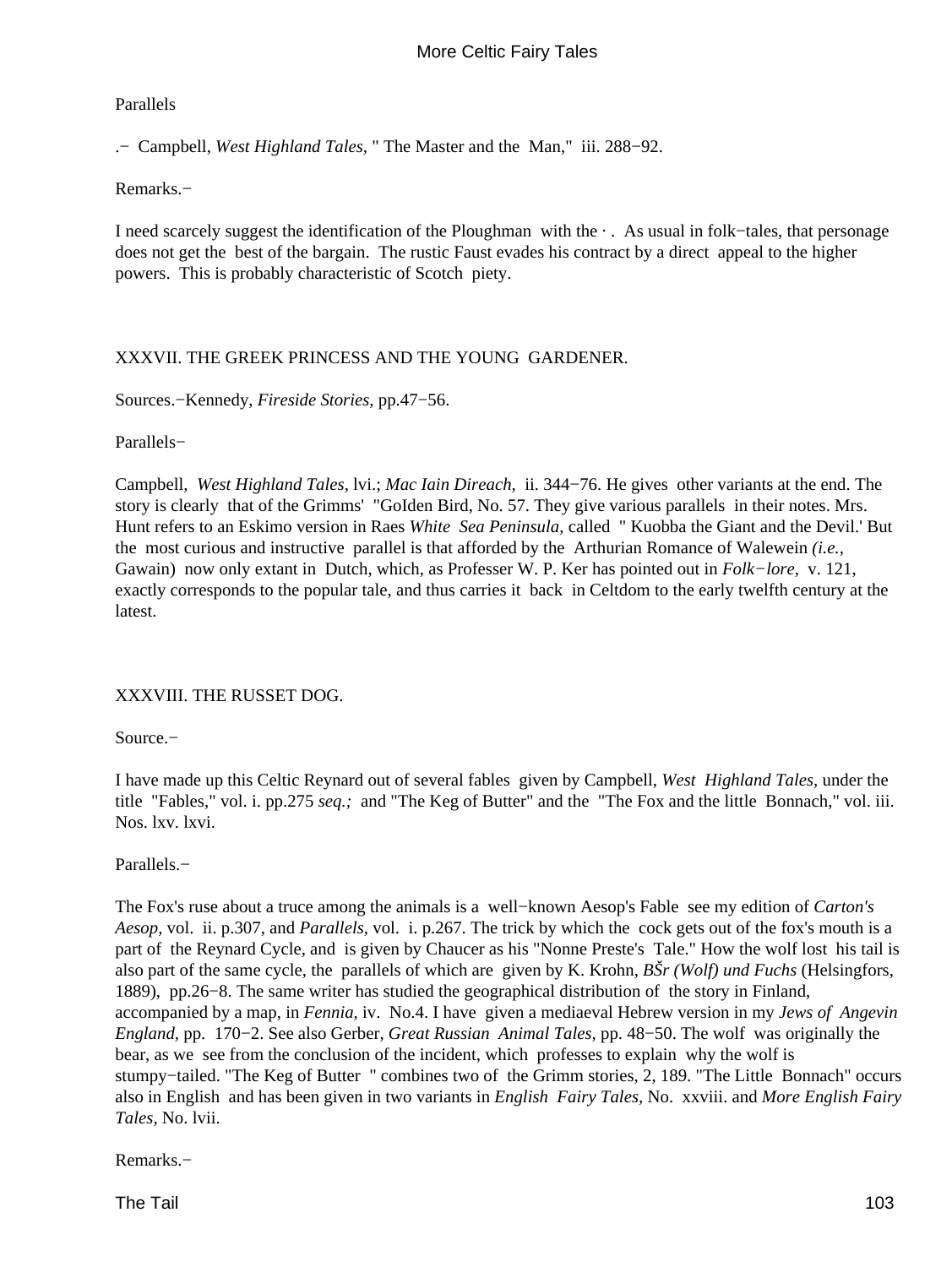It would lead me too far afield to discuss here the sources of Reynard the Fox, with which I hope shortly to deal at length elsewhere. But I would remark that in this case, as in several others we have observed, the stories, which are certainly reproductions, have received the characteristic Celtic dress. It follows that we cannot conclude anything as to the origin of a tale from the fact that it is told idiomatically. On the other hand, the stories of" The Fox and Wrens "and " The Fox and the Todhunter,' and ' How the Fox gets rid of his Fleas," have no parallels elsewhere, and show the possibility of a native beast tale or cycle of tales.

## XXXIX. SMALLHEAD AND THE KING'S SON.

Source.−

Mr*.* Curtin's "Hero Tales of Ireland," contributed to the *New York Sun.* 

Parallels

− Campbell's No. xvii., ' Maol a Chliobain," is the same story, which is also found among the Lowlanders, and is given in my *English Fairy Tales,* No. xxii., "Molly Whuppie," where see notes for other parallels of the Hop o' My Thumb type of story. King Under the Waves occurs in Campbell, No. lxxxvi.

## XL. THE LEGEND OF KNOCKGRAFTON.

Source.−

Croker*, Fairy Legend's of South of Ireland.* 

Parallels

. − Parnell's poem, *Edwin and Sir Topaz,* contains the same story. As he was born in Dublin, 1679, this traces the tale back at least 200 years in Ireland. Practically the same story, however, has been found in Japan, and translated into English under the title, "Kobutori ; or, The Old Man and the Devils." In the story published by Kobunsha, Tokio, the Old Man has a lump on the side of his face. He sees the demons dancing, and getting exhilarated, joins in. Thereupon the devils are so delighted that they wish to see him again, and as a pledge of his return take away from him his lump. Another old man, who has a similar lump on the other side of his face, hearing of this, tries the same plan, but dances so badly that the devils, not wishing to see him again, and mistaking him for the other old man, give him back the lump, so that he has one on each side of his face.

I may add here that Mr. York Powell informs me that No. xvii. of the same series, entitled, " Shippietaro," contains a parallel to the "Hobyahs" of *More English Tales.*

Remarks.− Here we have a problem of diffusion presented in its widest form. There can be little doubt that "The Legend of Knockgrafton " and " Kobutori," one collected in Ireland and to be traced there for the last 200 years, and the other collected at the present day in Japan, are one and the same story, and it is impossible to imagine they were independently produced. Considering that Parnell could not have come across the Japanese version, we must conclude that "Kobutori "is a recent importation into Japan. On the other hand, as "the Hobyahs" cannot be traced in England, and was collected from a Scottish family settled in the United States, where Japanese influence has been considerable, it is possible that this tale was derived from Japan within the memory of men still living. It would be highly desirable to test these two cases, in which we seem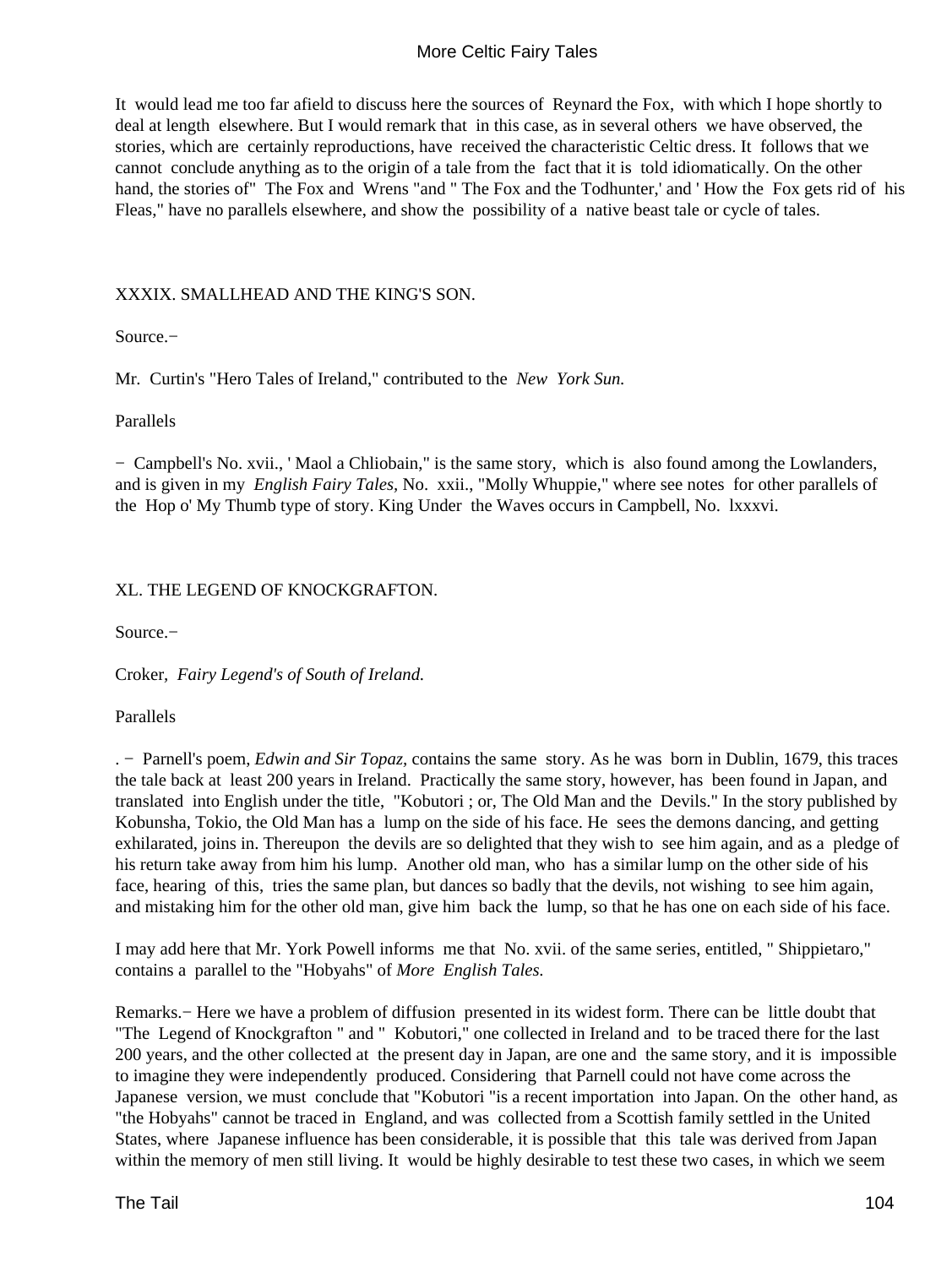to be able to observe the process of the diffusion of Folk Tales going on before our eyes.

## XLI. ELIDORE.

Source

. − Giraldus Cambrensis, *Itinerariurn Cambriae,* I. viii. I have followed the Latin text tolerably closely.

Parallels.−

Mr*.* Hartland has a paper on " Robberies in Fairyland," in *Arch. Rev.,* iii. 39 *seq.* Davies, *Mythology of the British Druids,* p.155, tells a story of a door in a rock near a cave in the mountains of Brecknock, which was left open for Mayday, and men used to enter, and so reach that fairy island in the middle of the lake. The visitors were treated very hospitably by their fairy hosts, but on the condition that they might eat all, but pocket none; for once, a visitor took away with him a fairy flower, and as soon as he got outside the door the flower vanished, and the door was never more opened. "The Luck of Edenhall," still in existence, is supposed to be a trophy brought back from a similar visit.

#### Remarks.−

Mr*.* Hartland suggests that these legends, and the relics connected with them, are in some way connected with the heathen rites prevalent in these islands before the introduction of Christianity, which may have lingered on into historic times. The absence of sunlight in this account of the House of the Fairies, as in "Childe Rowland " (on which see note in *English Fairy Tales),* may be regarded as a point in favour of Mr. MacRitchie's theories as to the identification of the fairies with the mound−dwellers. The object of the expectoration was to prevent Elidore's seeing his way back. Thus the fairies prevent the indiscretions of the human midwives they employ.

## XLII. THE LEECHING OF KAYN'S LEG.

Source−

Maclnnes*, Folk−Tales from Argyleshire,* vii., combined with Campbell of *Tiree's* version.

Parallels.−

The earliest version, from an Egerton MS. of the fifteenth century, has been printed by Mr. S. H. O'Grady in his *Silva Gadelica,* No.20, with an English version, pp.332−42. Mr. Campbell of Tiree has given a short Gaelic version in the *Transactions of the Gaelic Society of Inverness,* 78−100. Campbell of Islay collected the fullest version of this celebrated story, which is to be found among his manuscript remains now in Edinburgh. Mr. Nutt has given his English abstract in *Folk−lore,* i. 373−7, in its original form. The story must have contained twenty−four tales or episodes of stories, nineteen of which are preserved in J. F. Campbell's version. For parallels to the various incidents, see Mr. Nutt's notes on Maclnnes, pp. 47~3. The tale is referred to in MacNicol, *Remarks on Dr. Johnson's Journey to the Hebrides,* 1779.

Remarks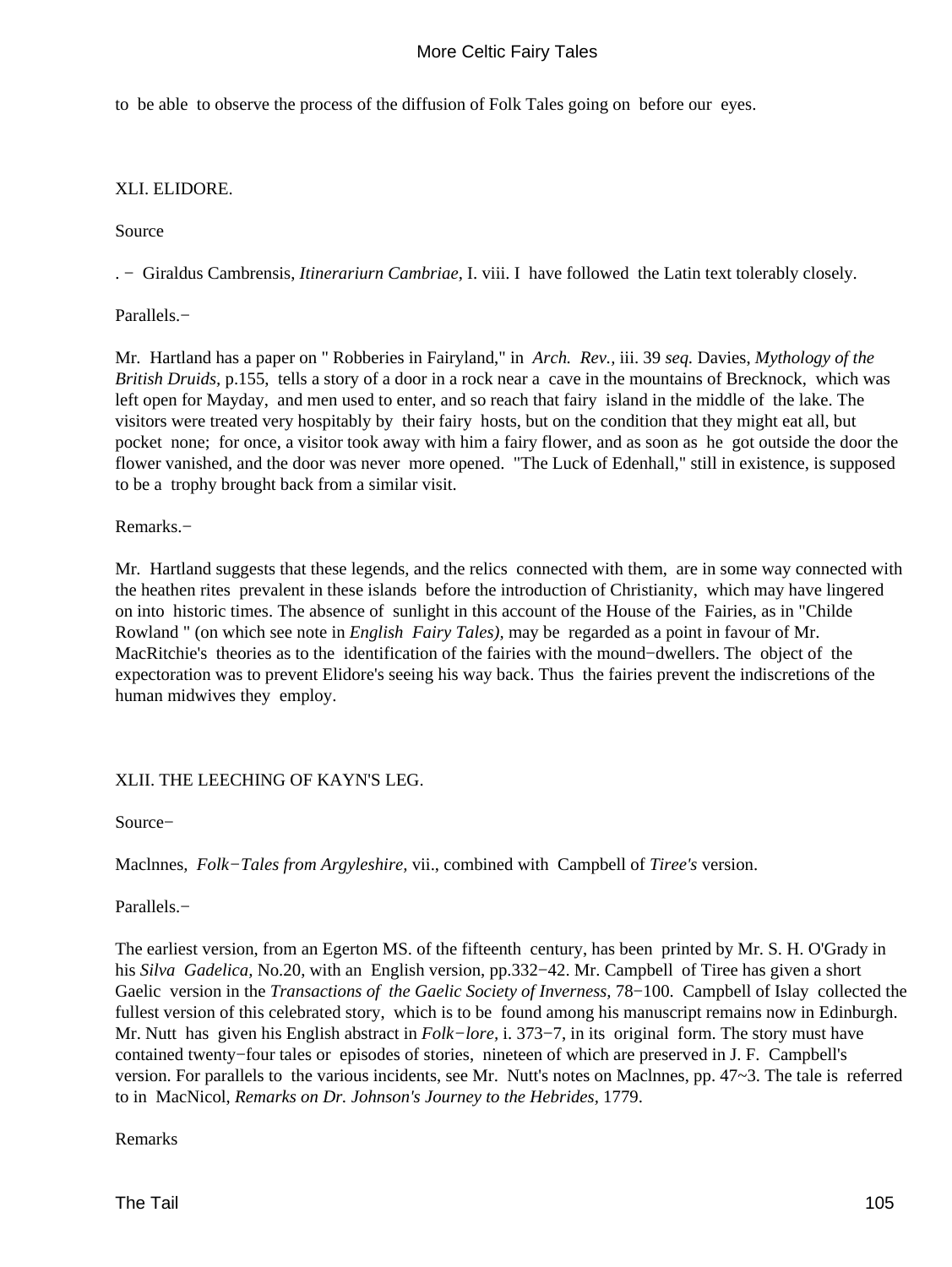.− Nothing could give a more vivid idea of what might be called the organisation of the art of story−telling among the Celts than this elaborate tale. Mr. Nutt is inclined to trace it, even in its present form, back to the twelfth or, thirteenth century. It occurs in an MS. of the fifteenth century in an obviously unoriginal form which shows that the story−teller did not appreciate the significance of many features in the folk−tale he was retelling, and yet it was orally collected by the great Campbell in 1871, in a version which runs to 142 folio pages.

Formally, its interest consists in large measure in the curious frame−work in which the subsidiary stories are imbedded. This is not of the elaborate kind introduced into Europe from the East by the Crusades, but more *naive*, resembling rather, as Mr. Nutt points out to me, the loosely–knit narratives of Charles Lever in his earlier manner.

## XLIlI. HOW FIN WENT TO THE KINGDOM OF THE BIG MEN.

Source.−J.

G. Campbell, *The Fians (Waifs and Strays,* No. iv.), pp. I75 − 92.

Parallels.− The Voyage to Brobdingnag

will occur to many readers, and it is by no means impossible that, as Swift was once an Irish lad, *The Voyage* may have been suggested by some such tale told him in his infancy. It is not, however, a part of the earlier recorded Ossianic cycle, though over−sea giants occur as opponents of the heroes in that as well as in the earlier Ultonian cycle.

## XLIV. HOW CORMAC MAC ART WENT TO FAERY.

Source

.− Kindly condensed by Mr. Alfred Nutt from an English version by Mr. S. H. O'Grady in *Ossianic Society's Publicahons,* vol. iii. The oldest known version has been printed from fourteenth century MSS., by Mr. Whitley Stokes, *Irische Texte*, iii. i. The story existed in some form in the early eleventh cent u y, as it is cited in the epic catalogue contained in the Book of Leinster.

Parallels.−

Mr*.* Nutt in his *Studies on the Legend of the Holy Grail,* p. 193, connects this visit of Cormac to the Otherworld with the bespelled Castle incident in the Grail Legend. and gives other instances of visits to the Brug of Manannan. Manannan Mac Lir is the Celtic sea−god.

## XLV. RIDERE OF RIDDLES.

Source